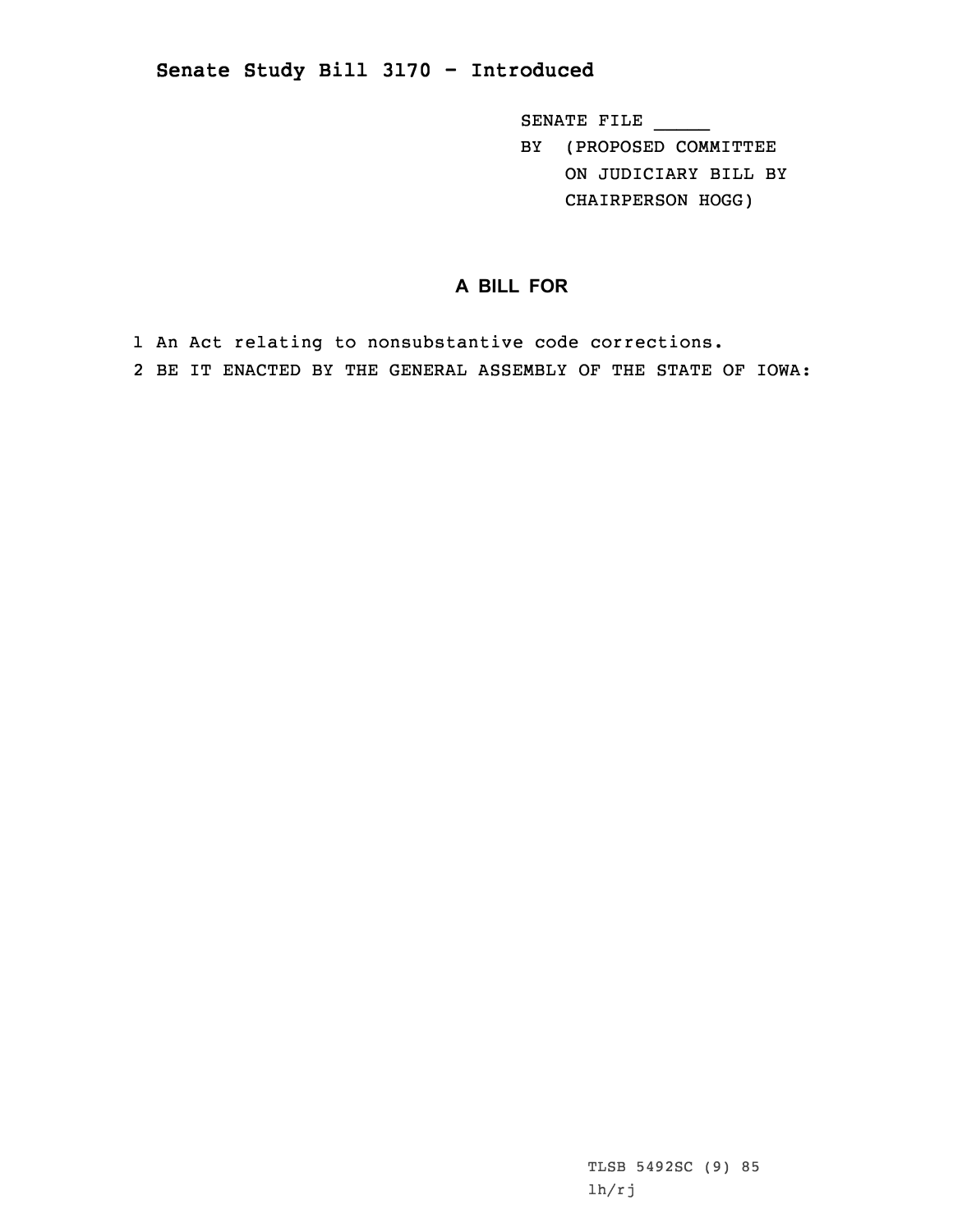| ı              | DIVISION I                                                         |
|----------------|--------------------------------------------------------------------|
| $\overline{2}$ | MISCELLANEOUS CHANGES                                              |
| 3              | Section 1. Section 2.10, subsection 5, Code 2014, is amended       |
| 4              | to read as follows:                                                |
| 5              | 5. a. In addition to the salaries and expenses authorized          |
| 6              | by this section, a member of the general assembly shall be paid    |
|                | 7 a per diem, and necessary travel and actual expenses incurred    |
| 8              | in attending meetings for which per diem or expenses are           |
|                | 9 authorized by law for members of the general assembly who serve  |
|                | 10 on statutory boards, commissions, or councils, and for standing |
|                | 11 or interim committee or subcommittee meetings subject to the    |
|                | 12 provisions of section 2.14, or when on authorized legislative   |
|                | 13 business when the general assembly is not in session. However,  |
|                | 14 if a member of the general assembly is engaged in authorized    |
| 15             | legislative business at a location other than at the seat          |
|                | 16 of government during the time the general assembly is in        |
|                | 17 session, payment may be made for the actual transportation and  |
|                | 18 lodging costs incurred because of the business. Such per diem   |
|                | 19 or expenses shall be paid promptly from funds appropriated      |
|                | 20 pursuant to section 2.12.                                       |
| 21             | For purposes of this section, "per diem" means the<br>b.           |
|                | 22 maximum amount generally allowable to employees of the          |
|                | 23 executive branch of the federal government for per diem while   |
|                | 24 away from home at the seat of government.                       |
| 25             | Sec. 2. Section 2.48, subsection 4, Code 2014, is amended          |
|                | 26 to read as follows:                                             |
| 27             | 4. Subsequent additional review. A tax expenditure or              |
|                | 28 incentive reviewed pursuant to subsection 3 shall be reviewed   |
|                | 29 again not more than five years after the tax expenditure or     |
|                | 30 incentive was most recently reviewed.                           |
| 31             | Sec. 3. Section 8.6, subsection 17, paragraphs c and d, Code       |
|                | 32 2014, are amended to read as follows:                           |
| 33             | $c.$ (1) To establish, by rule, a customer council                 |
|                | 34 responsible for overseeing the services provided solely by the  |

35 department of administrative services. The rules adopted shall

-1-

LSB 5492SC (9) 85  $lh/rj$   $1/104$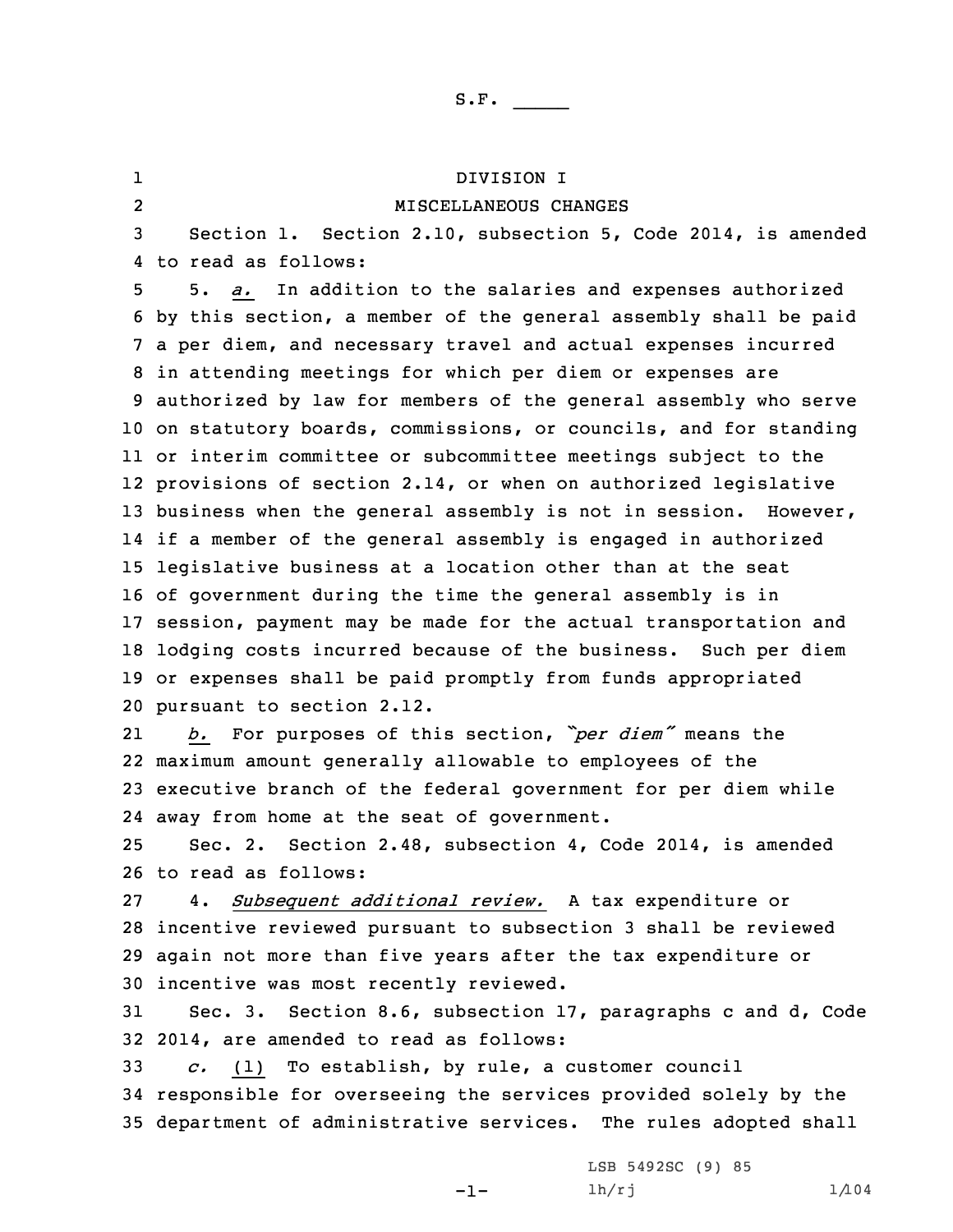1 provide for all of the following:

2 $\{\pm\}$  (a) The method of appointment of members to the council 3 by the governmental entities required to receive the services. 4 $\{2\}$  (b) The duties of the customer council which shall be 5 as follows:

 $6$   $\{a\}$  (i) Annual review and approval of the department of <sup>7</sup> administrative services' business plan regarding services 8 provided solely by the department of administrative services.

9 (ii) Annual review and approval of the procedure 10 for resolving complaints concerning services provided by the 11 department of administrative services.

12 $\{e\}$  (iii) Annual review and approval of the procedure 13 for setting rates for the services provided solely by the 14 department of administrative services.

 $(3)$  (c) A process for receiving input from affected governmental entities as well as for <sup>a</sup> biennial review by the customer council of the determinations made by the department of which services are funded by an appropriation to the department of administrative services and which services are funded by the governmental entities receiving the service, including any recommendations as to whether the department of administrative services shall be the sole provider of <sup>a</sup> service funded by the governmental entities receiving the service. The department, in consultation with the department of administrative services, may change the determination of <sup>a</sup> service if it is determined that the change is in the best interests of those governmental entities receiving the service. *d*. (2) If a service to be provided may also be provided to the judicial branch and legislative branch, then the rules shall provide that the chief justice of the supreme court may appoint <sup>a</sup> member to the customer council, and the legislative council may appoint <sup>a</sup> member from the senate and <sup>a</sup> member from the house of representatives to the customer council, in their discretion.

35 Sec. 4. Section 10A.104, subsection 10, Code 2014, is

 $-2-$ 

LSB 5492SC (9) 85 lh/rj 2/104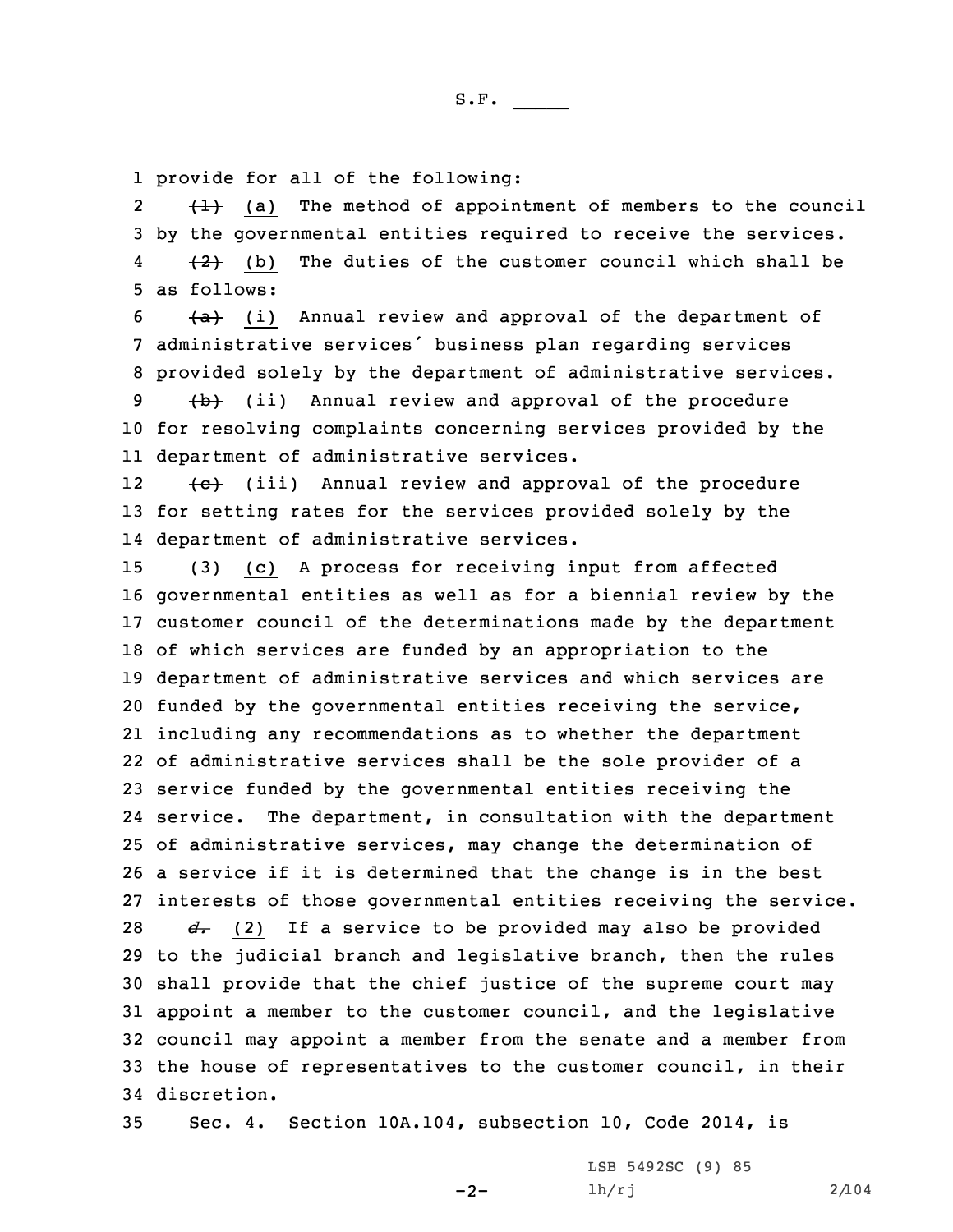1 amended to read as follows:

2 10. Enter into and implement agreements or compacts between the state of Iowa and Indian tribes located in the state which are entered into under the authority of the Indian Gaming Regulatory Act (25, 25 U.S.C. § 2701 et seq.). seq. The agreements or compacts shall contain provisions intended to implement the policies and objectives of the Indian Gaming Regulatory Act.

9 Sec. 5. Section 10A.105, subsection 3, Code 2014, is amended 10 to read as follows:

11 3. The state shall maintain records and materials related 12 to an agreement or compact entered into pursuant to the Indian 13 Gaming Regulatory Act  $\{25, 25, 0.5, 0.5, 2701$  et seq.} seq., as 14 confidential records if confidentiality is required by the 15 terms of the agreement or compact.

16 Sec. 6. Section 13B.4B, subsection 2, paragraph b, 17 unnumbered paragraph 1, Code 2014, is amended to read as 18 follows:

19 Summary claims data may be released if the data contains 20  $\theta$  does not contain information that is required to be kept 21 confidential pursuant to an attorney's obligations under the 22 Iowa rules of professional conduct. Such summary data may 23 include:

24 Sec. 7. Section 15J.2, subsection 13, Code 2014, is amended 25 to read as follows:

 13. *"Substantially improved"* means that the cost of the 27 improvements are is equal to or exceed exceeds fifty percent of the assessed value of the property, excluding the land, prior to such improvements.

30 Sec. 8. Section 16.1, subsection 1, paragraph x, Code 2014, 31 is amended to read as follows:

 *x. "Low or moderate income families"* means families who cannot afford to pay enough to cause private enterprise in their locality to build an adequate supply of decent, safe, and sanitary dwellings for their use, and also includes, but is not

-3-

LSB 5492SC (9) 85  $lh/rj$  3/104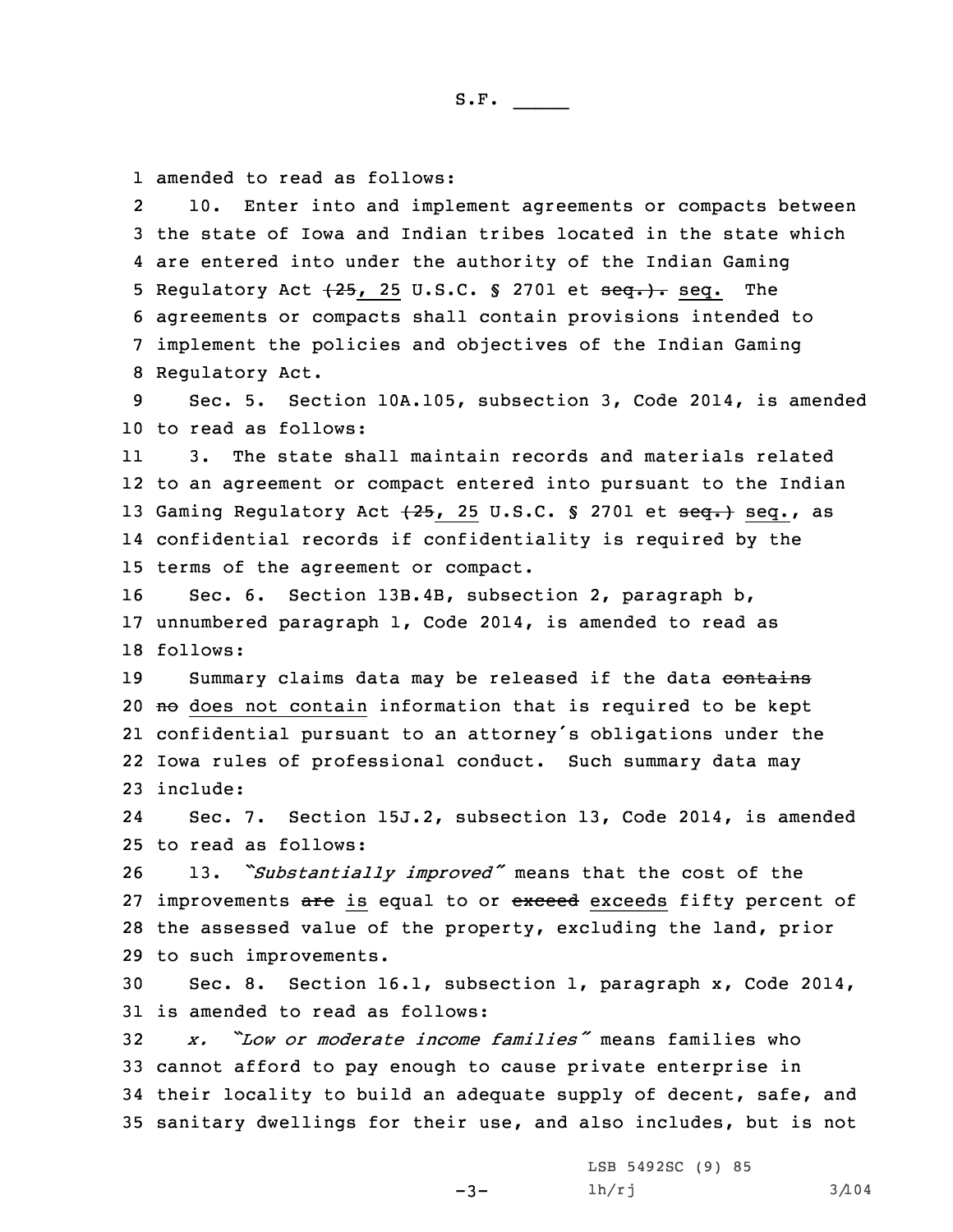1 limited to<del>, (1) elderly</del> the following:

2 (1) Elderly families, families in which one or more persons 3 are persons with disabilities, lower income families and very 4 low income families<del>, and (2) families</del>.

5 (2) Families purchasing or renting qualified residential 6 housing.

7 Sec. 9. Section 16.2A, subsection 1, Code 2014, is amended 8 to read as follows:

 1. <sup>A</sup> title guaranty division is created within the authority. The powers of the division relating to the issuance of title guaranties are vested in and shall be exercised by <sup>a</sup> division board of five members appointed by the governor subject to confirmation by the senate. The membership of the division board shall include an attorney, an abstractor, <sup>a</sup> real estate broker, <sup>a</sup> representative of <sup>a</sup> mortgage lender, and <sup>a</sup> representative of the housing development industry. The executive director of the authority shall appoint an attorney as director of the title guaranty division, who shall serve as an ex officio member of the division board. The appointment of and compensation for the division director are exempt from the merit system provisions of chapter 8A, subchapter IV.

22 Sec. 10. Section 24.9, Code 2014, is amended to read as 23 follows:

24 **24.9 Filing estimates —— notice of hearing —— amendments.** 1. *a.* Each municipality shall file with the secretary or clerk thereof the estimates required to be made in sections 24.3 to 24.8, at least twenty days before the date fixed by law for certifying the same to the levying board and shall forthwith fix <sup>a</sup> date for <sup>a</sup> hearing thereon, and shall publish such estimates and any annual levies previously authorized as provided in section 76.2, with <sup>a</sup> notice of the time when and the place where such hearing shall be held not less than ten nor more than twenty days before the hearing. Provided that in municipalities of less than two hundred population such estimates and the notice of hearing thereon shall be

 $-4-$ 

LSB 5492SC (9) 85  $1h/rj$  4/104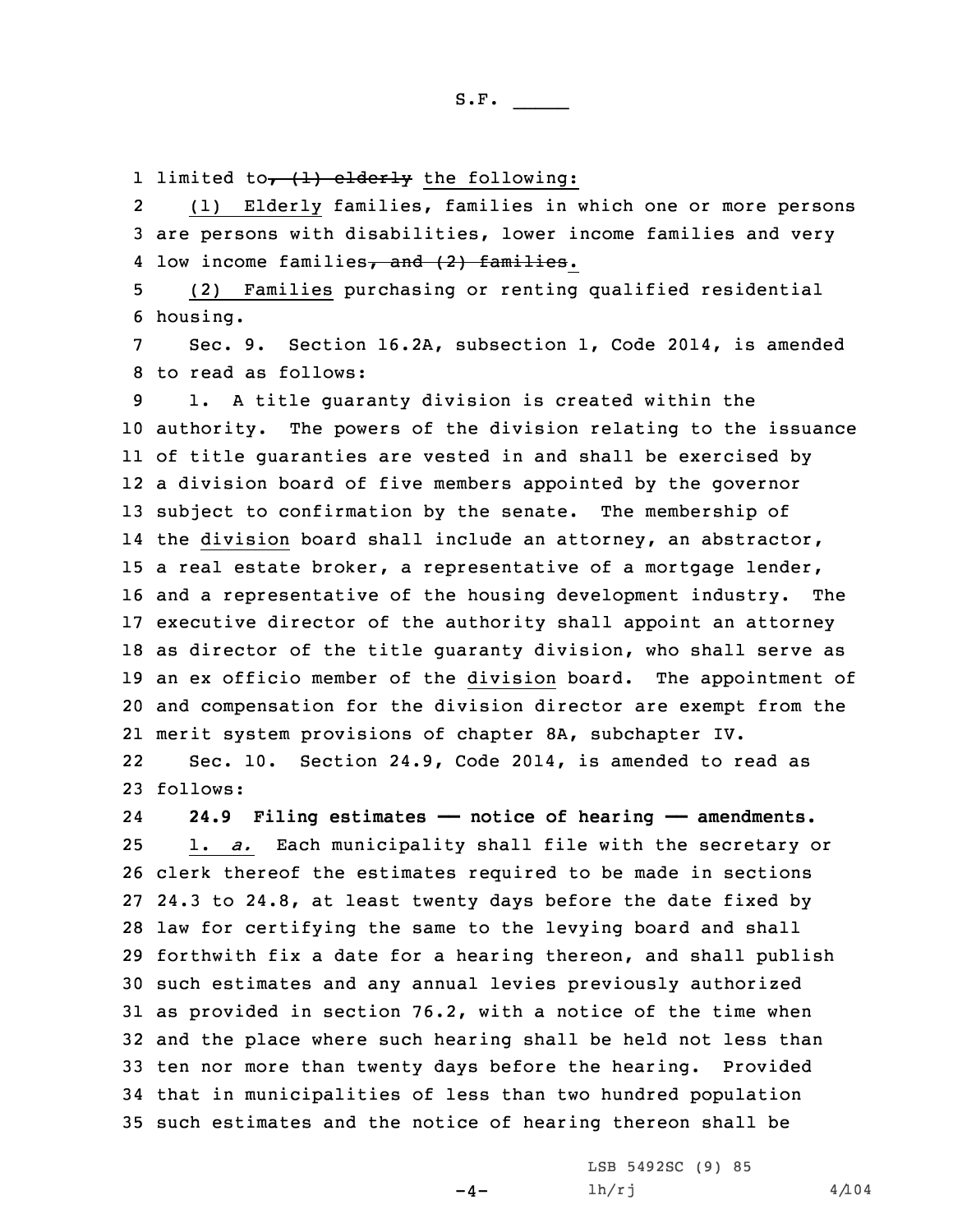1 posted in three public places in the district in lieu of

2 publication. For any other municipality such publication shall 3 be in <sup>a</sup> newspaper published therein, if any, if not, then in <sup>a</sup> 4 newspaper of general circulation therein.

5 For any other municipality such publication shall be in 6 <sup>a</sup> newspaper published therein, if any, if not, then in <sup>a</sup> 7 newspaper of general circulation therein.

8 *b.* The department of management shall prescribe the form for 9 public hearing notices for use by municipalities.

 2. Budget estimates adopted and certified in accordance with this chapter may be amended and increased as the need arises to permit appropriation and expenditure during the fiscal year covered by the budget of unexpended cash balances on hand at the close of the preceding fiscal year and which cash balances had not been estimated and appropriated for expenditure during the fiscal year of the budget sought to be amended, and also to permit appropriation and expenditure during the fiscal year covered by the budget of amounts of cash anticipated to be available during the year from sources other than taxation and which had not been estimated and appropriated for expenditure during the fiscal year of the budget sought to be amended. Such amendments to budget estimates may be considered and adopted at any time during the fiscal year covered by the budget sought to be amended, by filing the amendments and upon publishing them and giving notice of the public hearing in the manner required in this section. Within ten days of the decision or order of the certifying or levying board, the proposed amendment of the budget is subject to protest, hearing on the protest, appeal to the state appeal board and review by that body, all in accordance with sections 24.27 to 24.32, so far as applicable. <sup>A</sup> local budget shall be amended by May 31 of the current fiscal year to allow time for <sup>a</sup> protest hearing to be held and <sup>a</sup> decision rendered before June 30. An amendment of <sup>a</sup> budget after May 31 which is properly appealed but without adequate time for hearing and decision

 $-5-$ 

LSB 5492SC (9) 85  $1h/rj$  5/104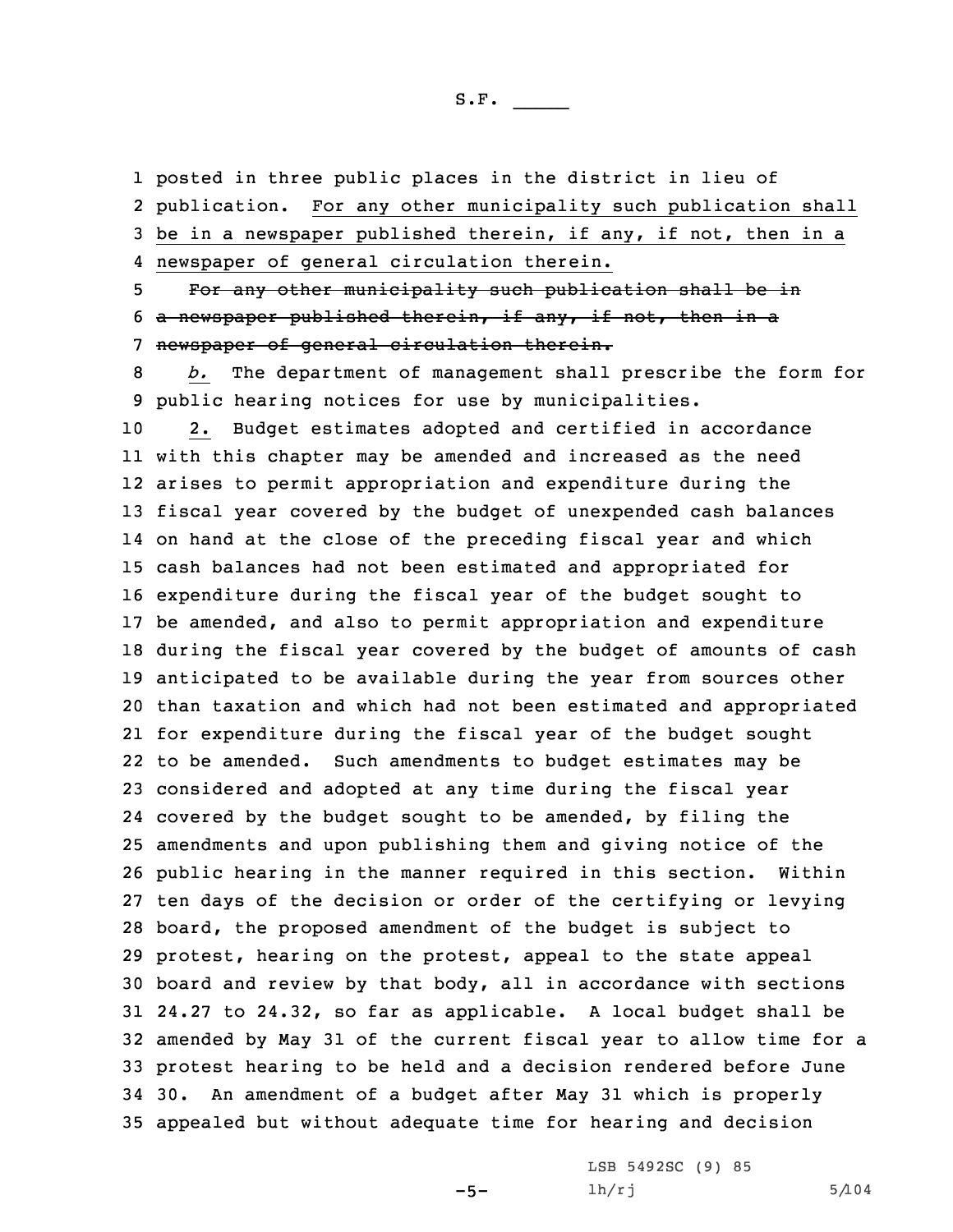1 before June 30 is void. Amendments to budget estimates 2 accepted or issued under this section are not within section 3 24.14.

4 Sec. 11. Section 28E.24, Code 2014, is amended to read as 5 follows:

6 **28E.24 Revenue and tax levies.**

 1. *a.* The county board of supervisors shall certify to the public safety commission the amount of revenue from the county general fund credited to the unincorporated area in the district based upon an average of revenues raised for law enforcement purposes in the unincorporated area for the three previous years. The public safety commission shall subtract this amount from the amount of revenue to be contributed by the unincorporated area. The difference is the amount of additional revenue needed for unified law enforcement purposes. *b.* In addition, the county board of supervisors and the city council of each city in the district shall certify to the public safety commission the amounts of revenue from the county and from the city general fund credited to each city in the district based upon an average of revenues raised for law enforcement purposes in each city for the three previous years. The public safety commission shall subtract the total of these amounts from the amount of revenue to be contributed by each city respectively. The difference for each city is the amount of additional revenue needed for unified law enforcement purposes.

 2. The county board of supervisors and the council of each city located within the district shall review the proposed budget and upon the approval of the budget by the board of supervisors and all city councils in the district, each governing body shall determine the source of the additional revenue needed for unified law enforcement purposes. If the tax levy is approved as the source of revenue, the governing body shall certify to the county auditor the amount of revenue to be raised from the tax levy in either the unincorporated

-6-

LSB 5492SC (9) 85 lh/rj 6/104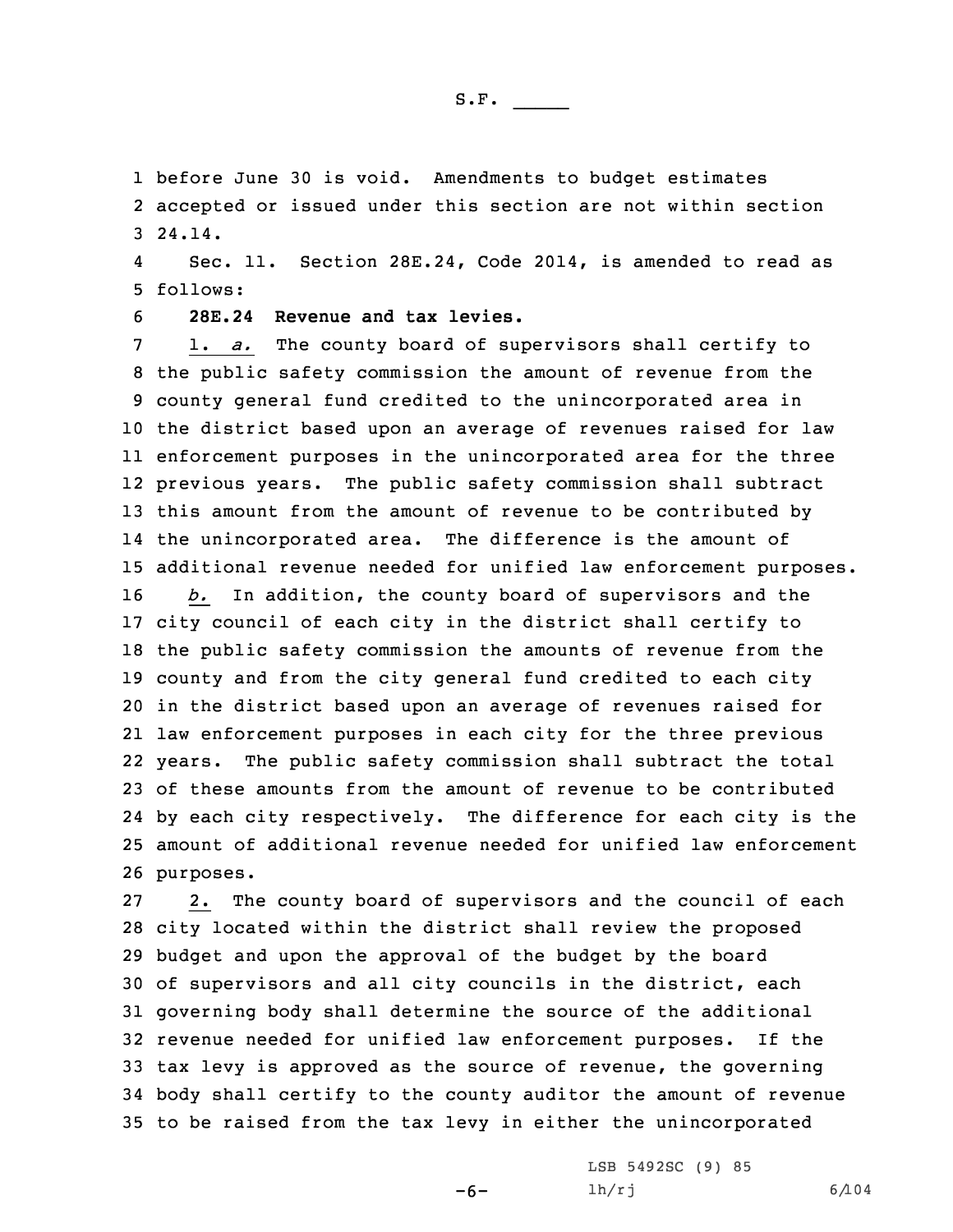1 area of the district or <sup>a</sup> city in the district.

2 3. If the tax rate in any of the cities or the 3 unincorporated area exceeds the limitations prescribed in 4 section 28E.22, the public safety commission shall revise the 5 budget to conform with the tax limitations.

 4. The county board of supervisors and the city council of each city in the district shall deposit in the public safety fund the amounts of revenue certified to the public safety commission in this section based upon an average of revenues raised for law enforcement purposes for the three previous 11 years.

12 5. If the average of revenues raised for law enforcement purposes in the unincorporated area or <sup>a</sup> city for the previous three years exceeds the amount of revenue needed for unified law enforcement purposes, the unincorporated area or city is only required to contribute the amount of revenue needed.

 6. Taxes collected pursuant to the tax levies and other moneys received from the county and cities in the district shall be placed in <sup>a</sup> public safety fund and used only for the operation of the district. Any unencumbered funds remaining in the fund at the end of <sup>a</sup> fiscal year shall carry over to the next fiscal year and may be used for the operation of the district.

24 Sec. 12. Section 49.7, Code 2014, is amended to read as 25 follows:

26 **49.7 Reprecincting schedule and filing requirements.**

 1. Where reprecincting is necessary, city councils and county boards of supervisors or the temporary county redistricting commission shall make any necessary changes in precincts as soon as possible after the redistricting of congressional and legislative districts becomes law.

 2. *a.* City councils shall complete any changes in precinct and ward boundaries necessary to comply with sections 49.3 and 49.5 not later than sixty days after the redistricting of congressional and legislative districts becomes law, or

 $-7-$ 

LSB 5492SC (9) 85  $lh/rj$  7/104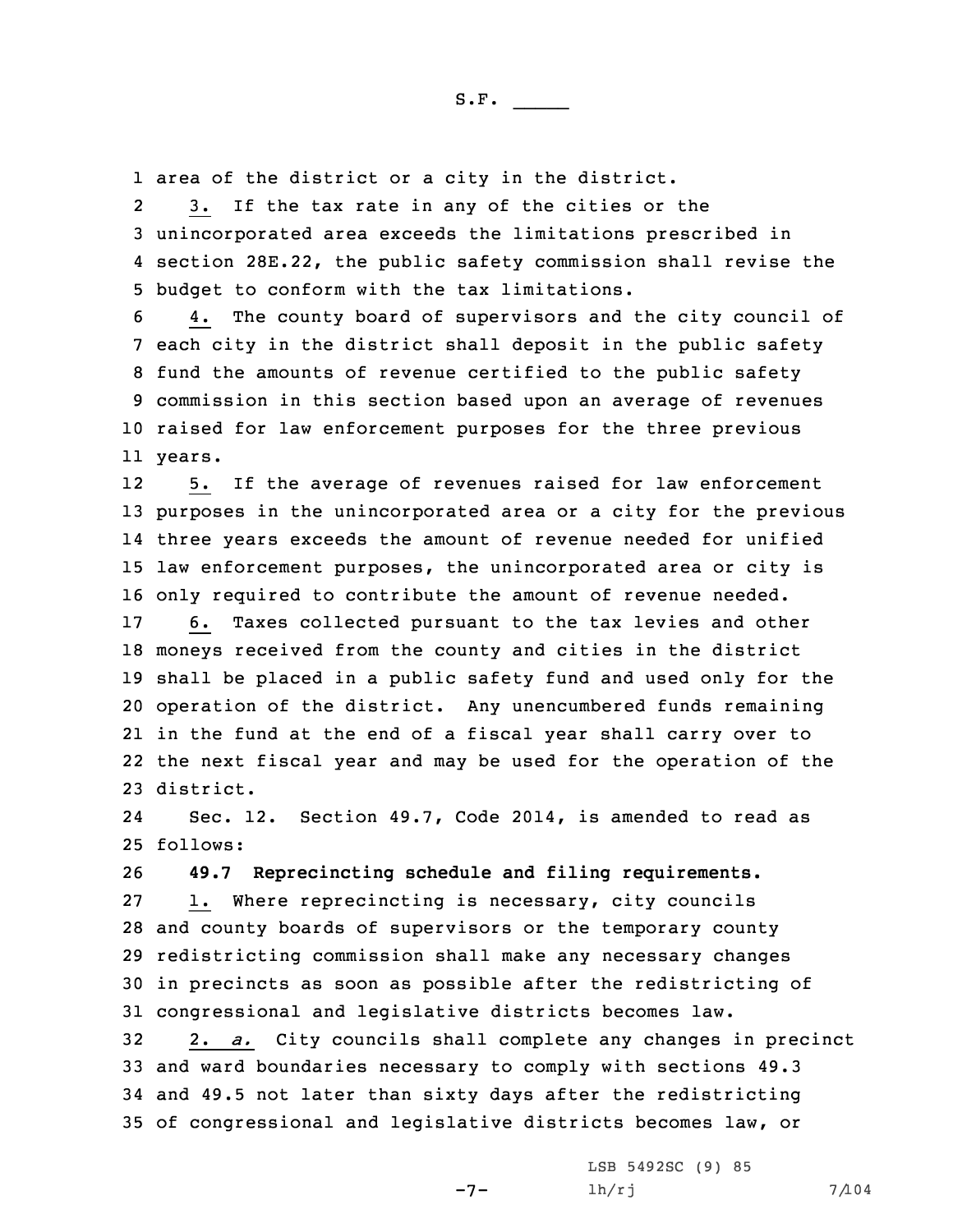September 1 of the year immediately following each year in which the federal decennial census is taken, whichever is later. Different compliance dates may be set by the general assembly by joint resolution.

 *b.* County boards of supervisors or the temporary county redistricting commission shall complete any changes in precinct and supervisor district boundaries necessary to comply with sections 49.3, 49.4, and 331.209 not later than ninety days after the redistricting of congressional and legislative districts becomes law, or October 15 of the year immediately following each year in which the federal decennial census is taken, whichever is later. Different compliance dates may be set by the general assembly by joint resolution.

14 3. Each county board of supervisors or the temporary county redistricting commission and city council shall immediately notify the state commissioner and the commissioner when the boundaries of election precincts are changed, and shall provide <sup>a</sup> map showing the new boundary lines. Each county board or the temporary county redistricting commission and city council shall certify to the state commissioner the populations of the new election precincts or retained election precincts as determined by the latest federal decennial census. Materials filed with the state commissioner shall be postmarked no later than the deadline specified in this section.

 4. If the state commissioner determines that <sup>a</sup> county board or the temporary county redistricting commission or city council has failed to make the required changes by the dates specified by this section, the state commissioner shall make or cause to be made the necessary changes as soon as possible. The state commissioner shall assess to the county or city, as the case may be, the expenses incurred in making the necessary changes. The state commissioner may request the services of personnel and materials available to the legislative services agency to assist the state commissioner in making required changes in election precincts which become the state

 $-8-$ 

LSB 5492SC (9) 85 lh/rj 8/104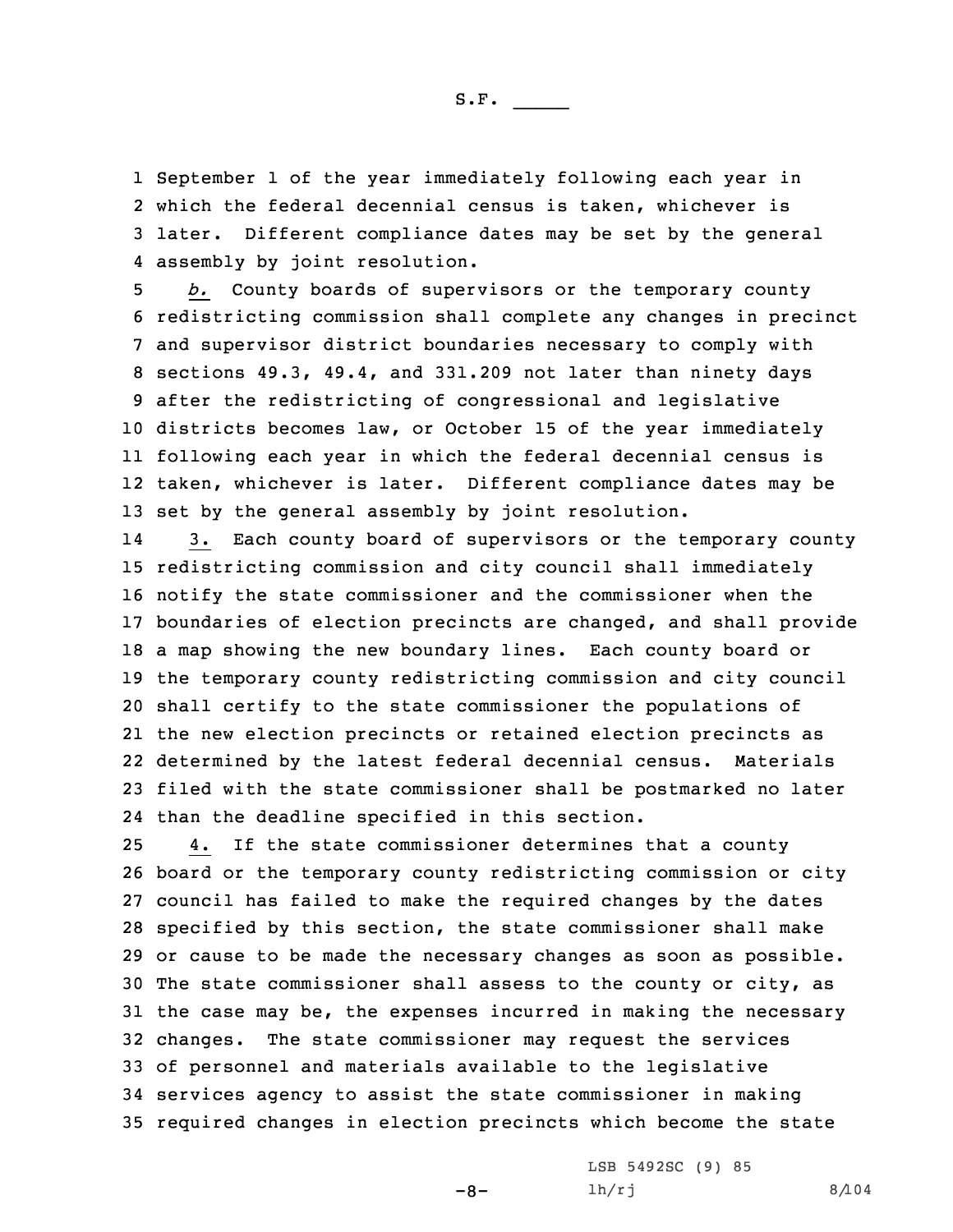1 commissioner's responsibility.

2 5. Precinct boundaries shall become effective on January 15 of the second year following the year in which the census was taken and shall be used for all subsequent elections. Precinct boundaries drawn by the state commissioner shall be incorporated into the ordinances of the city or county.

 6. Changes made to precincts in years other than the year following the year in which the federal decennial census is taken shall be filed with the state commissioner as soon as possible.

11 Sec. 13. Section 49.64, Code 2014, is amended to read as 12 follows:

13 **49.64 Number of ballots delivered.**

14 The commissioner shall cause ballots of the kind to be voted 15 in each precinct to be delivered to the precinct election 16 officials as follows: in

 1. In general elections which are presidential elections at least fifty-five ballots for every fifty votes, or fraction of fifty votes, cast in the precinct at the last preceding general 20 election which was also a presidential election; and in.

21 2. In general elections which are not presidential 22 elections, at least fifty-five ballots for every fifty votes, 23 or fraction of fifty votes, cast at the last preceding general 24 election which was not <sup>a</sup> presidential election.

25 Sec. 14. Section 53.37, subsections 1, 2, and 4, Code 2014, 26 are amended to read as follows:

27 1. This division subchapter is intended to implement the 28 federal Uniform Uniformed and Overseas Citizens Absentee Voting 29 Act, 42 U.S.C. § 1973ff et seq.

30 2. The term *"armed forces of the United States"*, as used in 31 this division subchapter, shall mean the army, navy, marine 32 corps, coast guard, and air force of the United States.

<sup>33</sup> 4. For the purposes of this division subchapter, *"qualified* <sup>34</sup> *voter"* means <sup>a</sup> person who is included within the term *"armed* 35 *forces of the United States"* as described in this section, who

 $-9-$ 

LSB 5492SC (9) 85 lh/rj 9/104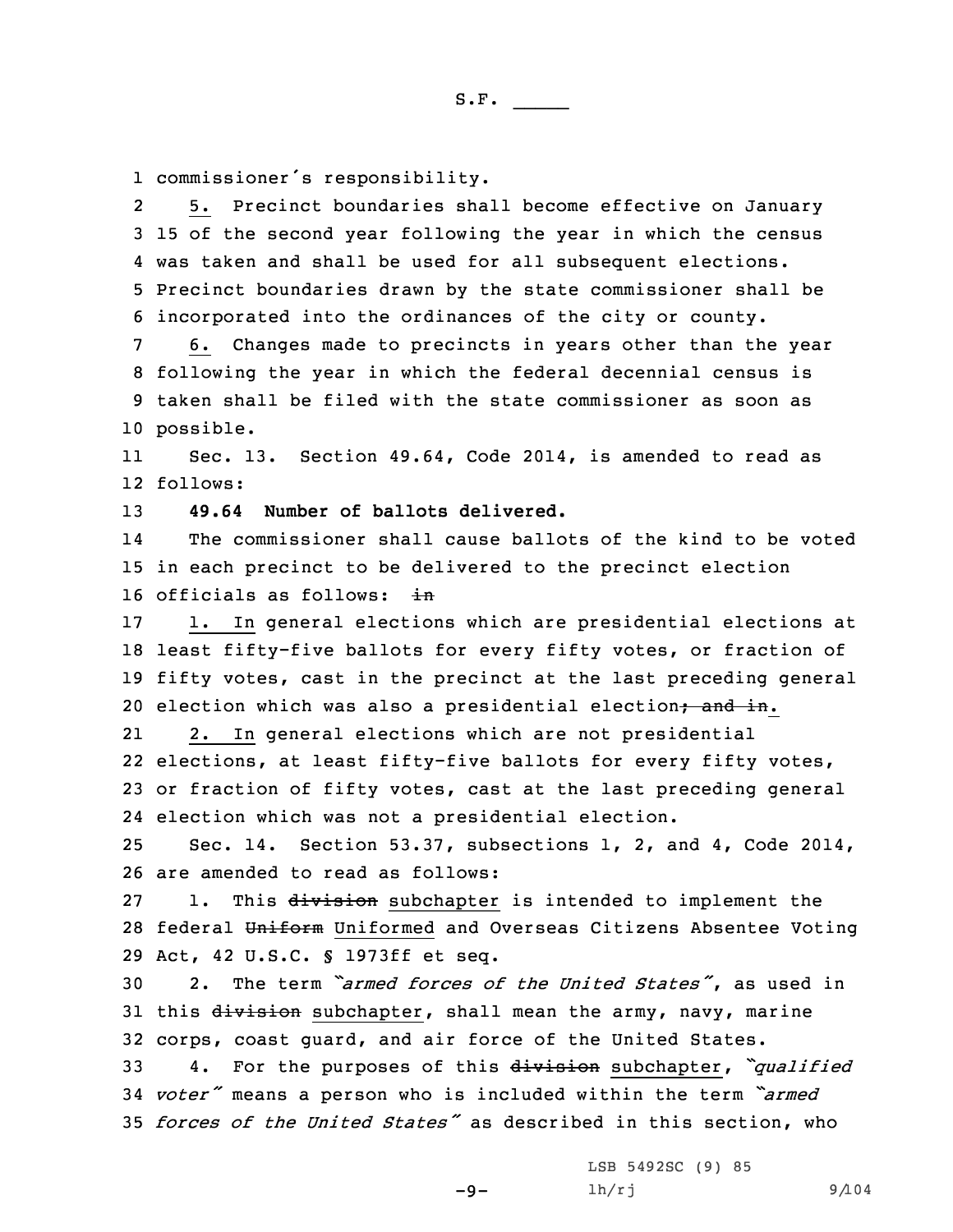1 would be qualified to register to vote under section 48A.5, 2 subsection 2, except for residency, and who is not disqualified 3 from registering to vote and voting under section 48A.6.

4 Sec. 15. Section 70A.26, Code 2014, is amended to read as 5 follows:

6 **70A.26 Disaster service volunteer leave.**

 An employee of an appointing authority who is <sup>a</sup> certified disaster service volunteer of the American red cross may be granted leave with pay from work for not more than fifteen working days in any twelve-month period to participate in disaster relief services for the American red cross at the request of the American red cross for the services of that employee and upon the approval of the employee's appointing authority without loss of seniority, pay, vacation time, personal days, sick leave, insurance and health coverage benefits, or earned overtime accumulation. The appointing authority shall compensate an employee granted leave under this section at the employee's regular rate of pay for those regular work hours during which the employee is absent from work. An employee deemed to be on leave under this section shall not be deemed to be an employee of the state for purposes of workers' compensation. An employee deemed to be on leave under this section shall not be deemed to be an employee of the state for purposes of the Iowa tort claims Act, chapter 669. Leave under this section shall be granted only for services relating to <sup>a</sup> disaster in the state of Iowa.

27 Sec. 16. Section 70A.39, subsection 4, Code 2014, is amended 28 to read as follows:

 4. An employee deemed to be on leave under this section shall not be deemed to be an employee of the state for purposes of workers' compensation or for purposes of the Iowa tort claims Act, chapter 669.

33 Sec. 17. Section 73A.21, subsection 6, paragraph h, Code 34 2014, is amended to read as follows:

-10-

35 *h.* The commissioner shall require <sup>a</sup> contractor or

LSB 5492SC (9) 85 lh/rj 10/104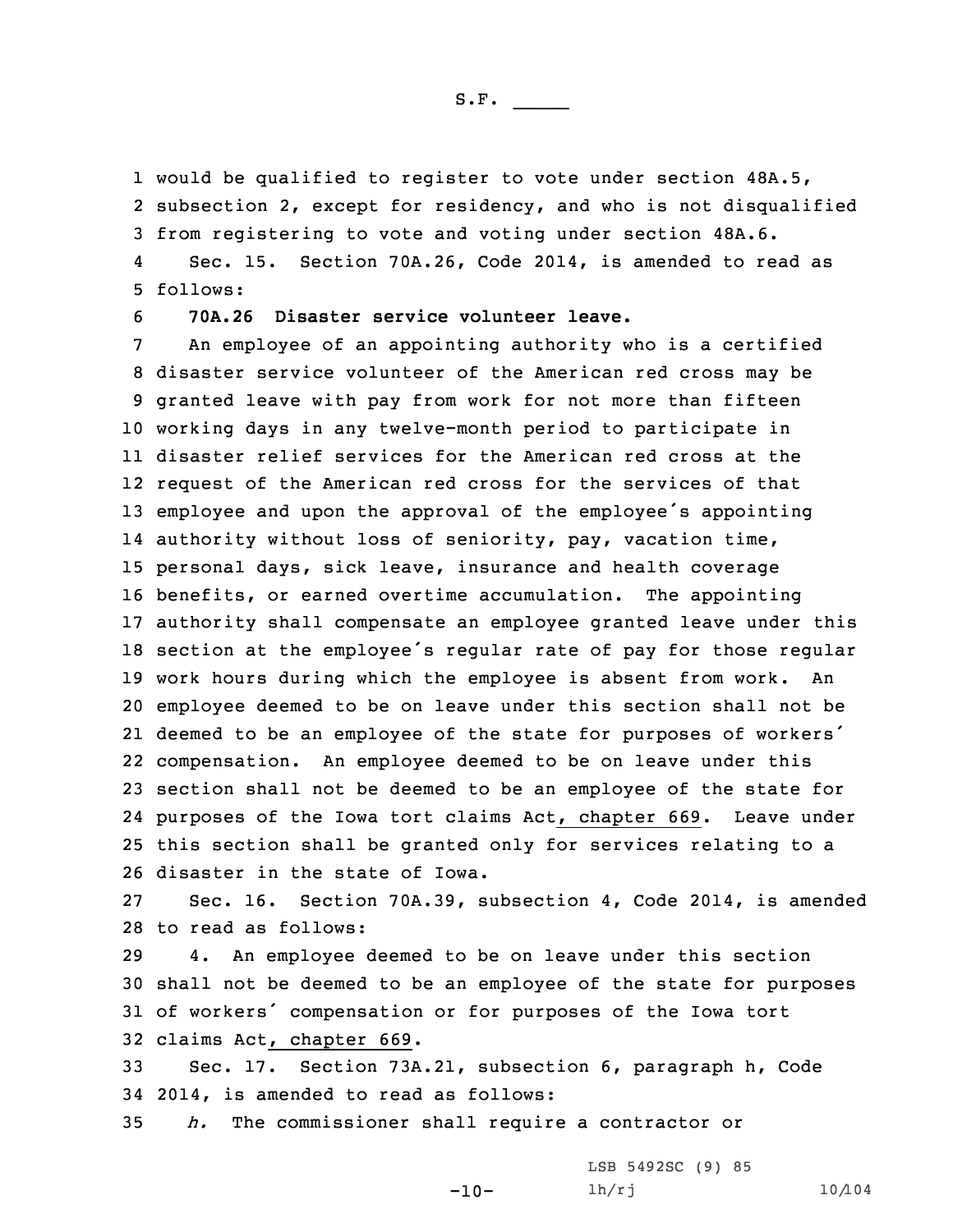subcontractor to file, within ten days of receipt of <sup>a</sup> request, any records enumerated in subsection 7. If the contractor or subcontractor fails to provide the requested records within ten days, the commissioner may direct, within fifteen days after 5 the end of the ten-day period, that the fiscal or financial office charged with the custody and disbursement of funds of the public body that contracted for construction of the public improvement or undertook the public improvement, to immediately withhold from payment to the contractor or subcontractor up to twenty-five percent of the amount to be paid to the contractor or subcontractor under the terms of the contract or written instrument under which the public improvement is being performed. The amount withheld shall be immediately released upon receipt by the public body of <sup>a</sup> notice from the commissioner indicating that the request for records as required by this section has been satisfied.

17 Sec. 18. Section 85.64, Code 2014, is amended to read as 18 follows:

## 19 **85.64 Limitation of benefits.**

 1. If an employee who has previously lost, or lost the use of, one hand, one arm, one foot, one leg, or one eye, becomes permanently disabled by <sup>a</sup> compensable injury which has resulted in the loss of or loss of use of another such member or organ, the employer shall be liable only for the degree of disability which would have resulted from the latter injury if there had been no preexisting disability. In addition to such compensation, and after the expiration of the full period provided by law for the payments thereof by the employer, the employee shall be paid out of the "Second Injury Fund" 30 created by this division subchapter the remainder of such compensation as would be payable for the degree of permanent disability involved after first deducting from such remainder the compensable value of the previously lost member or organ. 2. Any benefits received by any such employee, or to which the employee may be entitled, by reason of such increased

-11-

LSB 5492SC (9) 85 lh/rj 11/104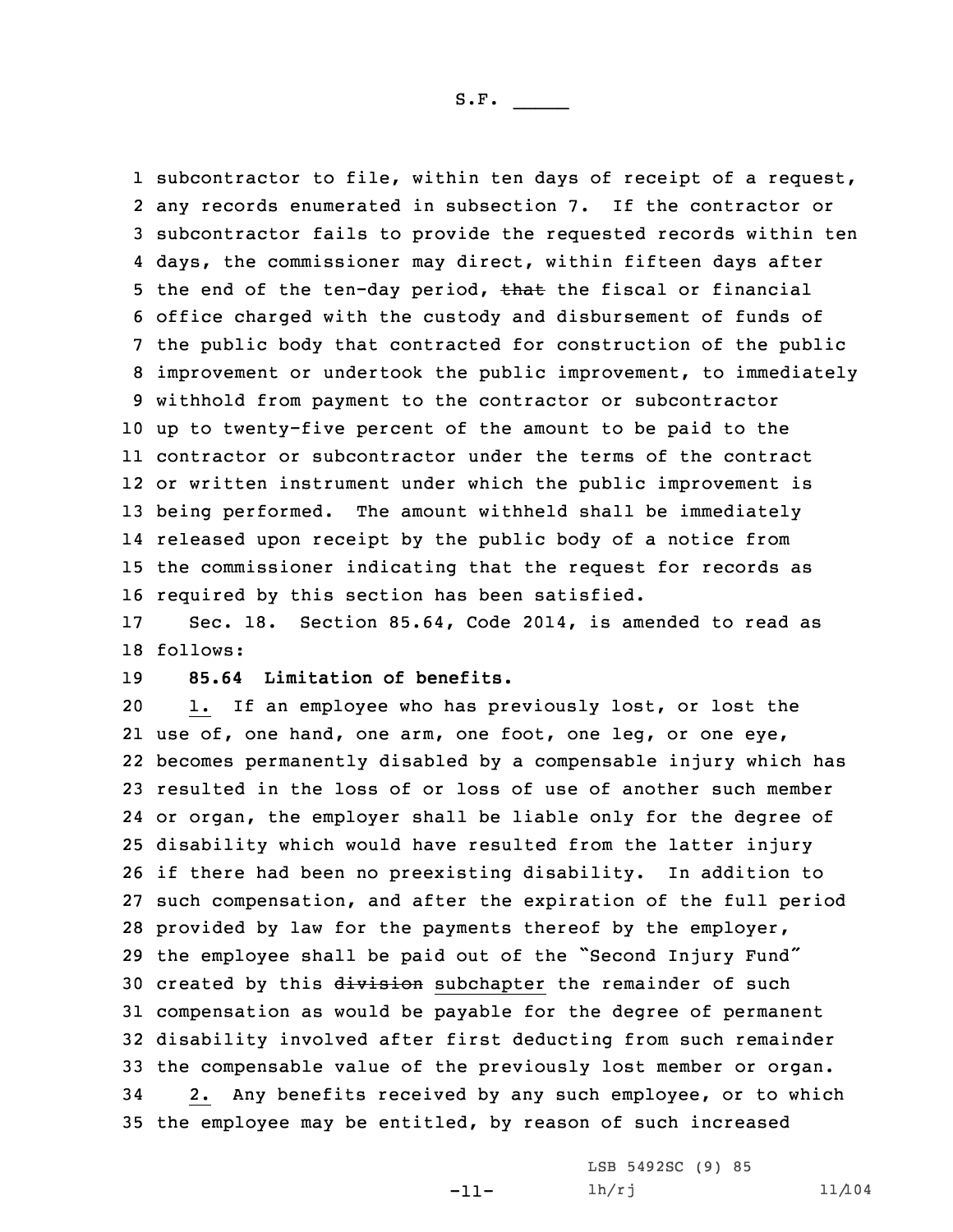disability from any state or federal fund or agency, to which said employee has not directly contributed, shall be regarded as <sup>a</sup> credit to any award made against said second injury fund as aforesaid.

5 Sec. 19. Section 88.5, subsection 3, paragraph b, 6 subparagraphs (3) and (4), Code 2014, are amended to read as 7 follows:

8 (3) <sup>A</sup> statement of the steps the employer has taken and will 9 take (with, with specific dates) dates, to protect employees 10 against the hazard covered by the standard.

11 (4) <sup>A</sup> statement of when the employer expects to be able 12 to comply with the standard and what steps the employer 13 has taken and what steps the employer will take (with, with 14 dates <del>specified)</del> specified, to come into compliance with the 15 standard.

16 Sec. 20. Section 89.4, subsection 1, paragraph k, 17 subparagraph (3), Code 2014, is amended to read as follows: 18 (3) Water temperature in the boiler does not exceed three 19 hundred fifty 350 degrees Fahrenheit.

20 Sec. 21. Section 96.3, subsection 5, paragraph a, Code 2014, 21 is amended to read as follows:

22 *a. Duration of benefits.* The maximum total amount of benefits payable to an eligible individual during <sup>a</sup> benefit year shall not exceed the total of the wage credits accrued to the individual's account during the individual's base period, or twenty-six times the individual's weekly benefit amount, whichever is the lesser. The director shall maintain <sup>a</sup> separate account for each individual who earns wages in insured work. The director shall compute wage credits for each individual by crediting the individual's account with one-third of the wages for insured work paid to the individual during the individual's base period. However, the director shall recompute wage credits for an individual who is laid off due to the individual's employer going out of business at the factory, establishment, or other premises at which the individual was

-12-

LSB 5492SC (9) 85  $lh/rj$  12/104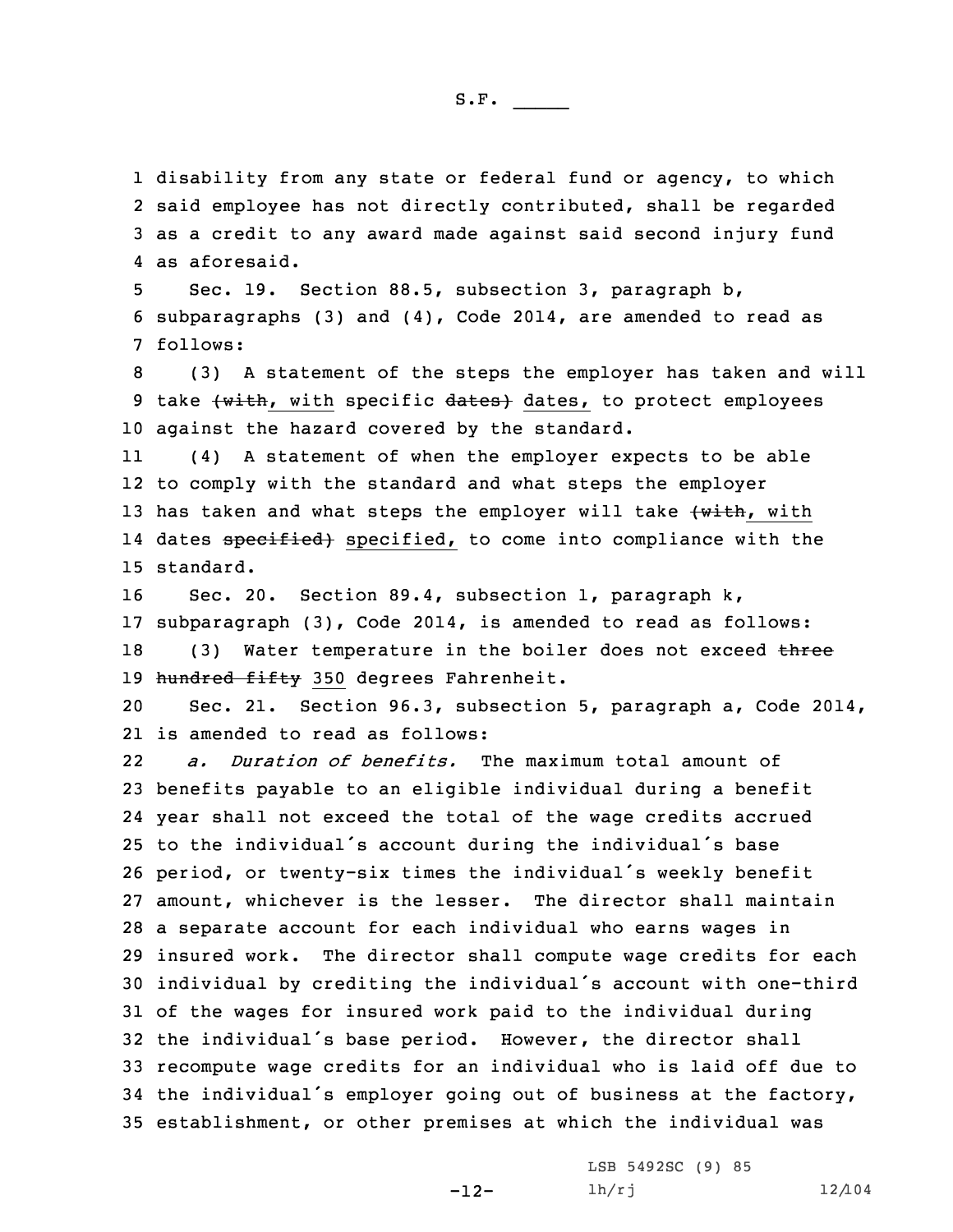last employed, by crediting the individual's account with one-half, instead of one-third, of the wages for insured work paid to the individual during the individual's base period. Benefits paid to an eligible individual shall be charged against the base period wage credits in the individual's account which have not been previously charged, in the inverse chronological order as the wages on which the wage credits are 8 based were paid. However if the state "off indicator" "off" indicator is in effect and if the individual is laid off due to the individual's employer going out of business at the factory, establishment, or other premises at which the individual was last employed, the maximum benefits payable shall be extended to thirty-nine times the individual's weekly benefit amount, but not to exceed the total of the wage credits accrued to the individual's account.

16 Sec. 22. Section 96.11, subsection 10, paragraph b, Code 17 2014, is amended to read as follows:

 *b.* In the administration of the provisions of section 96.29 which are enacted to conform with the requirements of the Federal-State Extended Unemployment Compensation Act of 1970, the department shall take such action as may be necessary 22 to insure ensure that the provisions are so interpreted and applied as to meet the requirements of such federal Act as interpreted by the United States department of labor, and to secure to this state the full reimbursement of the federal share of extended benefits paid under this chapter that are reimbursable under the federal Act.

28 Sec. 23. Section 99F.9, Code 2014, is amended to read as 29 follows:

30 **99F.9 Wagering —— age restrictions.**

31 1. Except as permitted in this section, the licensee shall 32 permit no form of wagering on gambling games.

 $33 \quad 2.$  Reserved.

34 3. 2. The licensee may receive wagers only from a person 35 present on <sup>a</sup> licensed excursion gambling boat, licensed

-13-

LSB 5492SC (9) 85 lh/rj 13/104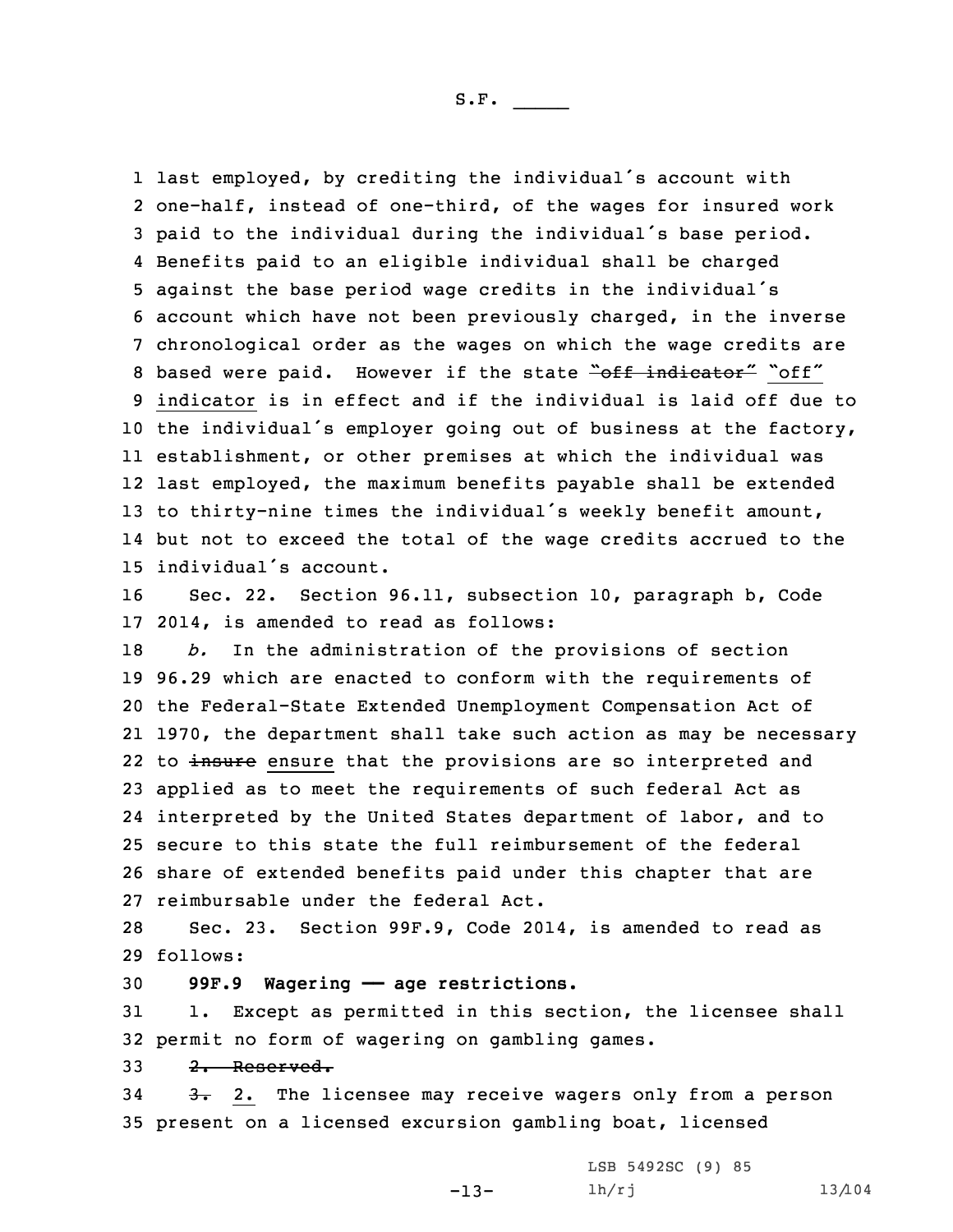gambling structure, or in <sup>a</sup> licensed racetrack enclosure. 2 4. 3. The licensee shall exchange the money of each wagerer for tokens, chips, or other forms of credit to be wagered on the gambling games. However, nickels and quarters of legal tender may be used for wagering in lieu of tokens or other forms of credit. The licensee shall exchange the gambling tokens, chips, or other forms of wagering credit for money at the request of the wagerer.

9 5. 4. A person under the age of twenty-one years shall not make or attempt to make <sup>a</sup> wager on an excursion gambling boat, gambling structure, or in <sup>a</sup> racetrack enclosure and shall not be allowed on the gaming floor of an excursion gambling boat or gambling structure or in the wagering area, as defined in section 99D.2, or on the gaming floor of <sup>a</sup> racetrack enclosure. However, <sup>a</sup> person eighteen years of age or older may be employed to work on the gaming floor of an excursion gambling boat or gambling structure or in the wagering area or on the gaming floor of <sup>a</sup> racetrack enclosure. <sup>A</sup> person who violates this subsection with respect to making or attempting to make <sup>a</sup> wager commits <sup>a</sup> scheduled violation under section 805.8C, subsection 5, paragraph *"a"*.

22 6. 5. *a.* <sup>A</sup> person under the age of twenty-one years shall 23 not enter or attempt to enter the gaming floor or wagering 24 area, as defined in section 99D.2, of <sup>a</sup> facility licensed under 25 this chapter to operate gambling games.

26 *b.* <sup>A</sup> person under the age of twenty-one years does not 27 violate this subsection if any of the following circumstances 28 apply:

 (1) The person is employed to work at the facility. (2) The person is an employee or agent of the commission, the division, <sup>a</sup> distributor, or <sup>a</sup> manufacturer, and acting within the scope of the person's employment.

33 (3) The person is present in <sup>a</sup> racetrack enclosure and does 34 not enter or attempt to enter the gaming floor or wagering area 35 of the facility.

 $-14-$ 

LSB 5492SC (9) 85  $1h/rj$   $14/104$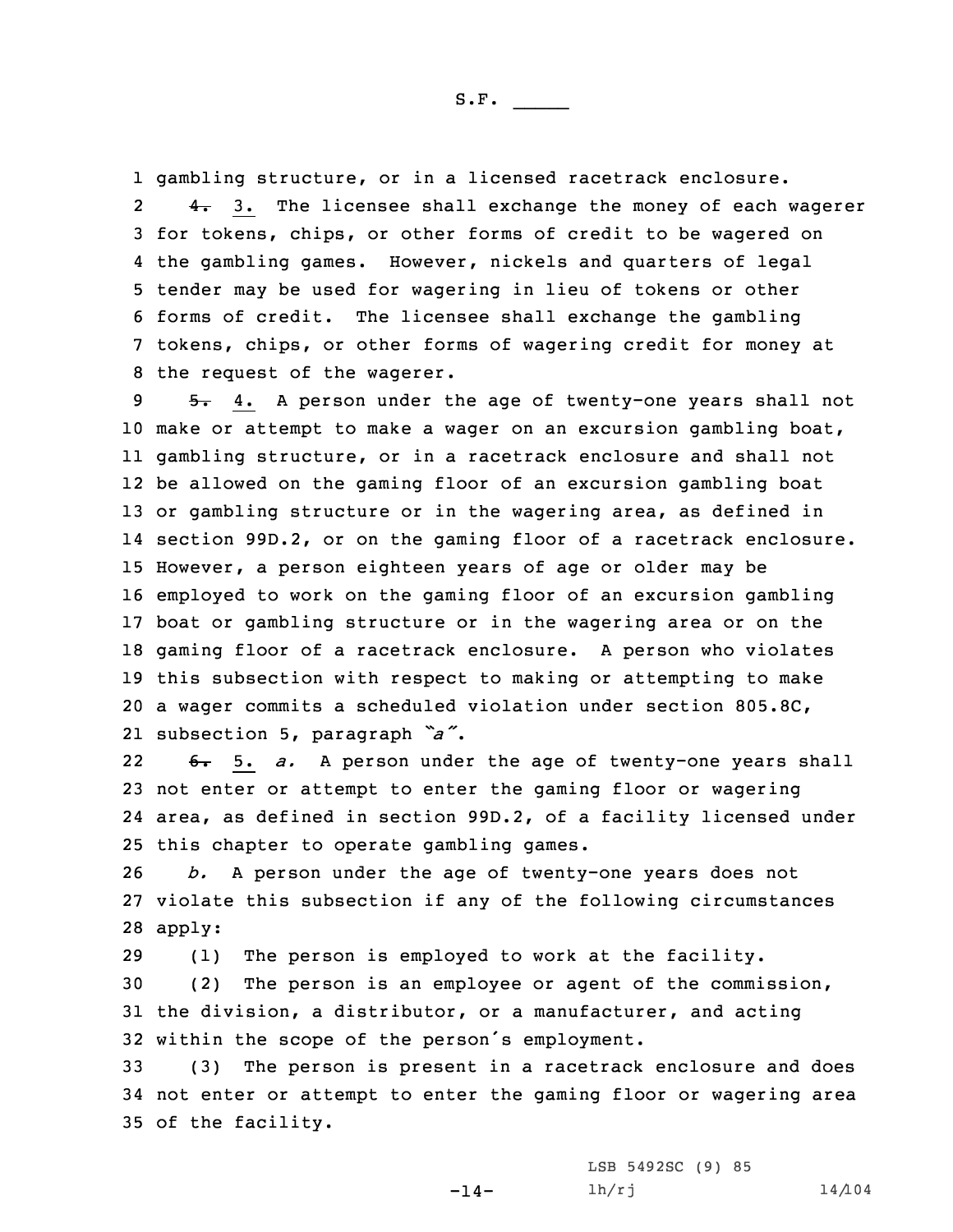1 *c.* <sup>A</sup> person who violates this subsection commits <sup>a</sup> simple 2 misdemeanor punishable as <sup>a</sup> scheduled violation under section <sup>3</sup> 805.8C, subsection 5, paragraph *"b"*.

4 $7. 6. A license shall not accept a credit card as defined$ 5 in section 537.1301, subsection 17, to purchase coins, tokens, 6 or other forms of credit to be wagered on gambling games.

7 Sec. 24. Section 99F.11, subsection 3, paragraph d, 8 subparagraph (3), Code 2014, is amended to read as follows:

 (3) One-half of the moneys remaining after the appropriation in subparagraph (1) shall be credited, on <sup>a</sup> quarterly basis, to the rebuild Iowa infrastructure fund created in section 8.57.

13 Sec. 25. Section 101A.7, Code 2014, is amended to read as 14 follows:

15 **101A.7 Inspection of storage facility.**

16 1. The licensee's or permittee's explosive storage facility shall be inspected at least once <sup>a</sup> year by <sup>a</sup> representative of the state fire marshal's office, except that the state fire marshal may, at those mining operations licensed and regulated by the United States department of labor, accept an approved inspection report issued by the United States department of labor, mine safety and health administration, for the twelve-month period following the issuance of the report. The state fire marshal shall notify the appropriate city or county governing board of licenses to be issued in their respective jurisdictions pursuant to this chapter. The notification shall contain the name of the applicant to be licensed, the location of the facilities to be used in storing explosives, the types and quantities of explosive materials to be stored, and other information deemed necessary by either the governing boards or the state fire marshal. The facility may be examined at other times by the sheriff of the county where the facility is located or by the local police authority if the facility is located within <sup>a</sup> city of over ten thousand population and if the sheriff or city council considers it necessary.

-15-

LSB 5492SC (9) 85 lh/rj 15/104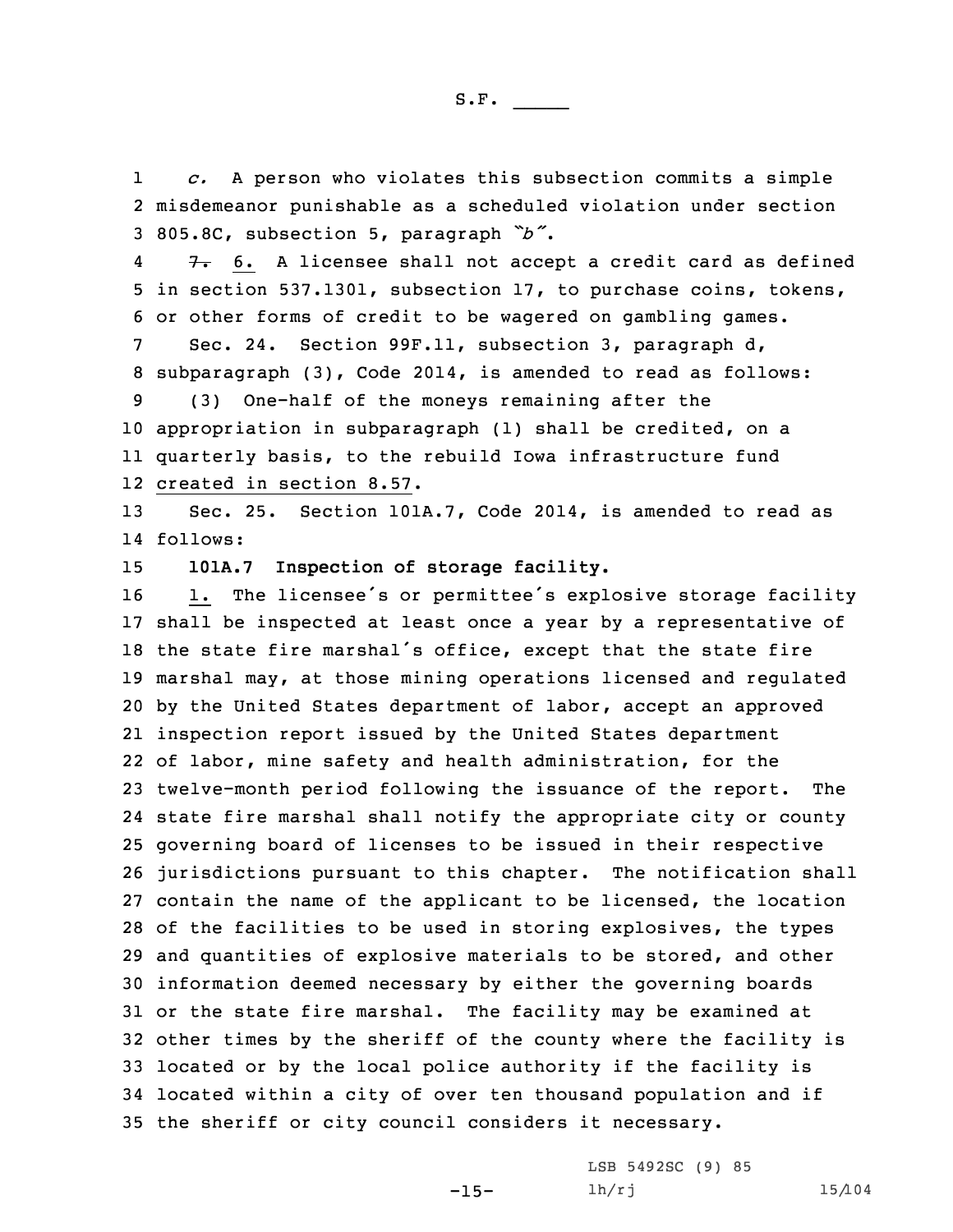1 2. If the state fire marshal finds the facility to be improperly secured, the licensee or permittee shall immediately correct the improper security and, if not so corrected, the state fire marshal shall immediately confiscate the stored explosives. Explosives may be confiscated by the county sheriff or local police authority only if <sup>a</sup> situation that is discovered during an examination by those authorities is deemed to present an immediate danger. If the explosives are confiscated by the county sheriff or local police authority, they shall be delivered to the state fire marshal. The state fire marshal shall hold confiscated explosives for <sup>a</sup> period of thirty days under proper security unless the period of holding is shortened pursuant to this section.

14 3. If the licensee or permittee corrects the improper security within the thirty-day period, the explosives shall be returned to the licensee or permittee after correction and after the licensee or permittee has paid to the state an amount equal to the expense incurred by the state in storing the explosives during the period of confiscation. The amount of expense shall be determined by the state fire marshal.

21 4. If the improper security is not corrected during the thirty-day period, the state fire marshal shall dispose of the explosives and the license or permit shall be canceled. <sup>A</sup> canceled license or permit shall not be reissued for <sup>a</sup> period of two years from the date of cancellation.

26 Sec. 26. Section 123.41, subsection 1, Code 2014, is amended 27 to read as follows:

 1. Each application to obtain or renew <sup>a</sup> manufacturer's license shall be submitted to the division electronically, or in <sup>a</sup> manner prescribed by the administrator, and shall be accompanied by <sup>a</sup> fee of three hundred fifty dollars payable to the division. The administrator may in accordance with this chapter grant and issue to <sup>a</sup> manufacturer <sup>a</sup> manufacturer's license, valid for <sup>a</sup> one-year period after date of issuance, 35 to a manufacturer which shall allow the manufacture, storage,

-16-

LSB 5492SC (9) 85 lh/rj 16/104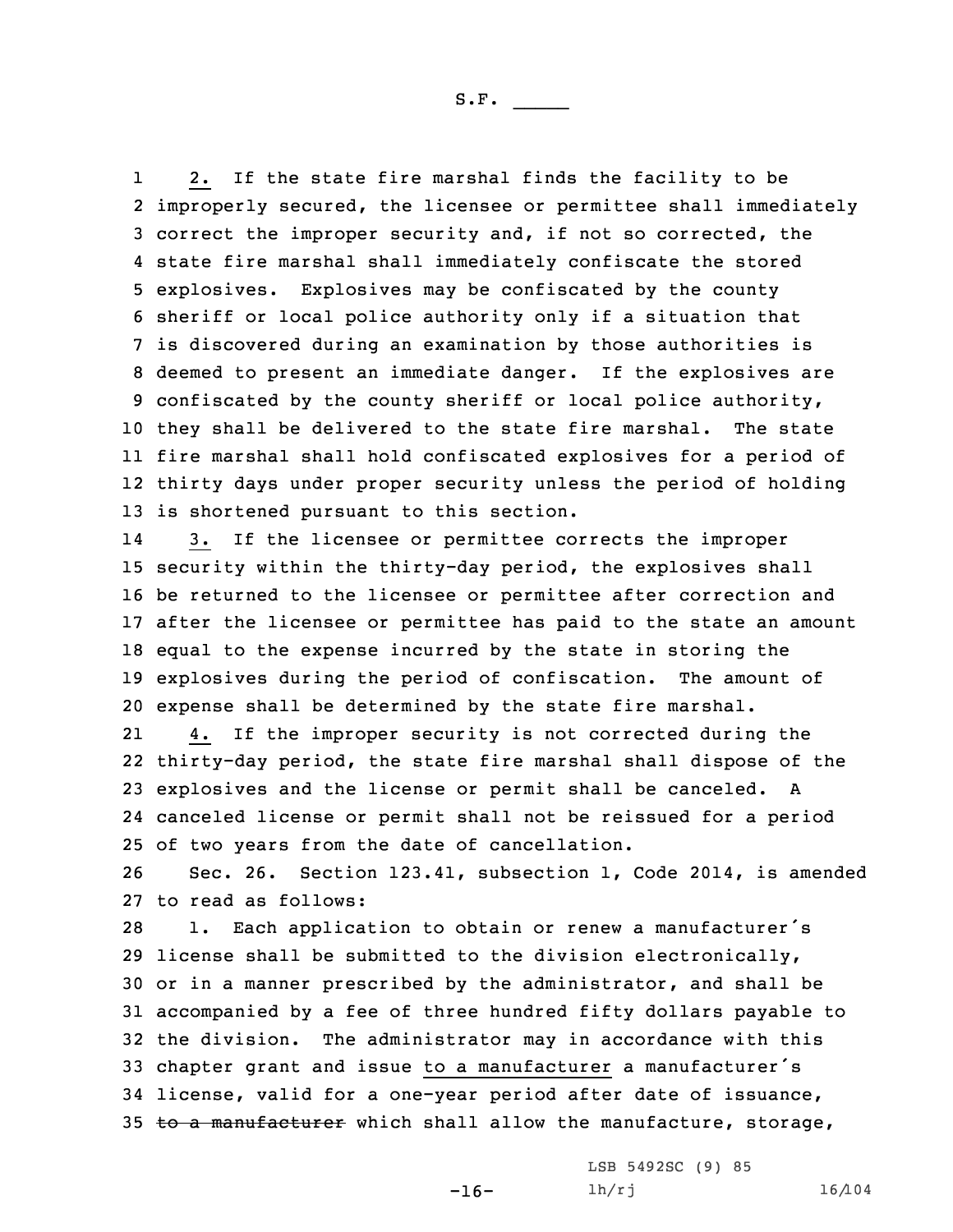1 and wholesale disposition and sale of alcoholic liquors to the 2 division and to customers outside of the state.

3 Sec. 27. Section 123.50, subsection 2, Code 2014, is amended 4 to read as follows:

 2. The conviction of any liquor control licensee, wine permittee, or beer permittee for <sup>a</sup> violation of any of the provisions of section 123.49, subject to subsection 3 of this section, is grounds for the suspension or revocation of the license or permit by the division or the local authority. However, if any liquor control licensee is convicted of any violation of section 123.49, subsection 2, paragraph *"a"*, *"d"*, or *"e"*, of that section, or any wine or beer permittee is convicted of <sup>a</sup> violation of section 123.49, subsection 2, paragraph *"a"* or *"e"* of that section, the liquor control license, wine permit, or beer permit shall be revoked and shall 16 immediately be surrendered by the holder, and the bond, if any, of the license or permit holder shall be forfeited to the division.

19 Sec. 28. Section 124.201, subsection 4, Code 2014, is 20 amended to read as follows:

21 4. If any new substance is designated as <sup>a</sup> controlled substance under federal law and notice of the designation is given to the board, the board shall similarly designate as controlled the new substance under this chapter after the 25 expiration of thirty days from publication in the Federal Register federal register of <sup>a</sup> final order designating <sup>a</sup> new substance as <sup>a</sup> controlled substance, unless within that thirty-day period the board objects to the new designation. In that case the board shall publish the reasons for objection and afford all interested parties an opportunity to be heard. At the conclusion of the hearing the board shall announce its decision. Upon publication of objection to <sup>a</sup> new substance being designated as <sup>a</sup> controlled substance under this chapter by the board, control under this chapter is stayed until the board publishes its decision. If <sup>a</sup> substance is designated as

-17-

LSB 5492SC (9) 85  $lh/rj$  17/104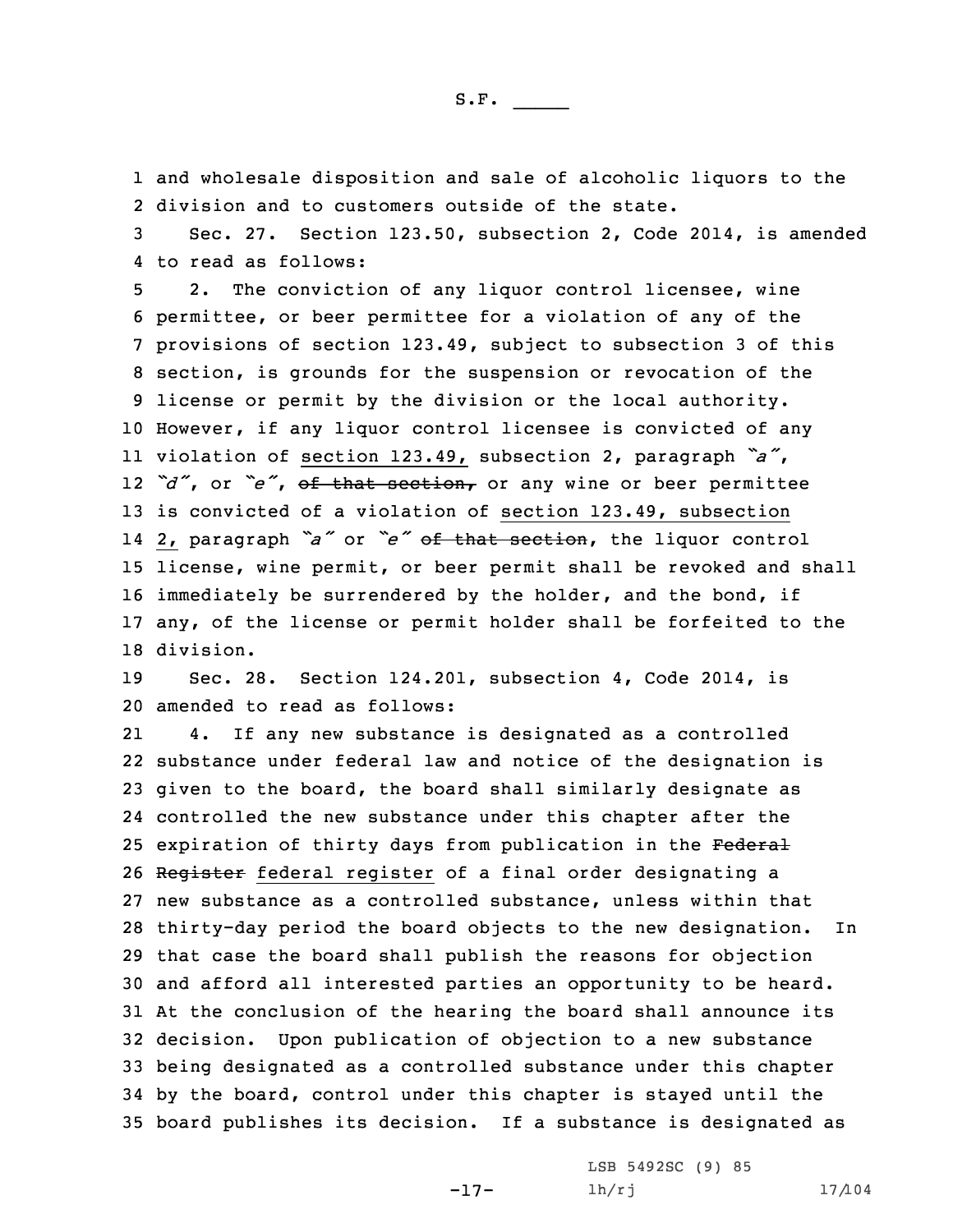controlled by the board under this subsection the control shall be temporary and if, within sixty days after the next regular session of the general assembly convenes, the general assembly 4 has not made the corresponding changes in this chapter, the temporary designation of control of the substance by the board shall be nullified.

7 Sec. 29. Section 135.64, subsection 3, Code 2014, is amended 8 to read as follows:

 3. In the evaluation of applications for certificates 10 of need submitted by the university hospital at of Iowa 11 <del>City</del> hospitals and clinics, the unique features of that institution relating to statewide tertiary health care, health science education, and clinical research shall be given due consideration. Further, in administering this division, the unique capacity of university hospitals for the evaluation of technologically innovative equipment and other new health services shall be utilized.

18 Sec. 30. Section 135.152, subsection 5, paragraph c, Code 19 2014, is amended to read as follows:

 *c.* The department, in cooperation with the department of human services, shall develop <sup>a</sup> standardized application form for the program and shall coordinate the determination of eligibility for the medical assistance and medically needy programs under chapter 249A, and for the obstetrical and newborn indigent patient care program.

 Sec. 31. Section 135B.34, subsection 2, paragraph b, subparagraph (1), Code 2014, is amended to read as follows: (1) If <sup>a</sup> person being considered for employment, other than employment involving the operation of <sup>a</sup> motor vehicle, has been convicted of <sup>a</sup> crime listed in subparagraph (2) but does not have <sup>a</sup> record of founded child or dependent adult abuse and the hospital has requested an evaluation in accordance with paragraph *"a"* to determine whether the crime warrants prohibition of the person's employment, the hospital may employ the person for not more than sixty calendar days pending

-18-

LSB 5492SC (9) 85 lh/rj 18/104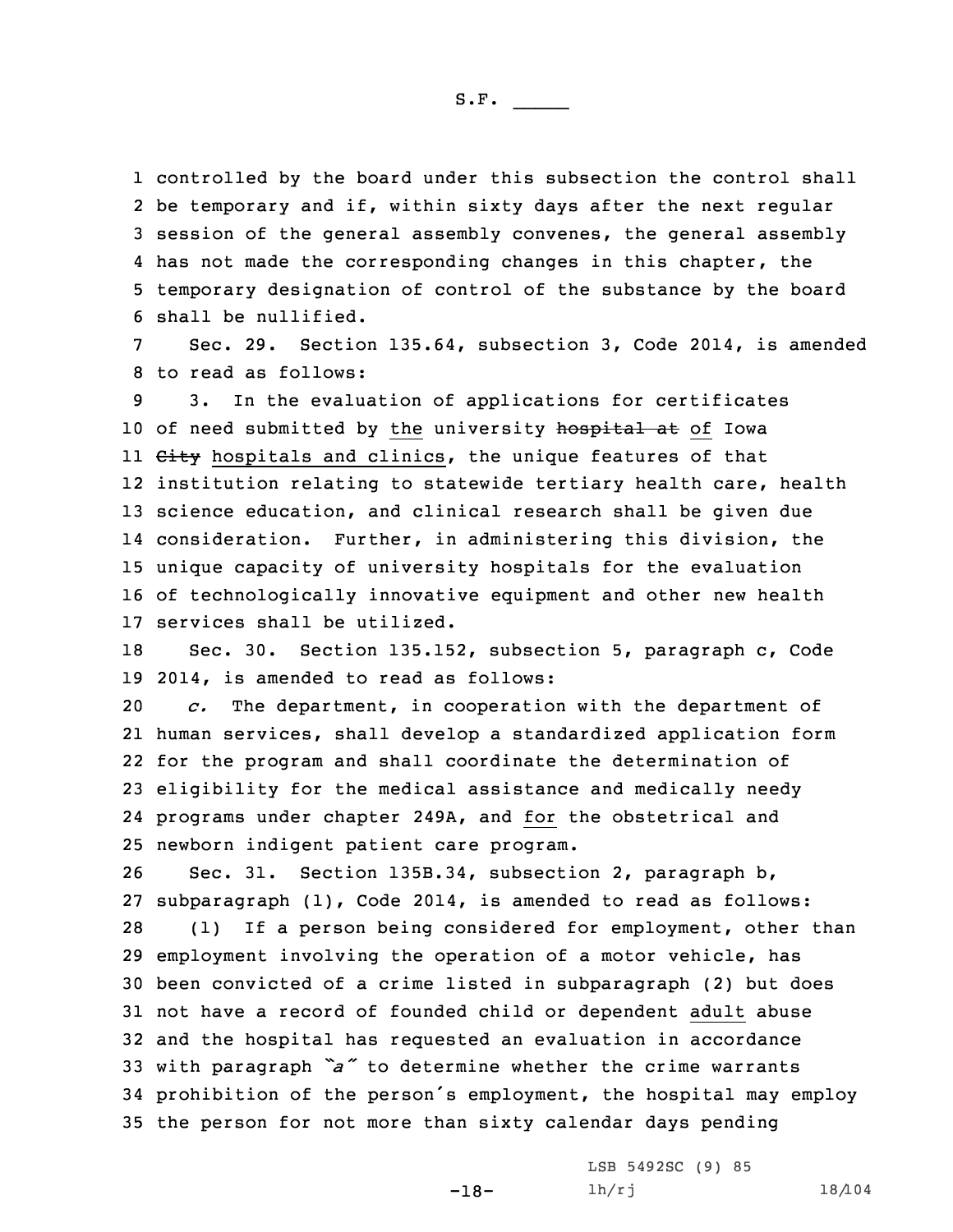1 completion of the evaluation.

2 Sec. 32. Section 137F.1, subsection 12, paragraph c, Code 3 2014, is amended to read as follows:

4 *c.* <sup>A</sup> food with <sup>a</sup> hydrogen ion concentration (pH) level of 5 4.6 or below when measured at twenty-four 24 degrees Centigrade 6 or seventy-five 75 degrees Fahrenheit.

7 Sec. 33. Section 163.4, Code 2014, is amended to read as 8 follows:

9 **163.4 Powers of assistants.**

 Such assistant Assistant veterinarians shall have power, under the direction of the department, to perform all acts necessary to carry out the provisions of law relating to infectious and contagious diseases among animals, and shall be furnished by the department with the necessary supplies and materials which shall be paid for out of the appropriation for the eradication of infectious and contagious diseases among 17 animals.

18 Sec. 34. Section 163.5, Code 2014, is amended to read as 19 follows:

20 **163.5 Oaths.**

21Such assistant Assistant veterinarians shall have power to 22 administer oaths and affirmations to appraisers acting under 23 this and the following chapters of this subtitle.

24 Sec. 35. Section 163.27, subsection 1, Code 2014, is amended 25 to read as follows:

 1. Garbage shall not be fed to an animal unless such garbage 27 has been heated to a temperature of two hundred twelve 212 degrees Fahrenheit for thirty minutes, or other acceptable method, as provided by rules adopted by the department.

30 However, this requirement shall not apply to an individual who <sup>31</sup> feeds to the individual's own animals only the garbage obtained 32 from the individual's own household.

33 Sec. 36. Section 175.5, unnumbered paragraph 1, Code 2014, 34 is amended to read as follows:

-19-

35 In the performance of its duties, implementation of its

LSB 5492SC (9) 85 lh/rj 19/104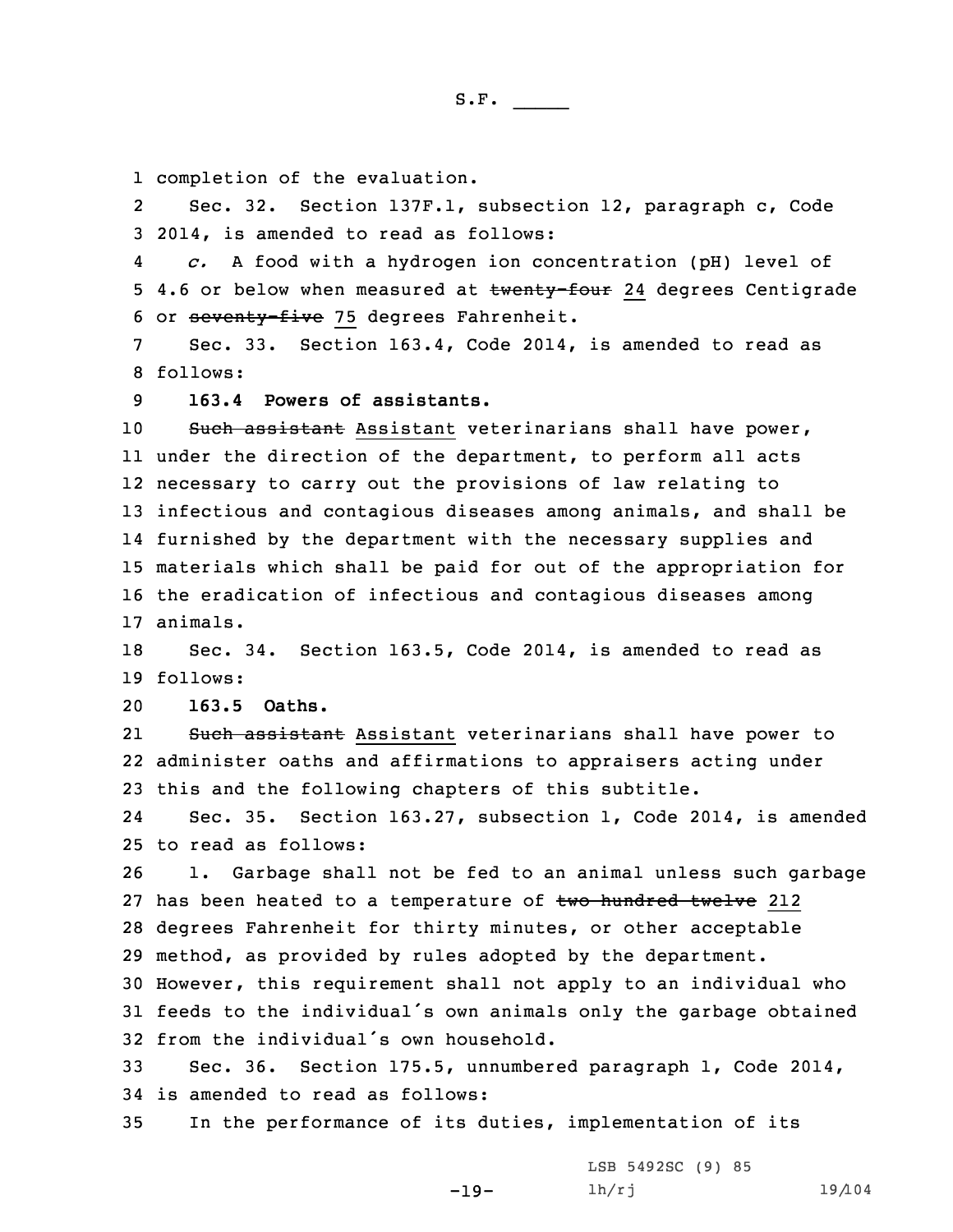1 powers, and the selection of specific programs and projects to 2 receive its assistance under this chapter, the authority shall 3 be guided by the following principles:

4 Sec. 37. Section 176A.10, subsection 2, Code 2014, is 5 amended to read as follows:

 2. An extension council of an extension district may choose to be subject to the levy and revenue limits specified in subparagraphs (2) of subsection 1, paragraphs paragraph *"a"* through, subparagraph (2), paragraph *"b"*, subparagraph (2), paragraph *"c"*, subparagraph (2), and paragraph *"d"*, subparagraph (2) and subsection 1, paragraph *"e"*, for the purpose of the annual levy for the fiscal year commencing July 1, 1991, which levy is payable in the fiscal year beginning July 1, 1992. Before an extension district may be subject to the levy and 15 revenue limits specified in subparagraphs (2) of subsection 1, paragraphs paragraph *"a"* through, subparagraph (2), paragraph *"b"*, subparagraph (2), paragraph *"c"*, subparagraph (2), and paragraph *"d"*, subparagraph (2) and subsection 1, paragraph *"e"*, for fiscal years beginning on or after July 1, 1992, which levy is payable in fiscal years beginning on or after July 1, 1993, the question of whether the district shall be subject to the levy and revenue limits as specified in such paragraphs must be submitted to the registered voters of the district. The question shall be submitted at the time of <sup>a</sup> general election. If the question is approved by <sup>a</sup> majority of those voting on the question the levy and revenue limits specified in subparagraphs (2) of subsection 1, paragraphs paragraph *"a"* through, subparagraph (2), paragraph *"b"*, subparagraph (2), paragraph *"c"*, subparagraph (2), and paragraph *"d"*, subparagraph (2) and subsection 1, paragraph *"e"*, shall thereafter apply to the extension district. The question need only be approved at one general election. If <sup>a</sup> majority of those voting on the question vote against the question, the district may continue to submit the question at subsequent general elections until approved.

 $-20-$ 

LSB 5492SC (9) 85 lh/rj 20/104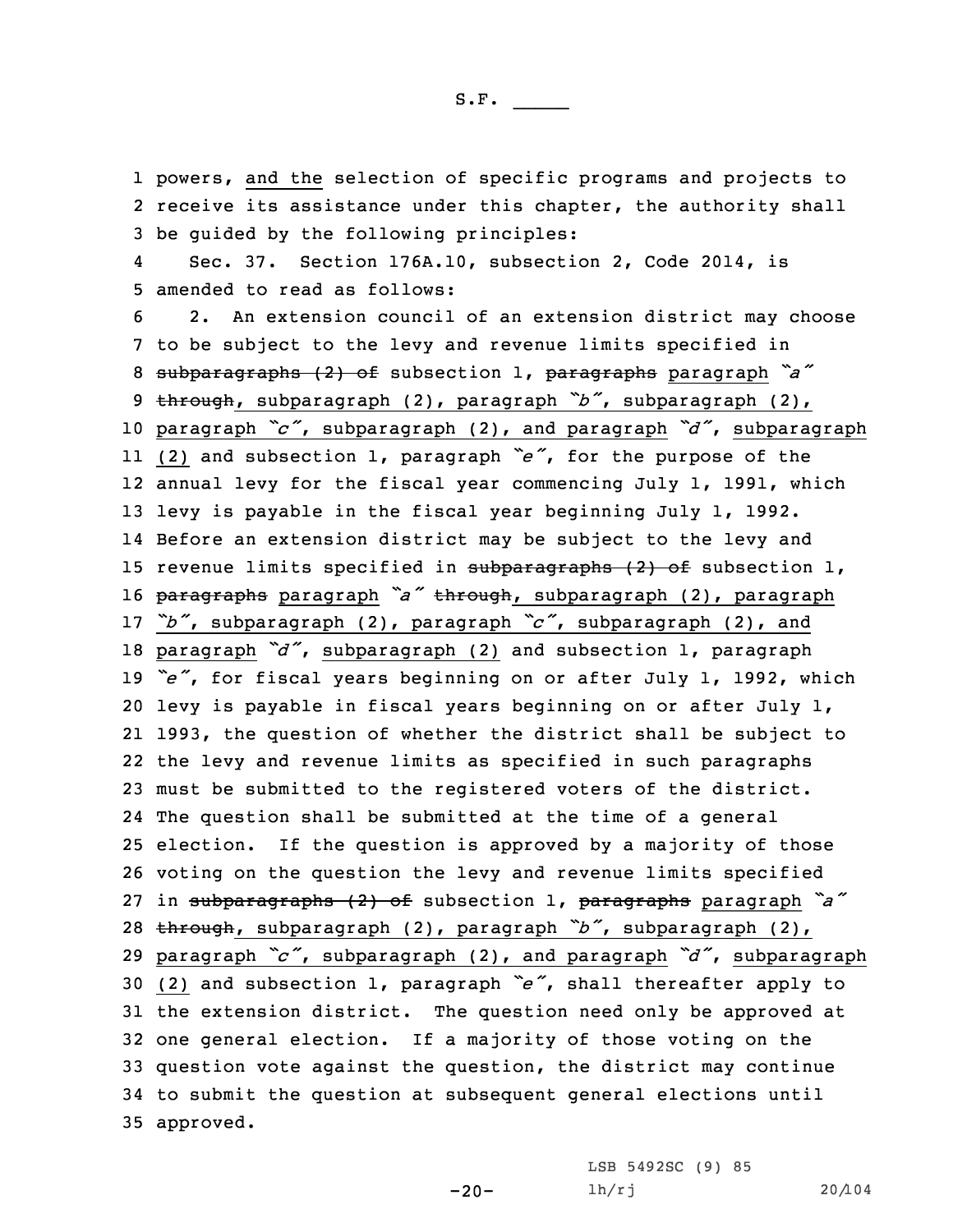1 Sec. 38. Section 185C.6, subsection 2, Code 2014, is amended 2 to read as follows:

 2. Three board elected directors. Each such director shall be elected by the board. The candidate receiving the highest number of votes by the board shall be elected to represent the state on an at-large basis.

7 Sec. 39. Section 189A.2, subsections 7 and 8, Code 2014, are 8 amended to read as follows:

<sup>9</sup> 7. *"Federal Food, Drug, and Cosmetic Act"* means the Act so 10 entitled, approved June 25, 1938 (52, 52 Stat. 1040) 1040, and 11 Acts amendatory thereof or supplementary thereto.

12 8. *"Federal Meat Inspection Act"* means the Act so entitled 13 approved March 4, 1907  $(34, 34 \text{ Stat. } \pm 260)$  1260, as amended by 14 the Wholesome Meat Act (81, <sup>81</sup> Stat. 584) 584; *"Federal Poultry* <sup>15</sup> *Products Inspection Act"* means the Act so entitled approved 16 August 28, 1957  $(71, 71$  Stat.  $441$  441, as amended by the 17 Wholesome Poultry Products Act  $+82$ , 82 Stat. 791+ 791; and 18 *"federal Acts"* means these two federal laws.

19 Sec. 40. Section 196.8, subsection 1, Code 2014, is amended 20 to read as follows:

21 1. All eggs offered for sale to an establishment must be 22 no lower than United States department of agriculture consumer <sup>23</sup> grade "B". From the time of candling and grading until they 24 reach the consumer, all eggs designated for human consumption 25 shall be held at a temperature not to exceed forty-five 26 45 degrees Fahrenheit or seven 7 degrees Celsius ambient 27 temperature. The forty-five 45 degrees Fahrenheit or seven 7 28 degrees Celsius ambient temperature requirement applies to any 29 place or room in which eggs are stored, except inside <sup>a</sup> vehicle 30 during transportation where the ambient temperature may exceed 31 forty-five 45 degrees Fahrenheit or seven 7 degrees Celsius, 32 provided the transport vehicle is equipped with refrigeration 33 units capable of delivering air at <sup>a</sup> temperature not greater 34 than forty-five 45 degrees Fahrenheit or seven 7 degrees 35 Celsius and capable of cooling the vehicle to <sup>a</sup> temperature

-21-

LSB 5492SC (9) 85 lh/rj 21/104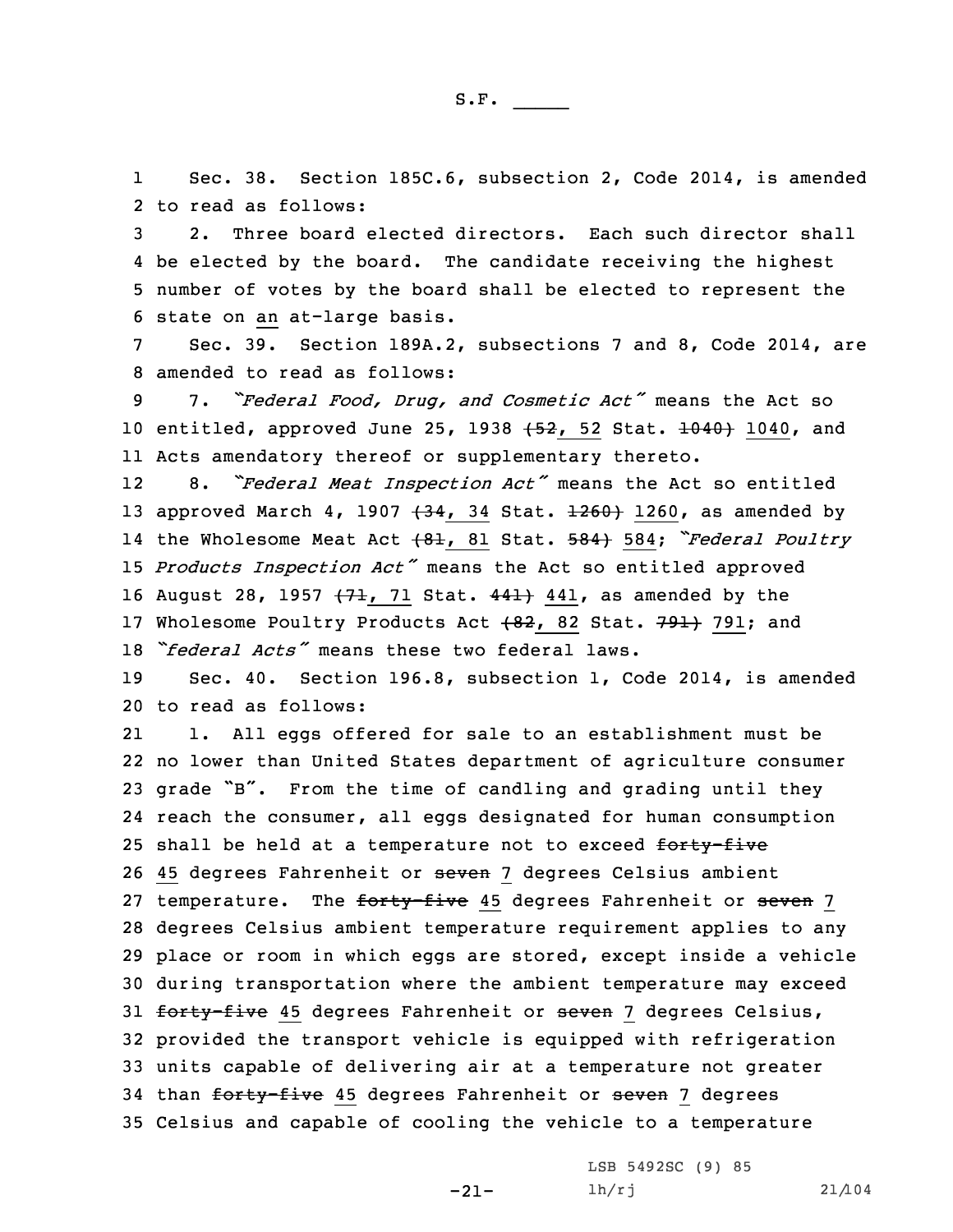1 not greater than <del>forty-five</del> 45 degrees Fahrenheit or <del>seven</del> 7 degrees Celsius. All shell eggs shall be kept from freezing. Sec. 41. Section 203C.3, subsection 7, Code 2014, is amended to read as follows:

 7. The actions of the department in connection with petitioning for appointment as <sup>a</sup> receiver, and all actions pursuant to such appointment shall not be subject to the provisions of the administrative procedure Act, chapter 17A.

9 Sec. 42. Section 203C.28, Code 2014, is amended to read as 10 follows:

11**203C.28 Tariff rates.**

12 1. <sup>A</sup> warehouse operator shall, at the time of application for <sup>a</sup> license, file <sup>a</sup> tariff with the department which shall contain rates to be charged for receiving, storage, and load-out of grain. The tariff shall be posted in <sup>a</sup> conspicuous place at the place of business of the licensee in <sup>a</sup> form prescribed by the department and shall become effective at the time the license becomes effective.

 2. Storage charges shall commence on the date of delivery to the warehouse. Storage, receiving, or load-out charges other than those specified in the tariff may be made if the charge is required by the terms of <sup>a</sup> written contract with the United States government or any of its subdivisions or agencies.

24 3. Grain deposited with the warehouse for the sole purpose of processing and redelivery to the depositor is subject only to the charges listed under the grain bank section of the tariff. Drying and cleaning of grain shall not be construed as processing.

 4. <sup>A</sup> tariff may be amended at any time and is effective immediately, except that grain in store on the effective date of <sup>a</sup> storage charge increase does not assume the increased rate until the subsequent anniversary date of deposit. Any decrease in storage rates shall be effective immediately and shall be applicable to all grain in store on the effective date of the decrease.

-22-

LSB 5492SC (9) 85 lh/rj 22/104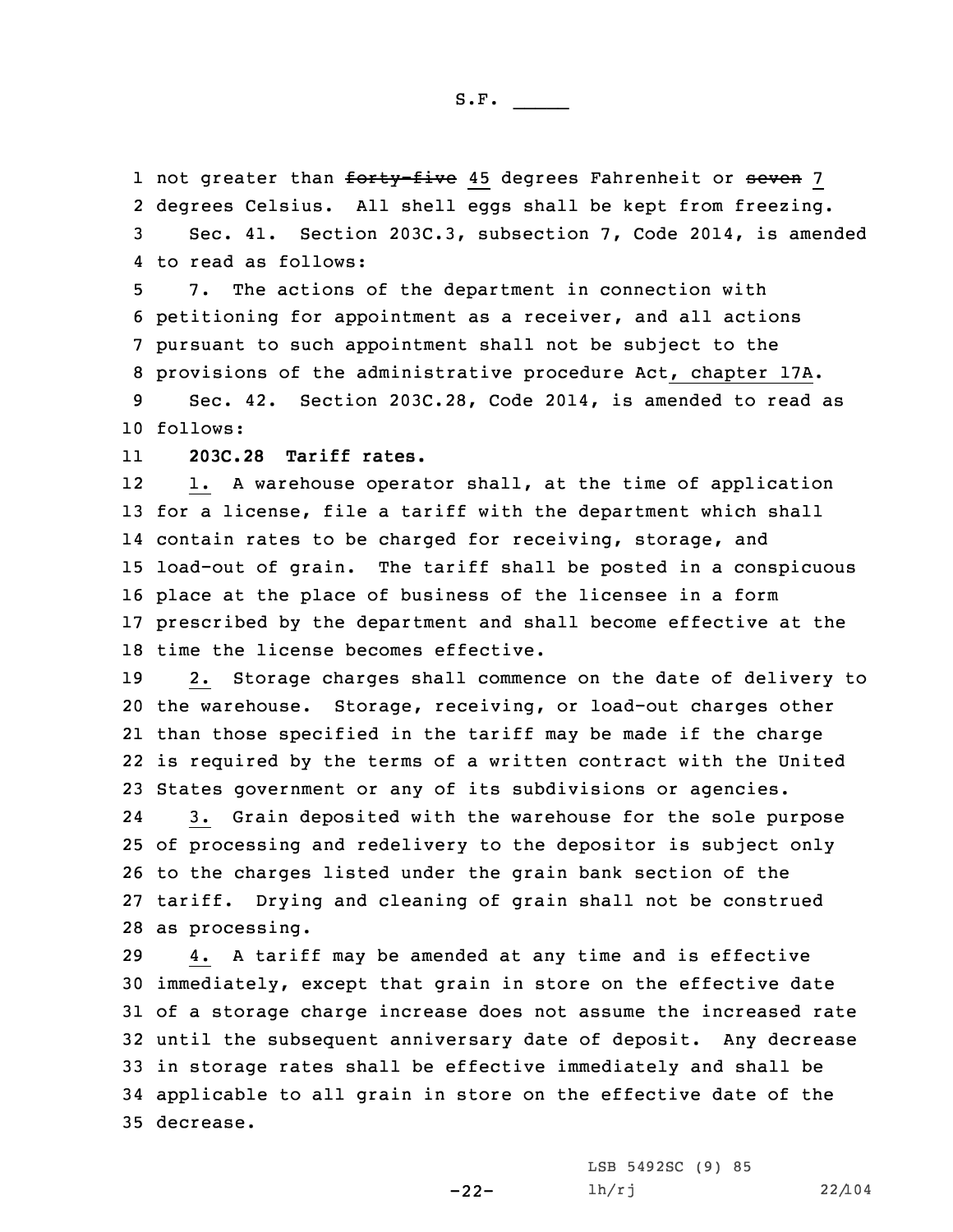1 5. <sup>A</sup> warehouse operator may file with the department and publish the supplemental tariff applicable only to grain meeting special descriptive standards or characteristics as set forth in the supplemental tariff. <sup>A</sup> supplemental tariff shall be in <sup>a</sup> form prescribed by the department and be posted adjacent to the warehouse tariff.

7 6. All tariff charges shall be nondiscriminatory within 8 classes.

9 Sec. 43. Section 207.4, subsections 1 and 5, Code 2014, are 10 amended to read as follows:

11 1. *a.* Prior to beginning mining or removal of overburden at mining site, an operator shall obtain <sup>a</sup> permit from the division for the site. Application for <sup>a</sup> permit shall be made upon <sup>a</sup> form provided by the division. The permit fee shall be established by the division in an amount not to exceed the cost of administering the permit provisions of this chapter.

17 *b.* The application shall include<sub> $\tau$ </sub> but not be limited to: 18 *a*. (1) A legal description of the land where the site is 19 located and the estimated number of acres affected.

20 *b.* (2) <sup>A</sup> statement explaining the authority of the 21 applicant's legal right to operate <sup>a</sup> mine on the land.

22 *c.* (3) <sup>A</sup> reclamation plan meeting the requirements of this 23 chapter.

24 *d.* (4) <sup>A</sup> determination by an appropriate state or federal agency of the probable hydrologic consequences of the mining and reclamation operations, both on and off the mine site, with respect to the hydrologic regime, quantity, and quality of water in surface and groundwater systems including the dissolved and suspended solids under seasonal flow conditions and the collection of sufficient data for the mine site and surrounding areas so that an assessment can be made by the division of the probable cumulative impacts of all anticipated mining in the area upon the hydrology of the area and particularly upon water availability. If the division finds that the probable total annual production at all locations of

-23-

LSB 5492SC (9) 85 lh/rj 23/104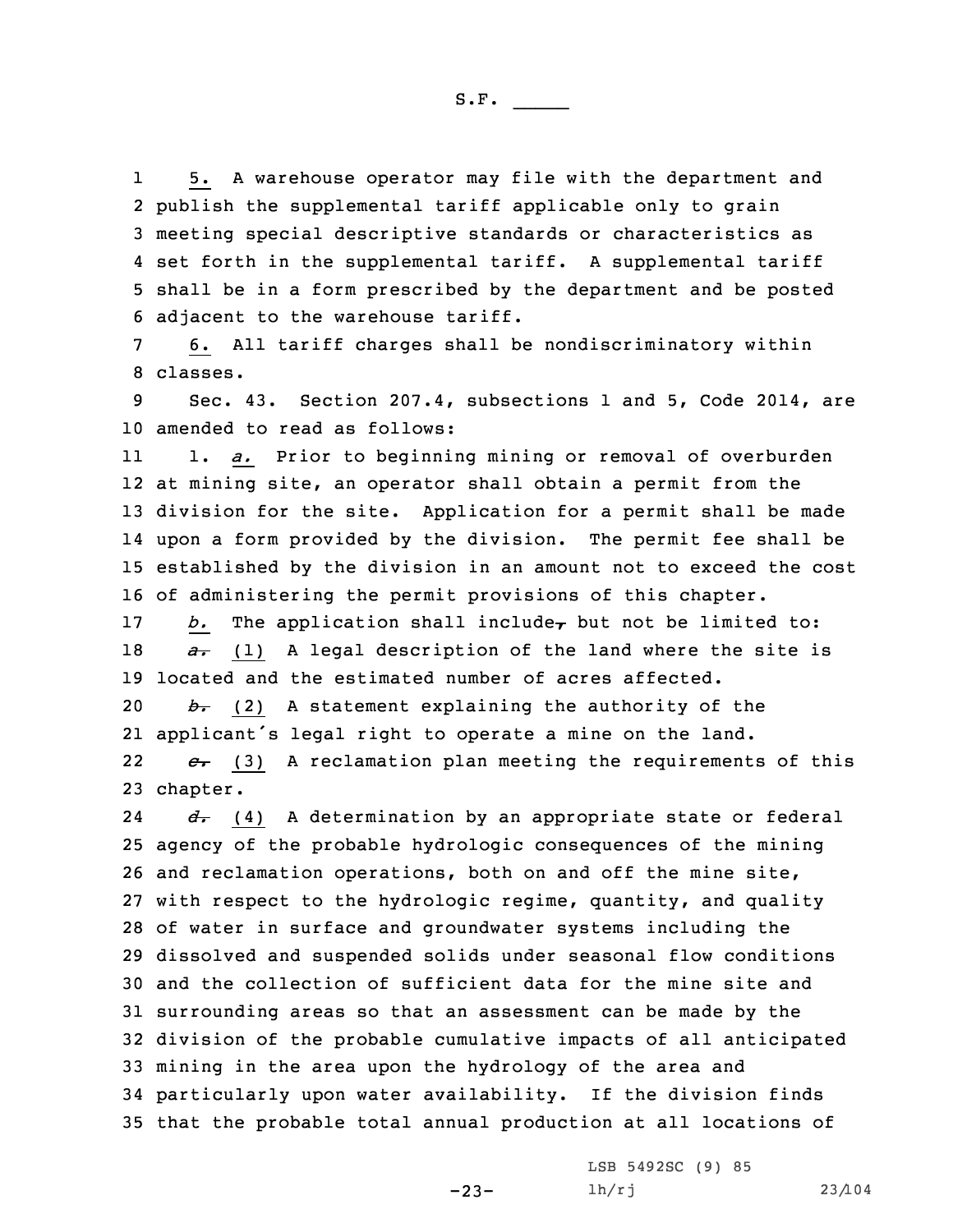<sup>a</sup> coal mining operator will not exceed one hundred thousand tons, the determination of probable hydrologic consequences and <sup>a</sup> statement of the result of test borings on core samplings which the division may require shall upon the written request of the operator be performed by <sup>a</sup> qualified public or private laboratory designated by the division and the cost of the preparation of the determination and statement shall be assumed by the division.

9 5. *a.* <sup>A</sup> permit renewal shall be for <sup>a</sup> term not to exceed 10 the period of the original permit.

11 *b.* Application for renewal shall be made at least one 12 hundred twenty days prior to the expiration of the permit. 13 Prior to the approval of <sup>a</sup> renewal of permit the division shall 14 provide notice to the appropriate public authorities.

15 Sec. 44. Section 215.20, subsections 1 and 2, Code 2014, are 16 amended to read as follows:

 1. All liquefied petroleum gas, including but not limited to propane, butane, and mixtures of them, shall be kept, offered, exposed for sale, or sold by the pound, metered cubic 20 foot of vapor, defined as one cubic foot at sixty 60 degrees Fahrenheit, or by the gallon, defined as two hundred thirty-one 22 cubic inches at sixty 60 degrees Fahrenheit.

 2. All metered sales exceeding one hundred gallons 24 shall be corrected to a temperature of  $\frac{ \text{ M } }{ \text{ M } }$  60 degrees Fahrenheit through use of an approved meter with <sup>a</sup> sealed automatic compensation mechanism. All sale tickets for sales exceeding one hundred gallons shall show the stamped delivered gallons and shall state that the temperature correction was automatically made.

30 Sec. 45. Section 225C.12, subsection 2, Code 2014, is 31 amended to read as follows:

 2. <sup>A</sup> county may claim reimbursement by filing with the administrator <sup>a</sup> claim in <sup>a</sup> form prescribed by the administrator by rule. Claims may be filed on <sup>a</sup> quarterly basis, and when received shall be verified as soon as reasonably possible by

-24-

LSB 5492SC (9) 85 lh/rj 24/104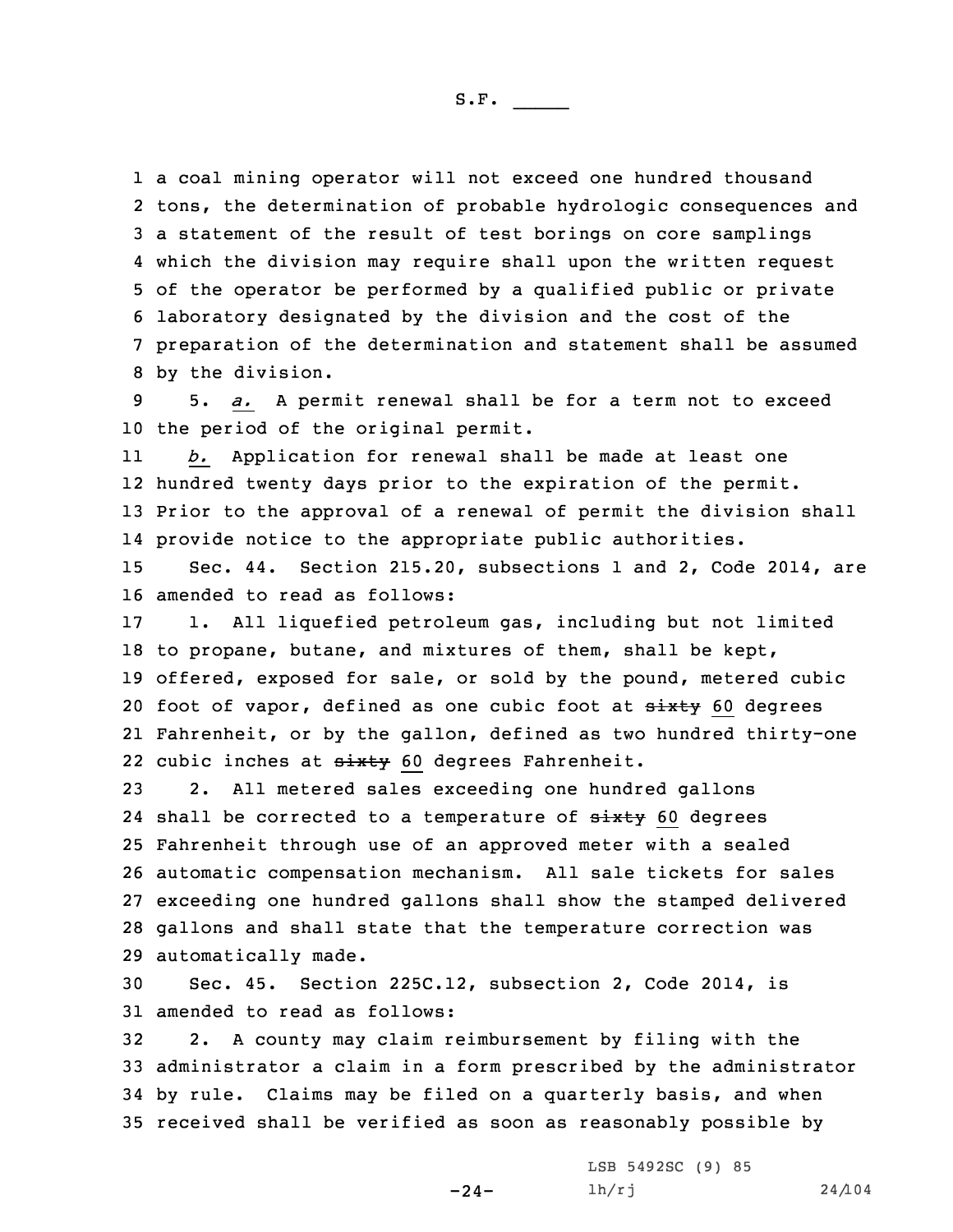the administrator. The administrator shall certify to the director of the department of administrative services the amount to which each county claiming reimbursement is entitled, and the director of the department of administrative services shall issue warrants to the respective counties drawn upon funds appropriated by the general assembly for the purpose of this section. <sup>A</sup> county shall place funds received under this 8 section in the county mental health, intellectual disability, 9 and developmental disabilities services fund created under section 331.424A. If the appropriation for <sup>a</sup> fiscal year is insufficient to pay all claims arising under this section, the director of the department of administrative services shall prorate the funds appropriated for that year among the claimant counties so that an equal proportion of each county's claim is paid in each quarter for which proration is necessary. Sec. 46. Section 225C.32, Code 2014, is amended to read as

17 follows:

18 **225C.32 Plan appeals process.**

19 The department shall establish an appeals process by which 20 a mental health, intellectual disability, and developmental 21 disabilities services coordinating board or an affected party 22 may appeal <sup>a</sup> decision of the department or of the coordinating 23 board.

24 Sec. 47. Section 226.9C, subsection 2, paragraph a, Code 25 2014, is amended to read as follows:

 *a.* <sup>A</sup> county may split the charges between the county's 27 mental health, intellectual disability, and developmental disabilities services fund created pursuant to section 331.424A and the county's budget for substance abuse expenditures.

30 Sec. 48. Section 227.2, subsection 2, Code 2014, is amended 31 to read as follows:

 2. <sup>A</sup> copy of the written report prescribed by subsection 1 shall be furnished to the county board of supervisors, to the 34 county mental health and intellectual disability disabilities services coordinating board or to its advisory board if

-25-

LSB 5492SC (9) 85 lh/rj 25/104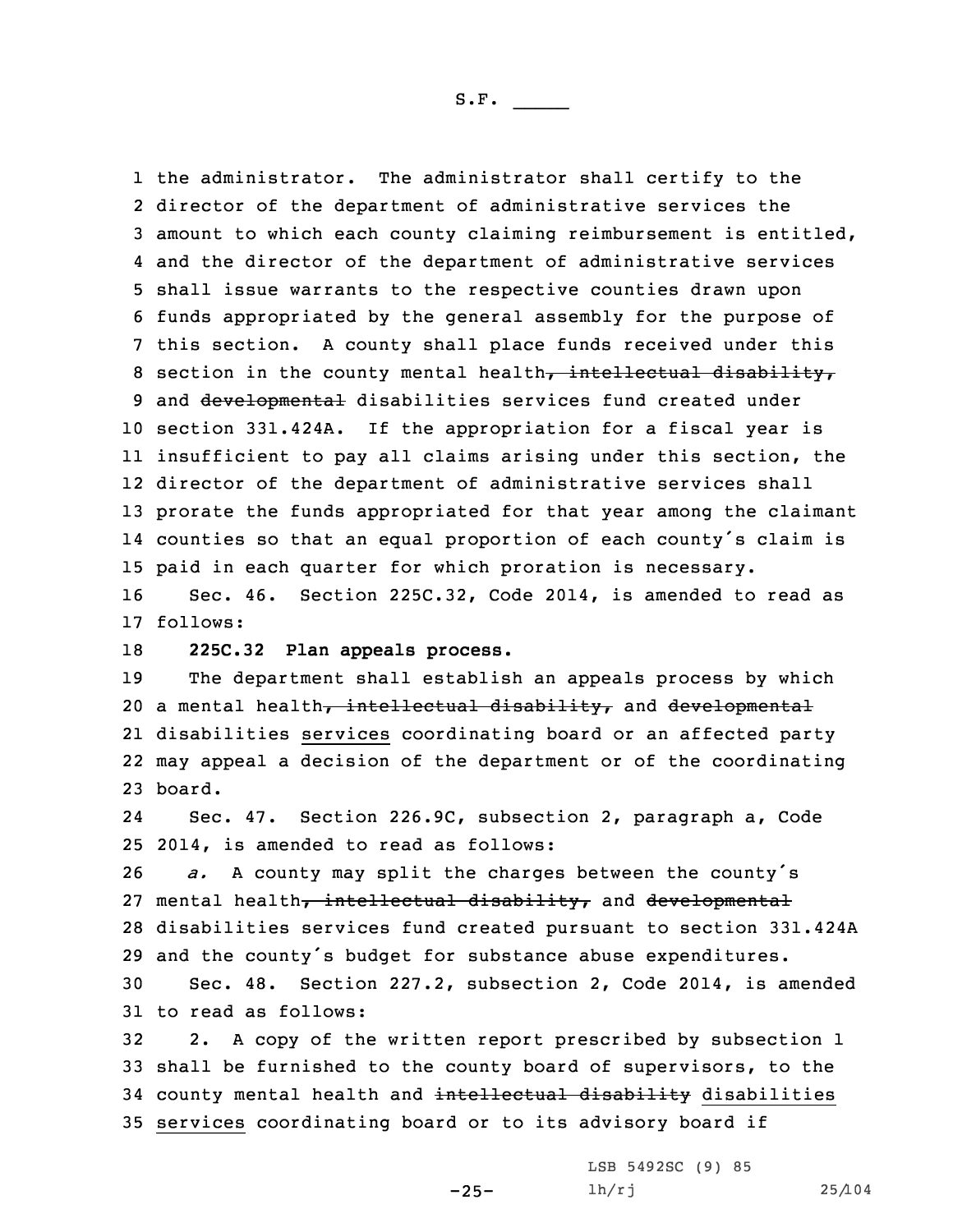the county board of supervisors constitutes ex officio the coordinating board, to the administrator of the county care facility inspected and to its certified volunteer long-term care ombudsman, and to the department on aging.

5 Sec. 49. Section 229.21, subsection 2, Code 2014, is amended 6 to read as follows:

 2. When an application for involuntary hospitalization under section 229.6 or for involuntary commitment or treatment 9 of persons with substance-related disorders under section 229.6 10 or 125.75 is filed with the clerk of the district court in any county for which <sup>a</sup> judicial hospitalization referee has been appointed, and no district judge, district associate judge, or magistrate who is admitted to the practice of law in this state is accessible, the clerk shall immediately notify the referee in the manner required by section 229.7 or section 125.77. The referee shall discharge all of the duties imposed upon the court by sections 229.7 to 229.22 or sections 125.75 to 125.94 in the proceeding so initiated. Subject to the provisions of subsection 4, orders issued by <sup>a</sup> referee, in discharge of duties imposed under this section, shall have the same force and effect as if ordered by <sup>a</sup> district judge. However, any commitment to <sup>a</sup> facility regulated and operated under chapter 135C shall be in accordance with section 135C.23.

24 Sec. 50. Section 231.23A, subsection 4, Code 2014, is 25 amended to read as follows:

26 4. The aging and disability resource center program.

27 Sec. 51. Section 232.7, subsection 2, Code 2014, is amended 28 to read as follows:

 2. In any proceeding held or action taken under this chapter involving an Indian child, the applicable requirements of the 31 federal Adoption and Safe Families Act of +999 1997, Pub. L. No. 105-89, shall be applied to the proceeding or action in <sup>a</sup> manner that complies with chapter 232B and the federal Indian Child Welfare Act, Pub. L. No. 95-608.

35 Sec. 52. Section 232.175, Code 2014, is amended to read as

-26-

LSB 5492SC (9) 85 lh/rj 26/104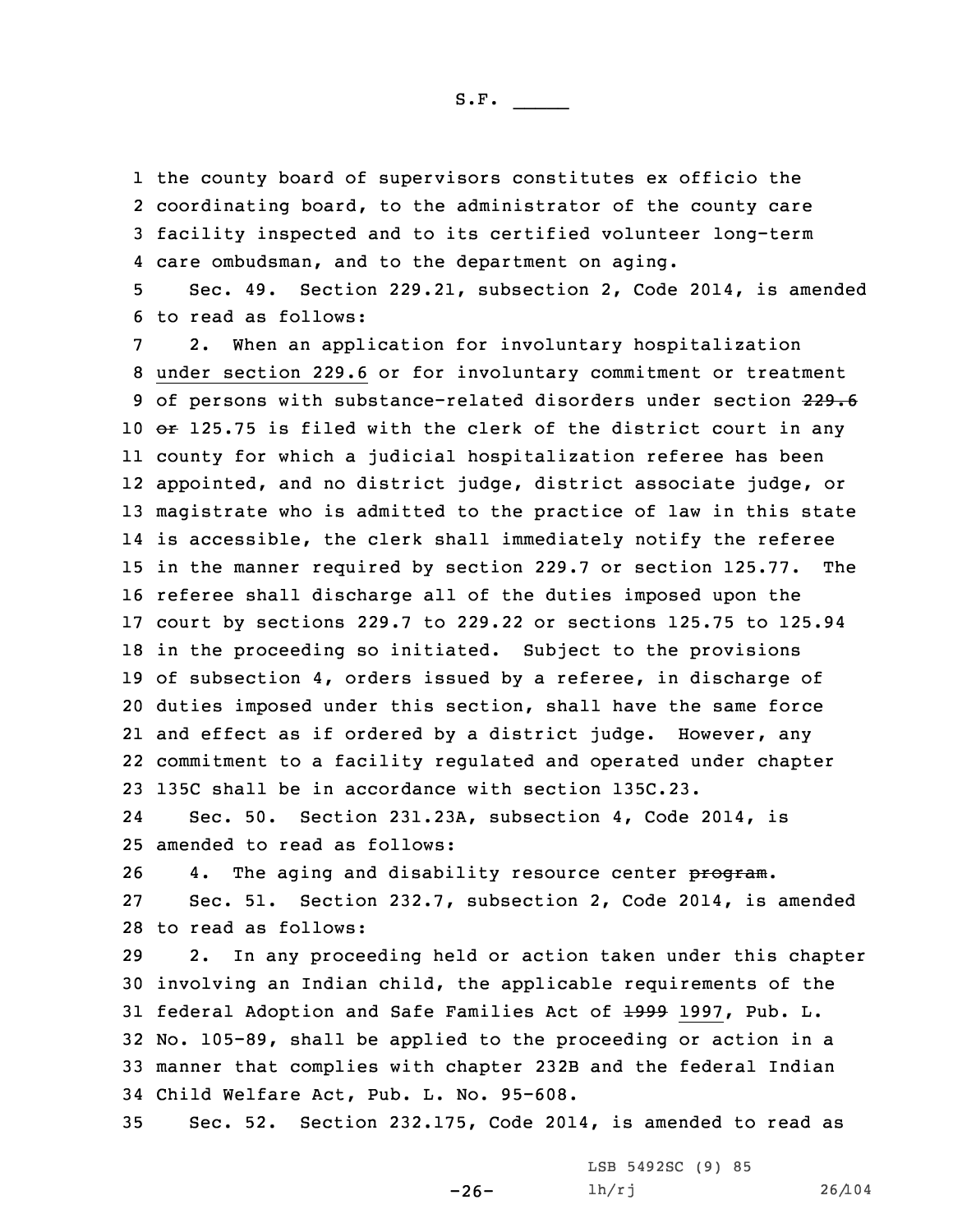1 follows:

## 2**232.175 Placement oversight.**

 Placement oversight shall be provided pursuant to this division when the parent, guardian, or custodian of <sup>a</sup> child with an intellectual disability or other developmental disability requests placement of the child in foster family care for <sup>a</sup> period of more than thirty days. The oversight shall be provided through review of the placement every six months by the department's foster care review committees or by <sup>a</sup> local citizen foster care review board. Court oversight shall be provided prior to the initial placement and at periodic intervals which shall not exceed twelve months. It is the purpose and policy of this division to ensure the existence of oversight safeguards as required by the federal Adoption Assistance and Child Welfare Act of 1980, Pub. L. No. 96-272, as codified in 42 U.S.C. § 671(a)(16), 627(a)(2)(B), and 675(1),(5), while maintaining parental decision-making authority.

19 Sec. 53. Section 232.178, subsection 1, Code 2014, is 20 amended to read as follows:

21 1. For <sup>a</sup> placement initiated on or after July 1, 1992, the department shall file <sup>a</sup> petition to initiate <sup>a</sup> voluntary placement proceeding prior to the child's placement in accordance with criteria established pursuant to the federal Adoption Assistance and Child Welfare Act of 1980, Pub. L. No. 96-272, as codified in 42 U.S.C. § 627(a). For <sup>a</sup> placement initiated before July 1, 1992, the department shall file <sup>a</sup> petition to approve placement on or before September 1, 1992. Sec. 54. Section 235A.18, subsection 1, paragraph a, subparagraph (3), subparagraph division (b), Code 2014, is amended to read as follows:

 (b) Subparagraph division (a) shall not apply, and the name of <sup>a</sup> person named in the initial data as having abused <sup>a</sup> child shall remain in the registry as described in subparagraph (1), if the department determined in the initial report

-27-

LSB 5492SC (9) 85 lh/rj 27/104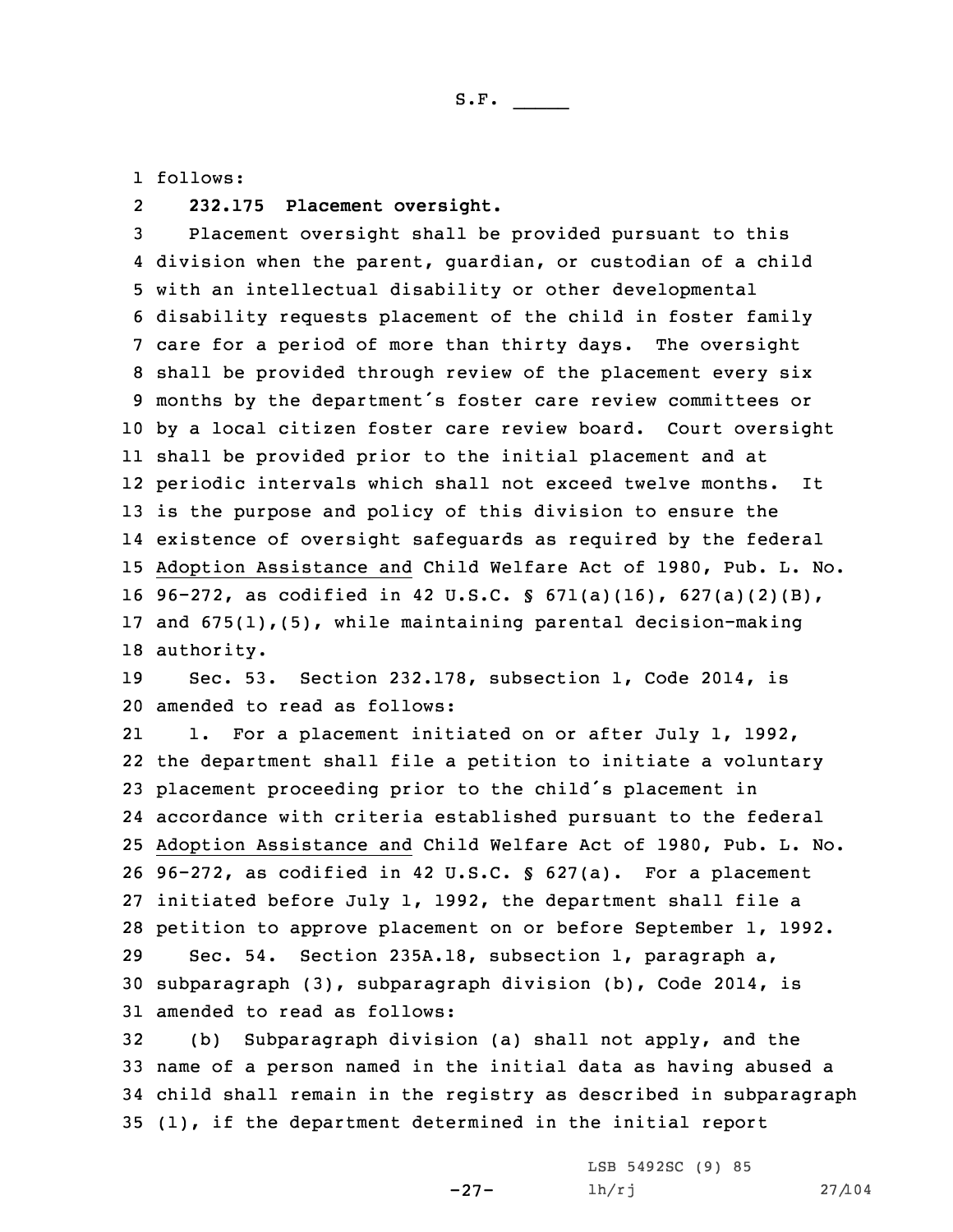and disposition data that the person committed child abuse as defined in section 232.68, subsection 2, paragraph *"a"*, subparagraph (1), (4), or (6), and the child abuse resulted in the child's death or <sup>a</sup> serious injury.

5 Sec. 55. Section 249A.26, subsection 8, Code 2014, is 6 amended to read as follows:

8. Notwithstanding section 8.39, the department may transfer funds appropriated for the medical assistance program to <sup>a</sup> separate account established in the department's case management unit in an amount necessary to pay for expenditures required to provide case management for mental health, 12 <del>intellectual disability,</del> and <del>developmental</del> disabilities services under the medical assistance program which are jointly funded by the state and county, pending final settlement of the expenditures. Funds received by the case management unit in settlement of the expenditures shall be used to replace the transferred funds and are available for the purposes for which the funds were originally appropriated.

19 Sec. 56. Section 252.13, Code 2014, is amended to read as 20 follows:

21**252.13 Recovery by county.**

22 1. Any county having expended money for the assistance or 23 support of <sup>a</sup> poor person under this chapter, may recover the 24 money from any of the following: from

25 *a.* From the poor person if the person becomes able, or from 26 the person's estate<del>; from</del>.

27 *b.* From relatives by action brought within two years from 28 the payment of the assistance or support $\overline{f}$  from.

29 *c.* From the poor person by action brought within two years 30 after the person becomes able $\tau$  and from.

<sup>31</sup> *d.* From the person's estate by filing the claim as provided 32 by law.

<sup>33</sup> 2. There shall be allowed against the person's estate <sup>a</sup> 34 claim of the sixth class for that portion of the liability to 35 the county which exceeds the total amount of all claims of

-28-

LSB 5492SC (9) 85 lh/rj 28/104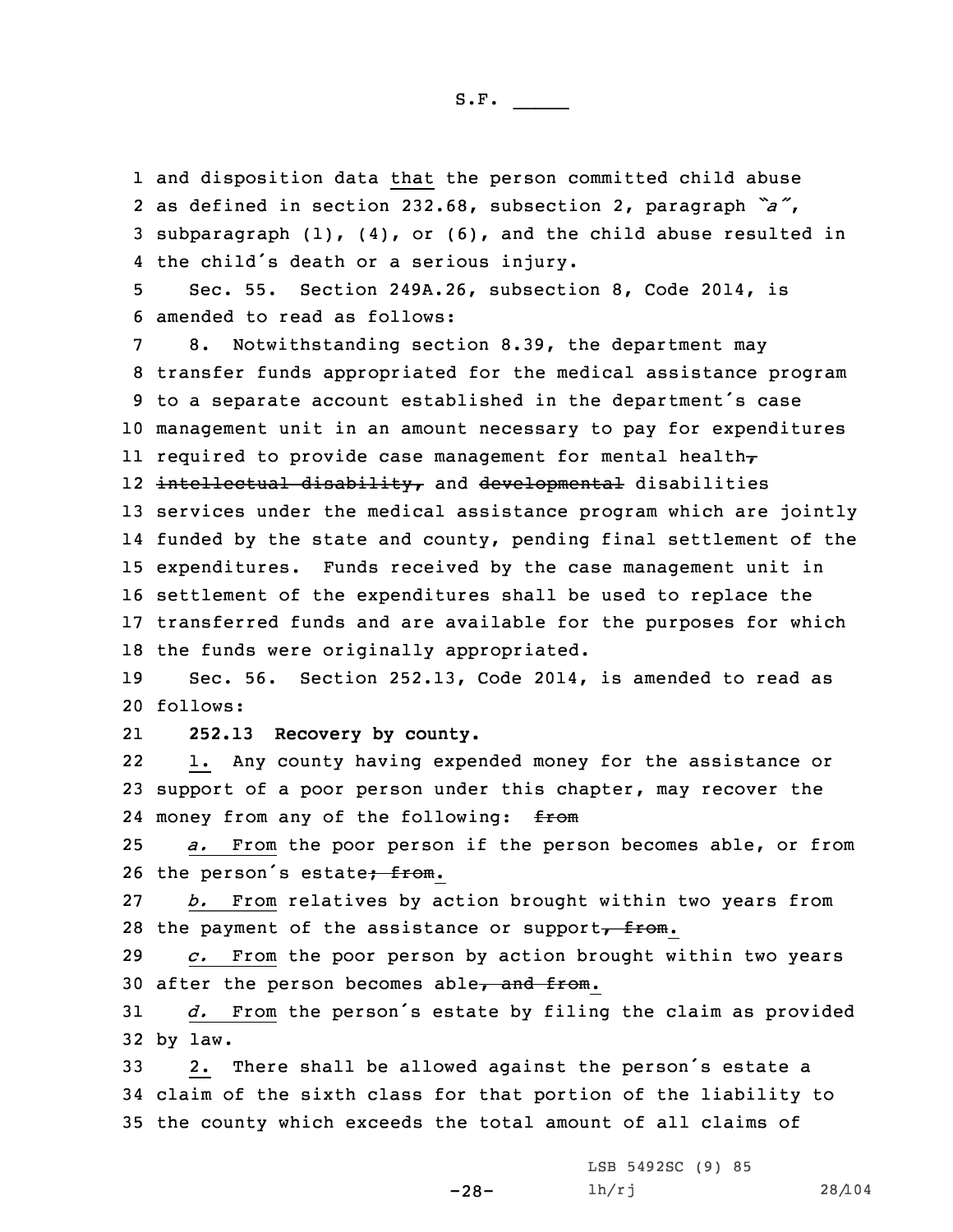1 the first through the fifth classes, inclusive, as defined in 2 section 633.425, which are allowed against that estate.

3 Sec. 57. Section 252B.4, subsection 5, paragraph b, Code 4 2014, is amended to read as follows:

5 *b.* <sup>A</sup> foreign reciprocating country or foreign country with 6 which the state has an arrangement as provided in 42 U.S.C. 7 § 659A §659a.

8 Sec. 58. Section 252B.13A, subsection 2, paragraph a, Code 9 2014, is amended to read as follows:

 *a.* The collection services center shall meet the requirements for <sup>a</sup> state disbursement unit pursuant to 42 12 U.S.C. <del>§ 654B</del> §654b, section 252B.14, and this section by October 1, 1999.

14 Sec. 59. Section 252B.13A, subsection 2, paragraph b, 15 subparagraph (4), Code 2014, is amended to read as follows: 16 (4) Furnishing, upon request, timely information on the 17 current status of support payments as provided in 42 U.S.C. 18  $\frac{18}{18}$   $\frac{654B(b)(4)}{18}$   $\frac{5654b(b)(4)}{18}$ , in a manner consistent with state 19 law.

 Sec. 60. Section 252B.24, subsection 1, unnumbered paragraph 1, Code 2014, is amended to read as follows: 22 Beginning October 1, 1998, the unit shall operate <sup>a</sup> state case registry to the extent determined by applicable time 24 frames and other provisions of 42 U.S.C. <del>§ 654A(e)</del> §654a(e) and this section. The unit and the judicial branch shall enter into <sup>a</sup> cooperative agreement for the establishment and operation of the registry by the unit. The state case registry shall include records with respect to all of the following: Sec. 61. Section 252B.24, subsection 2, paragraphs <sup>a</sup> and c, Code 2014, are amended to read as follows:

31 *a.* Provision to the unit of information, orders, and 32 documents necessary for the unit to meet requirements described 33 in 42 U.S.C.  $$654A(e) $654a(e)$  and this section.

34 *c.* Use of automation, as appropriate, to meet the 35 requirements described in 42 U.S.C.  $$654A(e) $654a(e)$  and this

-29-

LSB 5492SC (9) 85 lh/rj 29/104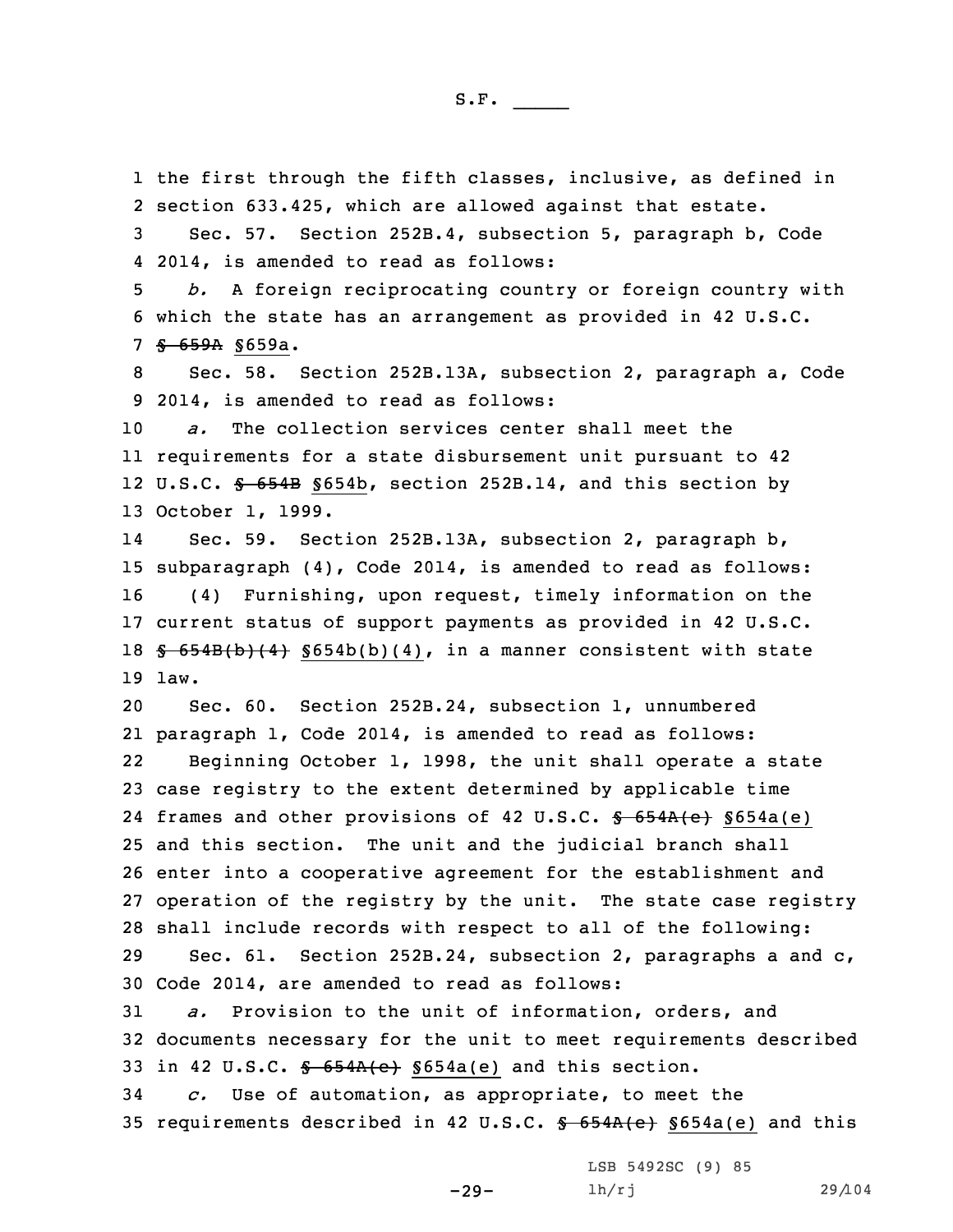1 section.

2 Sec. 62. Section 256.35, Code 2014, is amended to read as 3 follows:

4**256.35 Regional autism assistance program.**

 The department shall establish <sup>a</sup> regional autism assistance program, to be administered by the child health specialty 7 elinic clinics of the university of Iowa hospitals and clinics. The program shall be designed to coordinate educational, medical, and other human services for persons with autism, their parents, and providers of services to persons with 11 autism. The function of the program shall include, but is not limited to, the coordination of diagnostic and assessment services, the maintaining of <sup>a</sup> research base, coordination of in-service training, providing technical assistance, and providing consultation.

16 Sec. 63. Section 256.39, subsection 2, paragraph a, Code 17 2014, is amended to read as follows:

 *a.* Measure Measurement of the employability skills of students. Employability skills shall include, but are not limited to, reading for information, applied mathematics, listening, and writing.

22 Sec. 64. Section 256F.2, subsection 6, Code 2014, is amended 23 to read as follows:

24 6. *"Innovation zone consortium"* means <sup>a</sup> consortium of two or more school districts and an area education agency in which one 26 or more of the school districts is are located, that receives approval to establish an innovation zone school pursuant to this chapter. In addition, the innovation zone consortium may receive technical assistance from an accredited higher education institution.

 Sec. 65. Section 257.31, subsection 14, paragraph b, subparagraph (2), Code 2014, is amended to read as follows: (2) There is appropriated from the general fund of the state to the school budget review committee for each fiscal year an amount equal to the state aid portion of five percent

 $-30-$ 

LSB 5492SC (9) 85 lh/rj 30/104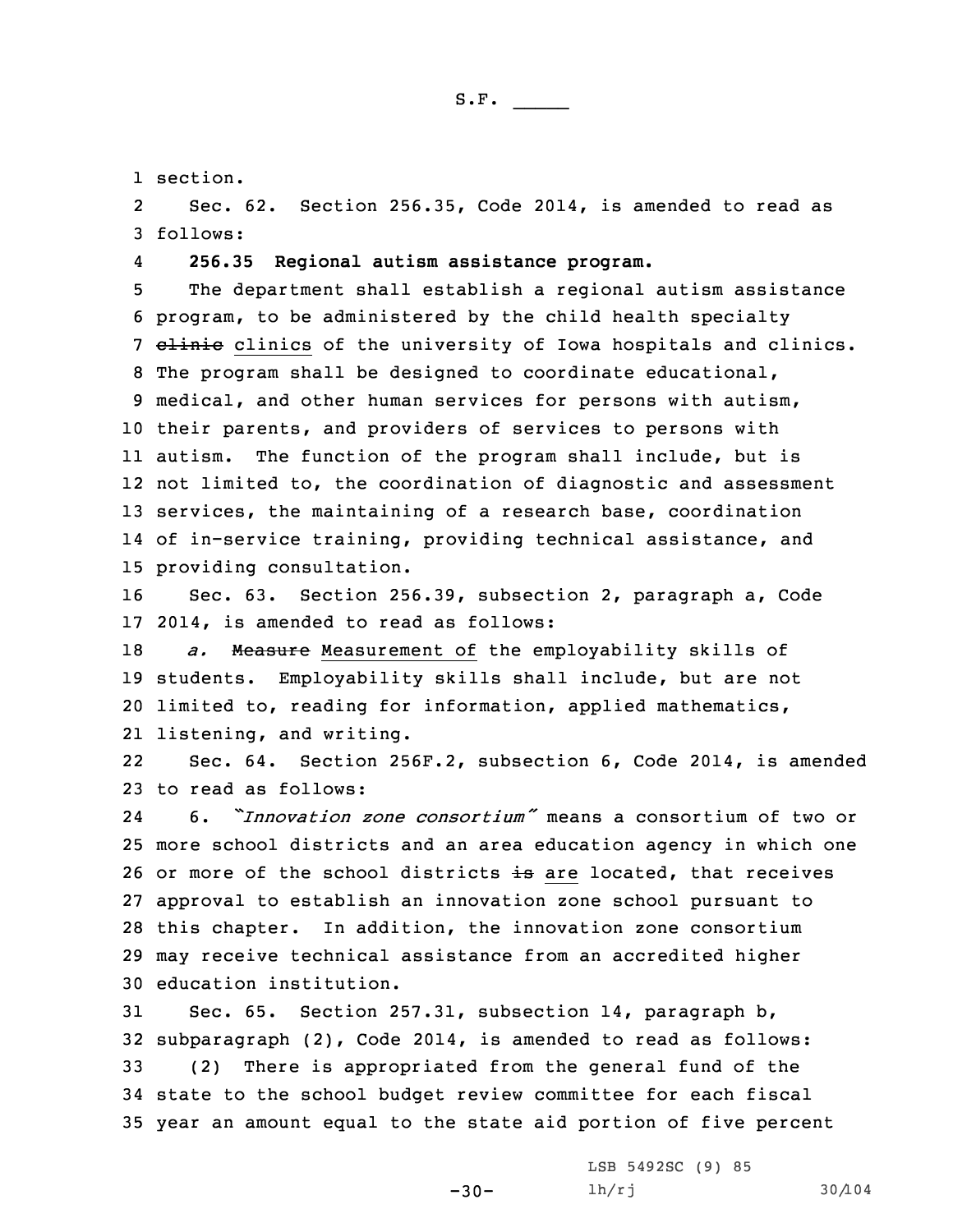of the receipts for special education instruction programs in 2 all districts that has have a positive balance determined under paragraph *"a"* for the base year, or the state aid portion of all of the positive balances determined under paragraph *"a"* for the base year, whichever is less, to be used for supplemental aid payments to school districts. Except as otherwise provided in this lettered paragraph *"b"*, supplemental aid paid to <sup>a</sup> district is equal to the state aid portion of the district's negative balance. The school budget review committee shall direct the director of the department of management to make the payments to school districts under this lettered paragraph *"b"*. 12 Sec. 66. Section 258.16, subsection 3, paragraph c, Code 2014, is amended to read as follows: 14 *c.* Provide for development of <sup>a</sup> five-year plan addressing the delivery of quality vocational education instructional 16 programs pursuant to section 256.11, subsection 4, and section 256.11, subsection 5, paragraph *"h"*, and section 260C.14, subsection 1. The plan shall be updated annually. Sec. 67. Section 260C.18A, subsection 2, paragraph c, Code 2014, is amended to read as follows: 21 *c.* For the development and implementation of career academies designed to provide new career preparation opportunities for high school students that are formally linked with postsecondary career and technical education programs. For purposes of this section, *"career academy"* means <sup>a</sup> program of study that combines <sup>a</sup> minimum of two years of secondary education with an associate degree, or the equivalent, career preparatory program in <sup>a</sup> nonduplicative, sequential course of study that is standards based, integrates academic and technical instruction, utilizes work-based and worksite learning where appropriate and available, utilizes an individual career planning process with parent involvement, and leads to an associate degree or postsecondary diploma or certificate in <sup>a</sup> career field that prepares an individual for entry and advancement in <sup>a</sup> high-skill and reward career field

-31-

LSB 5492SC (9) 85 lh/rj 31/104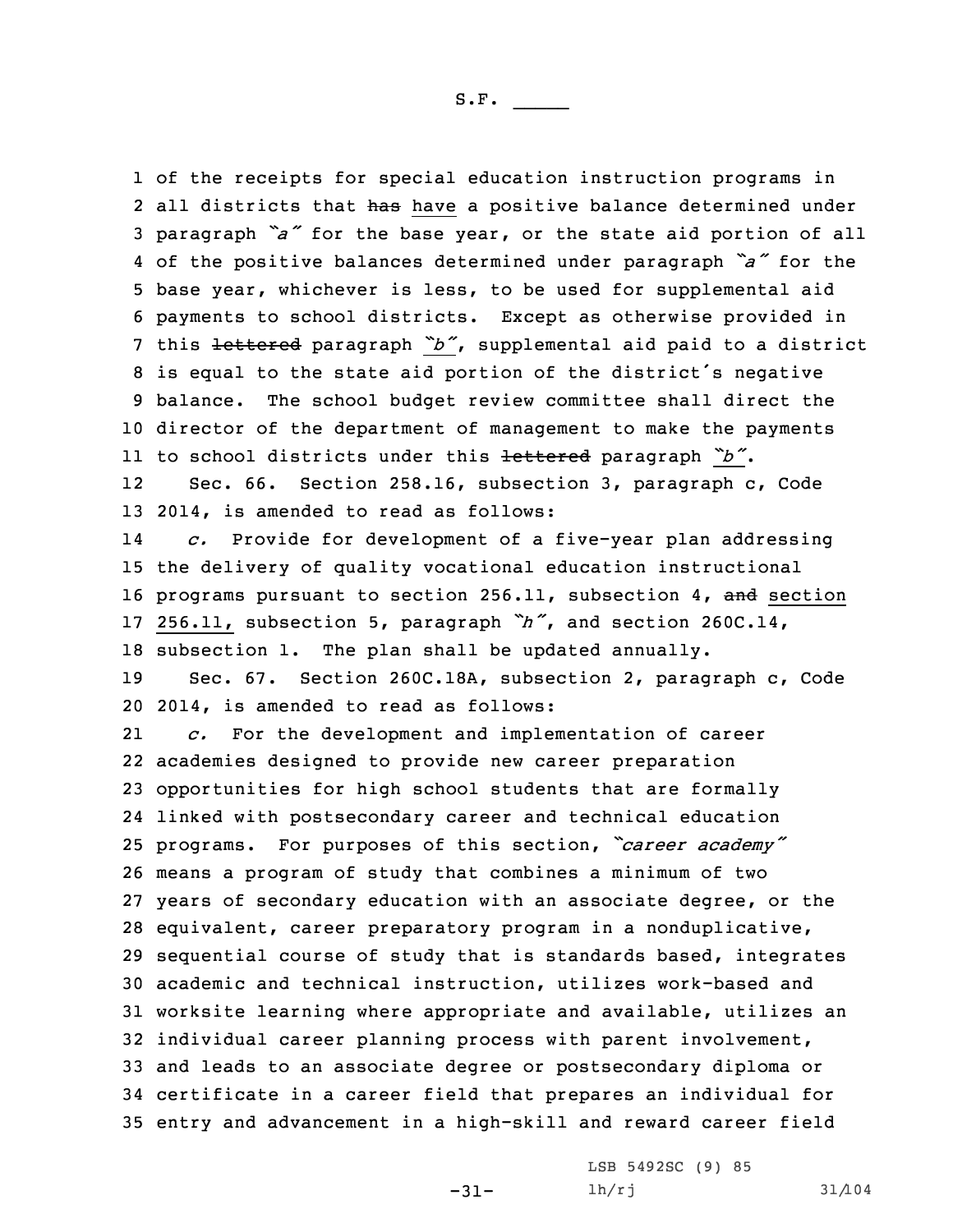and further education. The state board, in conjunction with the division of community colleges and workforce preparation 3 of the department of education, shall adopt administrative rules for the development and implementation of such career academies pursuant to section 256.11, subsection 5, paragraph *"h"*, section 260C.1, and Tit. II of Pub. L. No. 105-332, Carl D. Perkins Vocational and Technical Education Act of 1998. Sec. 68. Section 260C.58, Code 2014, is amended to read as

9 follows:

10 **260C.58 Bonds or notes.**

11 1. To pay all or any part of the cost of carrying out any project at any institution the board is authorized to borrow money and to issue and sell negotiable bonds or notes and to refund and refinance bonds or notes issued for any project or for refunding purposes at <sup>a</sup> lower rate, the same rate, or <sup>a</sup> higher rate or rates of interest and from time to time as often as the board shall find it to be advisable and necessary so to do. Bonds or notes issued by the board for residence hall or dormitory purposes at any institution, including dining or other facilities and additions, or issued for refunding purposes, may either be sold in the manner specified for the selling of certificates under section 260E.6 and the proceeds applied to the payment of the obligations being refunded, or the refunding bonds or notes may be exchanged for and in payment and discharge of the obligations being refunded. <sup>A</sup> finding by the board in the resolution authorizing the issuance of the refunding bonds or notes, that the bonds or notes being 28 refunded were issued for a purpose specified in this division subchapter and constitute binding obligations of the board, shall be conclusive and may be relied upon by any holder of any refunding bond or note issued under the provisions of this 32 division subchapter. The refunding bonds or notes may be sold or exchanged in installments at different times or an entire issue or series may be sold or exchanged at one time. Any issue or series of refunding bonds or notes may be exchanged in part

-32-

LSB 5492SC (9) 85 lh/rj 32/104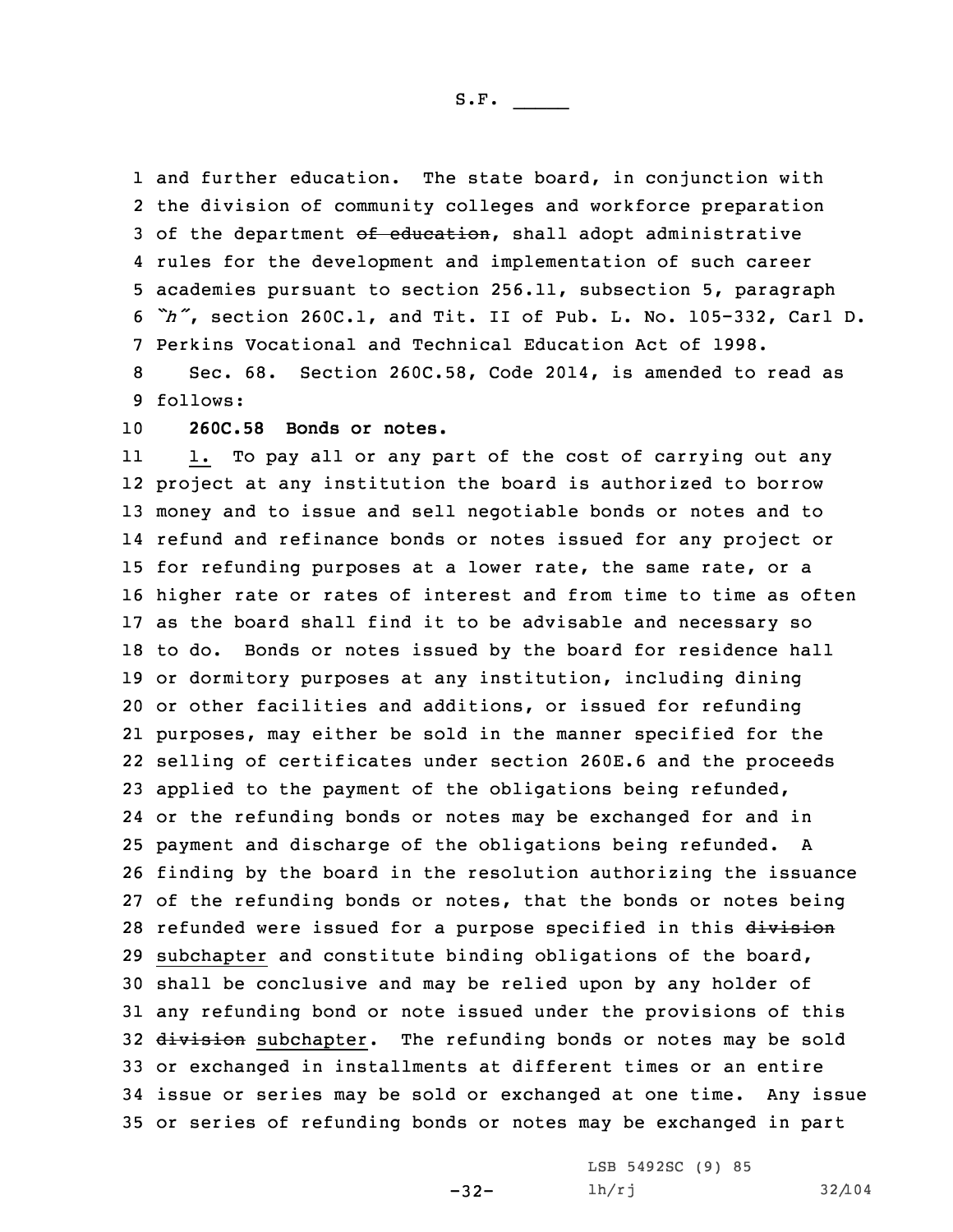or sold in parts in installments at different times or at one 2 time. The refunding bonds or notes may be sold or exchanged at any time on, before, or after the maturity of any of the outstanding notes, bonds or other obligations to be refinanced thereby and may be issued for the purpose of refunding <sup>a</sup> like or greater principal amount of bonds or notes, except that the principal amount of the refunding bonds or notes may exceed the principal amount of the bonds or notes to be refunded to the extent necessary to pay any premium due on the call of the bonds or notes to be refunded, to fund interest in arrears or about to become due, or to allow for sufficient funding of the escrow account on the bonds to be refunded.

 2. All bonds or notes issued under the provisions of this 14 <del>division</del> subchapter shall be payable from and shall be secured by an irrevocable first lien pledge of <sup>a</sup> sufficient portion of the following: the net rents, profits and income derived from the operation of residence halls, dormitories, dining or other incidental facilities and additions, including necessary real and personal property, acquired or improved in whole or in part with the proceeds of such bonds or notes, regardless of the manner of such acquisition or improvement; and the net rents, profits and income not pledged for other purposes derived from the operation of any other residence halls or dormitories, including dining or other incidental facilities and additions, at the particular institution. In addition, the board may secure any bonds or notes issued by borrowing money, by mortgaging any real estate or improvements erected on real estate, or by pledging rents, profits, and income received from property for the discharge of mortgages. All bonds or notes 30 issued under the provisions of this division subchapter shall have all the qualities of negotiable instruments under the laws of this state.

33 Sec. 69. Section 260C.62, Code 2014, is amended to read as 34 follows:

 $-33-$ 

35 **260C.62 Accounts.**

LSB 5492SC (9) 85 lh/rj 33/104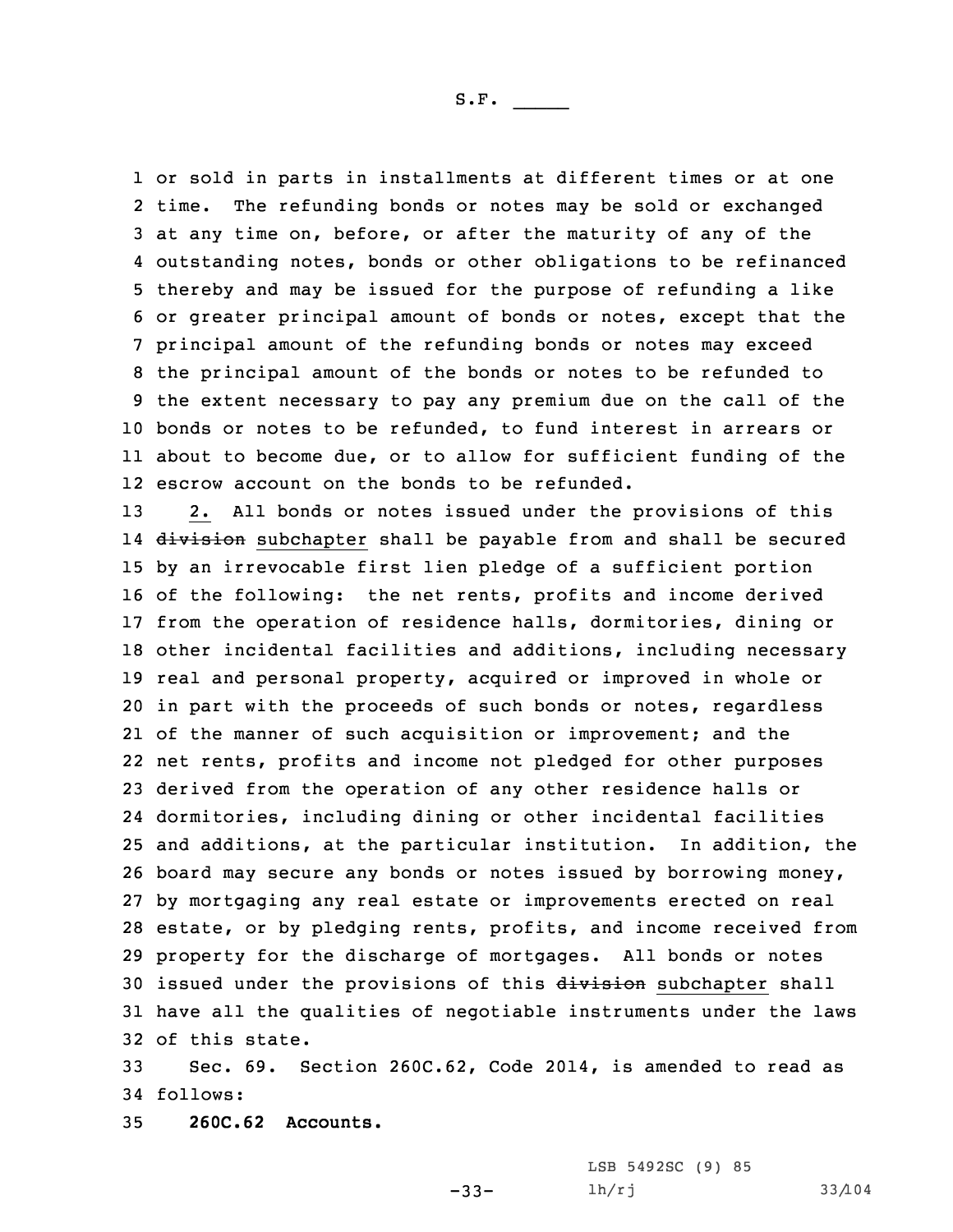1 1. <sup>A</sup> certified copy of each resolution providing for the 2 issuance of bonds or notes under this division subchapter shall be filed with the treasurer of the institution on behalf of which the bonds or notes are issued and the treasurer shall keep and maintain separate accounts for each issue of bonds or notes in accordance with the covenants and directions set out in the resolution providing for the issuance of the bonds or notes. All rates, fees, or rentals collected for the use of and services provided by the residence halls and dormitories, including dining and other incidental facilities, at each institution shall be held in trust by the treasurer, separate and apart from all other funds, to be used only for 13 the purposes specified in this division subchapter and as may be required and provided for by the proceedings of the board authorizing the issuance of bonds or notes. The treasurer of each institution shall disburse funds from the proper account for the payment of the principal of and interest on the bonds or notes in accordance with the directions and covenants of the resolution authorizing the issuance of the bonds or notes. 2. If the amount of bonds or notes issued under this chapter

 exceeds the actual costs of the projects for which the bonds or notes were issued, the amount of the difference shall be used to pay the principal and interest due on bonds or notes issued under this chapter.

25 Sec. 70. Section 260F.6, subsection 2, Code 2014, is amended 26 to read as follows:

 2. To provide funds for the present payment of the costs of <sup>a</sup> training program by the business, the community college may provide to the business an advance of the moneys to be used to pay for the program costs as provided in the agreement. To receive the funds for this advance from the job training fund established in subsection 1, the community college shall submit 33 an application to the economic development authority. The amount of the advance shall not exceed fifty thousand dollars for any business site, or one hundred thousand dollars within

 $-34-$ 

LSB 5492SC (9) 85 lh/rj 34/104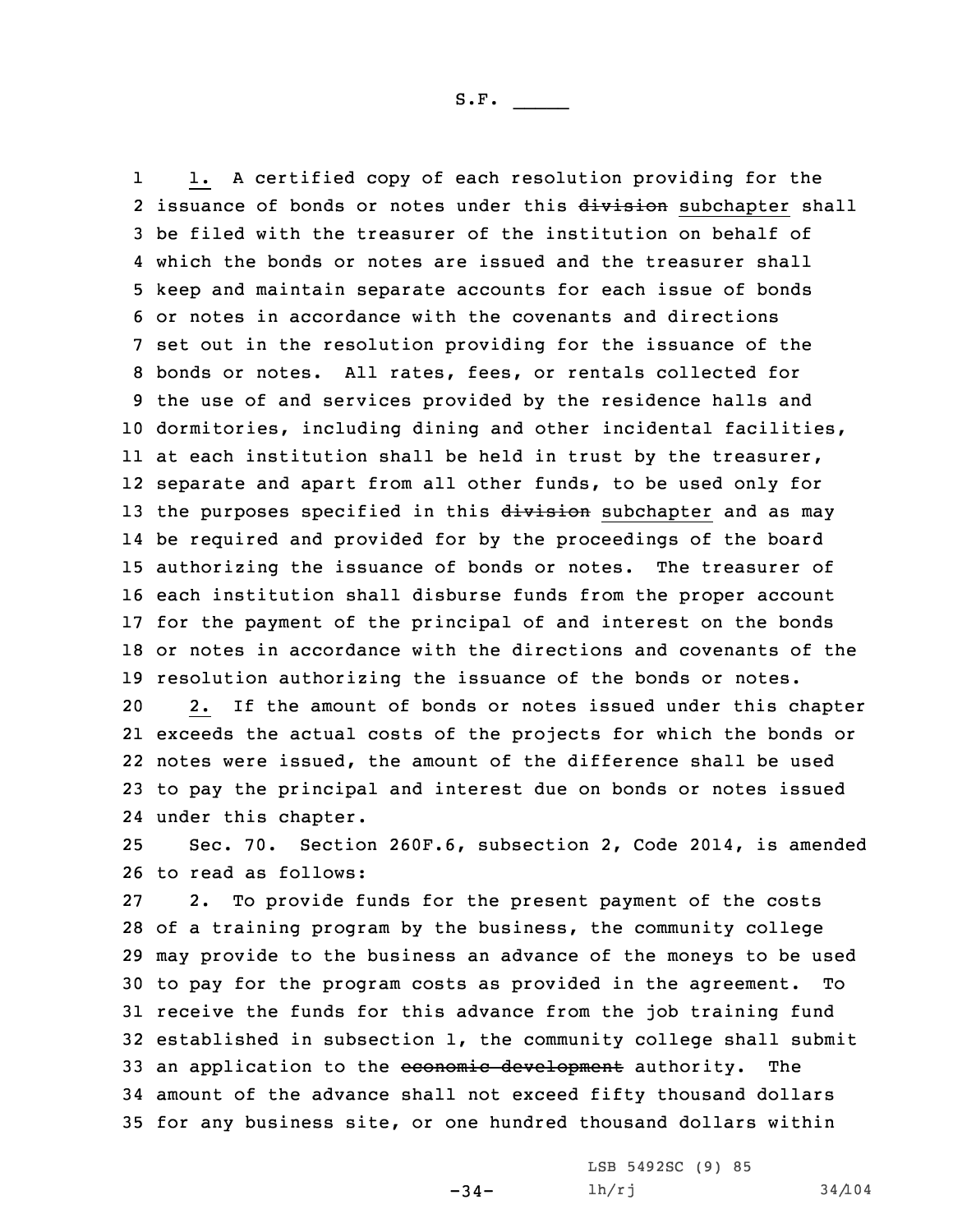<sup>a</sup> three-fiscal-year period for any business site. If the project involves <sup>a</sup> consortium of businesses, the maximum award per project shall not exceed one hundred thousand dollars. Participation in <sup>a</sup> consortium does not affect <sup>a</sup> business site's eligibility for individual project assistance. Prior to approval <sup>a</sup> business shall agree to match program amounts in accordance with criteria established by the authority.

8 Sec. 71. Section 260F.6B, Code 2014, is amended to read as 9 follows:

10 **260F.6B High technology apprenticeship program.**

11The community colleges and the economic development authority are authorized to fund high technology apprenticeship programs which comply with the requirements specified in section 260C.44 and which may include both new and statewide apprenticeship programs. Notwithstanding the provisions of section 260F.6, subsection 2, relating to maximum award amounts, moneys allocated to the community colleges with high technology apprenticeship programs shall be distributed to the community colleges based upon contact hours under the programs administered during the prior fiscal year as determined by the 21 department of education. The <del>economic development</del> authority shall adopt rules governing this section's operation and participant eligibility.

24 Sec. 72. Section 260F.7, Code 2014, is amended to read as 25 follows:

26 **260F.7 Economic development authority Authority to** 27 **coordinate.**

28 The economic development authority, in consultation with the department of education and the department of workforce development, shall coordinate the jobs training program. <sup>A</sup> project shall not be funded under this chapter unless the 32 economic development authority approves the project. The authority shall adopt rules pursuant to chapter 17A governing the program's operation and eligibility for participation in the program. The authority shall establish by rule criteria

-35-

LSB 5492SC (9) 85 lh/rj 35/104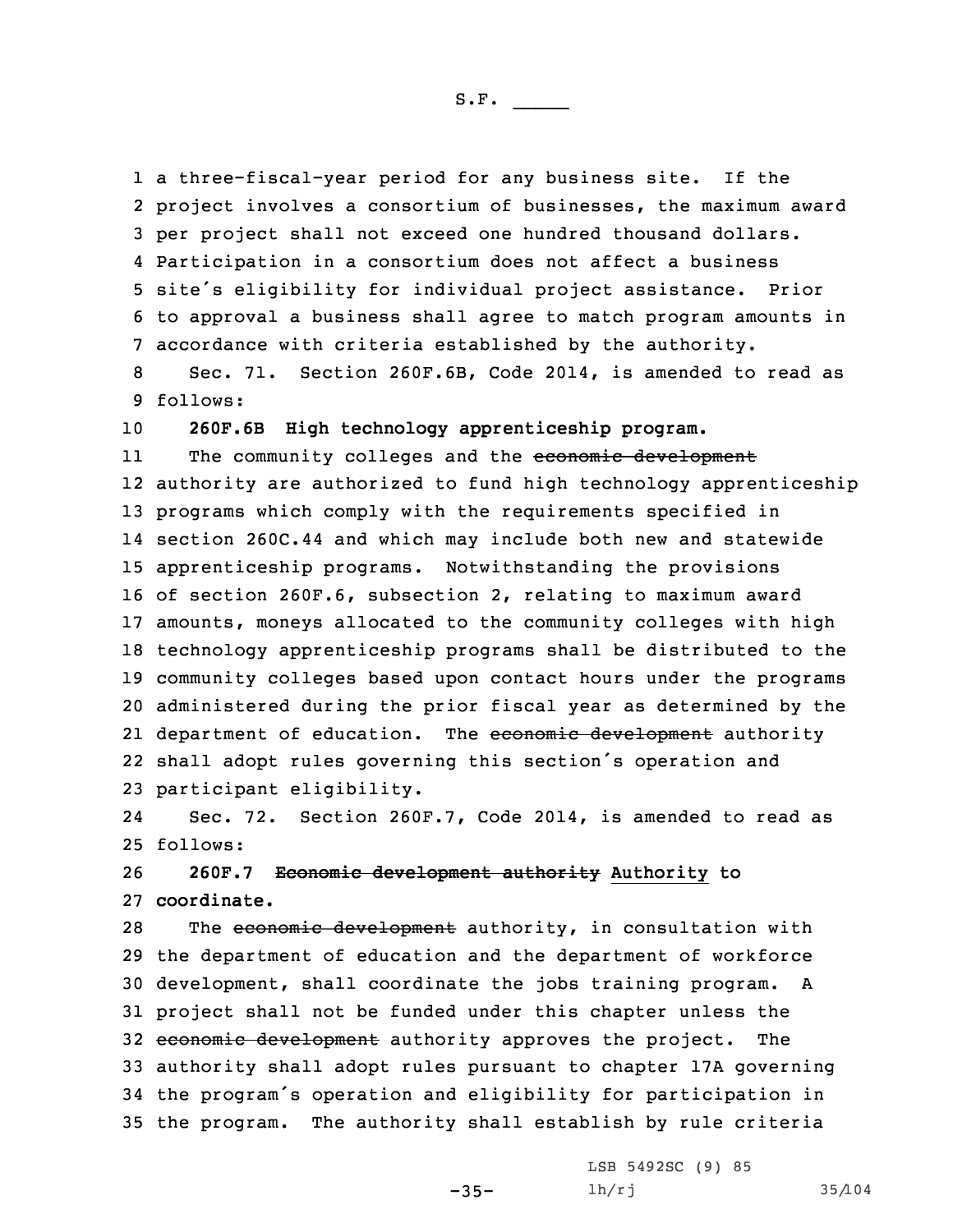1 for determining what constitutes an eligible business.

2 Sec. 73. Section 261.19, subsections 1 and 2, Code 2014, are 3 amended to read as follows:

4 1. <sup>A</sup> health care professional recruitment program is established to be administered by the college student aid commission for Des Moines university —— osteopathic medical center. The program shall consist of <sup>a</sup> loan repayment program for health care professionals. The commission shall regularly adjust the service requirement under each aspect of the program to provide, to the extent possible, an equal financial benefit for each period of service required.

12 2. <sup>A</sup> health care professional shall be eligible for the loan repayment program if the health care professional agrees to practice in an eligible rural community in this state. Des 15 Moines university - osteopathic medical center shall recruit and place health care professionals in rural communities which have agreed to provide additional funds for the recipient's loan repayment. The contract for the loan repayment shall stipulate the time period the recipient shall practice in an eligible rural community in this state. In addition, the contract shall stipulate that the recipient repay any funds paid on the recipient's loan by the commission if the recipient fails to practice in an eligible rural community in this state for the required period of time.

25 Sec. 74. Section 262.57, Code 2014, is amended to read as 26 follows:

27 **262.57 Bonds or notes.**

 1. To pay all or any part of the cost of carrying out any project at any institution the board is authorized to borrow money and to issue and sell negotiable bonds or notes and to refund and refinance bonds or notes heretofore issued or as may be hereafter issued for any project or for refunding purposes at <sup>a</sup> lower rate, the same rate, or <sup>a</sup> higher rate or rates of interest and from time to time as often as the board shall find it to be advisable and necessary so to do. Such

 $-36-$ 

LSB 5492SC (9) 85 lh/rj 36/104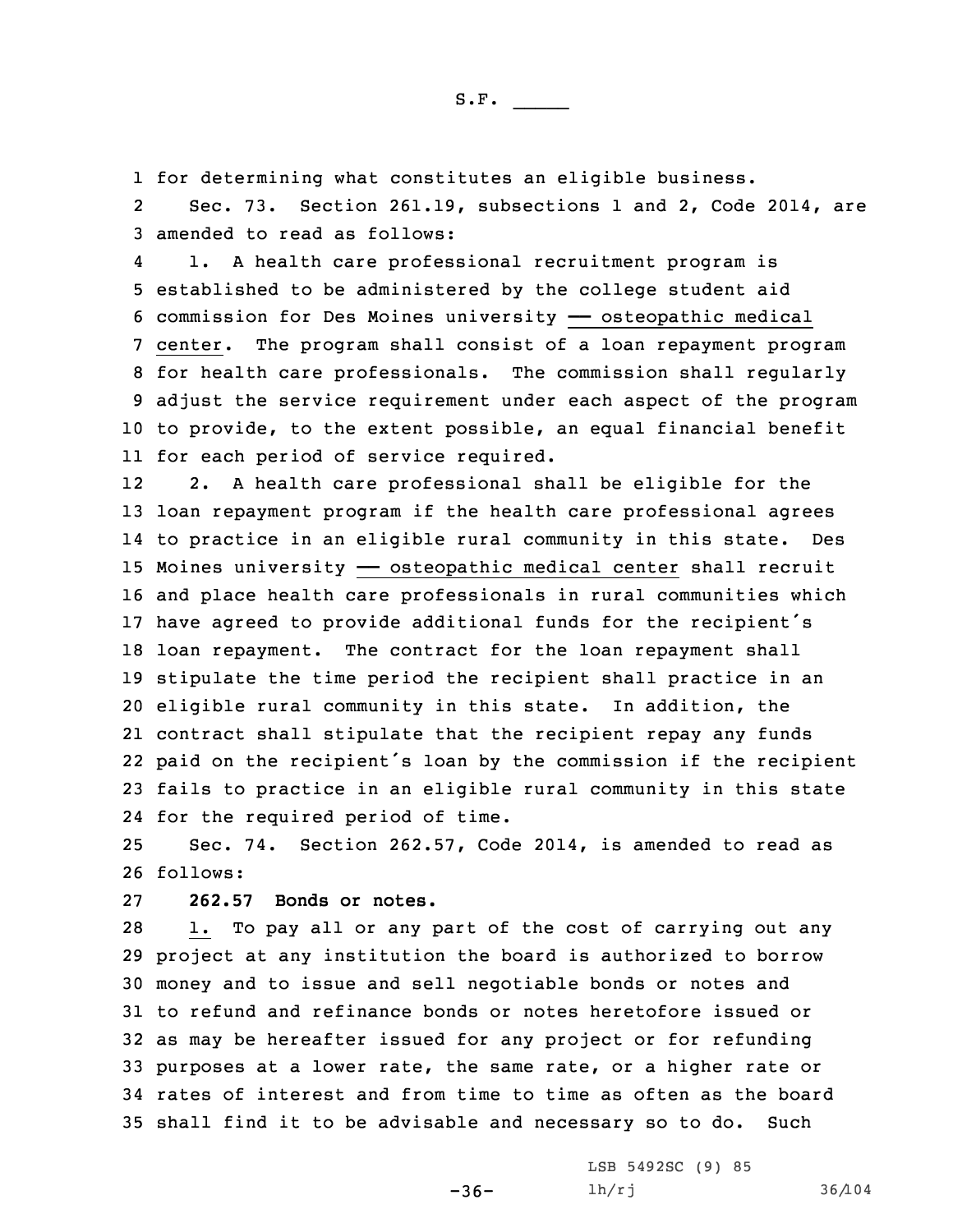bonds or notes may be sold by said board at public sale in the manner prescribed by chapter 75, but if the board shall find it to be advantageous and in the public interest to do so, such bonds or notes may be sold by the board at private sale without published notice of any kind and without regard to the requirements of chapter 75 in such manner and upon such terms as may be prescribed by the resolution authorizing the same. Bonds or notes issued to refund other bonds or notes heretofore or hereafter issued by the board for residence hall or dormitory purposes at any institution, including dining or other facilities and additions, or heretofore or hereafter issued for refunding purposes, may either be sold in the manner hereinbefore specified and the proceeds thereof applied to the payment of the obligations being refunded, or the refunding bonds or notes may be exchanged for and in payment and discharge of the obligations being refunded, and <sup>a</sup> finding by the board in the resolution authorizing the issuance of such refunding bonds or notes that the bonds or notes being 19 refunded were issued for a purpose specified in this division subchapter and constitute binding obligations of the board shall be conclusive and may be relied upon by any holder of any refunding bond or note issued under the provisions of this 23 division subchapter. The refunding bonds or notes may be sold or exchanged in installments at different times or an entire issue or series may be sold or exchanged at one time. Any issue or series of refunding bonds or notes may be exchanged in part or sold in parts in installments at different times or at one time. The refunding bonds or notes may be sold or exchanged at any time on, before, or after the maturity of any of the outstanding notes, bonds, or other obligations to be refinanced thereby and may be issued for the purpose of refunding <sup>a</sup> like or greater principal amount of bonds or notes, except that the principal amount of the refunding bonds or notes may exceed the principal amount of the bonds or notes to be refunded to the extent necessary to pay any premium due on the call of the

 $-37-$ 

LSB 5492SC (9) 85 lh/rj 37/104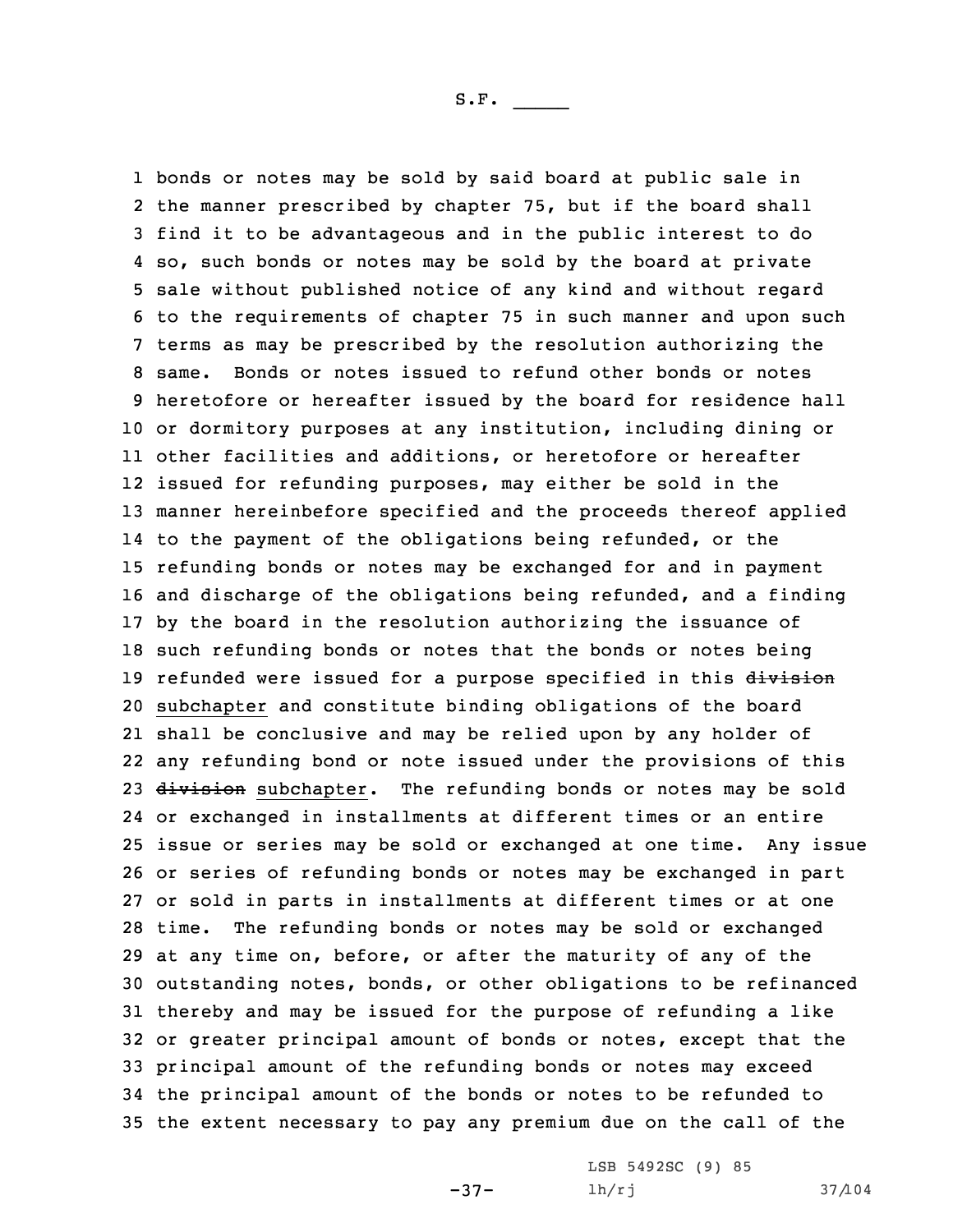1 bonds or notes to be refunded or to fund interest in arrears or 2 about to become due.

 2. All bonds or notes issued under the provision of this 4 <del>division</del> subchapter shall be payable solely and only from and shall be secured by an irrevocable pledge of <sup>a</sup> sufficient portion of the net rents, profits and income derived from the operation of residence halls, dormitories, dining or other incidental facilities and additions, including necessary real and personal property, acquired or improved in whole or in part with the proceeds of such bonds or notes, regardless of the manner of such acquisition or improvement, and the net rents, profits and income not pledged for other purposes derived from 13 the operation of any other residence halls or dormitories, including dining or other incidental facilities and additions, at the particular institution. All bonds or notes issued under 16 the provisions of this division subchapter shall have all the qualities of negotiable instruments under the laws of this 18 state.

19 Sec. 75. Section 262.61, Code 2014, is amended to read as 20 follows:

21**262.61 Accounts.**

22 1. <sup>A</sup> certified copy of each resolution providing for the 23 issuance of bonds or notes under this division subchapter shall be filed with the treasurer of the institution on behalf of which the bonds or notes are issued and it shall be the duty of said treasurer to keep and maintain separate accounts for each issue of bonds or notes in accordance with the covenants and directions set out in the resolution providing for the issuance thereof. All rates, fees or rentals collected for the use of and services provided by the residence halls and dormitories, including dining and other incidental facilities therefor, at each institution shall be held in trust by the treasurer thereof, separate and apart from all other funds, to be used solely and only for the purposes specified in this 35 division subchapter and as may be required and provided for

-38-

LSB 5492SC (9) 85 lh/rj 38/104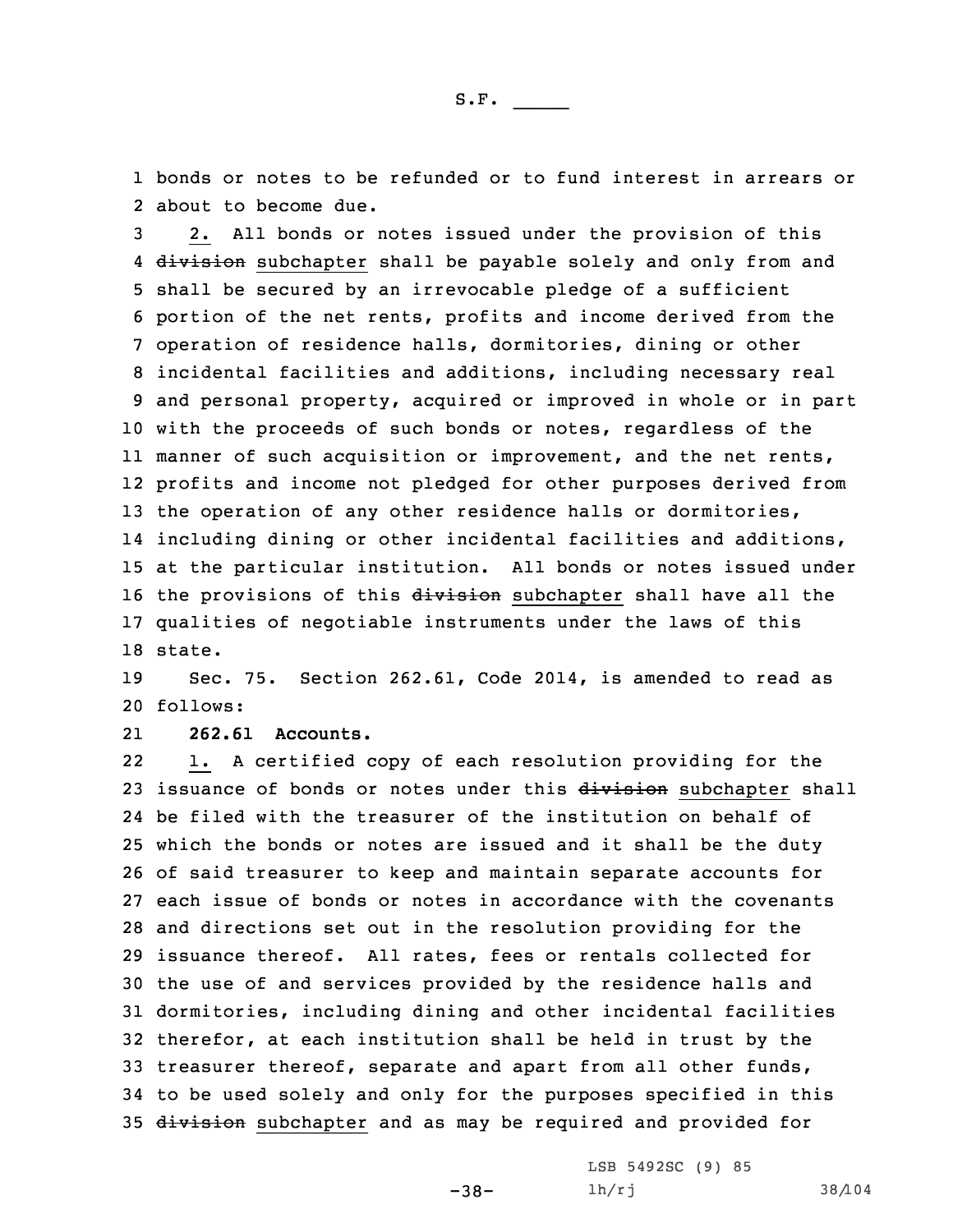by the proceedings of the board authorizing the issuance of bonds or notes. It shall be the duty of the treasurer of each institution to disburse funds from the proper account for the payment of the principal of and interest on the bonds or notes in accordance with the directions and covenants of the resolution authorizing the issuance thereof.

 2. If the amount of bonds or notes issued under this chapter exceeds the actual costs of the projects for which the bonds or notes were issued, the amount of the difference shall be used to pay the principal and interest due on bonds or notes issued under this chapter.

12 Sec. 76. Section 275.23A, subsection 2, Code 2014, is 13 amended to read as follows:

14 2. Following each federal decennial census the school board shall determine whether the existing director district boundaries meet the standards in subsection 1 according to the most recent federal decennial census. In addition to the authority granted to voters to change the number of directors or method of election as provided in sections 275.35, 275.36, and 278.1, the board of directors of <sup>a</sup> school district may, following <sup>a</sup> federal decennial census, by resolution and in accordance with this section, authorize <sup>a</sup> change in the method of election as set forth in section 275.12, subsection 2, or <sup>a</sup> change to either five or seven directors after the board conducts <sup>a</sup> hearing on the resolution. If the board proposes to change the number of directors from seven to five directors, the resolution shall include <sup>a</sup> plan for reducing the number of directors. If the board proposes to increase the number of directors to seven directors, two directors shall be added according to the procedure described in section 277.23, subsection 2. If necessary, the board of directors shall redraw the director district boundaries. The director district boundaries shall be described in the resolution adopted by the school board. The resolution shall be adopted no earlier than November 15 of the second year immediately following the

 $-39-$ 

LSB 5492SC (9) 85 lh/rj 39/104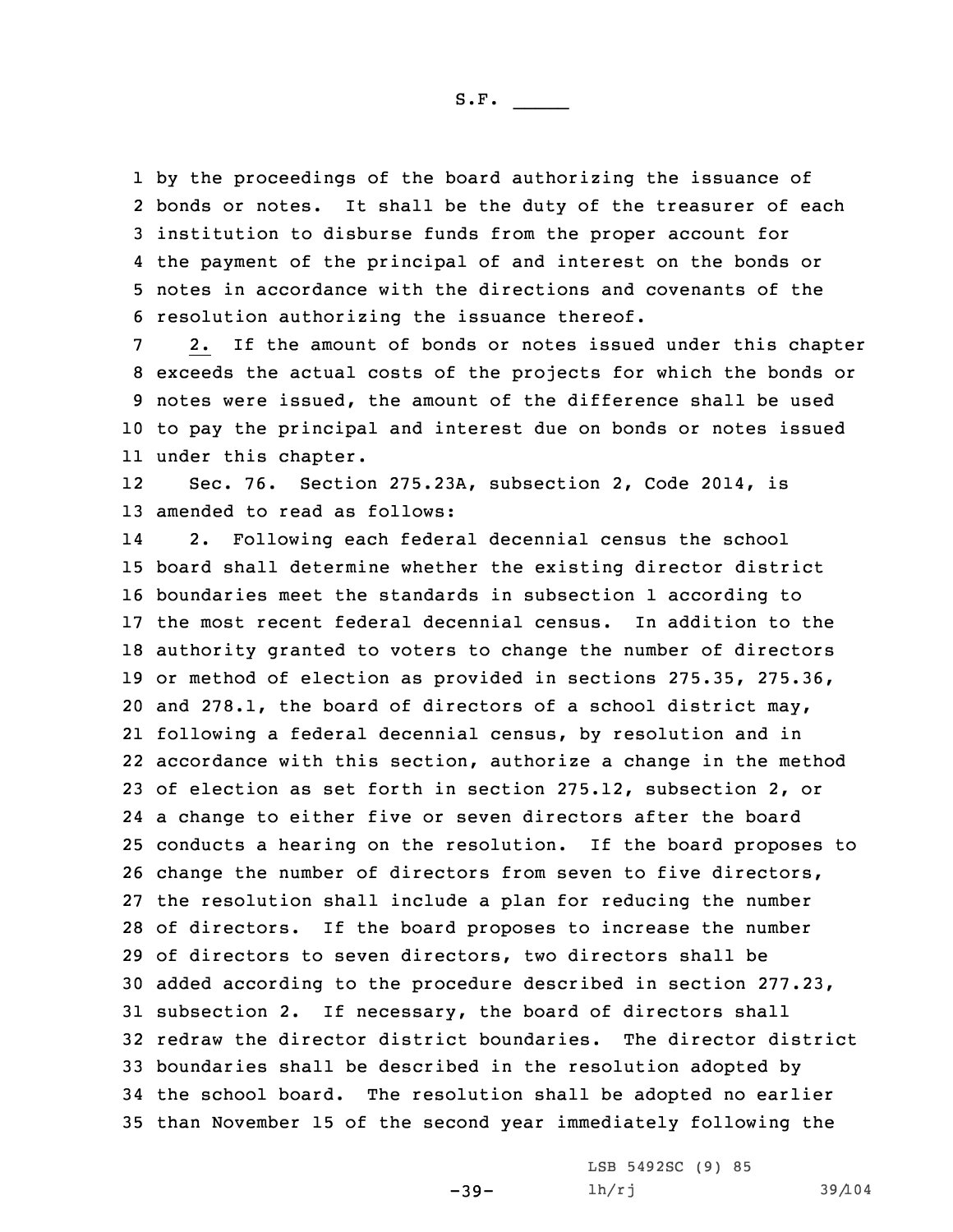1 year in which the federal decennial census is taken <del>nor</del> and no later than May 15 of the third year immediately following the year in which the federal decennial census is taken. <sup>A</sup> copy of the plan shall be filed with the area education agency administrator of the area education agency in which the school's electors reside. If the board does not provide for an election as provided in sections 275.35, 275.36, and 278.1 and adopts <sup>a</sup> resolution to change the number of directors or method of election in accordance with this subsection, the district shall change the number of directors or method of election as provided unless, within twenty-eight days following the action of the board, the secretary of the board receives <sup>a</sup> petition containing the required number of signatures, asking that an election be called to approve or disapprove the action of the board in adopting the resolution. The petition must be signed by eligible electors equal in number to not less than one hundred or thirty percent of the number of voters at the last preceding regular school election, whichever is greater. The board shall either rescind its action or direct the county commissioner of elections to submit the question to the registered voters of the school district at an election held on <sup>a</sup> date specified in section 39.2, subsection 4, paragraph *"c"*. If <sup>a</sup> majority of those voting on the question at the election favors disapproval of the action of the board, the district shall not change the number of directors or method of election. If <sup>a</sup> majority of those voting on the question does not favor disapproval of the action, the board shall certify the results of the election to the department of management and the district shall change the number of directors or method of election as provided in this subsection. At the expiration of the twenty-eight-day period, if no petition is filed, the board shall certify its action to the department of management and the district shall change the number of directors or method of election as provided in this subsection.

35 Sec. 77. Section 297.36, Code 2014, is amended to read as

 $-40-$ 

LSB 5492SC (9) 85 lh/rj 40/104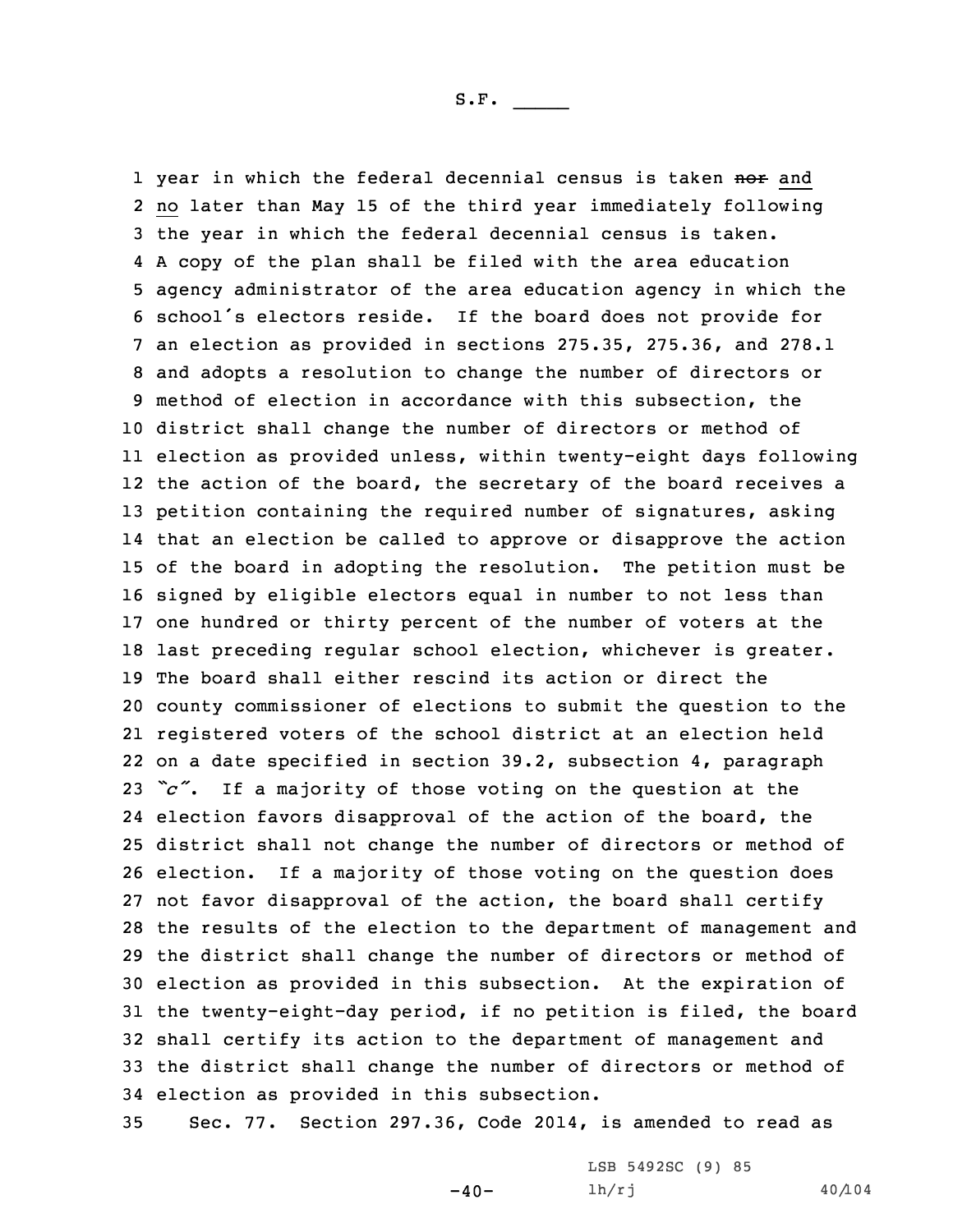1 follows:

## 2**297.36 Loan agreements.**

 1. *a.* In order to make immediately available proceeds of the voter-approved physical plant and equipment levy which has been approved by the voters as provided in section 298.2, the board of directors may, with or without notice, borrow money and enter into loan agreements in anticipation of the collection of the tax with <sup>a</sup> bank, investment banker, trust company, insurance company, or insurance group.

 *b.* By resolution, the board shall provide for an annual levy which is within the limits of the voter-approved physical plant and equipment levy to pay for the amount of the principal and interest due each year until maturity. The board shall file <sup>a</sup> certified copy of the resolution with the auditor of each county in which the district is located. The filing of the resolution with the auditor makes it the duty of the auditor to annually levy the amount certified for collection until funds are realized to repay the loan and interest on the loan 19 in full.

 *c.* The loan must mature within the period of time authorized by the voters and shall bear interest at <sup>a</sup> rate which does not exceed the limits under chapter 74A. <sup>A</sup> loan agreement entered into pursuant to this section shall be in <sup>a</sup> form as the board of directors shall by resolution provide and the loan shall be payable as to both principal and interest from the proceeds of the annual levy of the voter-approved physical plant and equipment levy, or so much thereof as will be sufficient to pay the loan and interest on the loan.

 *d.* The proceeds of <sup>a</sup> loan must be deposited in the physical plant and equipment levy fund. Warrants paid from this fund must be for purposes authorized for the voter-approved physical plant and equipment levy.

33 2. This section does not limit the authority of the board 34 of directors to levy the full amount of the voter-approved 35 physical plant and equipment levy, but if and to whatever

-41-

```
LSB 5492SC (9) 85
lh/rj 41/104
```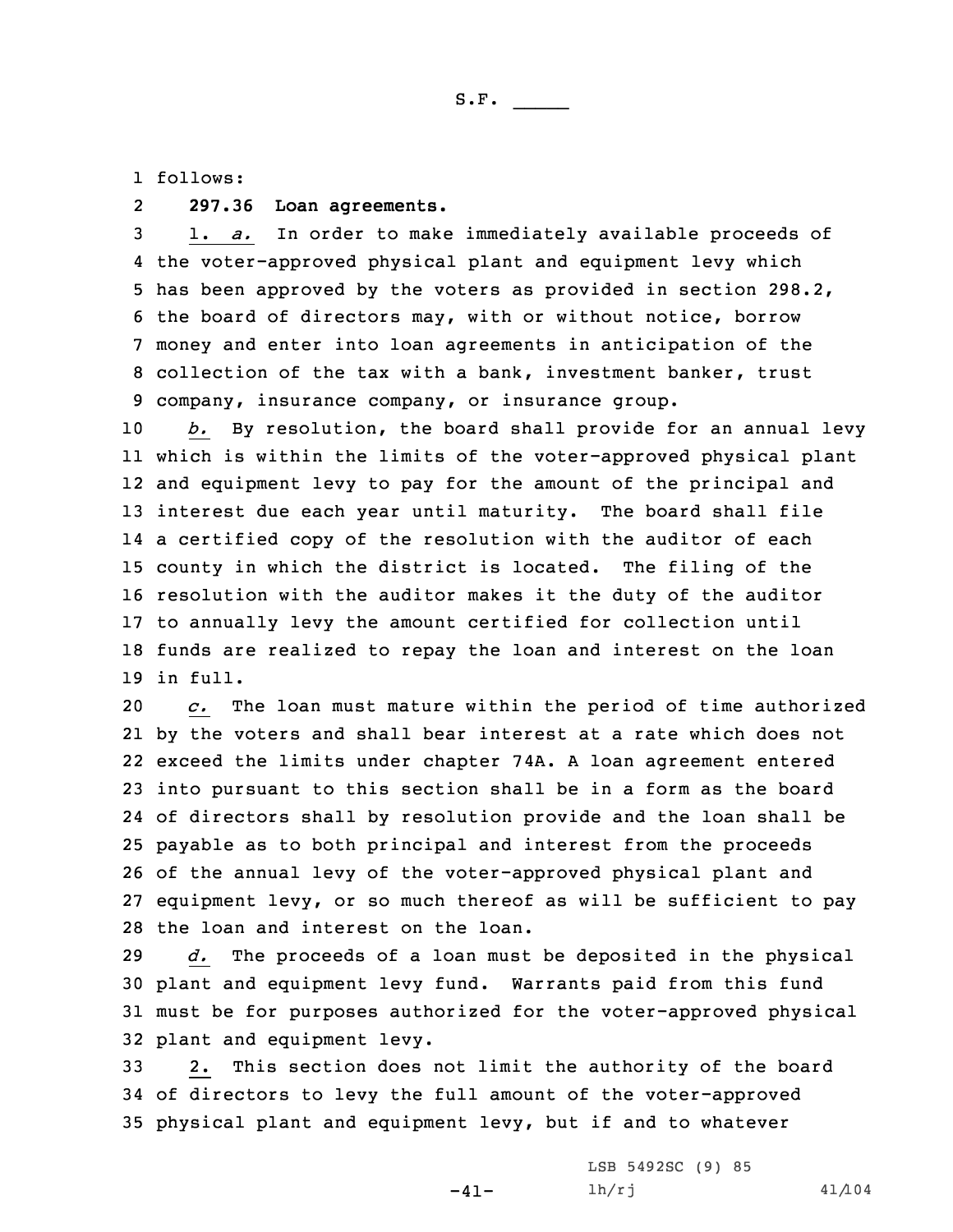1 extent the tax is levied in any year in excess of the amount

 of principal and interest falling due in that year under <sup>a</sup> loan agreement, the first available proceeds, to an amount sufficient to meet maturing installments of principal and interest under the loan agreement, shall be paid into the debt service fund for the loan before the taxes are otherwise made available to the school corporation for other school purposes, and the amount required to be annually set aside to pay principal of and interest on the money borrowed under the loan agreement constitutes <sup>a</sup> first charge upon the proceeds of the voter-approved physical plant and equipment levy, which tax shall be pledged to pay the loan and the interest on the loan. 3. This section is supplemental and in addition to existing statutory authority to finance the purposes specified in section 298.2 for the physical plant and equipment levy, and for the borrowing of money and execution of loan agreements in connection with that section, and is not subject to any other law. The fact that <sup>a</sup> school corporation may have previously borrowed money and entered into loan agreements under authority of this section does not prevent the school corporation from borrowing additional money and entering into further loan agreements if the aggregate of the amount payable under all of the loan agreements does not exceed the proceeds of the voter-approved physical plant and equipment levy. Sec. 78. Section 312.2, subsection 2, unnumbered paragraph 1, Code 2014, is amended to read as follows: The treasurer of state shall before making the allotments in subsection 1 credit annually to the highway grade crossing safety fund the sum of seven hundred thousand dollars, credit annually from the road use tax fund the sum of nine hundred thousand dollars to the highway railroad grade crossing surface repair fund, credit monthly to the primary road fund the dollars yielded from an allotment of sixty-five hundredths of one percent of all road use tax funds for the express purpose 35 of carrying out subsection 11 of section 307A.2, subsection 11,

 $-42-$ 

LSB 5492SC (9) 85 lh/rj 42/104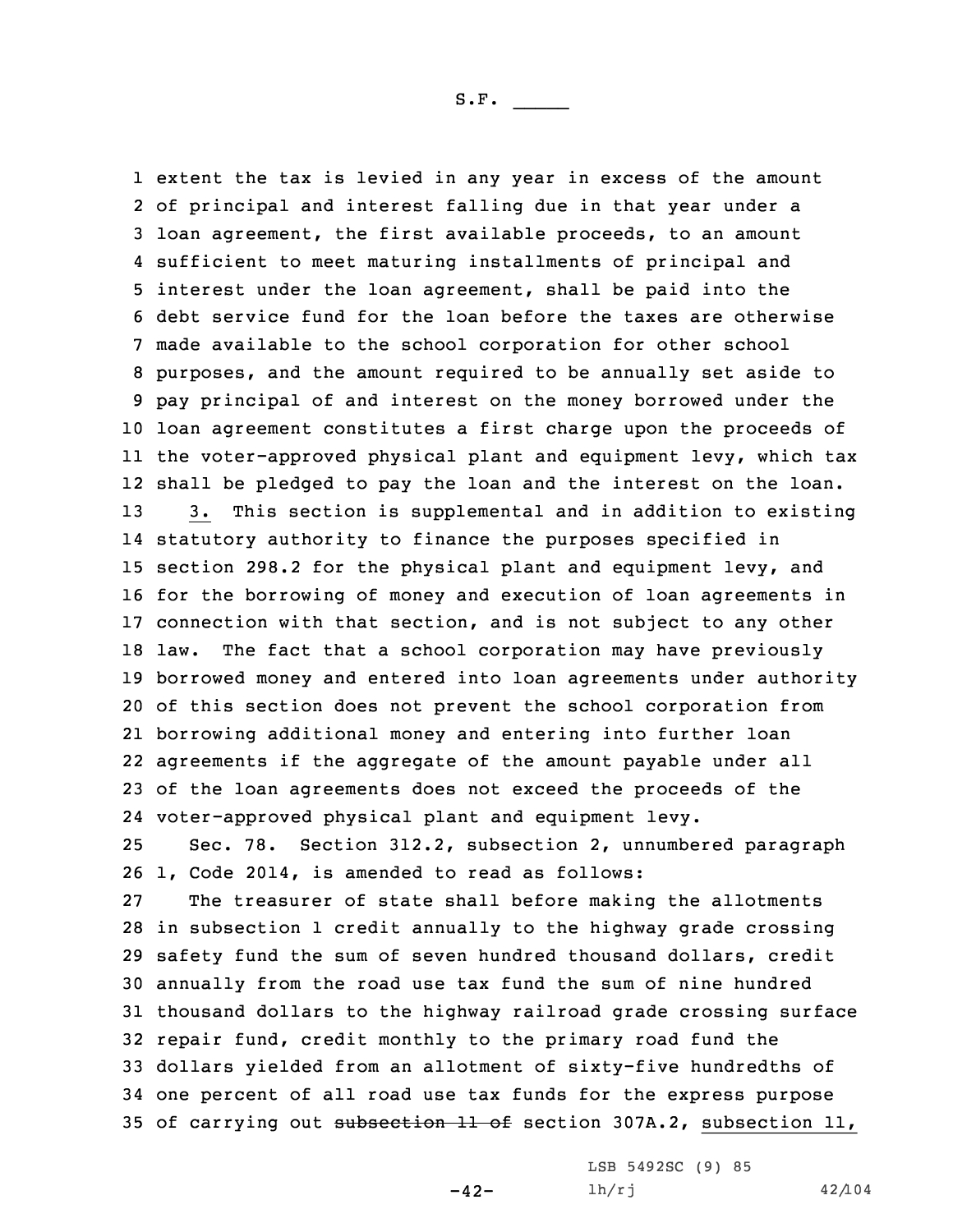section 313.4, subsection 2, and section 307.45, and credit annually to the primary road fund the sum of five hundred thousand dollars to be used for paying expenses incurred by the state department of transportation other than expenses incurred for extensions of primary roads in cities. All unobligated funds provided by this subsection, except those funds credited to the highway grade crossing safety fund, shall at the end of each year revert to the road use tax fund. Funds in the highway grade crossing safety fund shall not revert to the road use tax fund except to the extent they exceed five hundred thousand dollars at the end of any biennium. The cost of each highway railroad grade crossing repair project shall be allocated in the following manner: 14 Sec. 79. Section 321.258, Code 2014, is amended to read as 15 follows: **321.258 Arrangement of lights on official traffic-control** 17 **signals.** 18 1. Colored lights placed on a vertical official traffic-control signal face shall be arranged from the top to the bottom in the following order when used: 21a. Circular red<del>, circular</del>. 22b. Circular yellow, circular. *c.* Circular green, straight. 24 *d.* Straight through yellow arrow, straight. *e.* Straight through green arrow<sub>7</sub> left. *f.* Left turn yellow arrow<sub>7</sub> left. *g.* Left turn green arrow, right. *h.* Right turn yellow arrow<sub>r</sub> and right. *i.* Right turn green arrow. 2. Colored lights placed on <sup>a</sup> horizontal official traffic-control signal face shall be arranged from the left to the right in the following order when used: *a.* Circular red<del>, circular</del>. *b.* Circular yellow<sub>7</sub> left. *c.* Left turn yellow arrow, left.

 $-43-$ 

LSB 5492SC (9) 85 lh/rj 43/104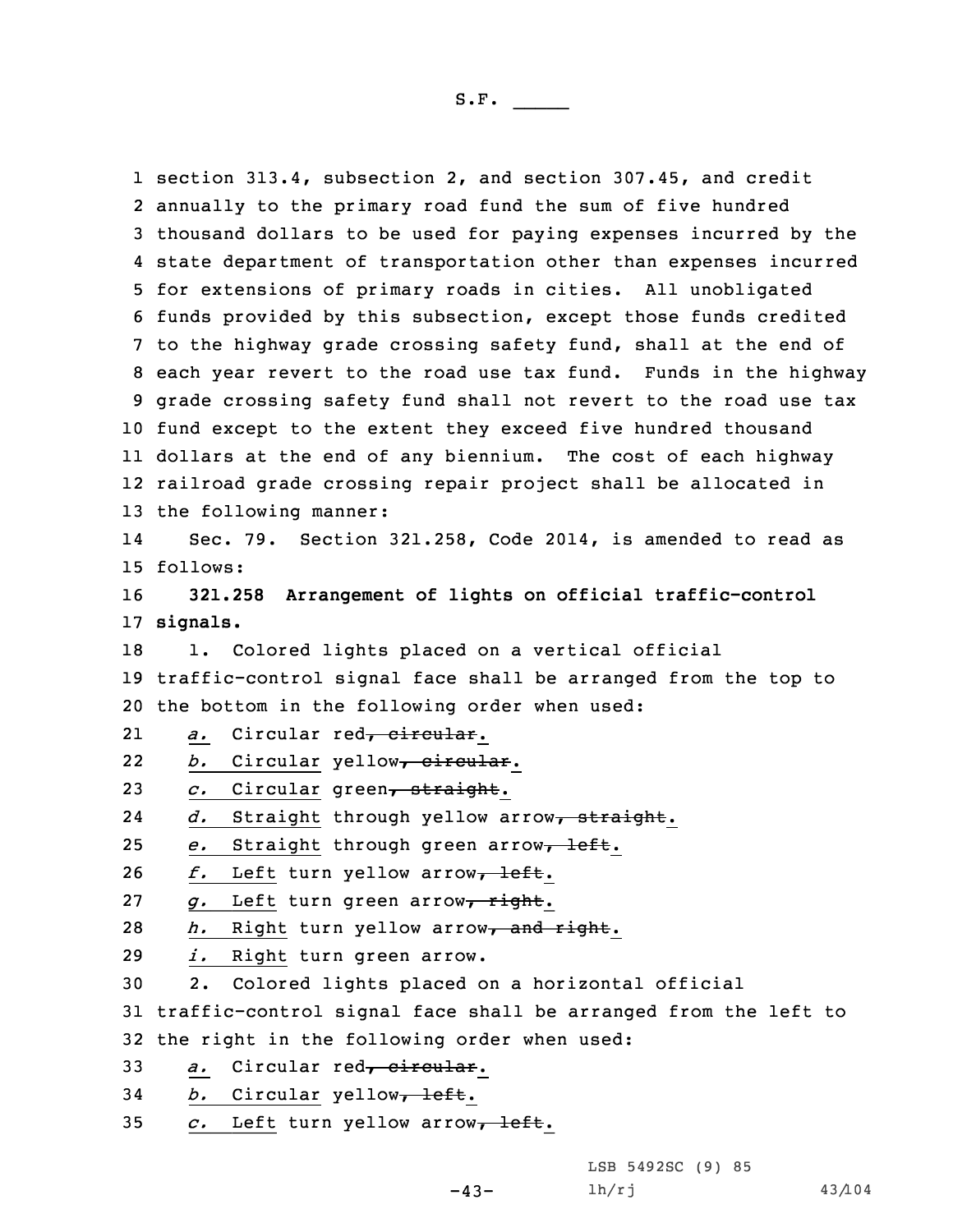1d. Left turn green arrow<sub>r</sub> circular.

2*e.* Circular green, straight.

3 f. Straight through yellow arrow<sub>r</sub> straight.

4*g.* Straight through green arrow, right.

5 *h.* Right turn yellow arrow<sub>7</sub> and right.

6 *i.* Right turn green arrow.

7 Sec. 80. Section 321.440, subsection 1, Code 2014, is 8 amended to read as follows:

 1. Every solid rubber tire on <sup>a</sup> vehicle shall have rubber on its entire traction surface at least one inch thick above the edge of the flange of the entire periphery. Any pneumatic tire on <sup>a</sup> vehicle shall be considered unsafe if it has:

13 *a.* Any part of the ply or cord exposed<sub>t</sub>.

14b. Any bump, bulge or separation.

 *c.* <sup>A</sup> tread design depth of less than one-sixteenth of an inch measured in any two or more adjacent tread grooves, exclusive of tie bars or, for those tires with tread wear indicators, worn to the level of the tread wear indicators in 19 any two tread grooves+.

<sup>20</sup> *d.* <sup>A</sup> marking "not for highway use", "for racing purposes 21 only", "unsafe for highway use"+.

22 *e.* Tread or sidewall cracks, cuts or snags deep enough to 23 expose the body cord $\div$ .

24 *f.* Such other conditions as may be reasonably demonstrated 25 to render it unsafe+.

 *g.* Been regrooved or recut below the original tread design depth, excepting special tires which have extra under tread rubber and are identified as such, or if <sup>a</sup> pneumatic tire was originally designed without grooves or tread.

30 Sec. 81. Section 331.382, subsection 8, paragraph a, Code 31 2014, is amended to read as follows:

 *a.* The board is subject to chapter 161F, chapters 357 33 through 358, or chapter 468, subchapters I through III, chapter 468, subchapter IV, parts 1 and 2, or chapter 468, subchapter V, as applicable, in acting relative to <sup>a</sup> special district

 $-44-$ 

LSB 5492SC (9) 85  $1h/rj$  44/104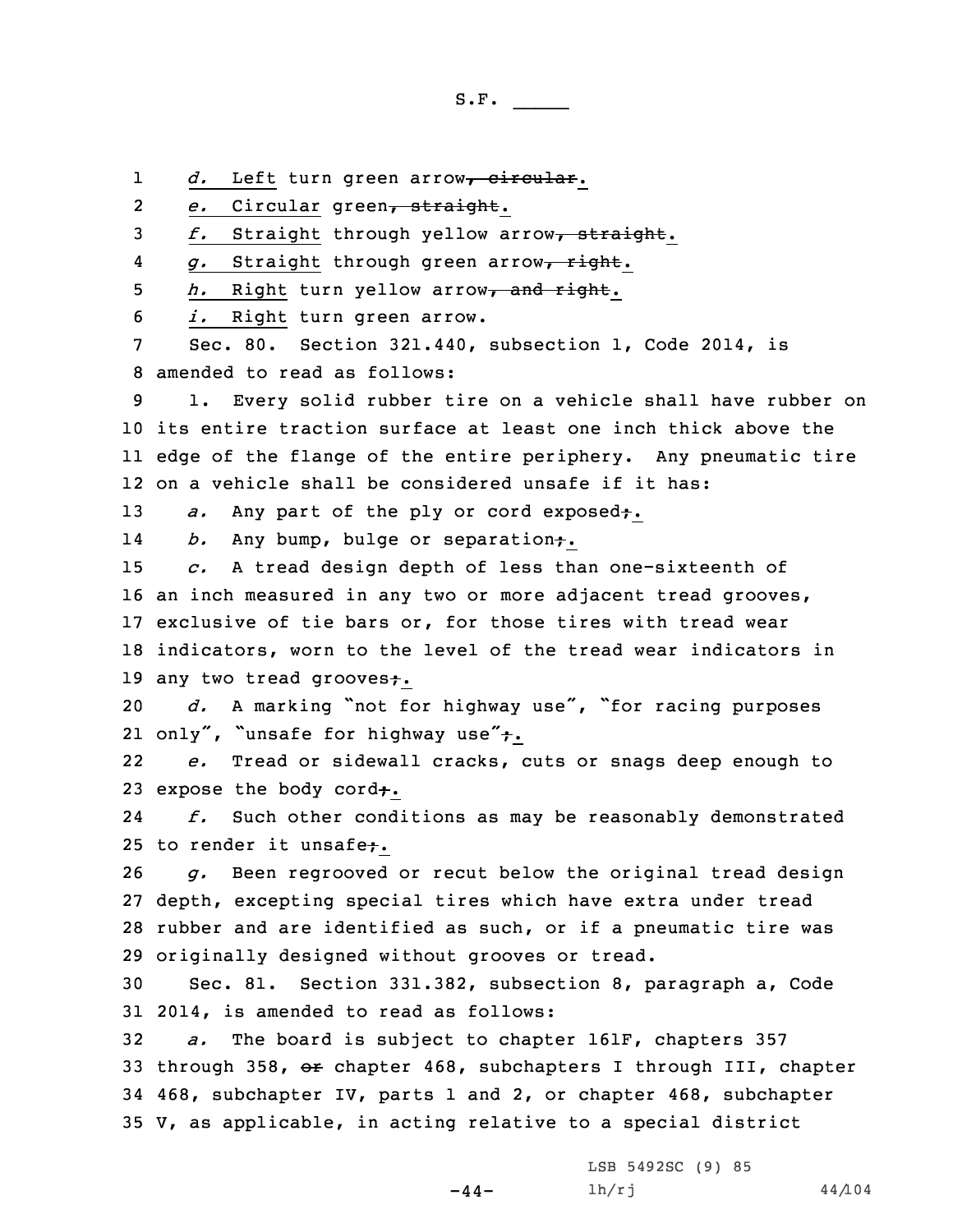1 authorized under any of those chapters.

2 Sec. 82. Section 341A.18, Code 2014, is amended to read as 3 follows:

4**341A.18 Civil rights respected.**

 1. <sup>A</sup> person shall not be appointed or promoted to, or demoted or discharged from, any position subject to civil service, or in any way favored or discriminated against with respect to employment in the sheriff's office because of the person's political or religious opinions or affiliations or race or national origin or sex, or age.

11 2. *a.* <sup>A</sup> person holding <sup>a</sup> position subject to civil service shall not, during the person's scheduled working hours or when performing duties or when using county equipment or at any time on county property, take part in any way in soliciting any contribution for any political party or any person seeking political office, nor shall such employee engage in any political activity that will impair the employee's efficiency during working hours or cause the employee to be tardy or absent from work. The provisions of this section do not preclude any employee from holding any office for which no pay is received or any office for which only token pay is received. 22 *b.* <sup>A</sup> person shall not seek or attempt to use any political endorsement in connection with any appointment to <sup>a</sup> position subject to civil service.

 *c.* <sup>A</sup> person shall not use or promise to use, directly or indirectly, any official authority or influence, whether possessed or anticipated, to secure or attempt to secure for any person an appointment or advantage in the appointment to <sup>a</sup> position subject to civil service, or an increase in pay or other advantage in employment in any such position, for the purpose of influencing the vote or political action of any person or for any consideration.

<sup>33</sup> *d.* An employee shall not use the employee's official 34 authority or influence for the purpose of interfering with an 35 election or affecting the results thereof.

 $-45-$ 

LSB 5492SC (9) 85 lh/rj 45/104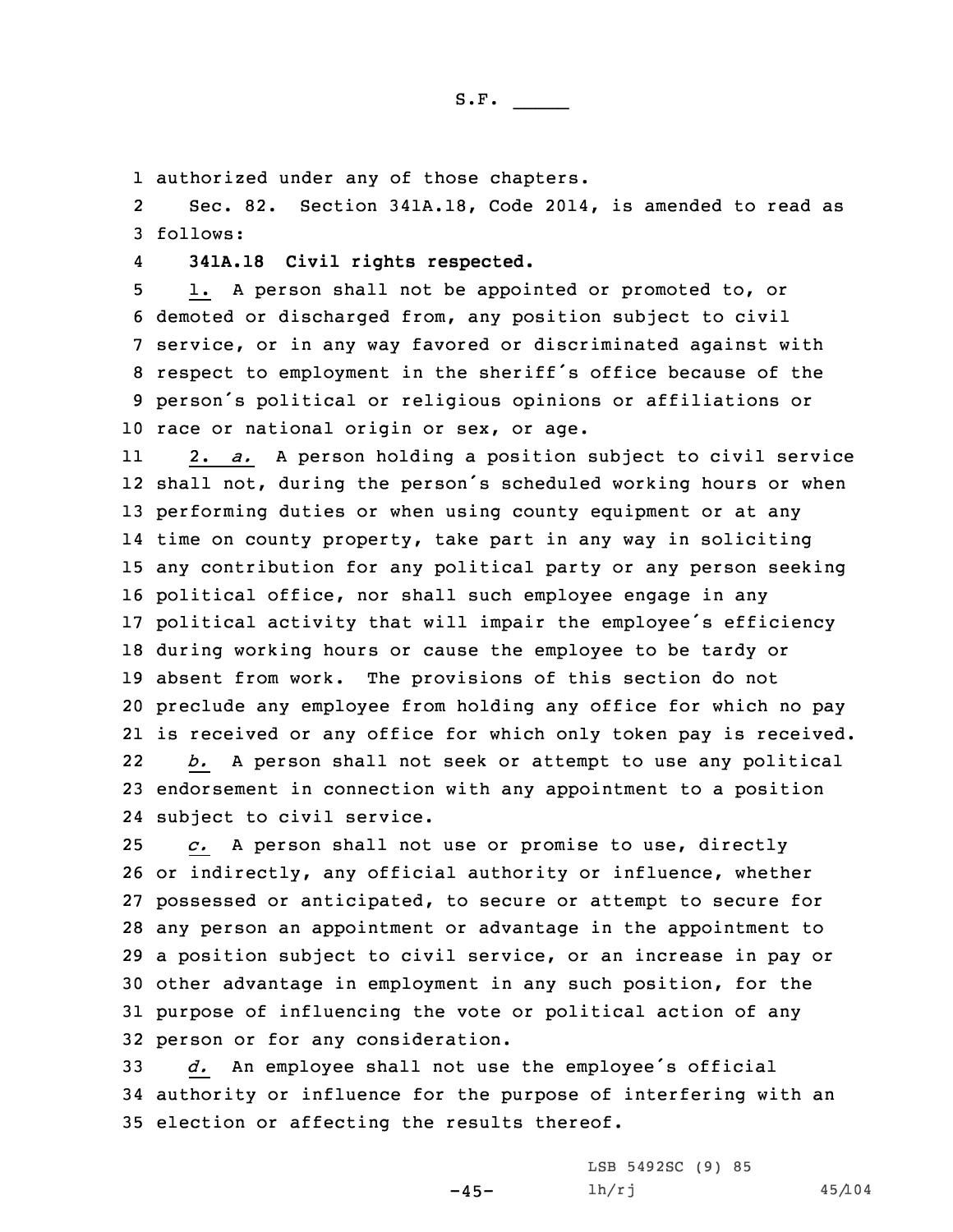1 3. Any officer or employee subject to civil service who 2 violates any of the provisions of this section shall be subject 3 to suspension, dismissal, or demotion subject to the right of 4 appeal herein.

5 4. All employees shall retain the right to vote as they 6 please and to express their opinions on all subjects.

 5. An officer or employee subject to civil service and <sup>a</sup> chief deputy sheriff or second deputy sheriff, who becomes <sup>a</sup> candidate for <sup>a</sup> partisan elective office for remuneration, upon request, shall automatically be given <sup>a</sup> leave of absence without pay, commencing thirty days before the date of the primary election and continuing until the person is eliminated as <sup>a</sup> candidate or wins the primary, and commencing thirty days before the date of the general election and continuing until the person is eliminated as <sup>a</sup> candidate or wins the general election, and during the leave period shall not perform any duties connected with the office or position so held. The officer or employee subject to civil service, or chief deputy sheriff or second deputy sheriff, may, however, use accumulated paid vacation time for part or all of any leave of absence under this section. The county shall continue to provide health benefit coverages, and may continue to provide other fringe benefits, to any officer or employee subject to civil service, or to any chief deputy sheriff or second deputy sheriff during any leave of absence under this section. Sec. 83. Section 392.5, Code 2014, is amended to read as 27 follows:

## 28 **392.5 Library board.**

 1. *a.* <sup>A</sup> city library board of trustees functioning on the effective date of the city code shall continue to function in the same manner until altered or discontinued as provided in this section.

33 *b.* In order for the board to function in the same manner, 34 the council shall retain all applicable ordinances, and shall 35 adopt as ordinances all applicable state statutes repealed by

 $-46-$ 

LSB 5492SC (9) 85 lh/rj 46/104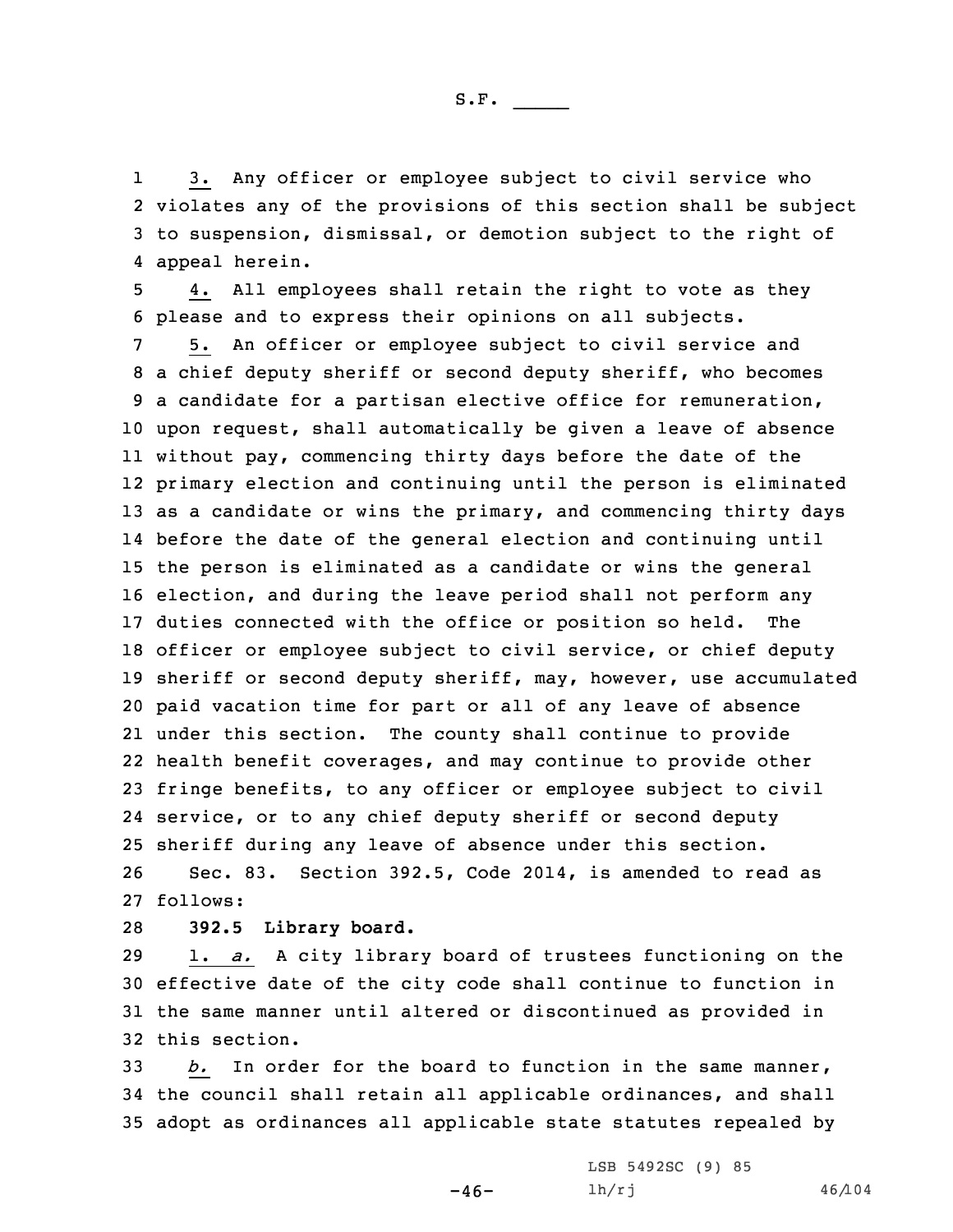l 1972 Iowa Acts, <del>chapter</del> ch. 1088.

2 2. <sup>A</sup> library board may accept and control the expenditure of 3 all gifts, devises, and bequests to the library.

4 3. *a.* <sup>A</sup> proposal to alter the composition, manner of 5 selection, or charge of <sup>a</sup> library board, or to replace it with 6 an alternate form of administrative agency, is subject to the 7 approval of the voters of the city.

 *b.* The proposal may be submitted to the voters at any city election by the council on its own motion. Upon receipt of <sup>a</sup> valid petition as defined in section 362.4, requesting that <sup>a</sup> proposal be submitted to the voters, the council shall submit the proposal at the next regular city election. <sup>A</sup> proposal submitted to the voters must describe with reasonable detail the action proposed.

15 *c.* If <sup>a</sup> majority of those voting approves the proposal, the 16 city may proceed as proposed.

 *d.* If <sup>a</sup> majority of those voting does not approve the proposal, the same or <sup>a</sup> similar proposal may not be submitted to the voters of the city for at least four years from the date of the election at which the proposal was defeated.

21 Sec. 84. Section 403.8, subsection 3, Code 2014, is amended 22 to read as follows:

 3. The requirement that real property or an interest in real property transferred or retained for the purpose of <sup>a</sup> development or redevelopment be sold, leased, otherwise transferred, or retained at not less than its fair market value does not apply if the developer enters into <sup>a</sup> written assessment agreement with the municipality pursuant to section 403.6, subsections 18 and 19 and the minimum actual value contained in the assessment agreement would indicate that there will be sufficient taxable valuations to permit the collection 32 of incremental taxes as provided in subsection 2 of section 403.19, subsection 2, to cause the indebtedness and other costs incurred by the municipality with respect to the property or interest transferred or retained to be repayable as to

-47-

LSB 5492SC (9) 85  $1h/rj$  47/104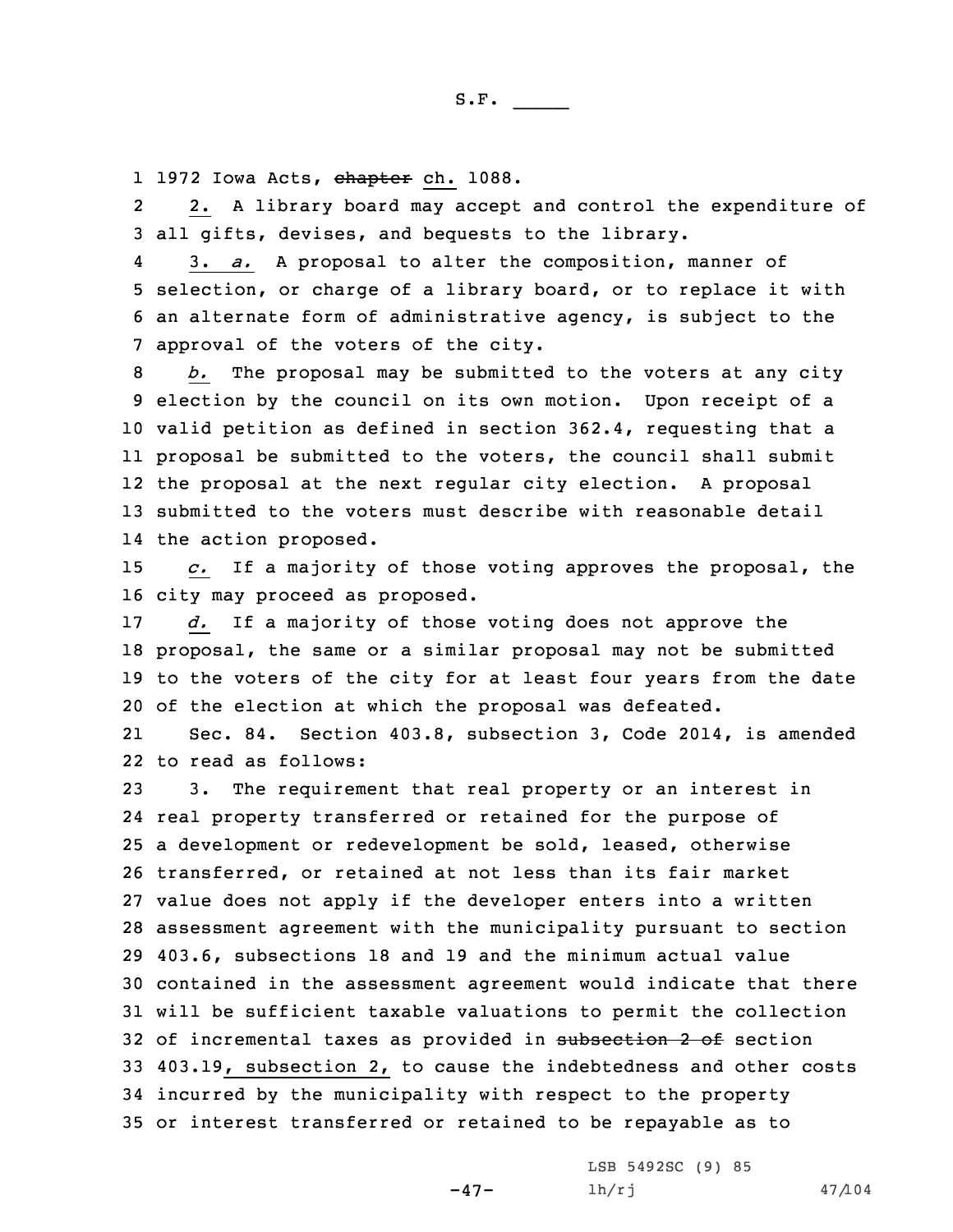1 principal within four tax years following the commencement of 2 full operation of the development.

3 Sec. 85. Section 403.9, subsection 1, Code 2014, is amended 4 to read as follows:

 1. <sup>A</sup> municipality shall have power to periodically issue bonds in its discretion to pay the costs of carrying out the purposes and provisions of this chapter, including, but not limited to, the payment of principal and interest upon any advances for surveys and planning, and the payment of interest on bonds, herein authorized, not to exceed three years from the date the bonds are issued. The municipality shall have power to issue refunding bonds for the payment or retirement of such bonds previously issued by it. Said bonds shall be payable solely from the income and proceeds of the fund and 15 portion of taxes referred to in subsection 2 of section 403.19, subsection 2, and revenues and other funds of the municipality derived from or held in connection with the undertaking and carrying out of urban renewal projects under this chapter. The municipality may pledge to the payment of the bonds the fund 20 and portion of taxes referred to in subsection 2 of section 403.19, subsection 2, and may further secure the bonds by <sup>a</sup> pledge of any loan, grant or contribution from the federal government or other source in aid of any urban renewal projects of the municipality under this chapter, or by <sup>a</sup> mortgage of any such urban renewal projects, or any part thereof, title which is vested in the municipality.

 Sec. 86. Section 419.4, subsection 2, paragraph b, subparagraph (2), Code 2014, is amended to read as follows: (2) <sup>A</sup> municipality shall also have the power to provide that the project and improvements shall be constructed by the municipality, the lessee, the lessee's designee, the contracting party, or the contracting party's designee, or any one or more of them on real estate owned by the municipality, the lessee, the lessee's designee, the contracting party, or the contracting party's designee, as the case may be, and that

-48-

LSB 5492SC (9) 85 lh/rj 48/104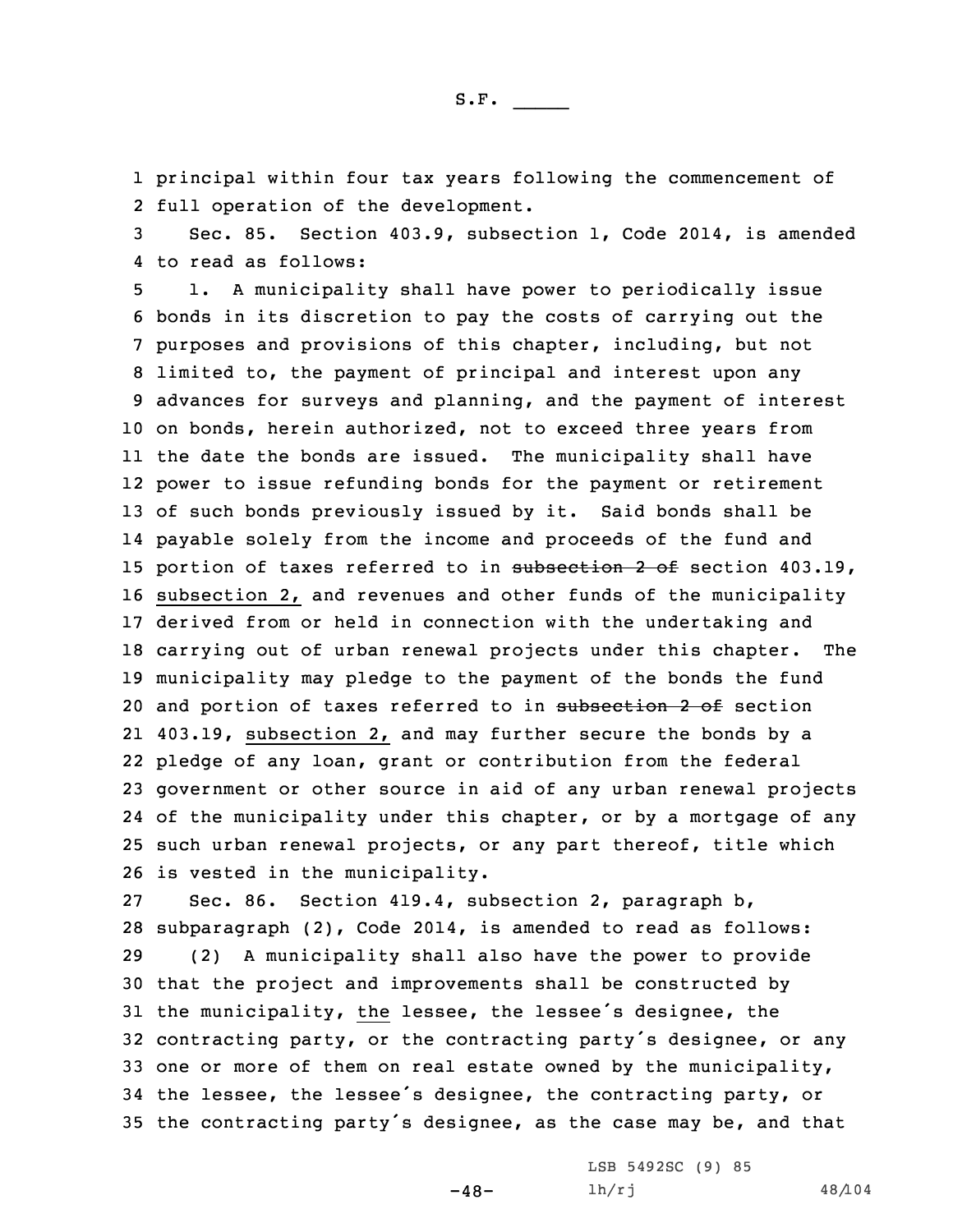the bond proceeds shall be disbursed by the trustee bank or banks, trust company or trust companies, during construction upon the estimate, order or certificate of the lessee, the lessee's designee, the contracting party, or the contracting party's designee.

 Sec. 87. Section 422.11S, subsection 8, paragraph a, subparagraph (2), Code 2014, is amended to read as follows: (2) *"Total approved tax credits"* means for the tax year beginning in the 2006 calendar year, two million five hundred thousand dollars, for the tax year beginning in the 2007 ll calendar year, five million dollars, <del>and</del> for tax years beginning on or after January 1, 2008, but before January 1, 2012, seven million five hundred thousand dollars, for tax years beginning on or after January 1, 2012, but before January 1, 2014, eight million seven hundred fifty thousand dollars, and for tax years beginning on or after January 1, 2014, twelve million dollars.

18 Sec. 88. Section 422.12C, subsection 2, Code 2014, is 19 amended to read as follows:

 2. *a.* The taxes imposed under this division, less the amounts of nonrefundable credits allowed under this division, may be reduced by an early childhood development tax credit equal to twenty-five percent of the first one thousand dollars which the taxpayer has paid to others for each dependent, as defined in the Internal Revenue Code, ages three through five for early childhood development expenses. In determining the amount of early childhood development expenses for the tax year beginning in the 2006 calendar year only, such expenses paid during November and December of the previous tax year shall be considered paid in the tax year for which the tax credit is claimed. This credit is available to <sup>a</sup> taxpayer whose net income is less than forty-five thousand dollars. If the early childhood development tax credit is claimed for <sup>a</sup> tax year, the taxpayer and the taxpayer's spouse shall not claim the child and dependent care credit under subsection 1.

 $-49-$ 

LSB 5492SC (9) 85 lh/rj 49/104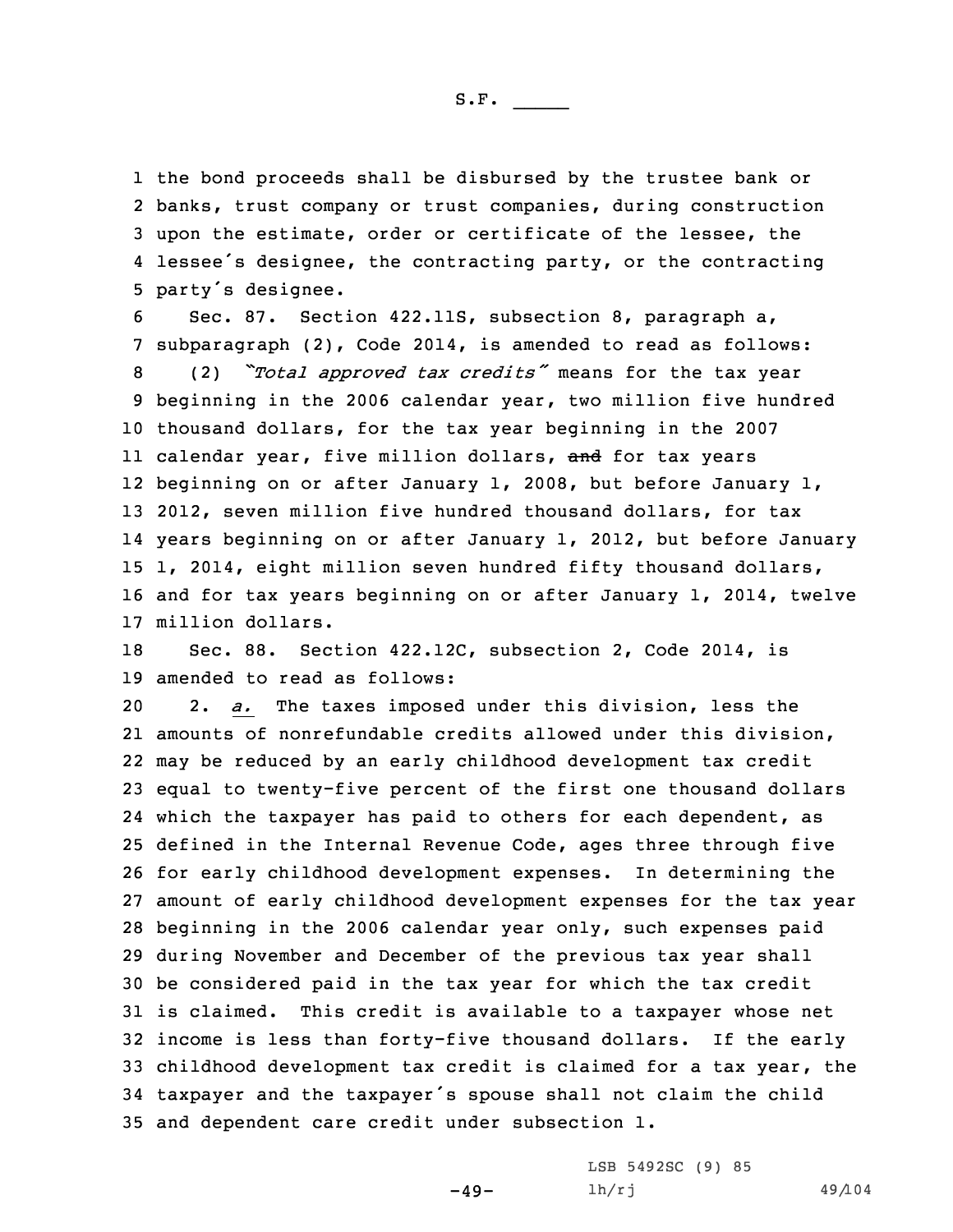1*b.* As used in this subsection, *"early*:

2 (1) *"Early childhood development expenses"* means services 3 provided to the dependent by <sup>a</sup> preschool, as defined in section 4 237A.1, materials, and other activities as follows:

5 *a.* (a) Books that improve child development, including 6 textbooks, music books, art books, teacher's editions, and 7 reading books.

8 *b.* (b) Instructional materials required to be used in <sup>a</sup> 9 child development or educational lesson activity, including but 10 not limited to paper, notebooks, pencils, and art supplies.

11*c.* (c) Lesson plans and curricula.

12 *d.* (d) Child development and educational activities outside the home, including drama, art, music, and museum activities, and the entrance fees for such activities, but not including food or lodging, membership fees, or other nonacademic expenses.

 (2) *"Early childhood development expenses"* does not include services, materials, or activities for the teaching of religious tenets, doctrines, or worship, the purpose of which is to inculcate those tenets, doctrines, or worship.

21 Sec. 89. Section 422.33, subsections 2, 4, and 7, Code 2014, 22 are amended to read as follows:

 2. *a.* If the trade or business of the corporation is carried on entirely within the state, the tax shall be imposed on the entire net income, but if the trade or business is carried on partly within and partly without the state or if income is derived from sources partly within and partly without the state, or if income is derived from trade or business and sources, all of which are not entirely in the state, the tax shall be imposed only on the portion of the net income reasonably attributable to the trade or business or sources within the state, with the net income attributable to the state to be determined as follows:

34 *a.* (1) Nonbusiness interest, dividends, rents and 35 royalties, less related expenses, shall be allocated within and

-50-

LSB 5492SC (9) 85 lh/rj 50/104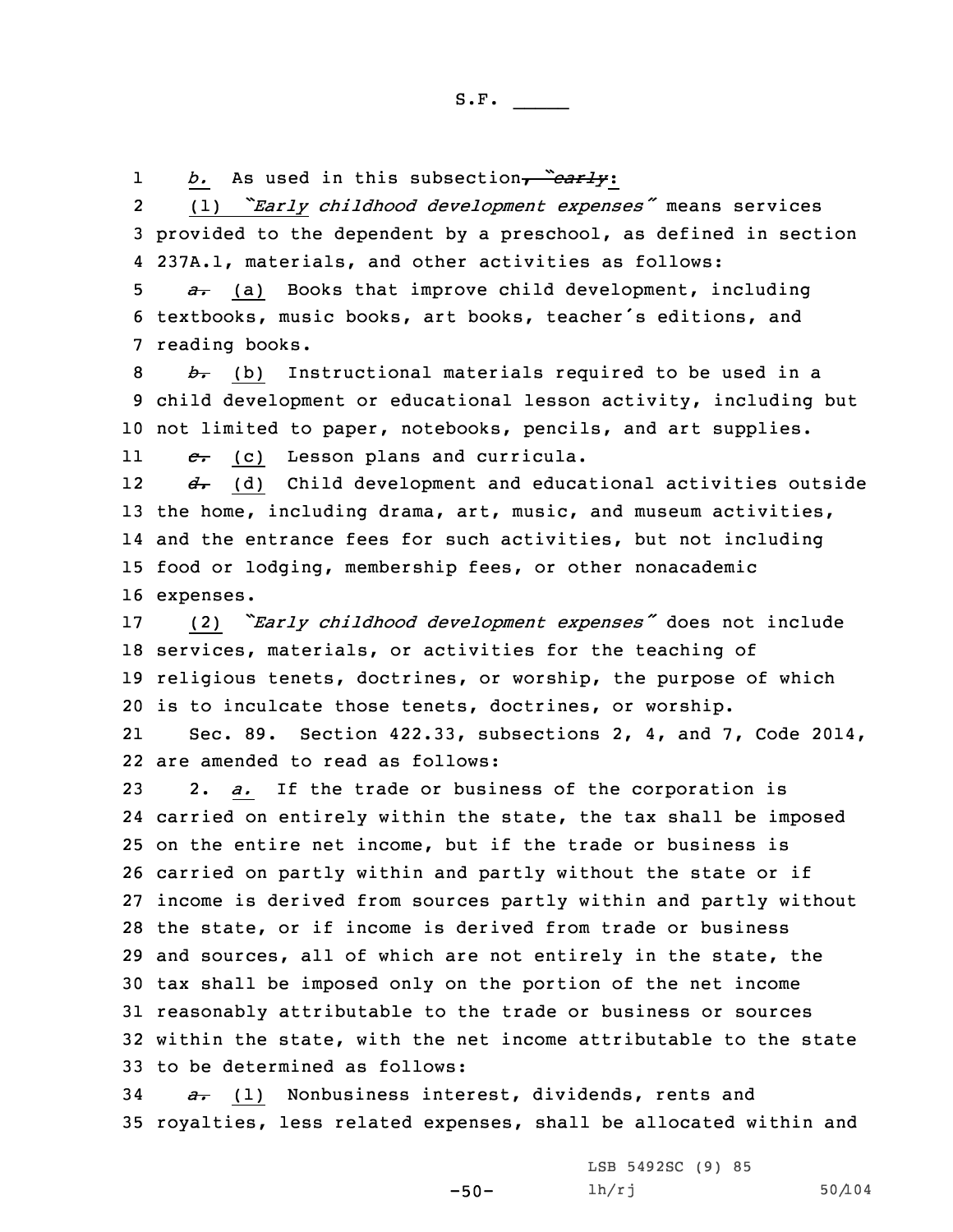1 without the state in the following manner:

2 $\{\pm\}$  (a) Nonbusiness interest, dividends, and royalties 3 from patents and copyrights shall be allocable to this state if 4 the taxpayer's commercial domicile is in this state.

 $5$   $\{2\}$  (b) Nonbusiness rents and royalties received from real 6 property located in this state are allocable to this state.

  $\{3\}$  (c) Nonbusiness rents and royalties received from tangible personal property are allocable to this state to the extent that the property is utilized in this state; or in their entirety if the taxpayer's commercial domicile is in this state and the taxpayer is not taxable in the state in which the property is utilized. The extent of utilization of tangible personal property in <sup>a</sup> state is determined by multiplying the rents and royalties by <sup>a</sup> fraction, the numerator of which is the number of days of physical location of the property in the state during the rental or royalty period in the taxable year and the denominator of which is the number of days of physical location of the property everywhere during all rental or royalty periods in the taxable year. If the physical location of the property during the rental or royalty period is unknown, or unascertainable by the taxpayer tangible personal property is utilized in the state in which the property was located at the time the rental or royalty payor obtained possession. 24 $(4)$  (d) Nonbusiness capital gains and losses from the sale or other disposition of assets shall be allocated as follows: (i) Gains and losses from the sale or other disposition

27 of real property located in this state are allocable to this 28 state.

 (ii) Gains and losses from the sale or other disposition of tangible personal property are allocable to this state if the property had <sup>a</sup> situs in this state at the time of the sale or disposition or if the taxpayer's commercial domicile is in this state and the taxpayer is not taxable in the state in which the property had <sup>a</sup> situs.

-51-

35 (iii) Gains and losses from the sale or disposition of

```
LSB 5492SC (9) 85
lh/rj 51/104
```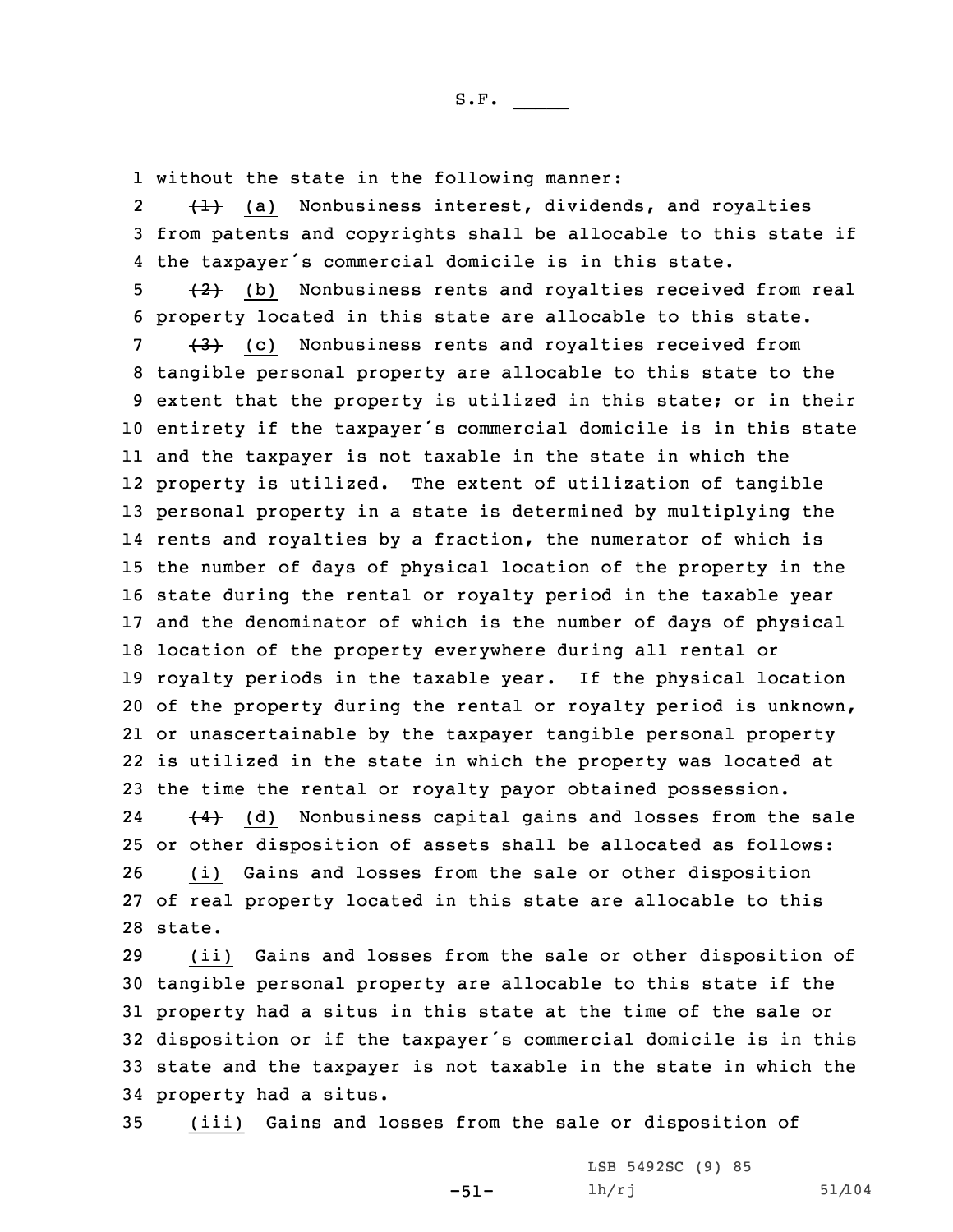1 intangible personal property are allocable to this state if the 2 taxpayer's commercial domicile is in this state.

 *b.* (2) Net nonbusiness income of the above class having been separately allocated and deducted as above provided, the remaining net business income of the taxpayer shall be allocated and apportioned as follows:

 $7 + 1$  (a) Business interest, dividends, rents, and royalties 8 shall be reasonably apportioned within and without the state 9 under rules adopted by the director.

 $(2)$  (b) Capital gains and losses from the sale or other disposition of assets shall be apportioned to the state based upon the business activity ratio applicable to the year the gain or loss is determined if the corporation determines Iowa taxable income by <sup>a</sup> sales, gross receipts or other business activity ratio. If the corporation has only allocable income, capital gains and losses from the sale or other disposition of assets shall be allocated in accordance with paragraph *"a"*, 18 subparagraph  $\{4\}$  (1), subparagraph division (d).

 $(3)$  (c) Where income is derived from business other than the manufacture or sale of tangible personal property, the income shall be specifically allocated or equitably apportioned within and without the state under rules of the director.

 $(4)$  (d) Where income is derived from the manufacture or sale of tangible personal property, the part attributable to business within the state shall be in that proportion which the gross sales made within the state bear to the total gross 27 sales.

28  $(5)$  (e) Where income consists of more than one class of 29 income as provided in subparagraphs  $(1)$  to  $(4)$  subparagraph 30 divisions (a) through (d) of this paragraph subparagraph, it 31 shall be reasonably apportioned by the business activity ratio 32 provided in rules adopted by the director.

33  $+6$ ) (f) The gross sales of the corporation within the 34 state shall be taken to be the gross sales from goods delivered 35 or shipped to <sup>a</sup> purchaser within the state regardless of

-52-

LSB 5492SC (9) 85 lh/rj 52/104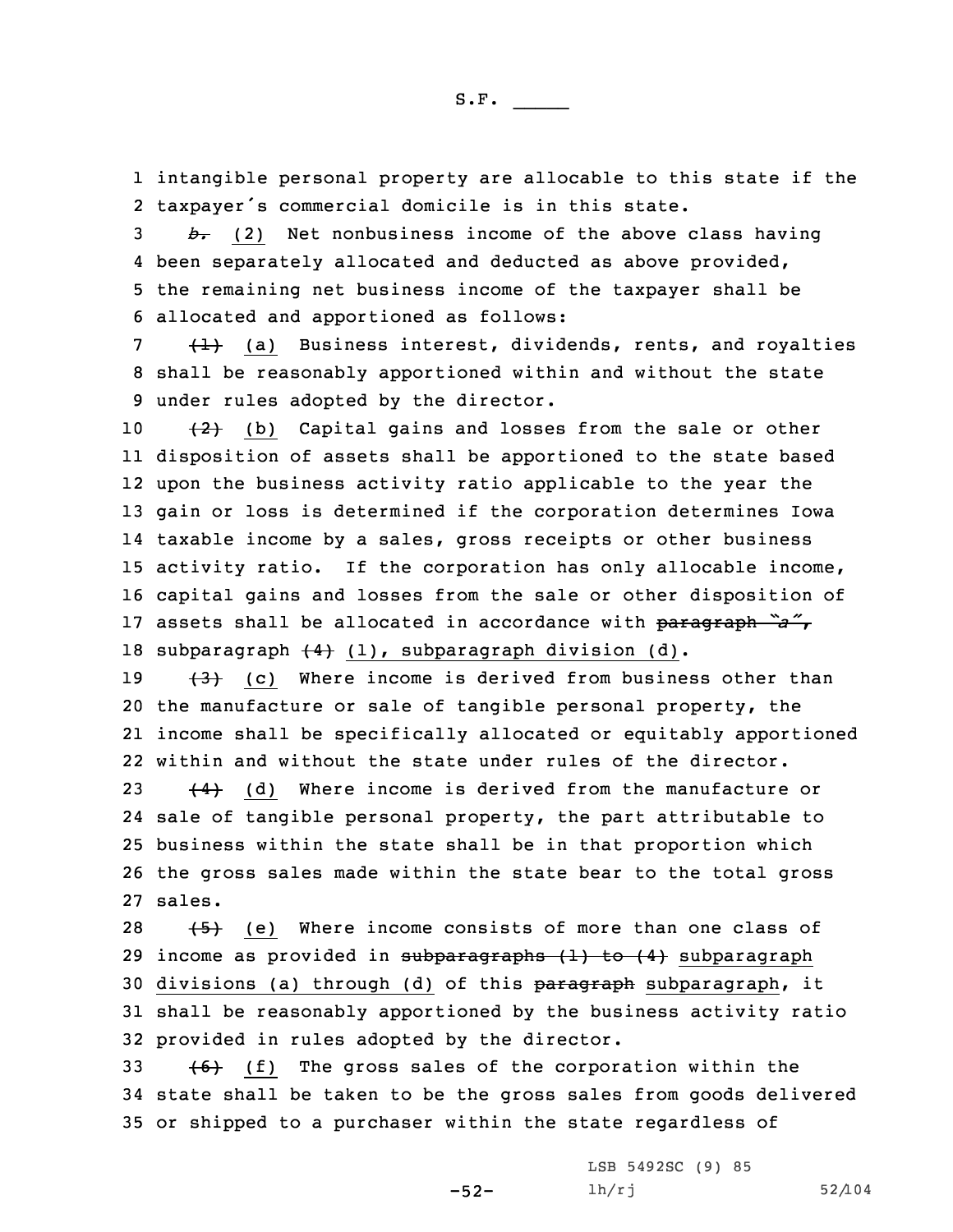1 the F.O.B. point or other conditions of the sale, excluding 2 deliveries for transportation out of the state.

<sup>3</sup> *b.* For the purpose of this section, the word *"sale"* 4 subsection:

5 (1) *"Sale"* shall include exchange, and the word 6 *"manufacture"*.

<sup>7</sup> (2) *"Manufacture"* shall include the extraction and recovery 8 of natural resources and all processes of fabricating and <sup>9</sup> curing. The words *"tangible*

 (3) *"Tangible personal property"* shall be taken to mean corporeal personal property, such as machinery, tools, implements, goods, wares, and merchandise, and shall not be 13 taken to mean money deposits in banks, shares of stock, bonds, notes, credits, or evidence of an interest in property and evidences of debt.

 4. *a.* In addition to all taxes imposed under this division, there is imposed upon each corporation doing business within the state the greater of the tax determined in subsection 1, paragraphs *"a"* through *"d"* or the state alternative minimum tax equal to sixty percent of the maximum state corporate income tax rate, rounded to the nearest one-tenth of one percent, of the state alternative minimum taxable income of the taxpayer computed under this subsection.

24 *b.* The state alternative minimum taxable income of <sup>a</sup> <sup>25</sup> taxpayer is equal to the taxpayer's state taxable income as 26 computed with the adjustments in section 422.35 and with the 27 following adjustments:

*a*. (1) Add items of tax preference included in federal alternative minimum taxable income under section 57, except subsections (a)(1) and (a)(5), of the Internal Revenue Code, make the adjustments included in federal alternative minimum taxable income under section 56, except subsections (a)(4) and (d), of the Internal Revenue Code, and add losses as required by section 58 of the Internal Revenue Code. In making the adjustment under section 56(c)(1) of the Internal Revenue Code,

-53-

LSB 5492SC (9) 85 lh/rj 53/104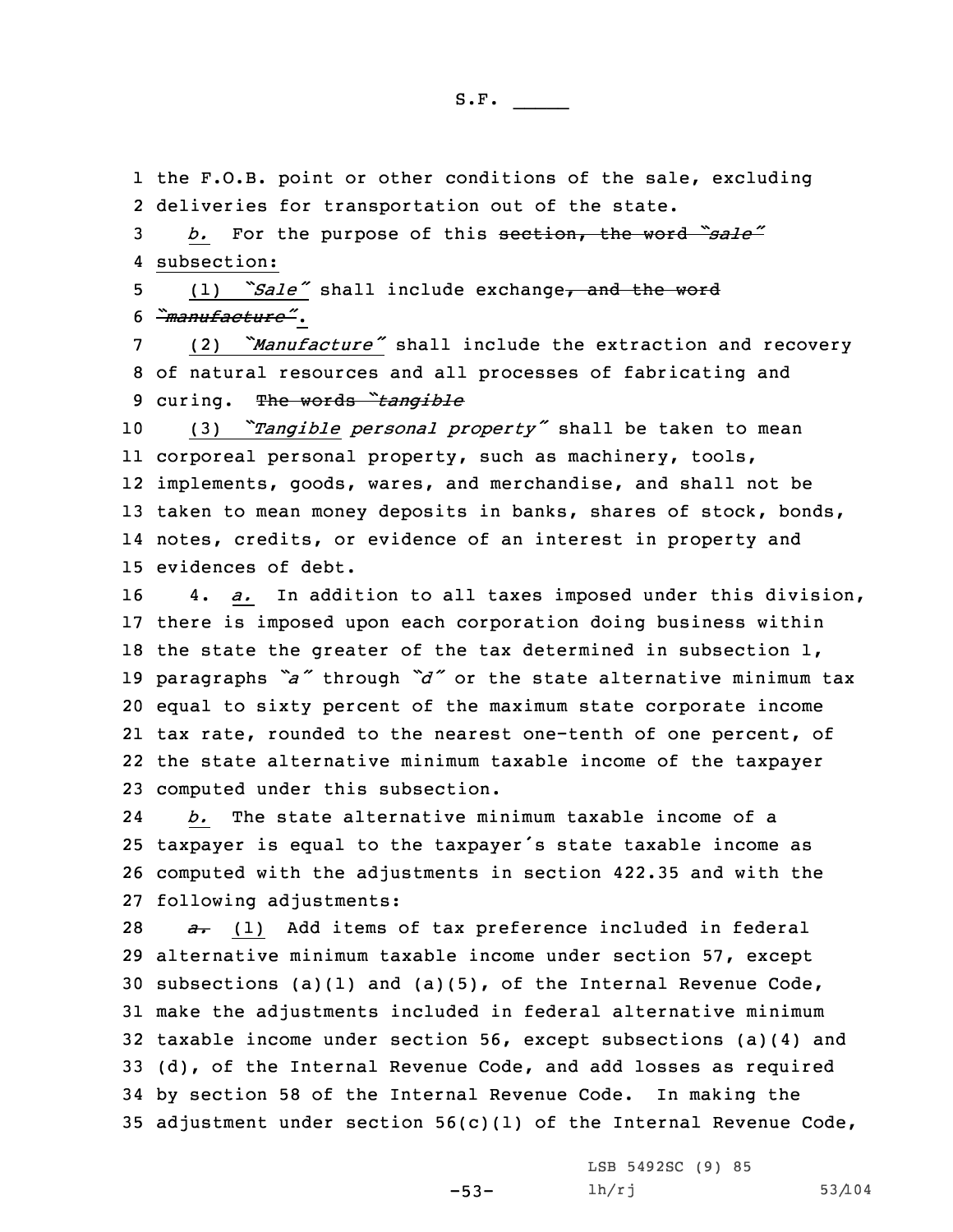interest and dividends from federal securities and interest and dividends from state and other political subdivisions and from regulated investment companies exempt from federal income tax under the Internal Revenue Code, net of amortization of any discount or premium, shall be subtracted.

6 *b.* (2) Apply the allocation and apportionment provisions of 7 subsection 2.

 *c.* (3) Subtract an exemption amount of forty thousand dollars. This exemption amount shall be reduced, but not below zero, by an amount equal to twenty-five percent of the amount by which the alternative minimum taxable income of the taxpayer, computed without regard to the exemption amount in this paragraph, exceeds one hundred fifty thousand dollars.

14 *d.* (4) In the case of <sup>a</sup> net operating loss computed for <sup>a</sup> tax year beginning after December 31, 1986, which is carried back or carried forward to the current taxable year, the net operating loss shall be reduced by the amount of items of tax preference and adjustments arising in the tax year which is taken into account in computing the net operating loss in section 422.35, subsection 11. The deduction for <sup>a</sup> net operating loss for <sup>a</sup> tax year beginning after December 31, 1986, which is carried back or carried forward to the current taxable year shall not exceed ninety percent of the alternative minimum taxable income determined without regard for the net operating loss deduction.

26 7. *a.* (1) There is allowed as <sup>a</sup> credit against the tax 27 determined in subsection 1 for <sup>a</sup> tax year an amount equal to 28 the minimum tax credit for that tax year.

 (2) The minimum tax credit for <sup>a</sup> tax year is the excess, if any, of the net minimum tax imposed for all prior tax years beginning on or after January 1, 1987, over the amount allowable as <sup>a</sup> credit under this subsection for those prior tax 33 years.

<sup>34</sup> *b.* (1) The allowable credit under paragraph *"a"* for <sup>a</sup> tax 35 year shall not exceed the excess, if any, of the tax determined

-54-

LSB 5492SC (9) 85 lh/rj 54/104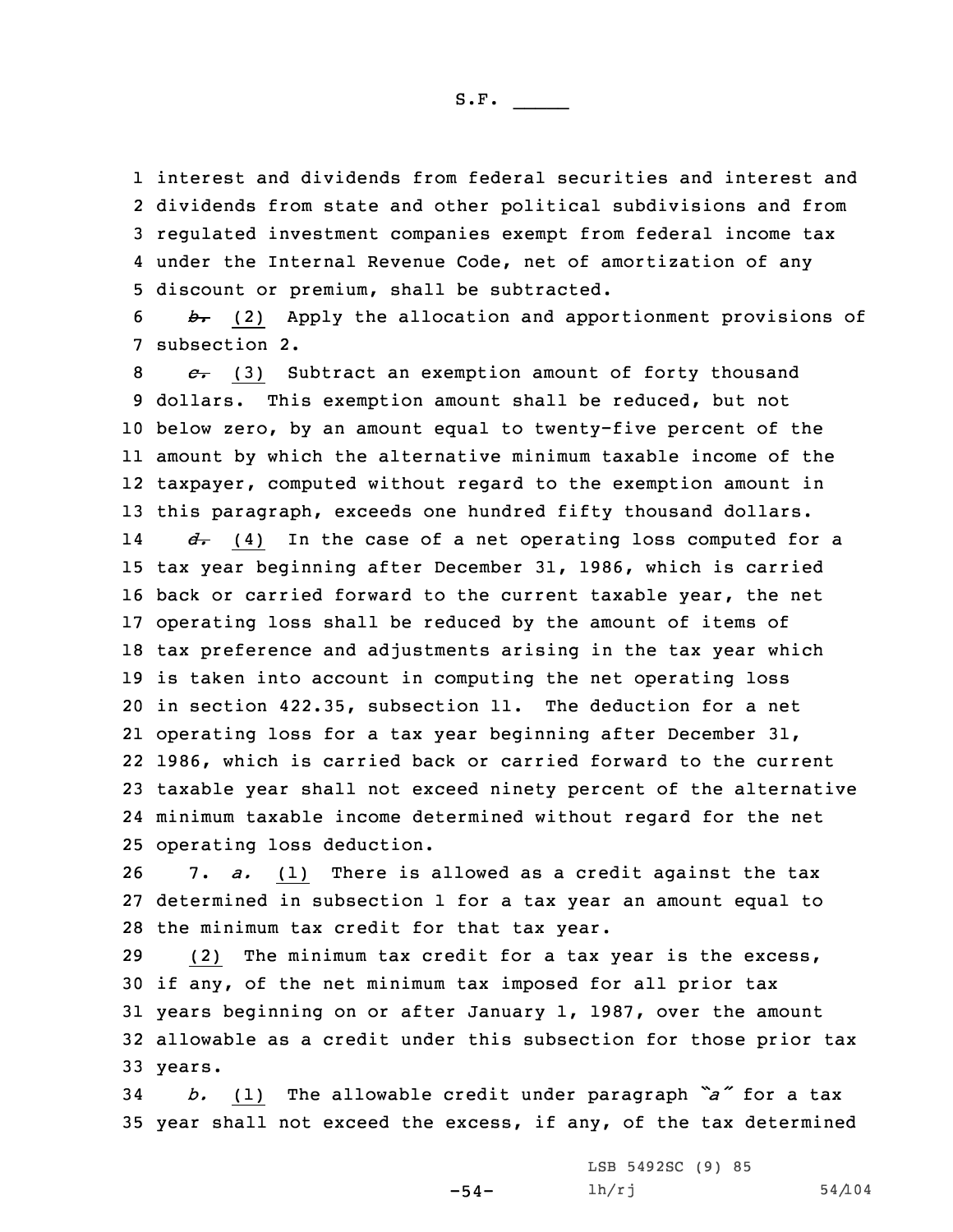1 in subsection 1 over the state alternative minimum tax as 2 determined in subsection 4.

3 (2) The net minimum tax for <sup>a</sup> tax year is the excess, if 4 any, of the tax determined in subsection 4 for the tax year 5 over the tax determined in subsection 1 for the tax year.

6 Sec. 90. Section 422.70, subsection 1, paragraphs b, c, and 7 d, Code 2014, are amended to read as follows:

8 *b.* To require by subpoena the attendance and testimony of 9 witnesses; to.

10 *c.* To issue and sign subpoenas.

11 *c. d.* To administer oaths, to examine witnesses and receive 12 evidence.

13 *d*. *e*. To compel witnesses to produce for examination books, 14 papers, records, and documents relating to any matter which the 15 director has the authority to investigate or determine.

16 Sec. 91. Section 423.3, subsection 60, paragraph h, Code 17 2014, is amended to read as follows:

<sup>18</sup> *h.* (1) *"Prosthetic device"* means <sup>a</sup> replacement, corrective, 19 or supportive device including repair and replacement parts for 20 the same worn on or in the body to do any of the following: 21 $\{+\}$  (a) Artificially replace a missing portion of the body.

22 (2) (b) Prevent or correct physical deformity or 23 malfunction.

24 $(3)$  (c) Support a weak or deformed portion of the body. 25 (2) *"Prosthetic device"* includes but is not limited to 26 orthopedic or orthotic devices, ostomy equipment, urological 27 equipment, tracheostomy equipment, and intraocular lenses. 28 Sec. 92. Section 426A.8, Code 2014, is amended to read as 29 follows:

30 **426A.8 Excess remitted —— appeals.**

 1. If the amount of credit apportioned to any property eligible for military service tax exemption under this chapter in any year shall exceed the total tax, exclusive of any special assessments levied against such property eligible for military service tax exemption, then the excess shall

-55-

LSB 5492SC (9) 85 lh/rj 55/104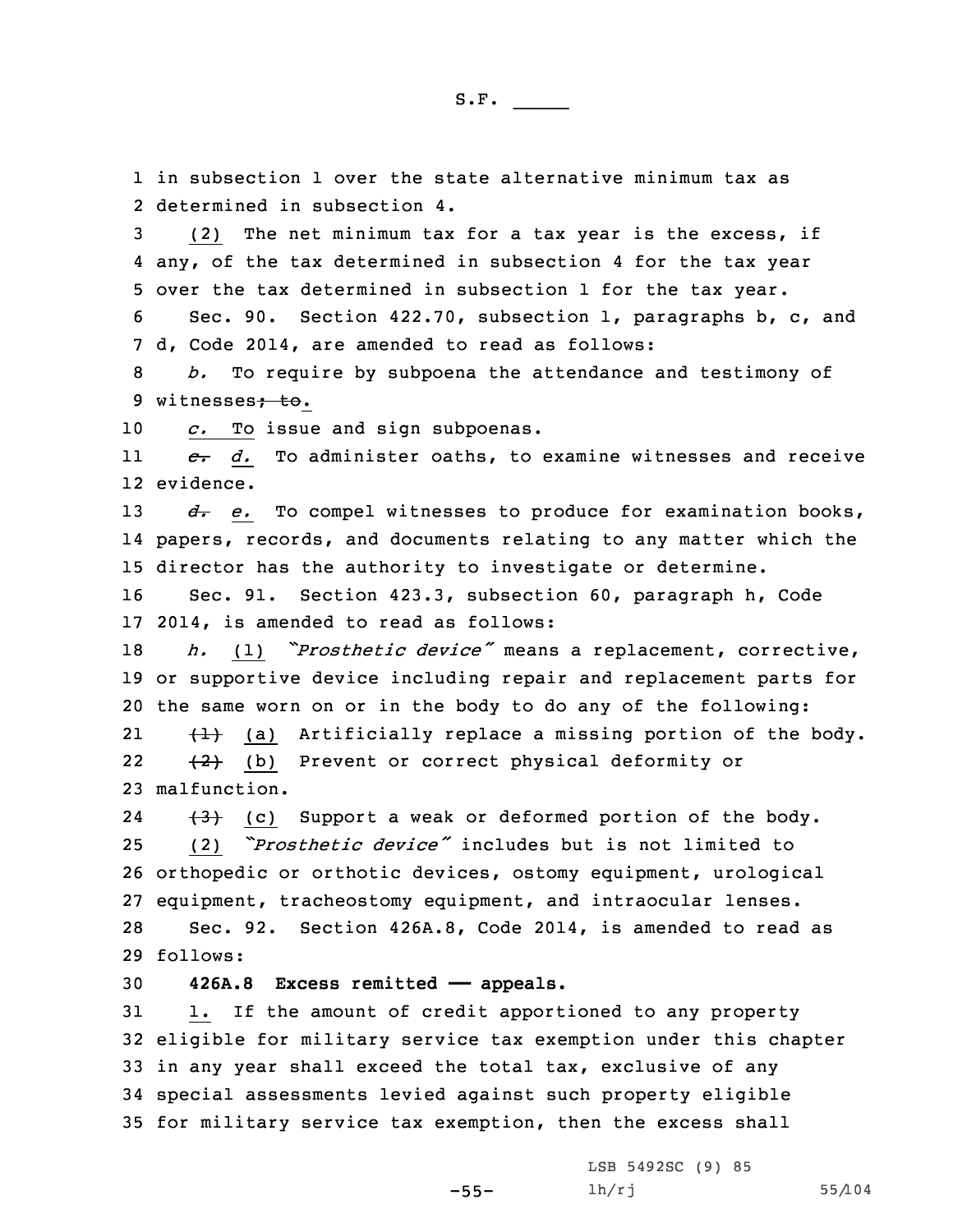1 be remitted by the county treasurer to the department of 2 revenue to be redeposited in the general fund of the state and 3 reallocated the following year by the department.

4 2. *a.* If any claim for exemption made has been denied by the board of supervisors, and the action is subsequently reversed on appeal, the same credit shall be allowed on the assessed valuation, not to exceed the amount of the military service tax exemption involved in the appeal, as was allowed on other military service tax exemption valuations for the year or years in question, and the director of revenue, the county auditor, and the county treasurer shall credit and change their books and records accordingly.

 *b.* If the appealing taxpayer has paid one or both of the installments of the tax payable in the year or years in question on such military service tax exemption valuation, remittance shall be made to the county treasurer in the amount of such credit.

18 *c.* The amount of the credit shall be allocated and paid 19 from the surplus redeposited in the general fund of the state 20 provided for in the first paragraph of this section subsection 21 1.

22 Sec. 93. Section 426A.11, subsections 1 and 2, Code 2014, 23 are amended to read as follows:

24 1. The property, not to exceed two thousand seven hundred 25 seventy-eight dollars in taxable value, of any veteran, as 26 defined in section 35.1, of World War I.

 2. The property, not to exceed one thousand eight hundred fifty-two dollars in taxable value, of an honorably separated, retired, furloughed to <sup>a</sup> reserve, placed on inactive status, or discharged veteran, as defined in section 35.1, subsection 2, paragraph *"a"* or *"b"*.

32 Sec. 94. Section 426B.5, subsection 1, paragraph d, 33 subparagraph (1), subparagraph divisions (a) and (b), Code 34 2014, are amended to read as follows:

35 (a) The county is levying the maximum amount allowed for

-56-

LSB 5492SC (9) 85 lh/rj 56/104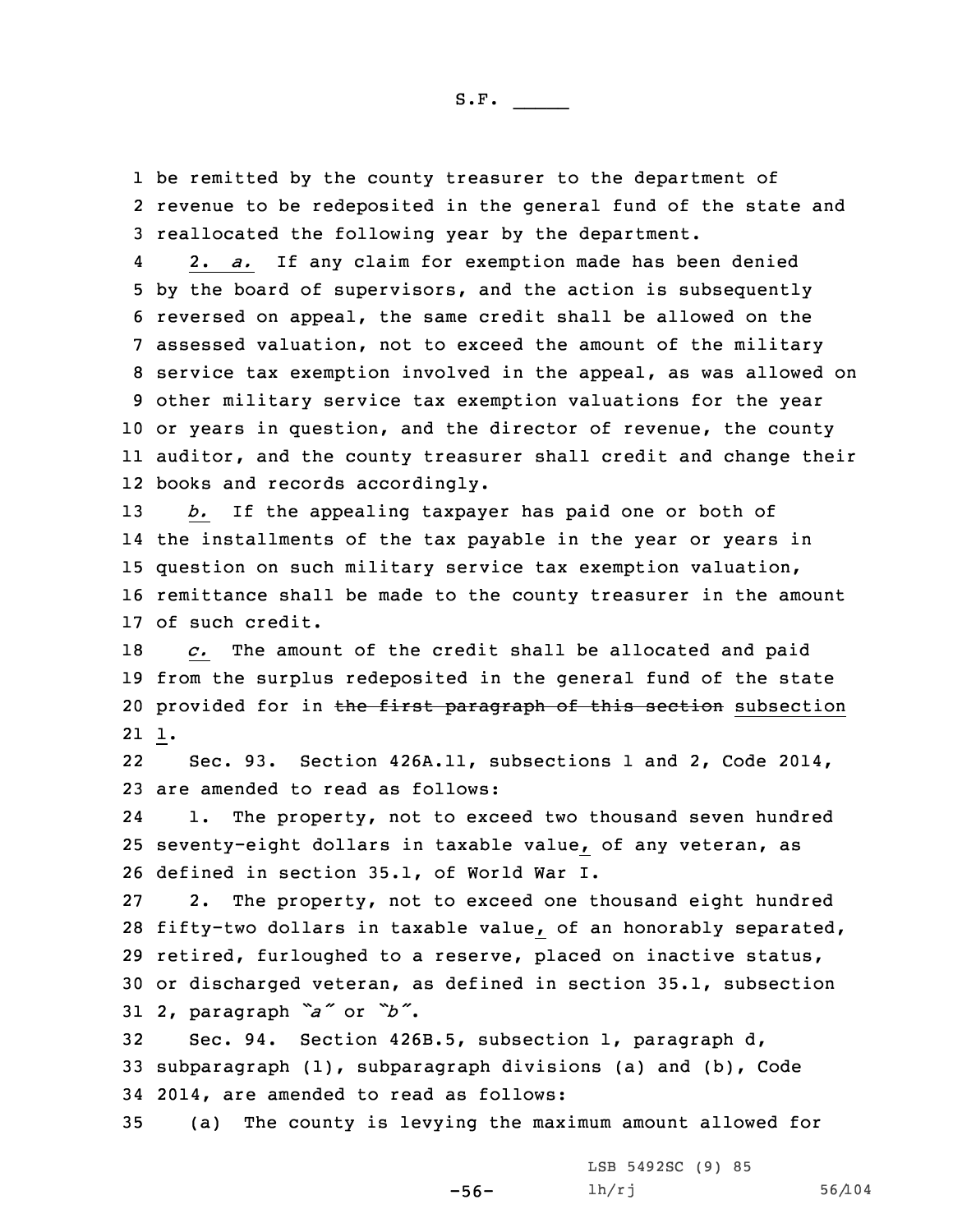1 the county's mental health, intellectual disability, and 2 <del>developmental</del> disabilities services fund under section 331.424A 3 for the fiscal year in which the funding is distributed. 4

 (b) In the latest fiscal year reported in accordance with 5 section 331.403, the county's mental health, intellectual 6 disability, and developmental disabilities services fund ending 7 balance under generally accepted accounting principles was <sup>8</sup> equal to or less than twenty-five percent of the county's 9 actual gross expenditures for that fiscal year.

10 Sec. 95. Section 426B.5, subsection 2, paragraph a, Code 11 2014, is amended to read as follows:

12 *a.* For the purposes of this subsection, unless the context <sup>13</sup> otherwise requires, *"services fund"* means <sup>a</sup> county's mental 14 health<del>, intellectual disability,</del> and <del>developmental</del> disabilities 15 services fund created in section 331.424A.

16 Sec. 96. Section 445.37, Code 2014, is amended to read as 17 follows:

18 **445.37 When delinquent.**

 1. *a.* If the semiannual installment of any tax has not been paid before October 1 succeeding the levy, that amount becomes delinquent from October 1 after due. However, in those instances when the last day of September is <sup>a</sup> Saturday or Sunday, that amount becomes delinquent on the second business day of October. If the second installment is not paid before April 1 succeeding its maturity, it becomes delinquent from April 1 after due. However, in those instances when the last day of March is <sup>a</sup> Saturday or Sunday, that amount becomes delinquent on the second business day of April. This paragraph applies to all taxes as defined in section 445.1, subsection 6. *b.* However, if there is <sup>a</sup> delay in the delivery of the tax list referred to in chapter 443 to the county treasurer, the amount of ad valorem taxes and manufactured or mobile home taxes due shall become delinquent thirty days after the date of delivery or on the delinquent date of the first installment, whichever date occurs later. The delay shall not affect the

-57-

LSB 5492SC (9) 85 lh/rj 57/104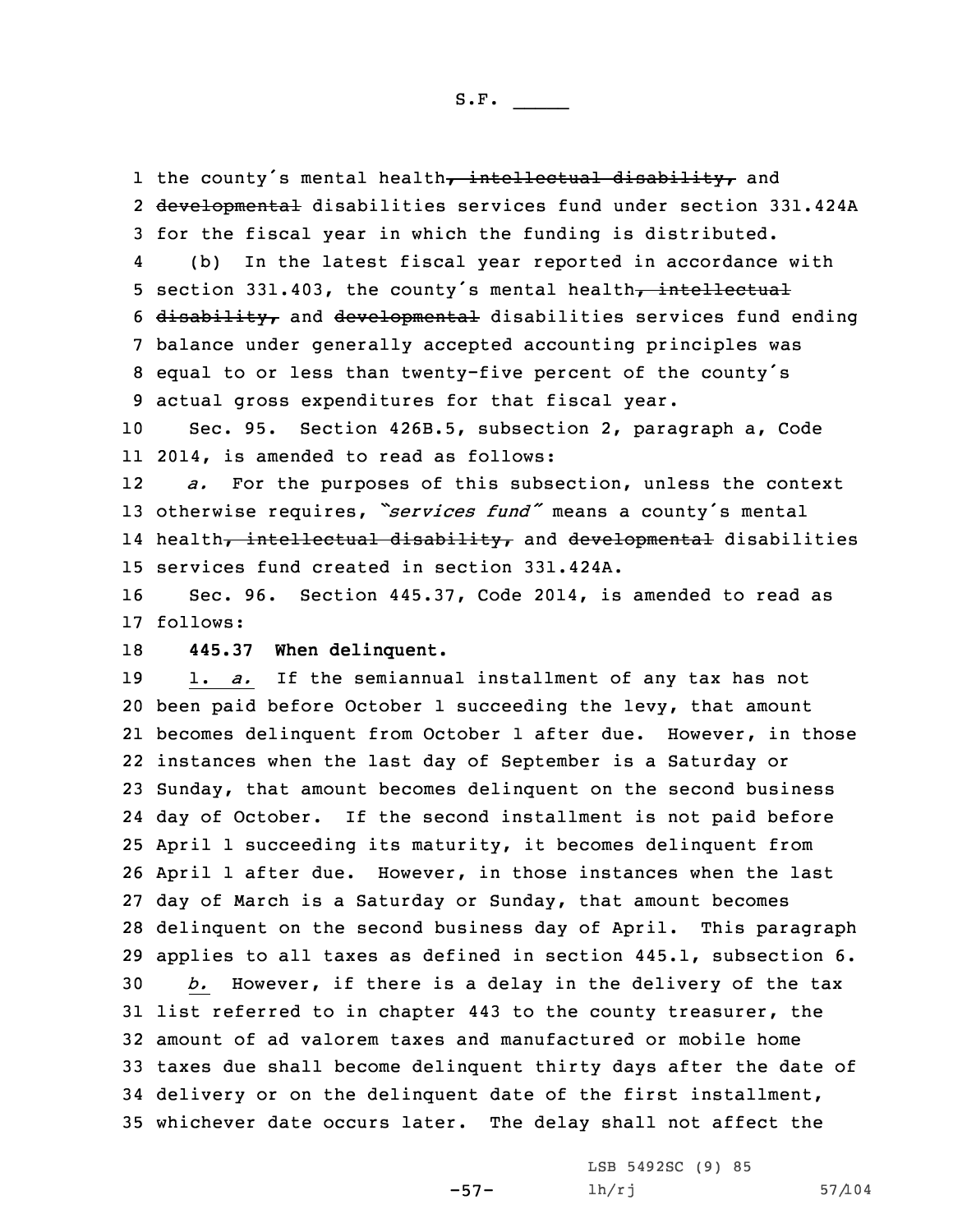due dates for special assessments and rates or charges. The delinquent date for special assessments and rates or charges is the same as the first installment delinquent date for ad valorem taxes, including any extension, in absence of <sup>a</sup> statute to the contrary.

 2. *a.* To avoid interest on delinquent taxes, <sup>a</sup> payment must be received by the treasurer on or before the last business day of the month preceding the delinquent date, or mailed with appropriate postage and applicable fees paid, and <sup>a</sup> United States postal service postmark affixed to the payment envelope, with the postmark bearing <sup>a</sup> date preceding the delinquent date. Items returned to the sender by the United States postal service for insufficient postage or applicable fees shall be assessed interest, unless the appropriate postage and fees are paid and the items are postmarked again before the delinquent date. However, if the last calendar day of <sup>a</sup> month falls on <sup>a</sup> Saturday, Sunday, or <sup>a</sup> holiday, that amount becomes delinquent on the second business day of the following month.

 *b.* To avoid interest on current or delinquent taxes, for payments made through <sup>a</sup> county treasurer's authorized internet site only, if the last day of the month falls on <sup>a</sup> Saturday, Sunday, or <sup>a</sup> holiday, the electronic payment must be initiated by midnight on the first business day of the next month. All other electronic payments must be initiated by midnight on the last day of the month preceding the delinquent date.

 Sec. 97. Section 452A.2, subsection 27, paragraph a, subparagraph (2), Code 2014, is amended to read as follows: (2) Any liquid advertised, offered for sale, sold for use as, or commonly or commercially used as <sup>a</sup> fuel for propelling motor vehicles which, when subjected to distillation of gasoline, naphtha, kerosene and similar petroleum products [ASTM (American society for testing and materials) international designation D-86], shows not less 34 than ten percent distilled (recovered) below three hundred 35 forty-seven 347 degrees Fahrenheit (one hundred seventy-five

-58-

LSB 5492SC (9) 85 lh/rj 58/104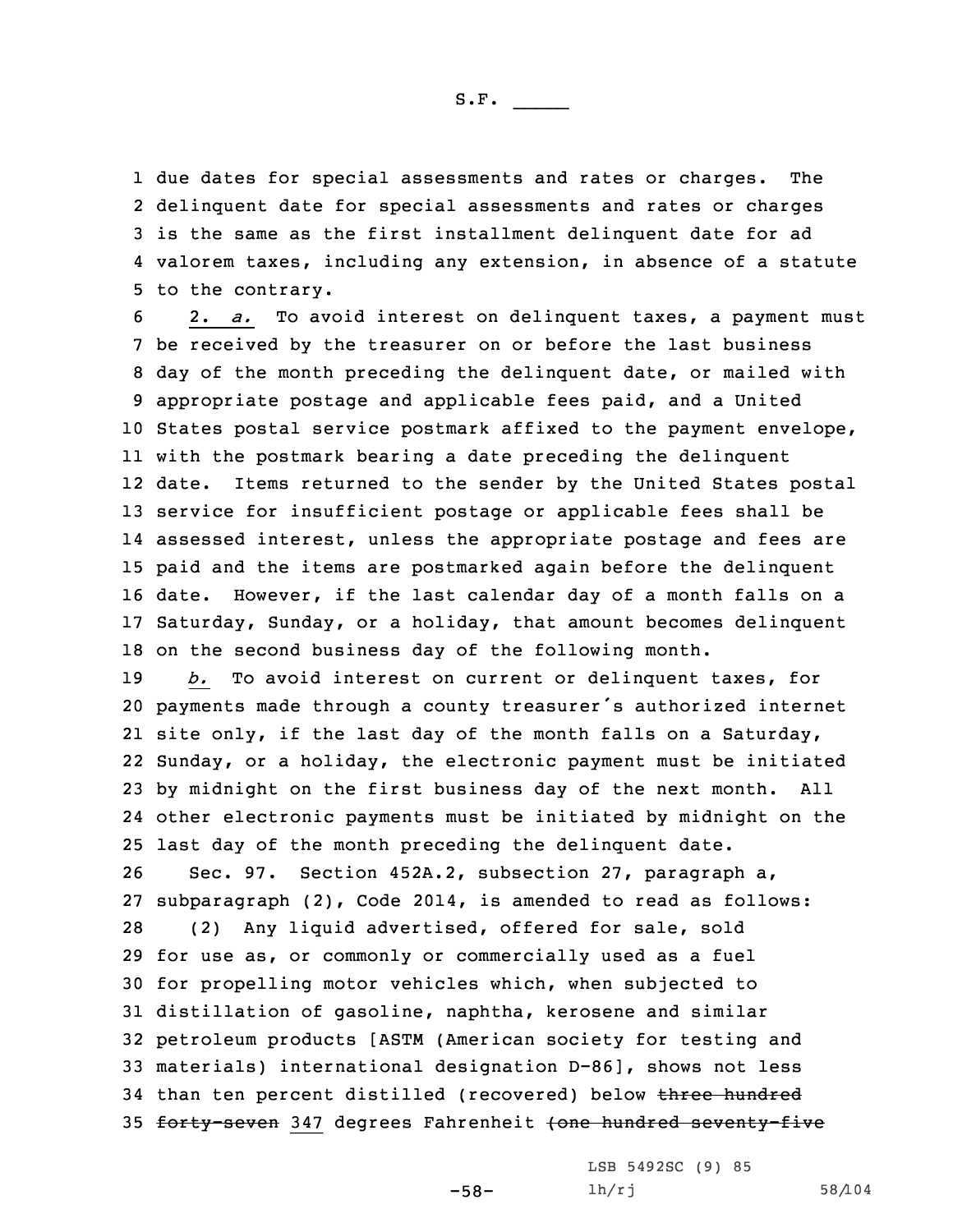1 (175 degrees Centigrade) and not less than ninety-five percent 2 distilled (recovered) below <del>four hundred sixty-four</del> 464 degrees 3 Fahrenheit (two hundred forty (240 degrees Centigrade).

4 Sec. 98. Section 452A.2, subsection 27, paragraph b, Code 5 2014, is amended to read as follows:

 *b. "Motor fuel"* does not include special fuel, and does not include liquefied gases which would not exist as liquids at <sup>a</sup> 8 temperature of sixty 60 degrees Fahrenheit and a pressure of fourteen and seven-tenths pounds per square inch absolute, or naphthas and solvents unless the liquefied gases or naphthas and solvents are used as <sup>a</sup> component in the manufacture, compounding, or blending of <sup>a</sup> liquid within paragraph *"a"*, subparagraph (2), in which event the resulting product shall be deemed to be motor fuel. *"Motor fuel"* does not include methanol unless blended with other motor fuels for use in an aircraft or for propelling motor vehicles.

17 Sec. 99. Section 452A.3, subsection 4, Code 2014, is amended 18 to read as follows:

 4. For compressed natural gas used as <sup>a</sup> special fuel, the rate of tax that is equivalent to the motor fuel tax shall be sixteen cents per hundred cubic feet adjusted to <sup>a</sup> base 22 temperature of sixty 60 degrees Fahrenheit and a pressure of fourteen and seventy-three hundredths pounds per square inch absolute.

25 Sec. 100. Section 452A.86, Code 2014, is amended to read as 26 follows:

## 27 **452A.86 Method of determining gallonage.**

 The exclusive method of determining gallonage of any purchases or sales of motor fuel, undyed special fuel, compressed natural gas, or liquefied petroleum gas as defined in this chapter and distillate fuels shall be on <sup>a</sup> gross volume basis. <sup>A</sup> temperature-adjusted or other method shall not be used, except as it applies to liquefied petroleum gas and the sale or exchange of petroleum products between petroleum refiners. All invoices, bills of lading, or other records of

-59-

LSB 5492SC (9) 85 lh/rj 59/104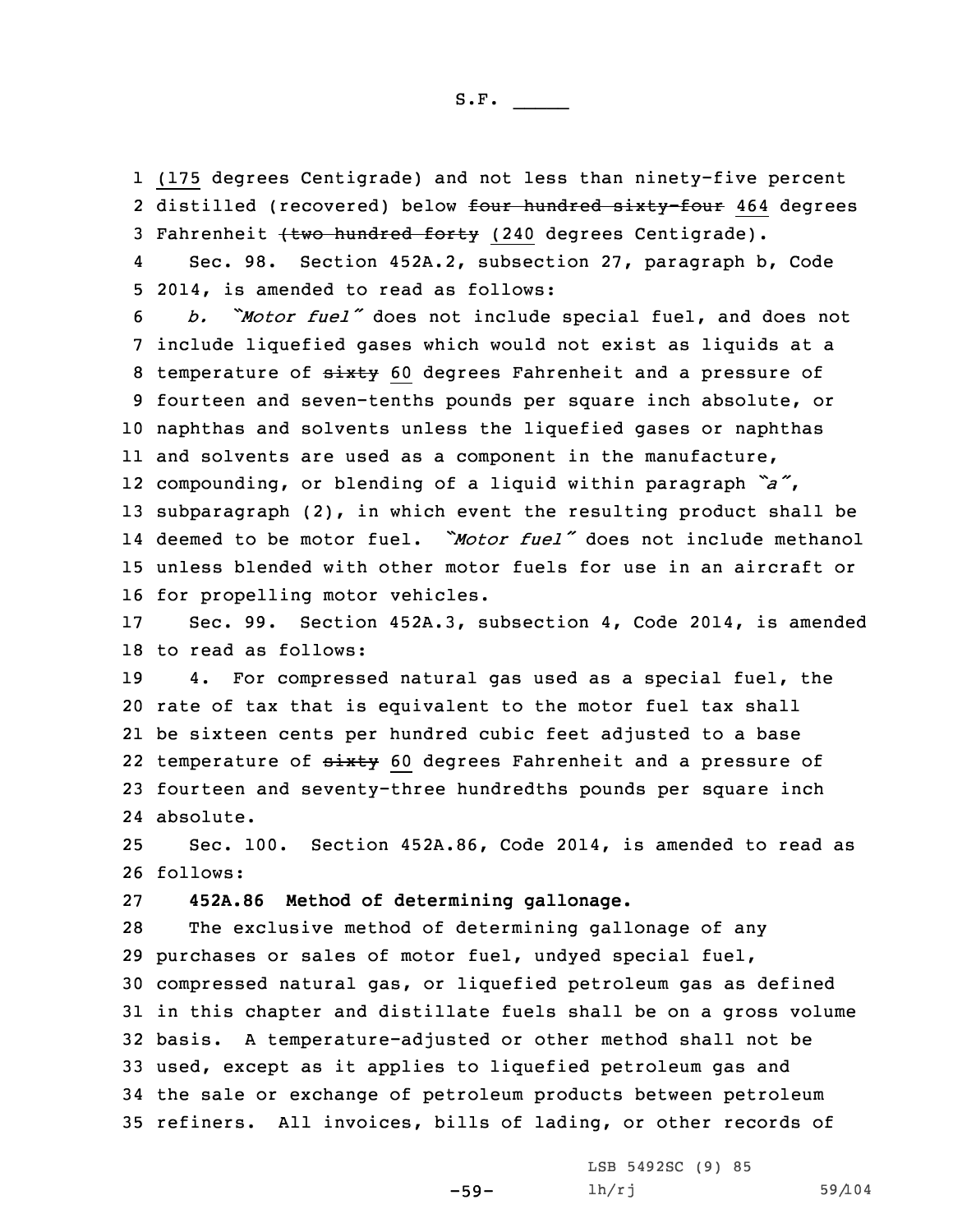sale or purchase and all returns or records required to be made, kept, and maintained by <sup>a</sup> supplier, restrictive supplier, importer, exporter, blender, or compressed natural gas or liquefied petroleum gas dealer or user shall be made, kept, and maintained on the gross volume basis. For purposes of this section, *"distillate fuels"* means any fuel oil, gas oil, topped crude oil, or other petroleum oils derived by refining or processing crude oil or unfinished oils which have <sup>a</sup> boiling range at atmospheric pressure which falls completely or in part 10 between five hundred fifty 550 and twelve hundred 1,200 degrees Fahrenheit.

12 Sec. 101. Section 455B.471, subsections 7 and 8, Code 2014, 13 are amended to read as follows:

14 7. *"Petroleum"* means petroleum, including crude oil or any fraction of crude oil which is liquid at standard conditions 16 of temperature and pressure (sixty (60 degrees Fahrenheit and fourteen and seven-tenths pounds per square inch absolute). 8. *"Regulated substance"* means an element, compound, mixture, solution or substance which, when released into the environment, may present substantial danger to the public health or welfare or the environment. Regulated substance includes substances designated in 40 C.F.R., pts. 61 and 116, and 40 C.F.R. § 401.15, and petroleum including crude oil or any fraction of crude oil which is liquid at standard 25 conditions of temperature and pressure  $\{$ sixty (60 degrees Fahrenheit and fourteen and seven-tenths pounds per square inch absolute). However, regulated substance does not include <sup>a</sup> substance regulated as <sup>a</sup> hazardous waste under the Resource Conservation and Recovery Act of 1976. Substances may be added or deleted as regulated substances by rule of the commission pursuant to section 455B.474.

 Sec. 102. Section 455E.11, subsection 2, paragraph b, subparagraph (3), subparagraph division (b), subparagraph subdivision (ii), Code 2014, is amended to read as follows: (ii) Not more than six percent of the moneys is appropriated

-60-

LSB 5492SC (9) 85 lh/rj 60/104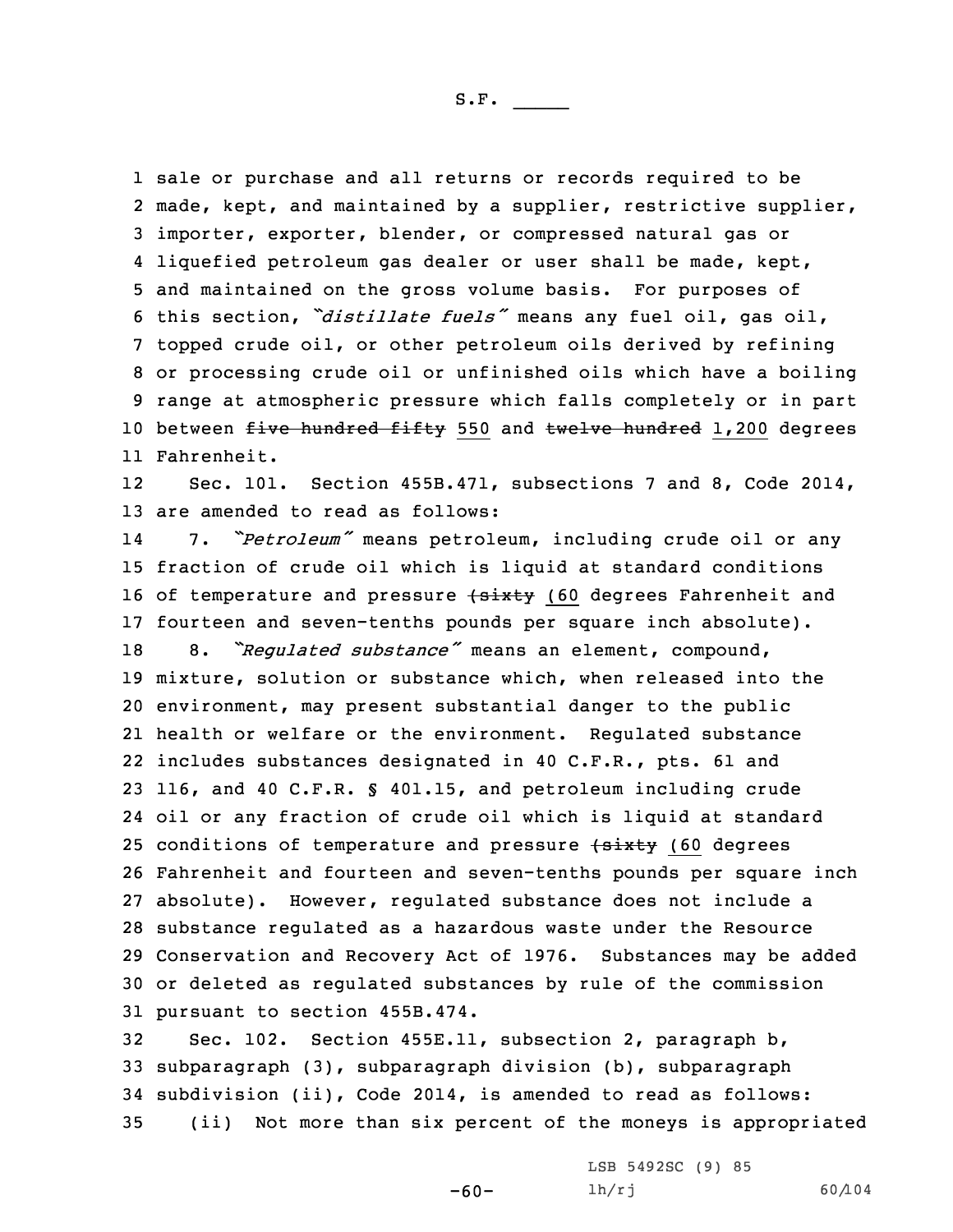1 annually to the state hygienic laboratory to assist in well 2 testing.

<sup>3</sup> (iii) For purposes of this subparagraph division, *"cistern"* 4 means an artificial reservoir constructed underground for the 5 purpose of storing rainwater.

6 Sec. 103. Section 455G.2, subsection 13, Code 2014, is 7 amended to read as follows:

<sup>8</sup> 13. *"Petroleum"* means petroleum, including crude oil or any 9 fraction of crude oil which is liquid at standard conditions 10 of temperature and pressure (sixty (60 degrees Fahrenheit and 11 fourteen and seven-tenths pounds per square inch absolute). 12Sec. 104. Section 455G.13, subsection 2, paragraph b, Code

13 2014, is amended to read as follows:

14b. An owner owner's or operator's liability for a release 15 for which coverage is admitted under the underground storage 16 tank insurance fund established in section 455G.11, Code 2003, 17 shall not exceed the amount of the deductible.

18 Sec. 105. Section 455G.13, subsection 10, paragraph a, Code 19 2014, is amended to read as follows:

 *a.* Upon payment by the fund for corrective action or third-party liability pursuant to this subchapter, the rights of the claimant to recover payment from any potentially 23 responsible party<sub> $\tau$ </sub> are assumed by the board to the extent paid by the fund. <sup>A</sup> claimant is precluded from receiving double compensation for the same injury.

26 Sec. 106. Section 456A.37, subsection 1, paragraph a, Code 27 2014, is amended to read as follows:

 *a. "Aquatic invasive species"* means <sup>a</sup> nonnative wildlife or 29 plant species that have has been determined by the department to pose <sup>a</sup> significant threat to the aquatic resources or water infrastructure of the state.

32 Sec. 107. Section 462A.2, subsection 32, Code 2014, is 33 amended to read as follows:

34 32. *"Proceeds"* includes whatever is received when collateral 35 or proceeds are sold, exchanged, collected, or otherwise

> -61- LSB 5492SC (9) 85 lh/rj 61/104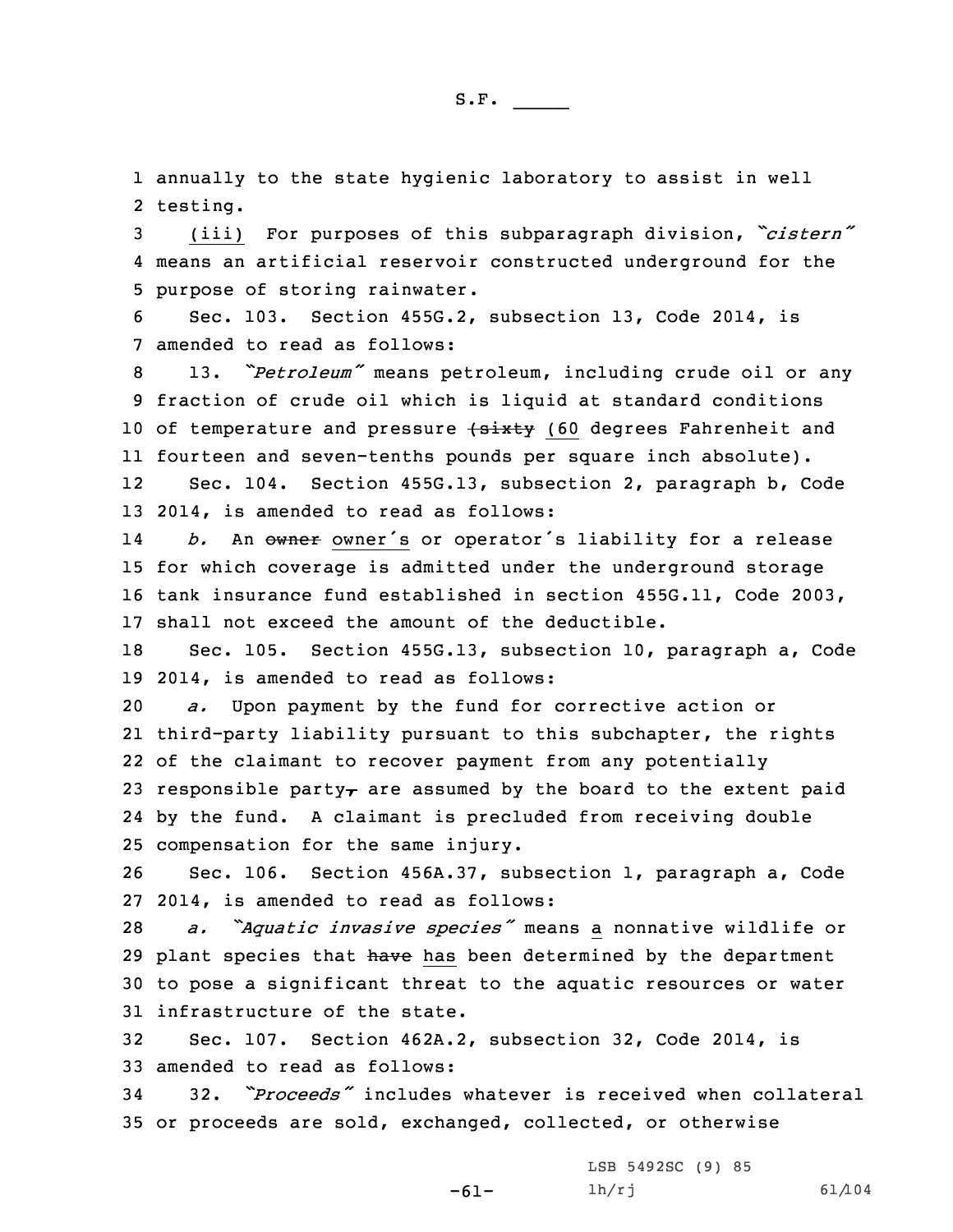disposed of. The term also includes the account arising when 2 the right to payment is earned under a contract right. Money, checks, and the like are *cash "proceeds" "cash proceeds"*. All other proceeds are *"noncash proceeds"*.

5 Sec. 108. Section 468.188, Code 2014, is amended to read as 6 follows:

7 **468.188 Public improvements which divide <sup>a</sup> district ——** 8 **procedure.**

 1. If it should develop that any type of public improvement, other than the forces of nature, has caused such <sup>a</sup> change in the district as to effectively sever and cut off some of the land in the district from other lands in the district and from the improvements in the district in such <sup>a</sup> way as to deprive the land of any further benefits from the improvement, or in some manner to divide the benefits that may be derived from two separated portions of the improvement, then the board of supervisors or the board of trustees in charge may upon notice to interested parties and hearing as provided by this subchapter, parts 1 through 5, for the original establishment of <sup>a</sup> district make an order to remove lands so deprived of benefits from the district without any reclassification, or may subdivide the district into two separate entities if the public improvement splits the district into two separate units, each of which may still derive some separate benefits from the separated portions of the district.

 2. If the public improvement is such as to leave two separate portions of the improvement that are still operable and of benefit to the land on each side of the division made by the public improvement, then the board may divide the district into two separate units so that each may perform further work on the improvements in their respective parts, but neither shall be charged for work completed on the opposite side of the new improvement that divides them and may only be charged for the work done in that portion of the district remaining on their side of the division.

-62-

LSB 5492SC (9) 85 lh/rj 62/104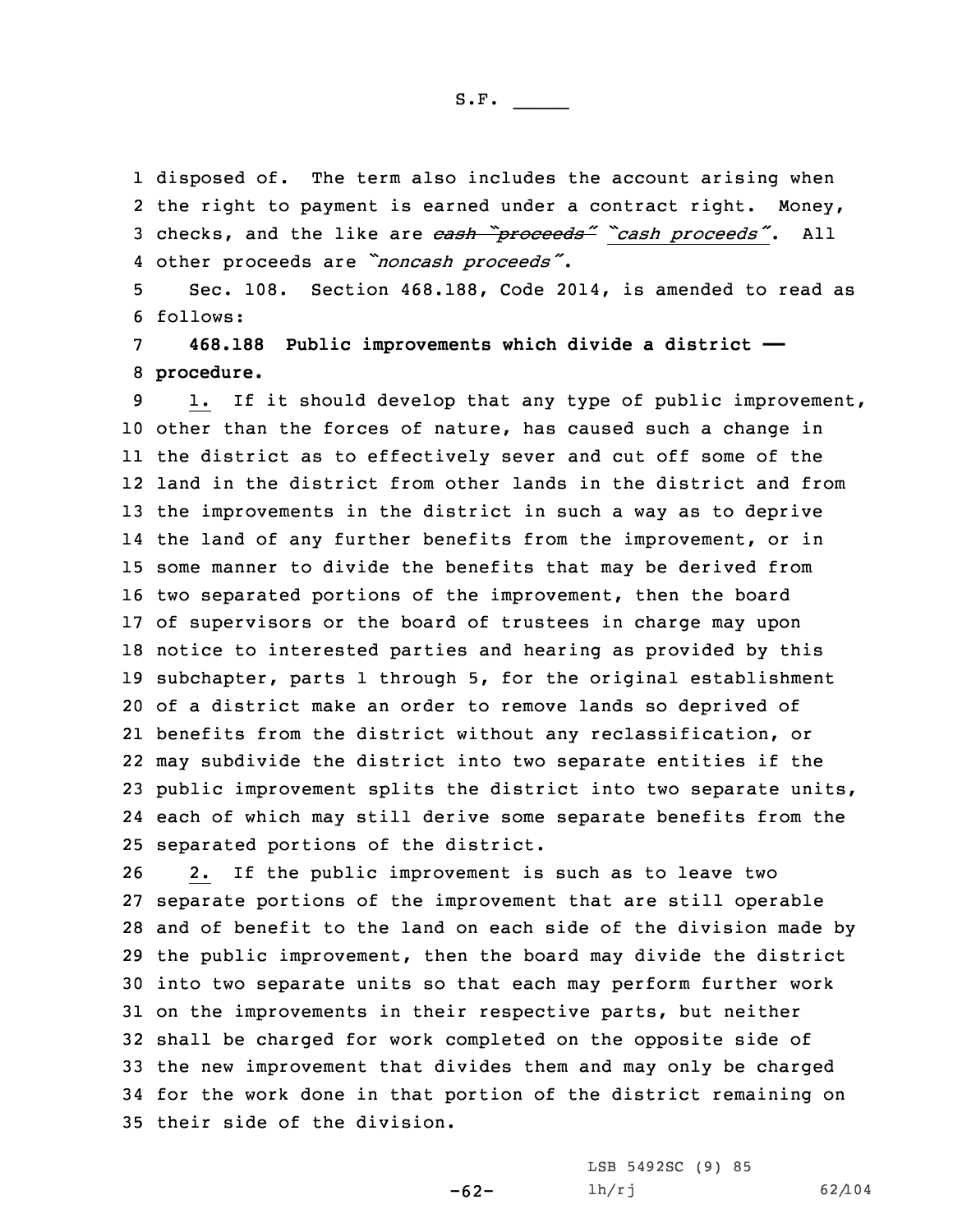1 3. The same authority provided in this section shall vest in the board of supervisors or the board of trustees in the event <sup>a</sup> drainage district in any manner relinquishes its control over any portion of its improvements or its obligation to maintain same to another district and lands may be removed from the district or the district may be divided as provided in this 7 section.

 4. The board may further in dividing the district award to each of the separated portions of the district the improvement remaining in each portion, determine the value of the improvement so remaining on each side and secondly determine the contributions of the lands in the separated portions to the 13 improvements and the upkeep of the earlier district, and if the contribution is proportionate neither side shall owe the other portion of the district any money, but if contribution is disproportionate, the board shall determine an equitable adjustment and the amount of payment required for one portion to pay to the other to buy the existing improvement.

 5. If land is eliminated from any further benefits, there need not be any reclassification and the board may remove the same from the district in the same manner as if the land has been destroyed in whole by the erosion of <sup>a</sup> river and spread any deficiency in assessment among the remaining lands as provided by section 468.49.

<sup>25</sup> 6. *"Type of public improvement"* for the purpose of this 26 section includes drainage or levee improvements or new 27 highways.

28 Sec. 109. Section 468.500, subsection 1, paragraph b, Code 29 2014, is amended to read as follows:

 *b.* <sup>A</sup> drainage or levee district under the control of <sup>a</sup> city council as provided in subchapter II, part 3, may be placed under the control and management of <sup>a</sup> board of trustees by the city council following the procedures provided in subchapter II, part 2, for the county board of supervisors.

-63-

35 Sec. 110. Section 468.500, subsection 2, Code 2014, is

LSB 5492SC (9) 85 lh/rj 63/104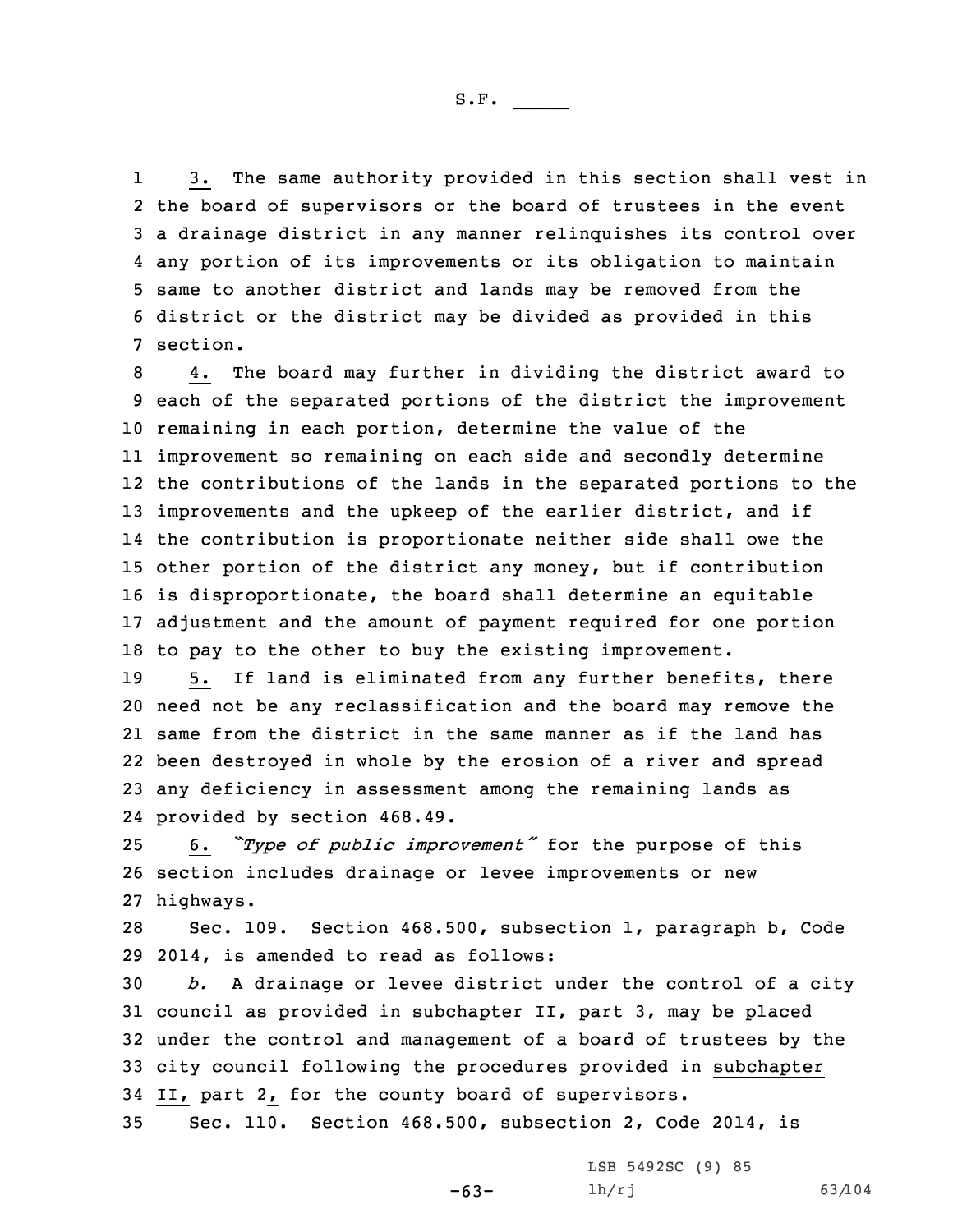1 amended to read as follows:

2 2. An overlying drainage or levee district that controls and manages improvements and rights-of-way surrendered by <sup>a</sup> board of supervisors or board of trustees of <sup>a</sup> contained district, in accordance with sections 468.256 through 468.259, shall continue to be controlled and managed by <sup>a</sup> board of trustees as provided in subchapter II, part 3.

8 Sec. 111. Section 479.5, Code 2014, is amended to read as 9 follows:

10 **479.5 Application for permit.**

11 1. <sup>A</sup> pipeline company doing business in this state shall file with the board its verified petition asking for <sup>a</sup> permit to construct, maintain and operate its pipeline or lines along, over or across the public or private highways, grounds, waters and streams of any kind of this state. Any pipeline company now owning or operating <sup>a</sup> pipeline in this state shall be issued <sup>a</sup> permit by the board upon supplying the information as provided for in section 479.6.

 2. <sup>A</sup> pipeline company doing business in this state and proposing to engage in underground storage of gas within this state shall file with the board its verified petition asking for <sup>a</sup> permit to construct, maintain and operate facilities for the underground storage of gas to include the construction, placement, maintenance and operation of machinery, appliances, fixtures, wells, pipelines, and stations necessary for the construction, maintenance and operation of the gas underground storage facilities.

 3. *a.* <sup>A</sup> pipeline company shall hold informational meetings in each county in which real property or property rights will be affected at least thirty days prior to filing the petition for <sup>a</sup> new pipeline. <sup>A</sup> member of the board or <sup>a</sup> person designated by the board shall serve as the presiding officer at each meeting, shall present an agenda for the meeting which shall include <sup>a</sup> summary of the legal rights of the affected landowners, and shall distribute and review the statement of

-64-

LSB 5492SC (9) 85  $1h/rj$  64/104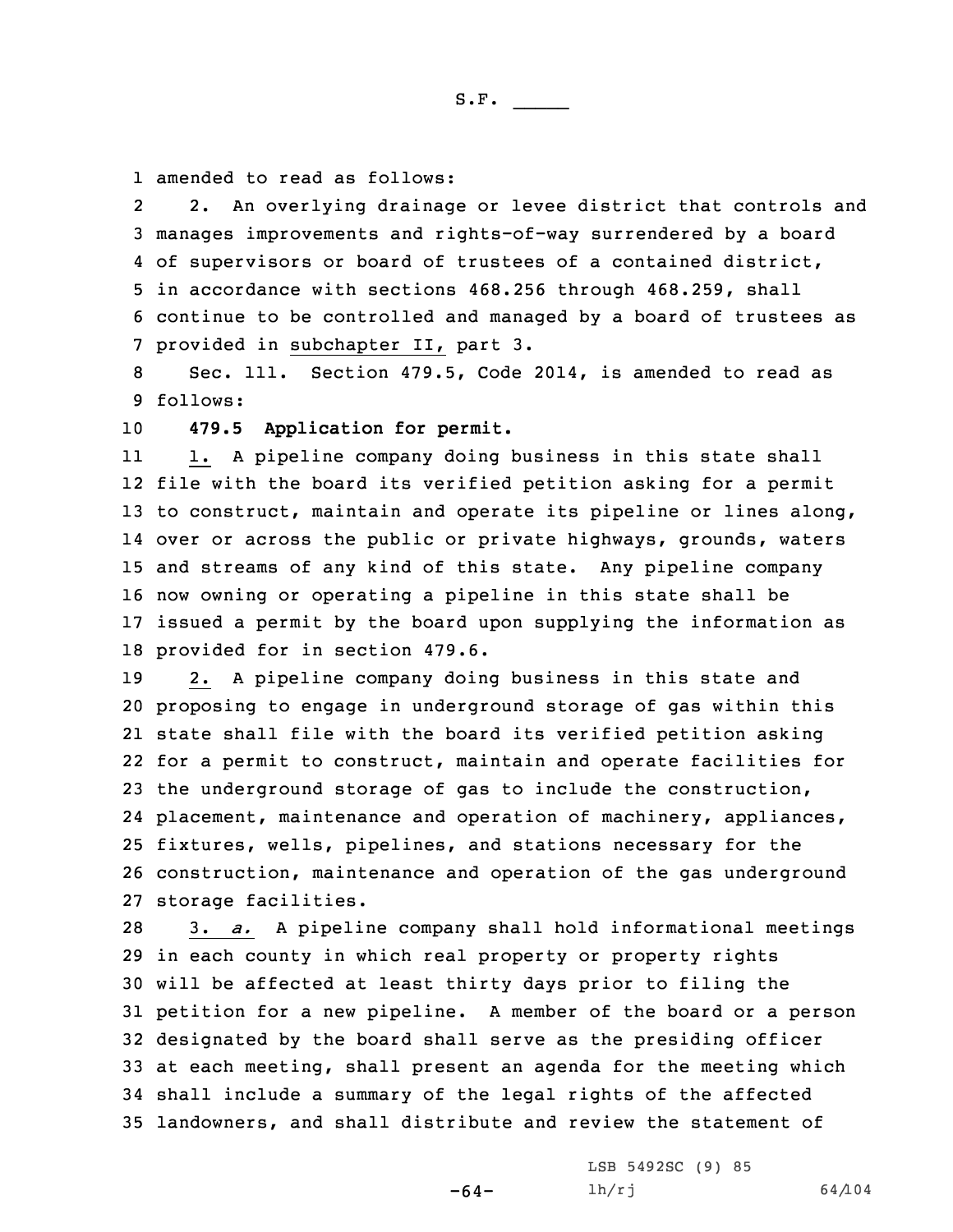1 individual rights required under section 6B.2A. <sup>A</sup> formal record 2 of the meeting shall not be required.

3 *b.* The meeting shall be held at <sup>a</sup> location reasonably 4 accessible to all persons, companies, or corporations which may 5 be affected by the granting of the permit.

 4. *a.* The pipeline company seeking the permit for <sup>a</sup> new pipeline shall give notice of the informational meeting to each person determined to be <sup>a</sup> landowner affected by the proposed project and each person in possession of or residing on the property. For the purposes of the informational meeting, *"landowner"* means <sup>a</sup> person listed on the tax assessment rolls as responsible for the payment of real estate taxes imposed on the property and *"pipeline"* means <sup>a</sup> line transporting <sup>a</sup> solid, liquid, or gaseous substance, except water, under pressure in excess of one hundred fifty pounds per square inch and extending <sup>a</sup> distance of not less than five miles or having <sup>a</sup> future anticipated extension of an overall distance of five 18 miles.

 *b.* The notice shall set forth the name of the applicant; the applicant's principal place of business; the general description and purpose of the proposed project; the general nature of the right-of-way desired; the possibility that the right-of-way may be acquired by condemnation if approved by the utilities board; <sup>a</sup> map showing the route of the proposed project; <sup>a</sup> description of the process used by the utilities board in making <sup>a</sup> decision on whether to approve <sup>a</sup> permit including the right to take property by eminent domain; that the landowner has <sup>a</sup> right to be present at such meeting and to file objections with the board; and <sup>a</sup> designation of the time and place of the meeting. The notice shall be served by certified mail with return receipt requested not less than thirty days previous to the time set for the meeting, and shall be published once in <sup>a</sup> newspaper of general circulation in the county. The publication shall be considered notice to landowners whose residence is not known and to each person in

-65-

LSB 5492SC (9) 85 lh/rj 65/104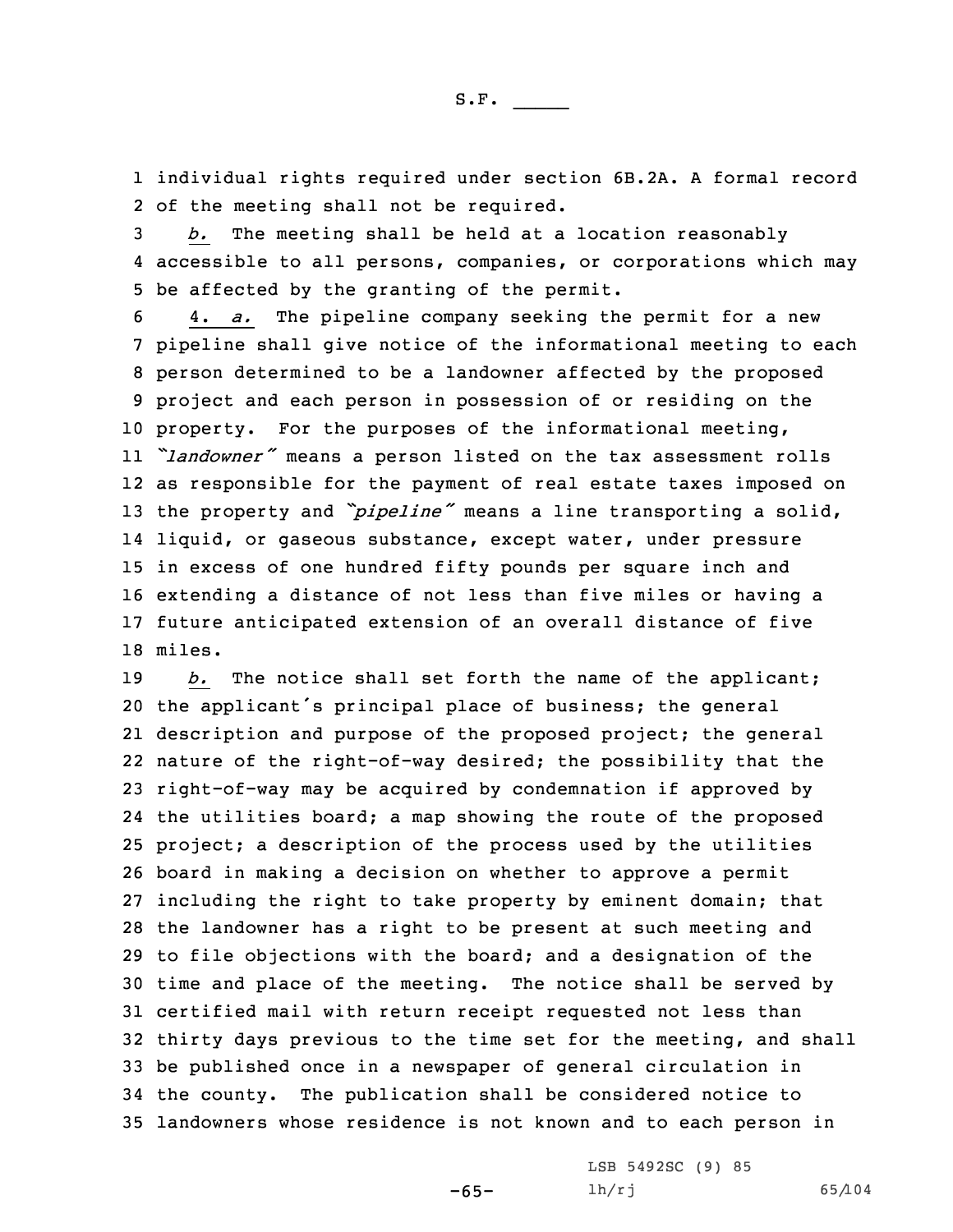possession of or residing on the property provided <sup>a</sup> good faith effort to notify can be demonstrated by the pipeline company. 5. <sup>A</sup> pipeline company seeking rights under this chapter shall not negotiate or purchase any easements or other interests in land in any county known to be affected by the proposed project prior to the informational meeting. Sec. 112. Section 481A.1, subsection 35, Code 2014, is amended to read as follows: 35. *"Whitetail"* means an animal belonging to the cervidae 10 Cervidae family and classified as part of the virginianus ll Virginianus species of the <del>odocoileus</del> Odocoileus genus, commonly referred to as whitetail. Sec. 113. Section 481A.10A, Code 2014, is amended to read as follows: **481A.10A Farmer advisory committee.** 1. The director shall establish <sup>a</sup> farmer advisory committee for the purpose of providing information to the department regarding crop and tree damage caused by deer, wild turkey, and other predators. 2. Members of the committee shall include <sup>a</sup> representative 21 designated by each of the following organizations: the 22a. The Iowa corn growers association, the. *b.* The Iowa farm bureau federation, the. 24c. The Iowa farmers union, the.  $d.$  The Iowa state horticulture society<sub>7</sub> the. *e.* The Iowa Christmas tree growers association, the. *f.* The Iowa nursery and landscape association, the. *g.* The department of agriculture and land stewardship<sub>r</sub> and 29  $the.$  *h.* The Iowa state university agricultural extension service. 3. The committee shall meet with <sup>a</sup> representative of the department of natural resources on <sup>a</sup> semiannual basis. The committee shall serve without compensation or reimbursement for expenses. Sec. 114. Section 483A.54, Code 2014, is amended to read as

-66-

LSB 5492SC (9) 85 lh/rj 66/104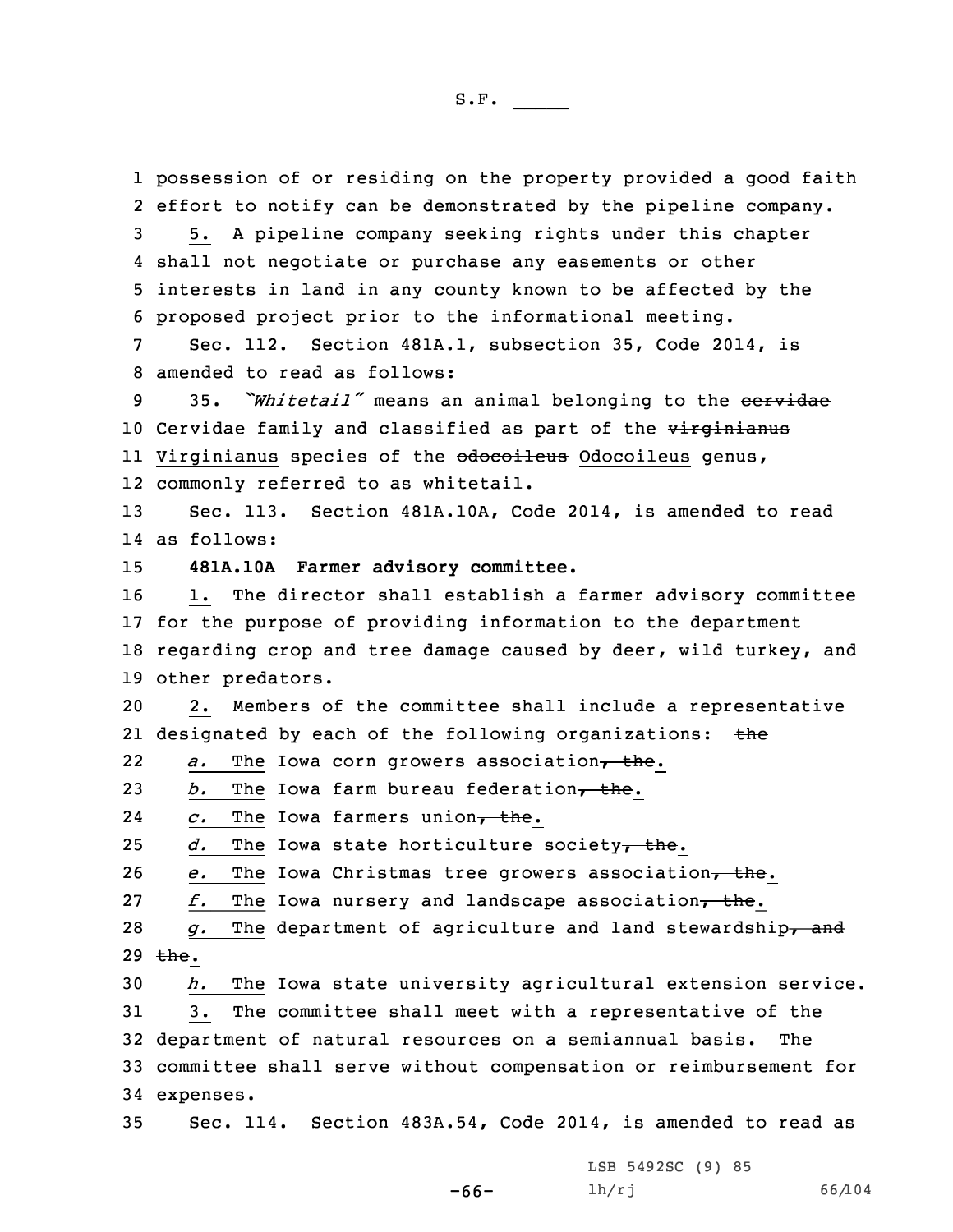1 follows:

2**483A.54 Nonliability of the state and its officials.**

 1. Bonds issued are special limited obligations of the commission and are not <sup>a</sup> debt or liability of the state or any other political subdivision within the meaning of any constitutional or statutory debt limitation and are not <sup>a</sup> pledge of the state's credit or taxing power within the meaning of any constitutional or statutory limitation or provision 9 and, except as provided in this division subchapter, an appropriation shall not be made, directly or indirectly, by the state or any political subdivision of the state for the payment of bonds. The bonds are special obligations of the commission payable solely from the wildlife habitat bond fund. Funds from the general fund of the state shall not be used to pay interest or principal on the bonds if revenues deposited in the wildlife habitat bond fund are insufficient.

 2. The members of the commission or other person executing the bonds is not personally liable for the payment of the bonds. The bonds are valid and binding obligations of the commission notwithstanding the fact that before the delivery of the bonds any of the officers whose signatures appear on the bonds cease to be officers of the state. From and after the sale and delivery of the bonds, they shall be incontestable by the commission.

25 Sec. 115. Section 493.9, Code 2014, is amended to read as 26 follows:

27 **493.9 Change in stock.**

 Any such corporation may, by appropriate amendments to its 29 articles of incorporation, adopted by a two-third two-thirds affirmative vote of each class of stock then issued and outstanding and affected by such amendment, change its common or preferred stock having <sup>a</sup> par value to an equal, greater or less number of shares of stock having no par value, and, in connection therewith, may fix the amount of capital represented by such shares of stock without par value.

-67-

LSB 5492SC (9) 85 lh/rj 67/104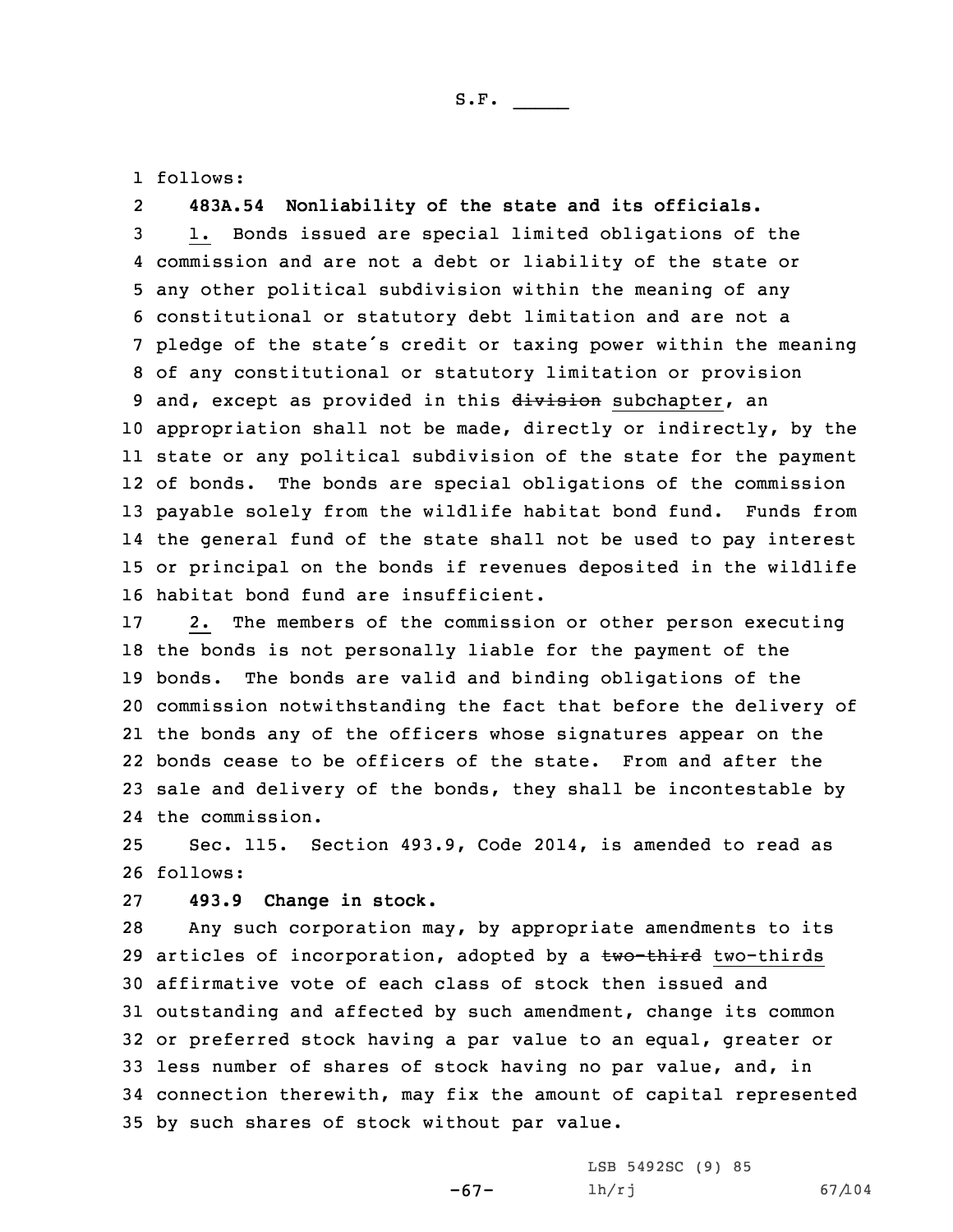1 Sec. 116. Section 508.36, subsection 5, paragraph c, Code 2 2014, is amended to read as follows:

3 *c. Weighting factors.*

4 (1) The weighting factors referred to in paragraph *"b"* are 5 given in the following tables:

 $6$   $\overline{a}$   $\overline{i}$   $\overline{i}$   $(1)$   $(a)$  Weighting Factors for Life Insurance: 7 Guarantee Duration (Years) Weighting Factors 8 10 or less .50 9 More than 10, 10 but not more than 20 .45 11 More than 20 **.35** 

12 $\{\pm i\}$  (b) For life insurance, the guarantee duration is the maximum number of years the life insurance can remain in force on <sup>a</sup> basis guaranteed in the policy or under options to convert to plans of life insurance with premium rates or nonforfeiture values or both which are guaranteed in the original policy.

17 (b) (2) The weighting factors for single premium immediate 18 annuities and for annuity benefits involving life contingencies 19 arising from other annuities with cash settlement options and 20 guaranteed interest contracts with cash settlement options is 21 .80.

22 $\{e\}$  (3) Weighting factors for other annuities and for 23 guaranteed interest contracts, except as stated in subparagraph 24 <del>division (b)</del> (2), shall be as specified in subparagraph 25 subdivisions  $(i)$ ,  $(ii)$ , and  $(iii)$  divisions  $(a)$ ,  $(b)$ , and  $(c)$ 26 of this subparagraph division, according to the rules and 27 definitions in subparagraph subdivisions  $(iv)$ ,  $(v)$ , and  $(vi)$ 28 divisions  $(d)$ ,  $(e)$ , and  $(f)$  of this subparagraph  $division$ : 29  $\leftarrow$   $\leftarrow$  (a) For annuities and guaranteed interest contracts 30 valued on an issue-year basis: 31 Weighting Factor

 $-68-$ 

| 3 L |                               |  |  | Weighting Factor |               |     |
|-----|-------------------------------|--|--|------------------|---------------|-----|
| 32  |                               |  |  |                  | for Plan Type |     |
|     | 33 Guarantee Duration (Years) |  |  | $\mathbf{A}$     | - B           |     |
|     | 34 5 or less                  |  |  | .80              | .60           | .50 |
|     | 35 More than 5,               |  |  |                  |               |     |

LSB 5492SC (9) 85 lh/rj 68/104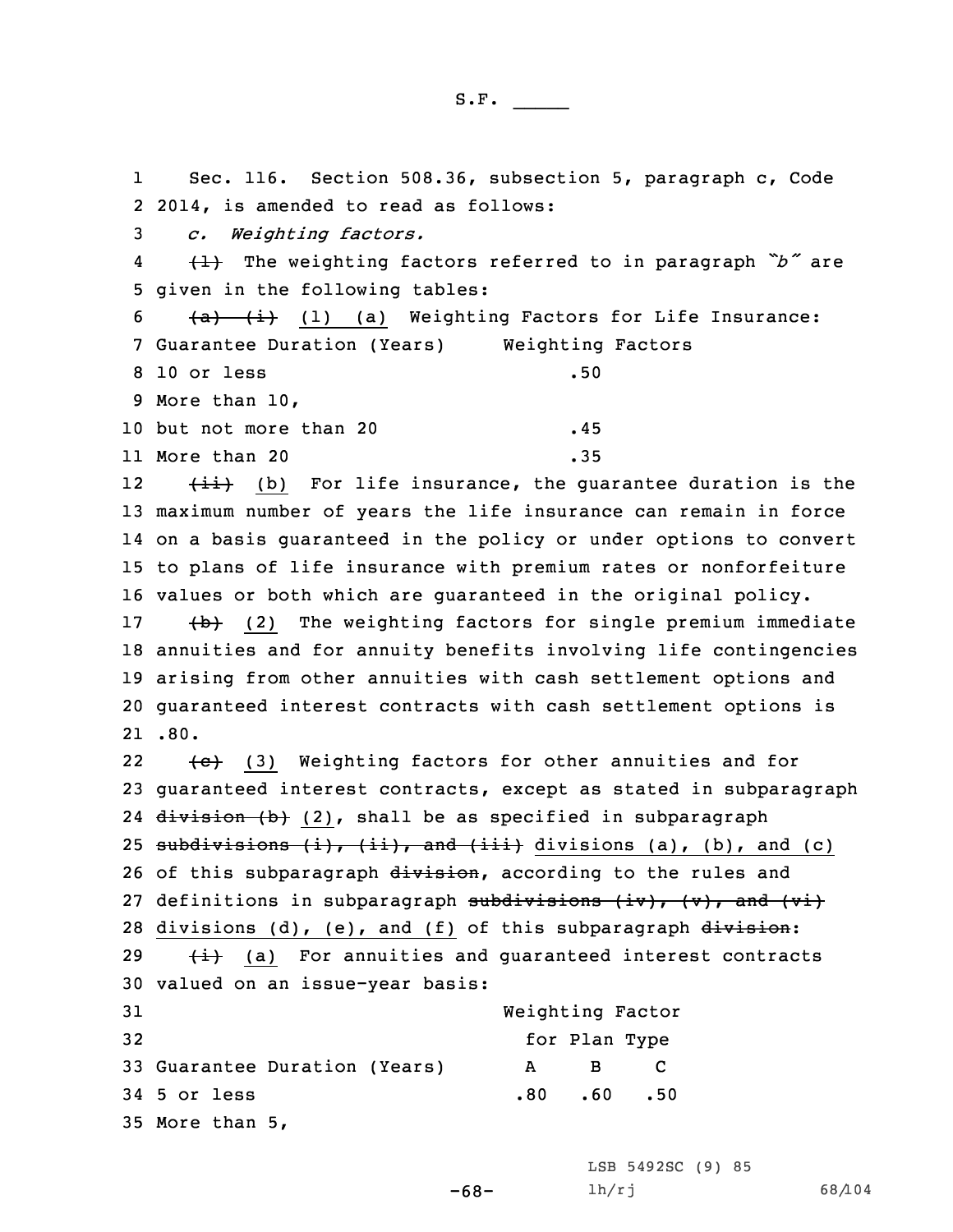1but not more than 10 .75 .60 .50 2 More than 10, 3 but not more than 20 .65 .50 .45 4 More than 20 .45 .35 .35 5 (ii) (b) For annuities and guaranteed interest contracts 6 valued on <sup>a</sup> change-in-fund basis, the factors shown in 7 subparagraph subdivision (i) division (a) of this subparagraph 8 division increased by: 9 Plan Type 10 A B C 11 .15 .25 .05 12(iii) (c) For annuities and guaranteed interest contracts 13 valued on an issue-year basis, other than those with no 14 cash settlement options, which do not guarantee interest on 15 considerations received more than one year after issue or 16 purchase and for annuities and guaranteed interest contracts 17 valued on <sup>a</sup> change-in-fund basis which do not guarantee 18 interest rates on considerations received more than twelve 19 months beyond the valuation date, the factors shown in 20 subparagraph subdivision (i) division (a) of this subparagraph 21 <del>division</del> or derived in subparagraph <del>subdivision (ii)</del> division 22 (b) of this subparagraph division increased by: 23 Plan Type 2424 A B C 25 .05 .05 .05  $26$   $\leftarrow$   $\leftarrow$   $\leftarrow$   $\leftarrow$   $\leftarrow$   $\leftarrow$   $\leftarrow$   $\leftarrow$   $\leftarrow$   $\leftarrow$   $\leftarrow$   $\leftarrow$   $\leftarrow$   $\leftarrow$   $\leftarrow$   $\leftarrow$   $\leftarrow$   $\leftarrow$   $\leftarrow$   $\leftarrow$   $\leftarrow$   $\leftarrow$   $\leftarrow$   $\leftarrow$   $\leftarrow$   $\leftarrow$   $\leftarrow$   $\leftarrow$   $\leftarrow$   $\leftarrow$   $\leftarrow$   $\leftarrow$   $\leftarrow$   $\leftarrow$   $\leftarrow$   $\leftarrow$  27 and guaranteed interest contracts with cash settlement options, 28 the guarantee duration is the number of years for which the 29 contract guarantees interest rates in excess of the calendar 30 year statutory valuation interest rate for life insurance 31 policies with guarantee durations in excess of twenty years. 32 For other annuities with no cash settlement options and for 33 guaranteed interest contracts with no cash settlement options, 34 the guarantee duration is the number of years from the date 35 of issue or date of purchase to the date annuity benefits are

-69-

LSB 5492SC (9) 85 lh/rj 69/104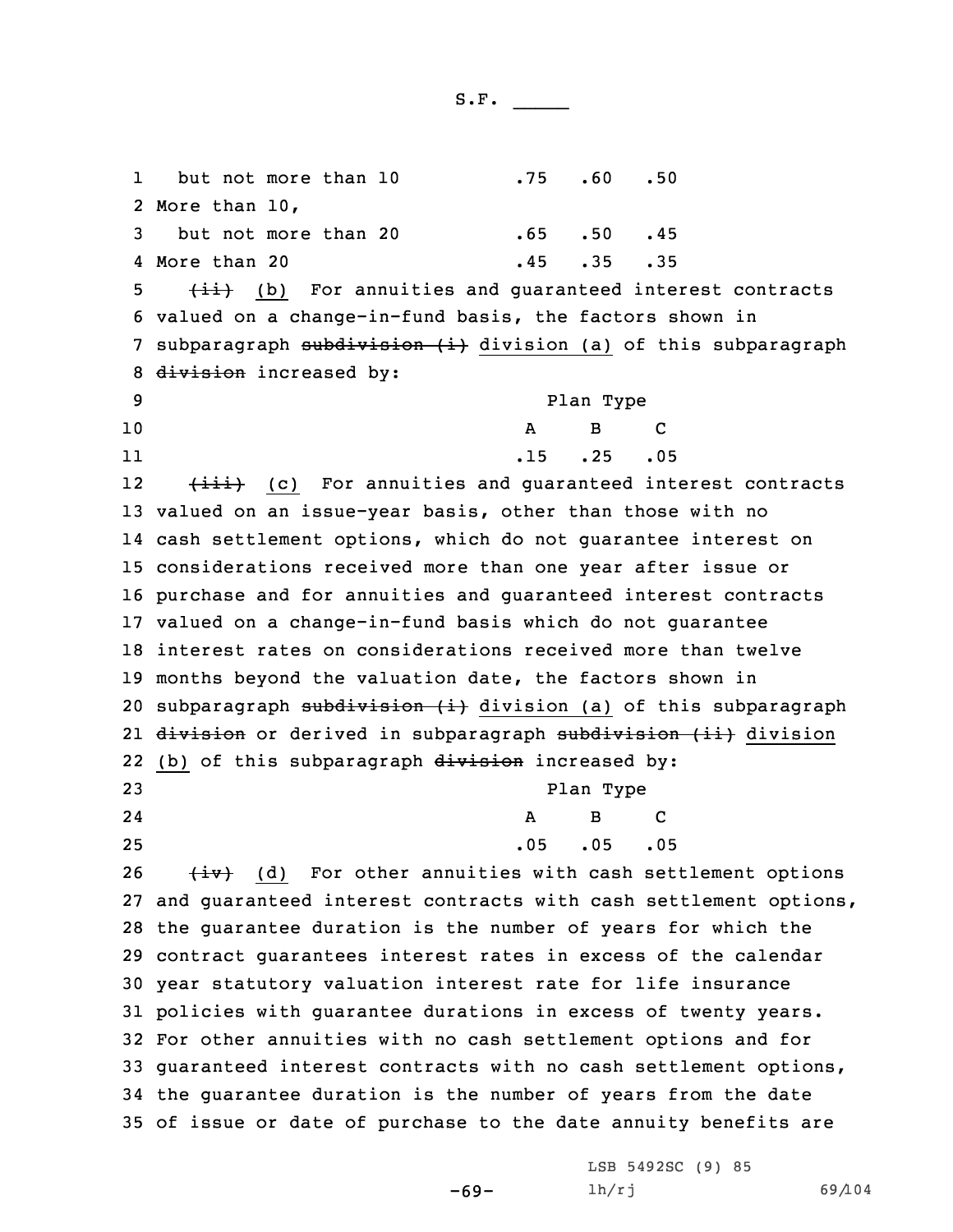1 scheduled to commence.

2 (v) (e) *"Plan type"*, as used in subparagraph subdivisions  $3$   $(i)$ ,  $(i)$ , and  $(iii)$  divisions (a), (b), and (c) of this 4 subparagraph division, is defined as follows:

 (A) (i) *"Plan Type <sup>A</sup>"*: At any time, the policyholder may withdraw funds only with an adjustment to reflect changes in interest rates or asset values since receipt of the funds by the insurance company, or may withdraw funds without that adjustment but in installments over five years or more, or may withdraw funds as in immediate life annuity; or no withdrawal is permitted.

12 (B) (ii) *"Plan Type <sup>B</sup>"*: Before expiration of the interest rate guarantee, the policyholder may withdraw funds only with an adjustment to reflect changes in interest rates or asset values since receipt of the funds by the insurance company, or may withdraw funds without that adjustment but in installments over five years or more; or no withdrawal is permitted. At the end of interest rate guarantee, funds may be withdrawn without adjustment in <sup>a</sup> single sum or installments over less than five 20 years.

21 (C) (iii) *"Plan Type <sup>C</sup>"*: The policyholder may withdraw funds before expiration of interest rate guarantee in <sup>a</sup> single sum or installments over less than five years either without adjustment to reflect changes in interest rates or asset values since receipt of the funds by the insurance company, or subject only to <sup>a</sup> fixed surrender charge stipulated in the contract as <sup>a</sup> percentage of the fund.

  $\left\{\text{v}^{\frac{1}{2}}\right\}$  (f) A company may elect to value guaranteed interest contracts with cash settlement options and annuities with cash settlement options on either an issue-year basis or on <sup>a</sup> change-in-fund basis. Guaranteed interest contracts with no cash settlement options and other annuities with no cash settlement options must be valued on an issue-year basis. As used in this section, an issue-year basis of valuation refers to <sup>a</sup> valuation basis under which the interest rate used

-70-

LSB 5492SC (9) 85 lh/rj 70/104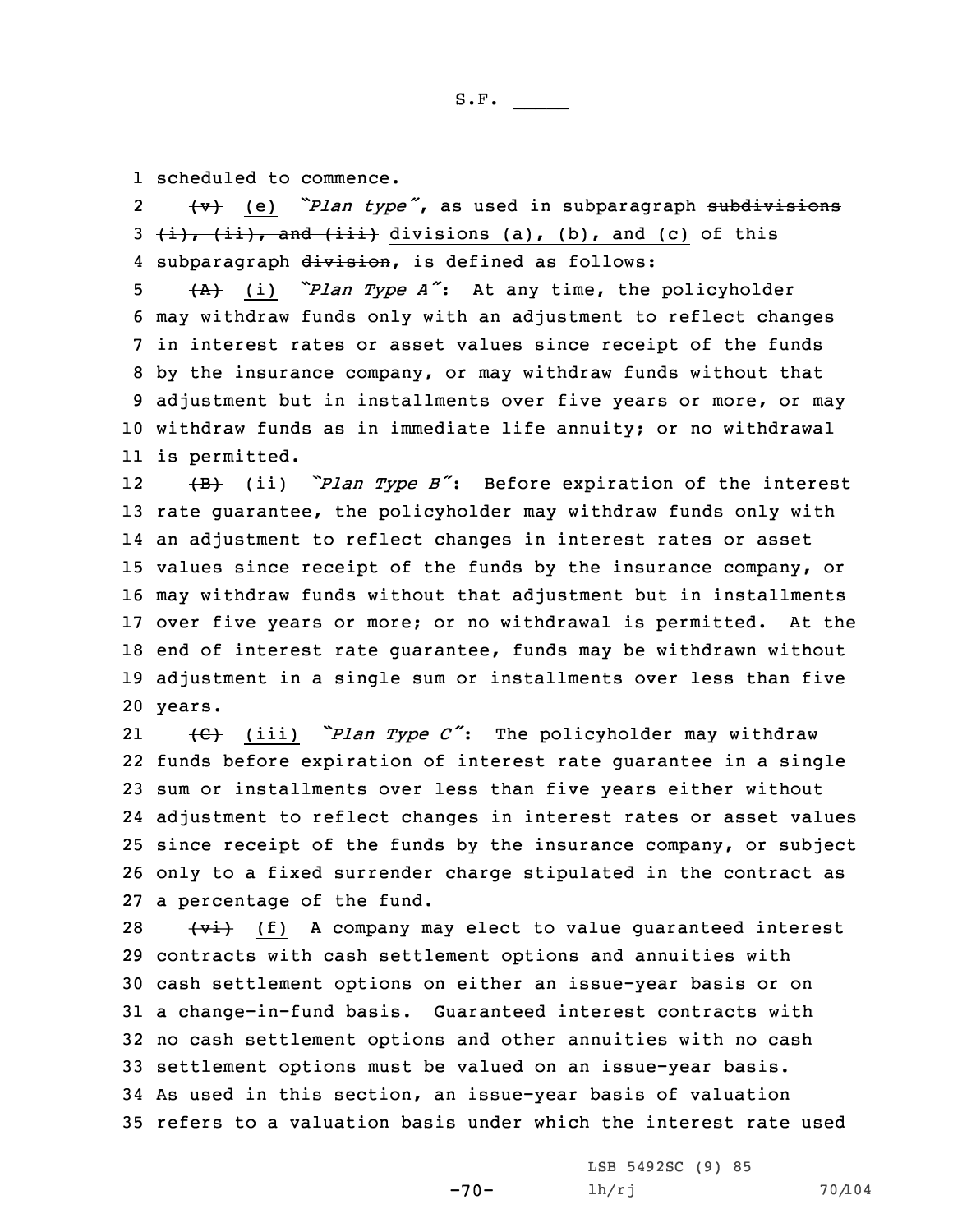to determine the minimum valuation standard for the entire duration of the annuity or guaranteed interest contract is the calendar year valuation interest rate for the year of issue or year of purchase of the annuity or guaranteed interest contract, and the change-in-fund basis of valuation refers to <sup>a</sup> valuation basis under which the interest rate used to determine the minimum valuation standard applicable to each change in the fund held under the annuity or guaranteed interest contract is the calendar year valuation interest rate for the year of the change in the fund.

11 Sec. 117. Section 514.1, subsection 2, Code 2014, is amended 12 to read as follows:

13 2. For the purposes of this chapter, *"subscriber"*:

14 *a. "Health care"* means that care necessary for the purpose 15 of preventing, alleviating, curing, or healing human physical 16 or mental illness, injury, or disability.

<sup>17</sup> *b. "Provider"* means <sup>a</sup> person as defined in section 4.1, 18 subsection 20, which is licensed or authorized in this state to 19 furnish health care services.

 *c. "Subscriber"* means an individual who enters into <sup>a</sup> contract for health care services with <sup>a</sup> corporation subject to this chapter and includes <sup>a</sup> person eligible for mandatory medical assistance or optional medical assistance as defined under chapter 249A, with respect to whom the department of human services has entered into <sup>a</sup> contract with <sup>a</sup> firm 26 operating under this chapter. For purposes of this chapter, *"provider"* means <sup>a</sup> person as defined in section 4.1, subsection 20, which is licensed or authorized in this state to furnish health care services. *"Health care"* means that care necessary for the purpose of preventing, alleviating, curing, or healing human physical or mental illness, injury, or disability. Sec. 118. Section 514I.10, subsection 1, Code 2014, is amended to read as follows: 1. Cost sharing for eligible children whose family income

35 is below one hundred fifty percent of the federal poverty

-71-

LSB 5492SC (9) 85 lh/rj 71/104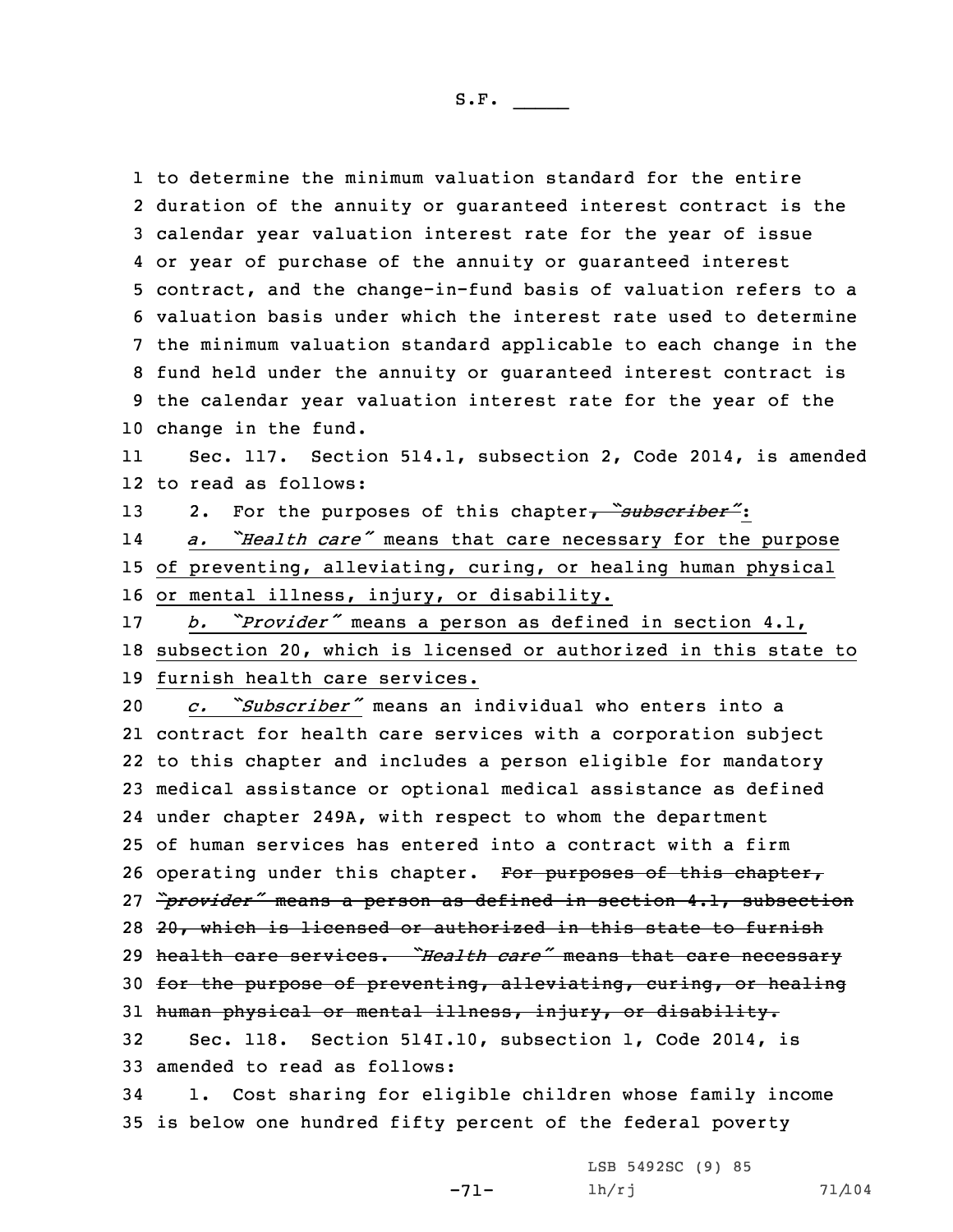level shall not exceed the standards permitted under 42 U.S.C. 2 <del>§ 1396(o)(a)(3)</del> §1396o(a)(3) or <del>§ 1396(o)(b)(1)</del> §1396o(b)(1). Sec. 119. Section 521B.102, subsection 5, paragraph b, subparagraph (1), Code 2014, is amended to read as follows: (1) The association shall satisfy the association's minimum capital and surplus requirements through the capital and 7 surplus equivalents (net, net of liabilities) liabilities, of the association and its members, which shall include <sup>a</sup> joint central fund that may be applied to any unsatisfied obligation of the association or any of its members, in an amount determined by the commissioner to provide adequate protection. 12 Sec. 120. Section 554.1110, Code 2014, is amended to read as follows:

## 14 **554.1110 Rules for filing and indexing Rules for filing and** 15 **indexing.**

 The secretary of state shall make and promulgate rules for all filing and indexing pursuant to this chapter and chapter 554B including but not limited to rules on whether statements and documents shall be indexed in real estate records.

20 Sec. 121. Section 554.1201, subsection 2, paragraph p, Code 21 2014, is amended to read as follows:

22 *p. "Document of title"* means <sup>a</sup> record that in the regular course of business or financing is treated as adequately evidencing that the person in possession or control of the record is entitled to receive, control, hold, and dispose of the record and the goods the record covers and that purports to be issued by or addressed to <sup>a</sup> bailee and to cover goods in the bailee's possession which are either identified or are fungible portions of an identified mass. The term includes <sup>a</sup> bill of lading, transport document, dock warrant, dock receipt, warehouse receipt, and order for delivery of goods. An *electronic "electronic document of title title"* means <sup>a</sup> document of title evidenced by <sup>a</sup> record consisting of information stored in an electronic medium. <sup>A</sup> *tangible "tangible document of title title"* means <sup>a</sup> document of title evidenced by <sup>a</sup> record

-72-

LSB 5492SC (9) 85 lh/rj 72/104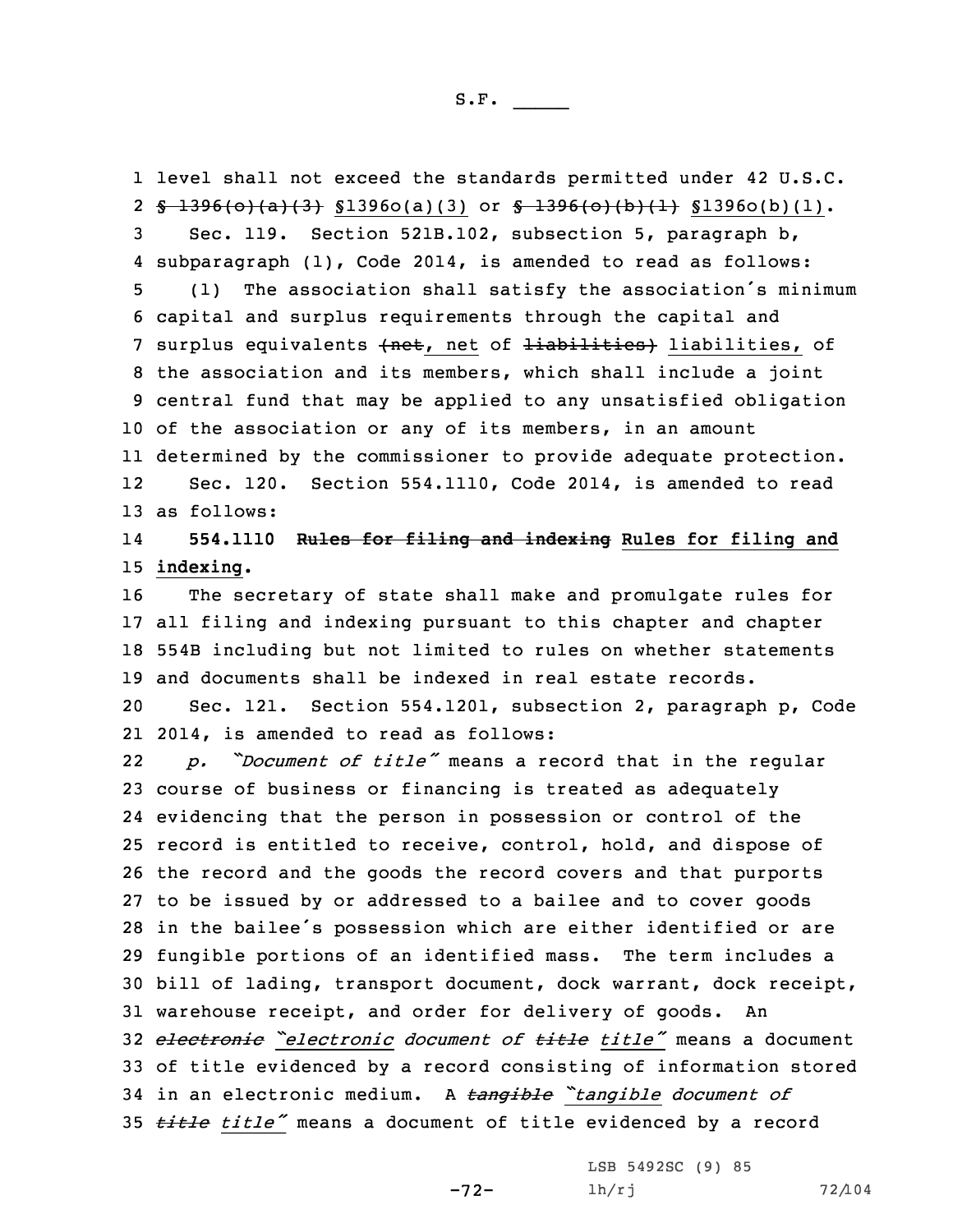1 consisting of information that is inscribed on <sup>a</sup> tangible 2 medium.

3 Sec. 122. Section 554.2311, subsection 2, Code 2014, is 4 amended to read as follows:

 2. Unless otherwise agreed specifications relating to assortment of the goods are at the buyer's option and except as otherwise provided in section 554.2319, subsection 1, paragraph *"c"*, and section 554.2319, subsection 3, specifications or arrangements relating to shipment are at the seller's option. Sec. 123. Section 556.1, subsection 12, Code 2014, is amended to read as follows:

12 12. *a. "Property"* means <sup>a</sup> fixed and certain interest in or right in an intangible that is held, issued, or owed in the course of <sup>a</sup> holder's business, or by <sup>a</sup> government or governmental entity, and all income or increment therefrom, including that which is referred to as or evidenced by any of the following:

18 *a.* (1) Money, check, draft, deposit, interest, dividend, 19 and income.

 *b.* (2) Credit balance, customer overpayment, gift certificate, security deposit, refund, credit memorandum, unpaid wage, unused airline ticket, unused ticket, mineral proceeds, and unidentified remittance and electronic fund transfer.

25 *c.* (3) Stock or other evidence of ownership interests in 26 <sup>a</sup> business association.

27 *d.* (4) Bond, debenture, note, or other evidence of 28 indebtedness.

29 *e.* (5) Money deposited to redeem stocks, bonds, coupons, 30 and other securities, or to make distributions.

 *f.* (6) An amount due and payable under the terms of an insurance policy, including policies providing life insurance, property and casualty insurance, workers' compensation insurance, or health and disability benefits insurance. *g.* (7) An amount distributable from <sup>a</sup> trust or custodian

-73-

LSB 5492SC (9) 85 lh/rj 73/104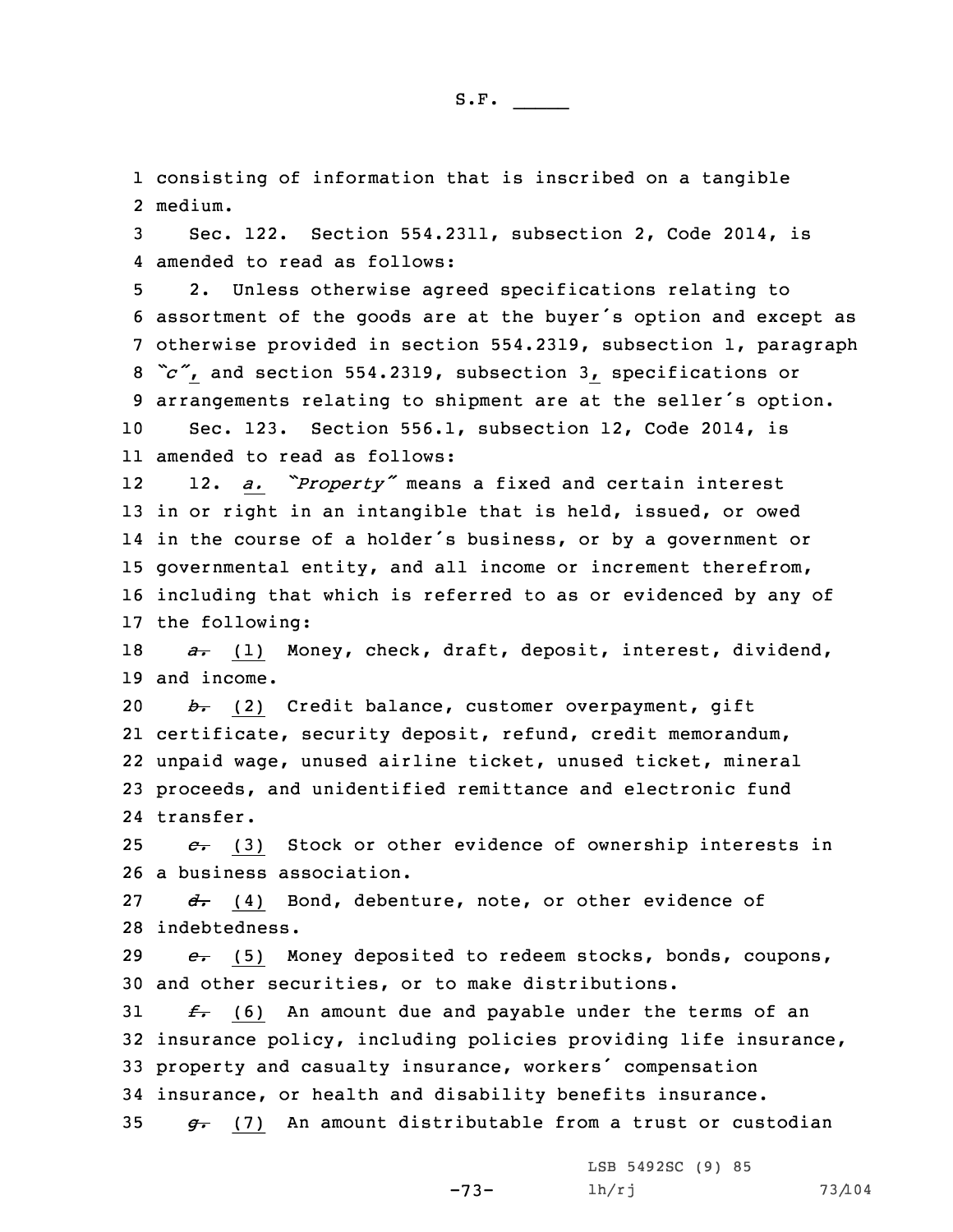fund established under <sup>a</sup> plan to provide health, welfare, pension, vacation, severance, retirement, death, stock purchase, profit sharing, employee savings, supplemental unemployment insurance, or similar benefits.

5 *h.* (8) Amounts distributable from <sup>a</sup> mineral interest in 6 land.

 *i.* (9) Any other fixed and certain interest or right in an intangible that is held, issued, or owing in the course of <sup>a</sup> holder's business, or by <sup>a</sup> government or governmental entity. *b. "Property"* does not include credits, advance payments, overpayments, refunds, or credit memoranda shown on the books and records of <sup>a</sup> business association with respect to another business association unless the balance is property described in section 556.2 held by <sup>a</sup> banking organization or financial organization.

16 Sec. 124. Section 559.2, subsections 1 and 2, Code 2014, are 17 amended to read as follows:

18 1. General, special, or otherwise.

19 2. Vested, contingent, or conditional.

20 Sec. 125. Section 562A.2, subsection 2, paragraph c, Code 21 2014, is amended to read as follows:

22 *c.* To insure ensure that the right to the receipt of rent is 23 inseparable from the duty to maintain the premises.

24 Sec. 126. Section 562A.12, subsection 7, Code 2014, is 25 amended to read as follows:

26 7. The bad faith bad-faith retention of a deposit by a landlord, or any portion of the rental deposit, in violation of this section shall subject the landlord to punitive damages not to exceed twice the monthly rental payment in addition to actual damages.

31 Sec. 127. Section 589.16, Code 2014, is amended to read as 32 follows:

-74-

33 **589.16 Tax sales legalized.**

34 In all instances where <sup>a</sup> county treasurer heretofore 35 conducted <sup>a</sup> tax sale at the time provided in section 7259,

> LSB 5492SC (9) 85 lh/rj 74/104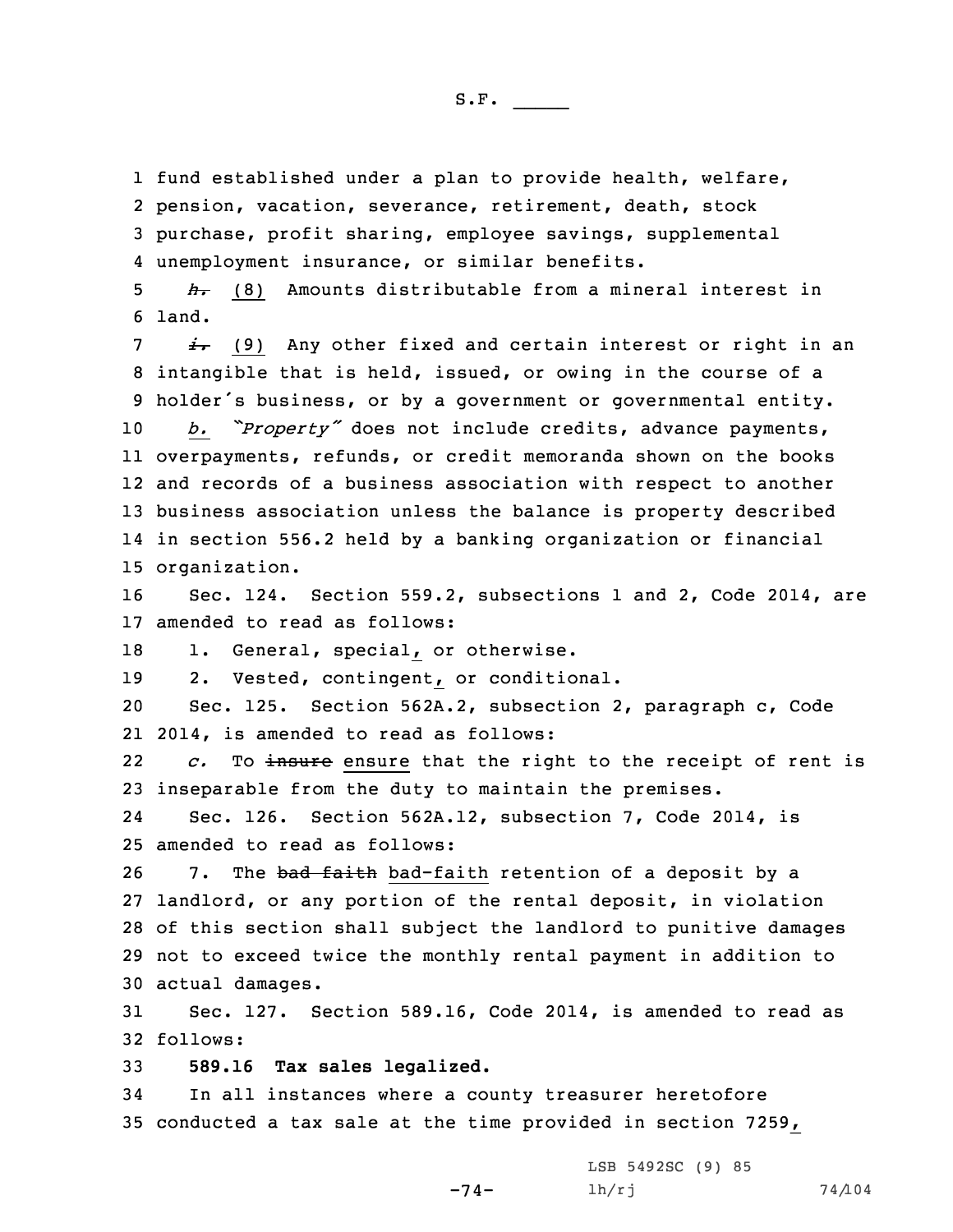1 Code 1935, or section 7262, both of the Code, 1935, sales made at such tax sale or any adjournment thereof shall not be held invalid by reason of the failure of the county treasurer to have brought forward the delinquent tax of prior years upon the current tax lists in use by the said county treasurer at the time of conducting the sale, or by reason of the failure of the county treasurer to have offered all the property unsold before each adjournment of said sale and said tax sales are hereby legalized and declared valid notwithstanding the provisions of 10 section 7193, Code 1935, and section 7259, both of the Code $<sub>7</sub>$ </sub> 1935, provided the delinquent taxes for which the said real estate was sold had been brought forward upon the current tax list of the year preceding the year in which the said tax sale was conducted. Provided, however, that no tax sale so legalized and validated shall affect <sup>a</sup> special assessment if the same continues to remain <sup>a</sup> lien notwithstanding <sup>a</sup> tax deed now or hereafter issued pursuant to such tax sale.

18 Sec. 128. Section 600.1, unnumbered paragraph 2, Code 2014, 19 is amended to read as follows:

 If <sup>a</sup> proceeding held under this chapter involves an Indian child as defined in section 232B.3 and the proceeding is subject to the Iowa Indian child welfare Act under chapter 232B, the proceeding and other actions taken in connection with the proceeding or this chapter shall comply with chapter 232B. In any proceeding held or action taken under this chapter involving an Indian child, the applicable requirements of the 27 federal Adoption and Safe Families Act of +999 1997, Pub. L. No. 105-89, shall be applied to the proceeding or action in <sup>a</sup> manner that complies with chapter 232B and the federal Indian Child Welfare Act, Pub. L. No. 95-608.

31 Sec. 129. Section 600A.3, unnumbered paragraph 2, Code 32 2014, is amended to read as follows:

33 If <sup>a</sup> proceeding held under this chapter involves an Indian 34 child as defined in section 232B.3 and the proceeding is 35 subject to the Iowa Indian child welfare Act under chapter

-75-

LSB 5492SC (9) 85 lh/rj 75/104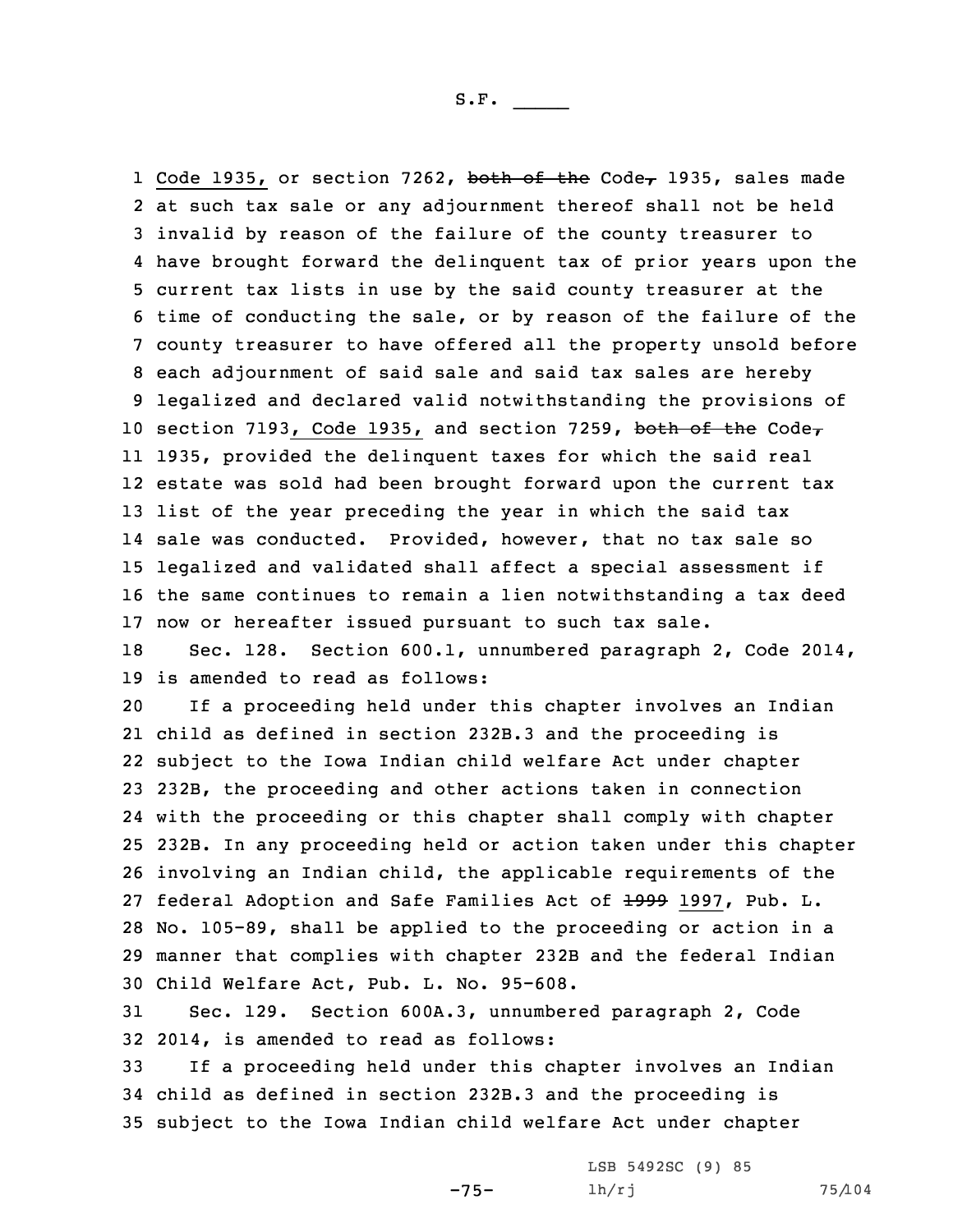232B, the proceeding and other actions taken in connection with the proceeding or this chapter shall comply with chapter 232B. In any proceeding held or action taken under this chapter involving an Indian child, the applicable requirements of the 5 federal Adoption and Safe Families Act of 1999 1997, Pub. L. No. 105-89, shall be applied to the proceeding or action in <sup>a</sup> manner that complies with chapter 232B and the federal Indian Child Welfare Act, Pub. L. No. 95-608.

9 Sec. 130. Section 602.11101, subsection 2, paragraph a, 10 Code 2014, is amended to read as follows:

11 *a.* For the period beginning July 1, 1983, and ending June 12 30, 1987, the provisions of division I <del>(articles</del> of 1983 Iowa 13 Acts, ch. 186, articles 1 through  $\pm 0$  10 of this chapter, take effect only to the extent that the provisions do not conflict with the scheduled state assumption of responsibility for the components of the court system, and the amendments and repeals of divisions II and III of 1983 Iowa Acts, ch. 186, take effect only to the extent necessary to implement that scheduled state assumption of responsibility. If an amendment or repeal to <sup>a</sup> Code section in division II or III of 1983 Iowa Acts, ch. 186, is not effective during the period beginning July 1, 1983, and ending June 30, 1987, the Code section remains in effect for 23 that period. On July 1, 1987, 1983 Iowa Acts, chapter ch. 186, takes effect in its entirety.

 Sec. 131. Section 633.356, subsection 3, paragraph a, subparagraph (6), Code 2014, is amended to read as follows: (6) If applicable, that the attached copy of the decedent's will is the last will of the decedent and has been admitted to probate or otherwise filed in the office of <sup>a</sup> clerk of the district court.

31 Sec. 132. Section 633.361, subsection 6, Code 2014, is 32 amended to read as follows:

33 6. Name, relationship and post office address of each 34 beneficiary under the will  $\{\pm f\}$  if the decedent died  $\pm$ estate) 35 testate or of each heir  $\{\pm f\}$  if the decedent died intestate)

-76-

LSB 5492SC (9) 85 lh/rj 76/104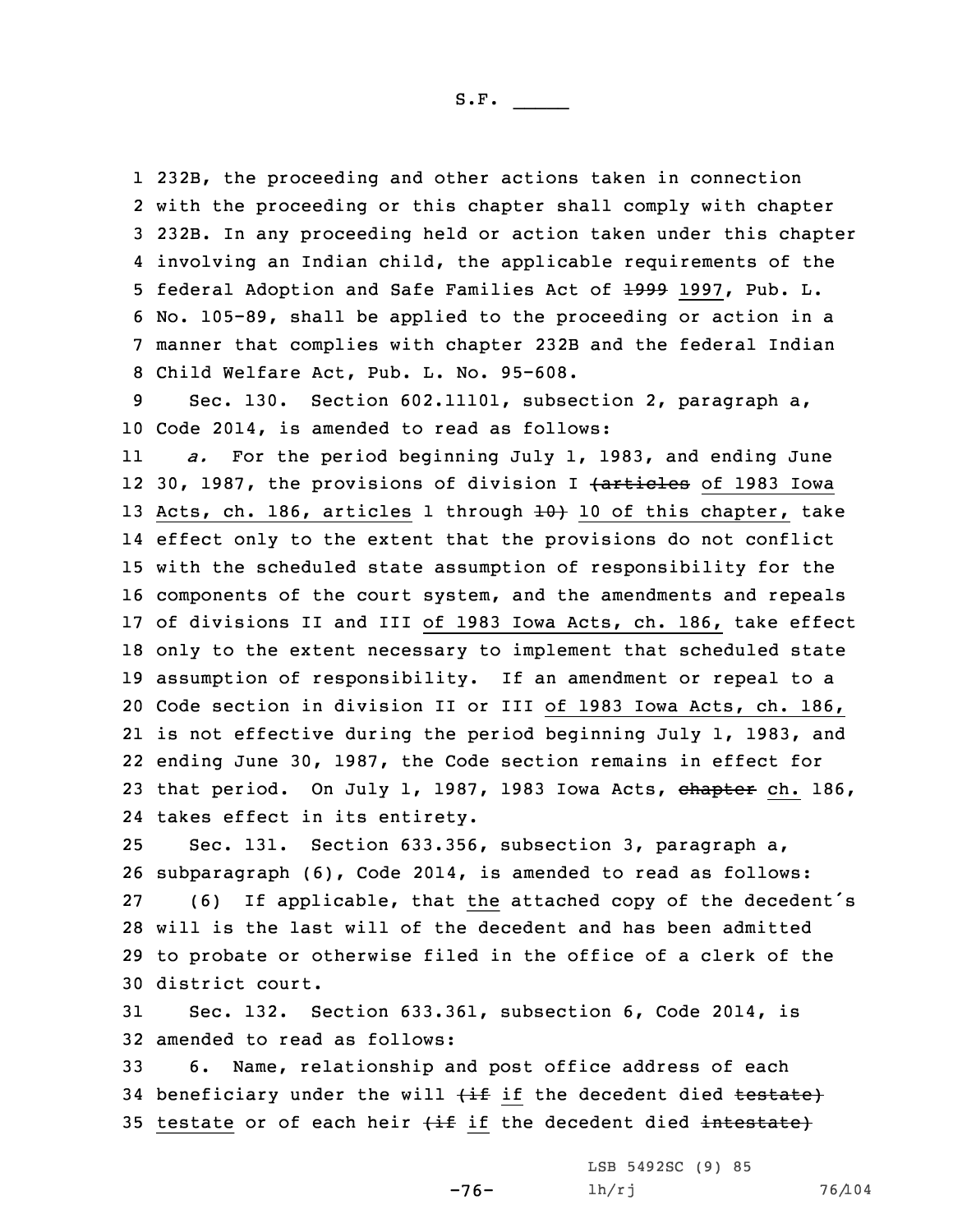intestate. If any persons take by representation, the personal representative shall list the deceased person through whom those persons take and shall also list the persons taking under that deceased person. Sec. 133. Section 633.510, subsection 2, Code 2014, is amended to read as follows: 2. That the said absentee has property in this state 8 (describing, describing it with reasonable certainty) certainty, all or part of which is situated in the county in which the petition is filed. 11 Sec. 134. Section 633.647, subsection 3, Code 2014, is amended to read as follows: 13 3. To make payments to, or for the benefit of, the ward in any of the following ways: *a.* Directly to the ward<del>;</del>. *b.* Directly for the maintenance, welfare, and education of 17 the ward $\div$ . *c.* To the legal quardian of the person of the ward<del>; or</del>. *d.* To anyone who at the time shall have the custody and care of the person of the ward. 21 Sec. 135. Section 657.11, subsection 3, Code 2014, is amended to read as follows: 3. *a.* This section does not apply to <sup>a</sup> person during any period that the person is classified as <sup>a</sup> chronic violator under this subsection as to any confinement feeding operation in which the person holds <sup>a</sup> controlling interest, as defined by rules adopted by the department of natural resources. This section shall apply to the person on and after the date that the person is removed from the classification of chronic violator. For purposes of this subsection, *"confinement feeding operation"* means an animal feeding operation in which animals are confined to areas which are totally roofed, and which are regulated by the department of natural resources or the environmental protection commission.

35 *a. b.* (1) <sup>A</sup> person shall be classified as <sup>a</sup> chronic

-77- LSB 5492SC (9) 85  $lh/rj$  77/104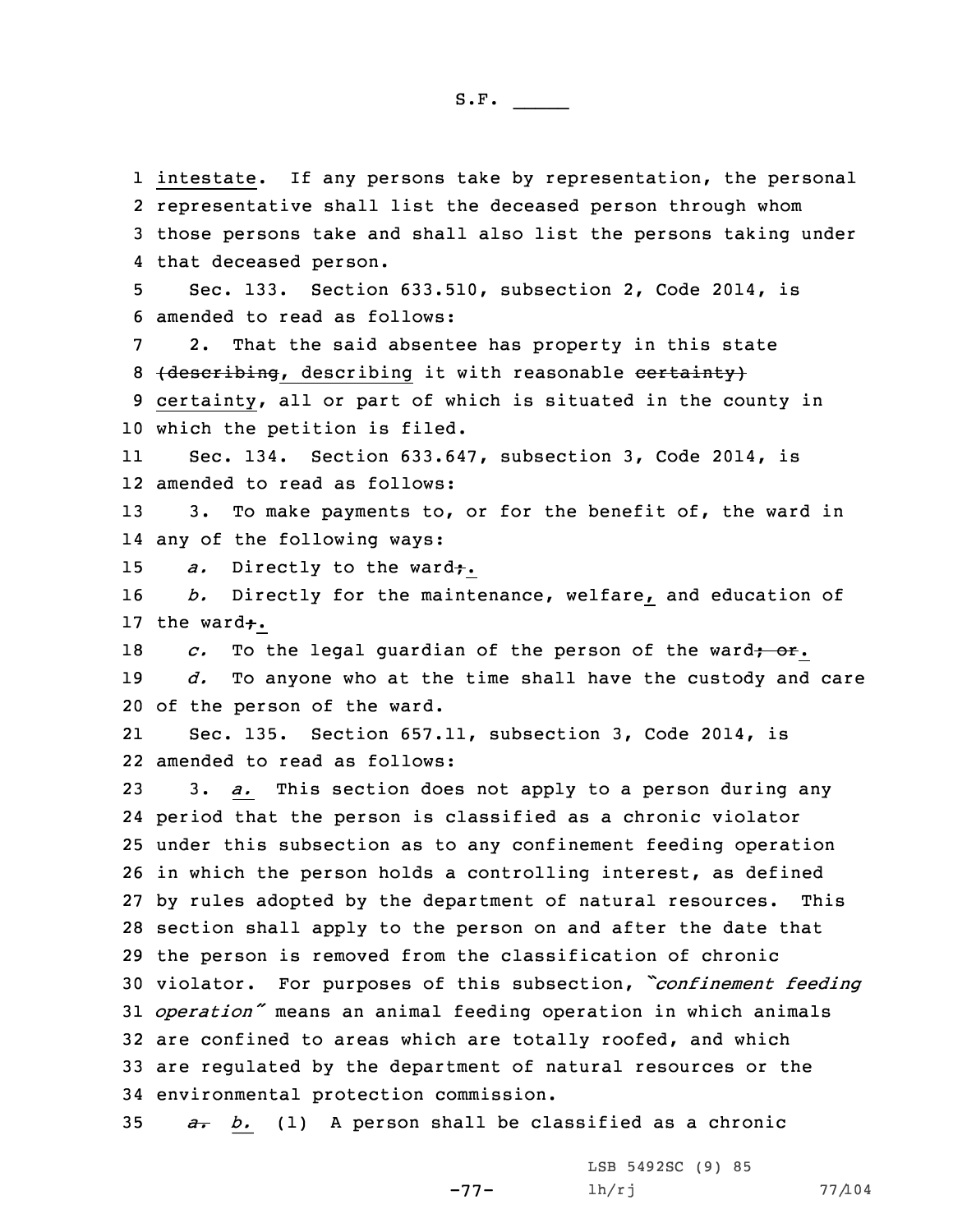violator if the person has committed three or more violations as described in this subsection prior to, on, or after July 1, 1996. In addition, in relation to each violation, the person must have been subject to either of the following:

5 (a) The assessment of <sup>a</sup> civil penalty by the department or 6 the commission in an amount equal to three thousand dollars or 7 more.

8 (b) <sup>A</sup> court order or judgment for <sup>a</sup> legal action brought 9 by the attorney general after referral by the department or 10 commission.

11 (2) Each violation must have occurred within five years prior to the date of the latest violation, counting any violation committed by <sup>a</sup> confinement feeding operation in which the person holds <sup>a</sup> controlling interest. <sup>A</sup> violation occurs on the date the department issues an administrative order to the person assessing <sup>a</sup> civil penalty of three thousand dollars or more, or on the date the department notifies <sup>a</sup> person in writing that the department will recommend that the commission refer, or the commission refers the case to the attorney general for legal action, or the date of entry of the court order or judgment, whichever occurs first. <sup>A</sup> violation under this subsection shall not be counted if the civil penalty ultimately imposed is less than three thousand dollars, the department or commission does not refer the action to the attorney general, the attorney general does not take legal action, or <sup>a</sup> court order or judgment is not entered against the person. <sup>A</sup> person shall be removed from the classification of chronic violator on the date on which the person and all confinement feeding operations in which the person holds <sup>a</sup> controlling interest have committed less than three violations described in this subsection for the prior five years. *b. c.* For purposes of counting violations, <sup>a</sup> continuing and uninterrupted violation shall be considered as one violation. Different types of violations shall be counted as separate violations regardless of whether the violations were committed

-78-

LSB 5492SC (9) 85 lh/rj 78/104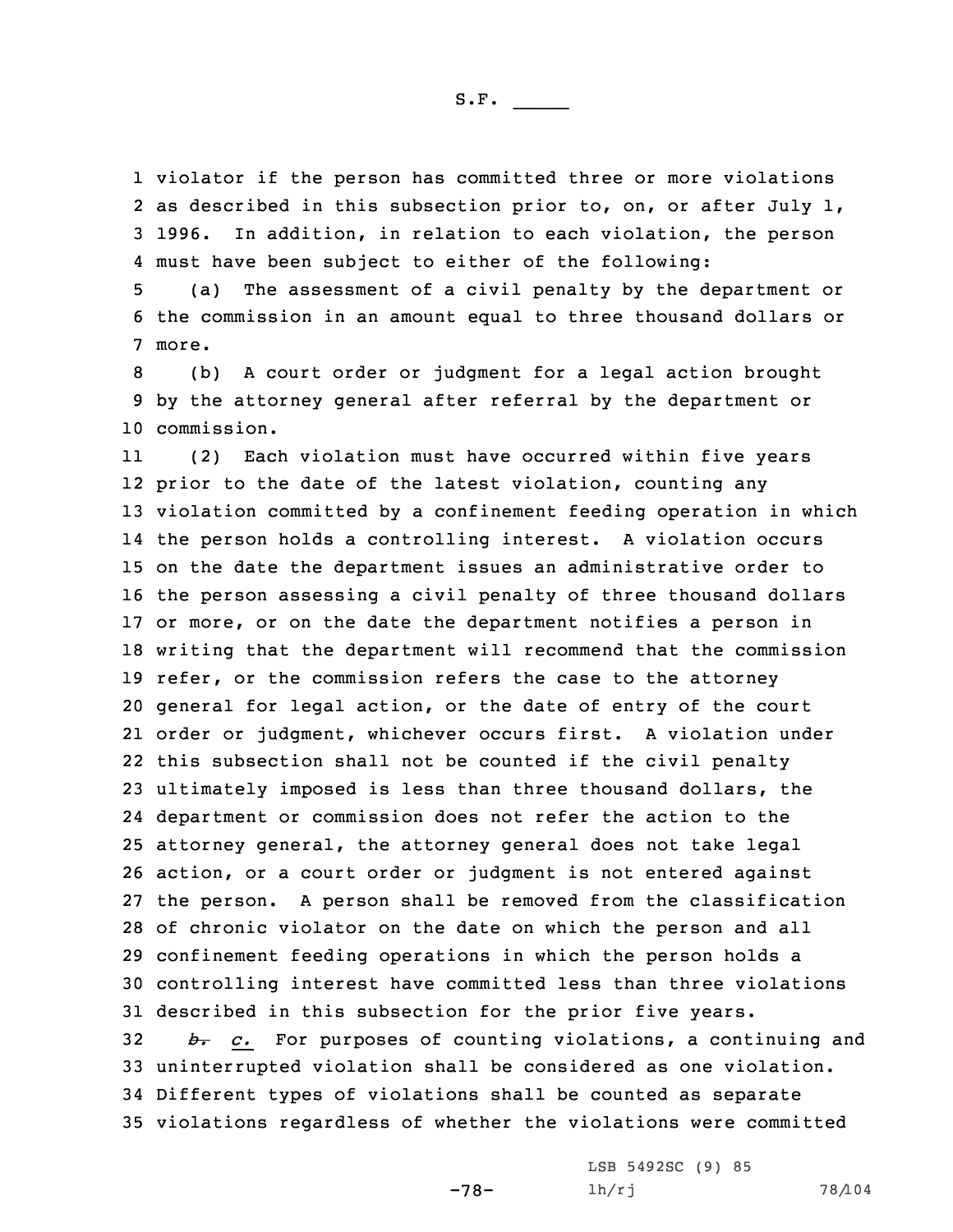during the same period. The violation must be <sup>a</sup> violation of 2 a state statute, or a rule adopted by the department, which applies to <sup>a</sup> confinement feeding operation and any related animal feeding operation structure, including an anaerobic lagoon, earthen manure storage basin, formed manure storage structure, or egg washwater storage structure; or any related pollution control device or practice. The structure, device, or practice must be part of the confinement feeding operation. The violation must be one of the following:

 (1) Constructing or operating <sup>a</sup> related animal feeding operation structure or installing or using <sup>a</sup> related pollution control device or practice, for which the person must obtain <sup>a</sup> permit, in violation of statute or rules adopted by the department, including the terms or conditions of the permit. (2) Intentionally making <sup>a</sup> false statement or

 misrepresenting information to the department as part of an application for <sup>a</sup> construction permit for the related animal feeding operation structure, or the installation of the related pollution control device or practice, for which the person must obtain <sup>a</sup> construction permit from the department.

21 (3) Failing to obtain <sup>a</sup> permit or approval by the department for <sup>a</sup> permit to construct or operate <sup>a</sup> confinement feeding operation or use <sup>a</sup> related animal feeding operation structure or pollution control device or practice, for which the person must obtain <sup>a</sup> permit from the department.

 (4) Operating <sup>a</sup> confinement feeding operation, including <sup>a</sup> related animal feeding operation structure or pollution control device or practice, which causes pollution to the waters of the state, if the pollution was caused intentionally, or caused by <sup>a</sup> failure to take measures required to abate the pollution which resulted from an act of God.

 (5) Failing to submit <sup>a</sup> manure management plan as required, or operating <sup>a</sup> confinement feeding operation required to have <sup>a</sup> manure management plan without having submitted the manure management plan.

-79-

LSB 5492SC (9) 85 lh/rj 79/104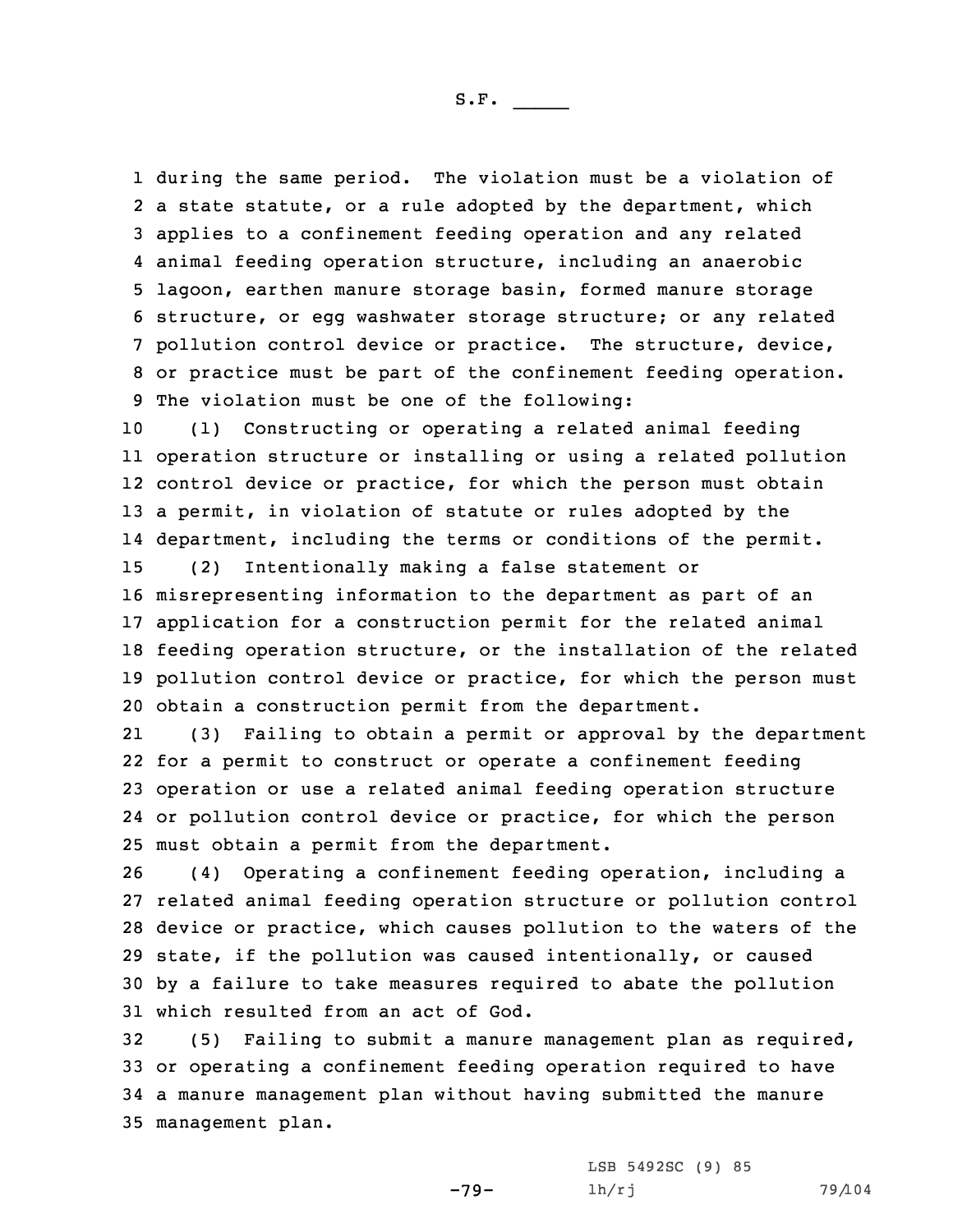1 Sec. 136. Section 692.5, Code 2014, is amended to read as 2 follows:

3 **692.5 Right of notice, access and challenge.**

4 1. Any person or the person's attorney shall have the right to examine and obtain <sup>a</sup> copy of criminal history data filed with the department that refers to the person. The person or person's attorney shall present or mail to the department written authorization and the person's fingerprint identification. The department shall not copy the fingerprint identification and shall return or destroy the identification after the copy of the criminal history data is made. The department may prescribe reasonable hours and places of examination.

14 2. Any person who files with the division <sup>a</sup> written statement to the effect that <sup>a</sup> statement contained in the criminal history data that refers to the person is nonfactual, or information not authorized by law to be kept, and requests <sup>a</sup> correction or elimination of that information that refers to that person shall be notified within twenty days by the division, in writing, of the division's decision or order regarding the correction or elimination. Judicial review of the actions of the division may be sought in accordance with the terms of the Iowa administrative procedure Act, chapter 17A. Immediately upon the filing of the petition for judicial review the court shall order the division to file with the court <sup>a</sup> certified copy of the criminal history data and in no other situation shall the division furnish an individual or the individual's attorney with <sup>a</sup> certified copy, except as provided by this chapter.

 3. Upon the request of the petitioner, the record and evidence in <sup>a</sup> judicial review proceeding shall be closed to all but the court and its officers, and access thereto shall be refused unless otherwise ordered by the court. The clerk shall maintain <sup>a</sup> separate docket for such actions. <sup>A</sup> person, other than the petitioner, shall not permit <sup>a</sup> copy of any of

-80-

LSB 5492SC (9) 85 lh/rj 80/104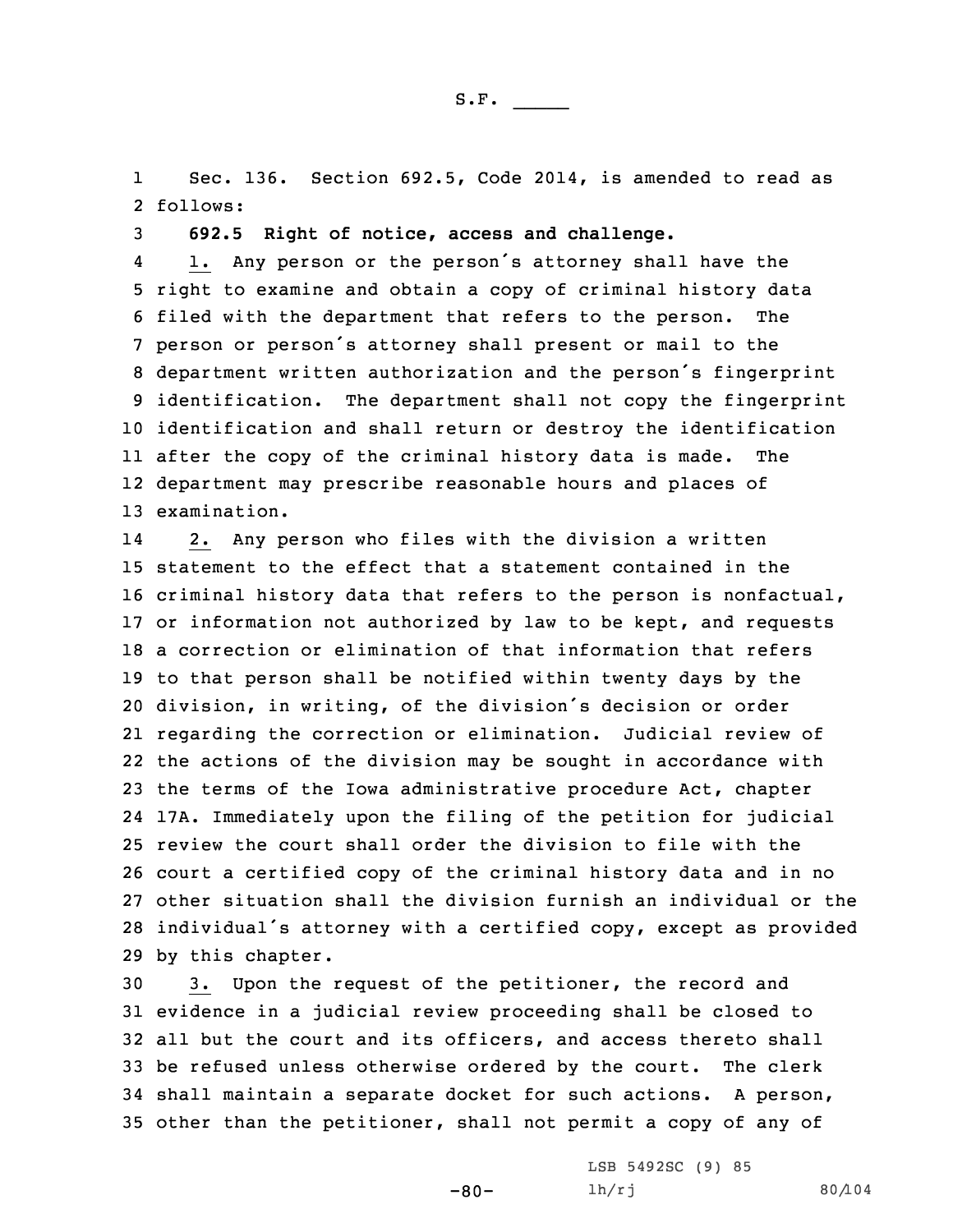the testimony or pleadings or the substance thereof to be made available to any person other than <sup>a</sup> party to the action or the party's attorney. Violation of this section shall be <sup>a</sup> public offense, punishable under section 692.7. The provisions of this section shall be the sole right of action against the department, its subdivisions, or employees regarding improper storage or release of criminal history data.

 4. Whenever the division corrects or eliminates data as requested or as ordered by the court, the division shall advise all agencies or individuals who have received the incorrect information to correct their files. Upon application to the district court and service of notice on the commissioner of public safety, any individual may request and obtain <sup>a</sup> list of all persons and agencies who received criminal history data referring to the individual, unless good cause be shown why the 16 individual should not receive said the list.

17 Sec. 137. Section 707.11, subsection 1, Code 2014, is 18 amended to read as follows:

 1. <sup>A</sup> person commits the offense of attempt to commit murder when, with the intent to cause the death of another person and not under circumstances which would justify the person's actions, the person does any act by which the person expects to set in motion <sup>a</sup> force or chain of events which will cause or result in the death of the other person.

25 Sec. 138. Section 715C.1, subsection 11, Code 2014, is 26 amended to read as follows:

 11. *a. "Personal information"* means an individual's first name or first initial and last name in combination with any one or more of the following data elements that relate to the individual if any of the data elements are not encrypted, redacted, or otherwise altered by any method or technology in such a manner that the name or data elements are unreadable: *a.* (1) Social security number.

<sup>34</sup> *b.* (2) Driver's license number or other unique 35 identification number created or collected by <sup>a</sup> government

-81-

LSB 5492SC (9) 85 lh/rj 81/104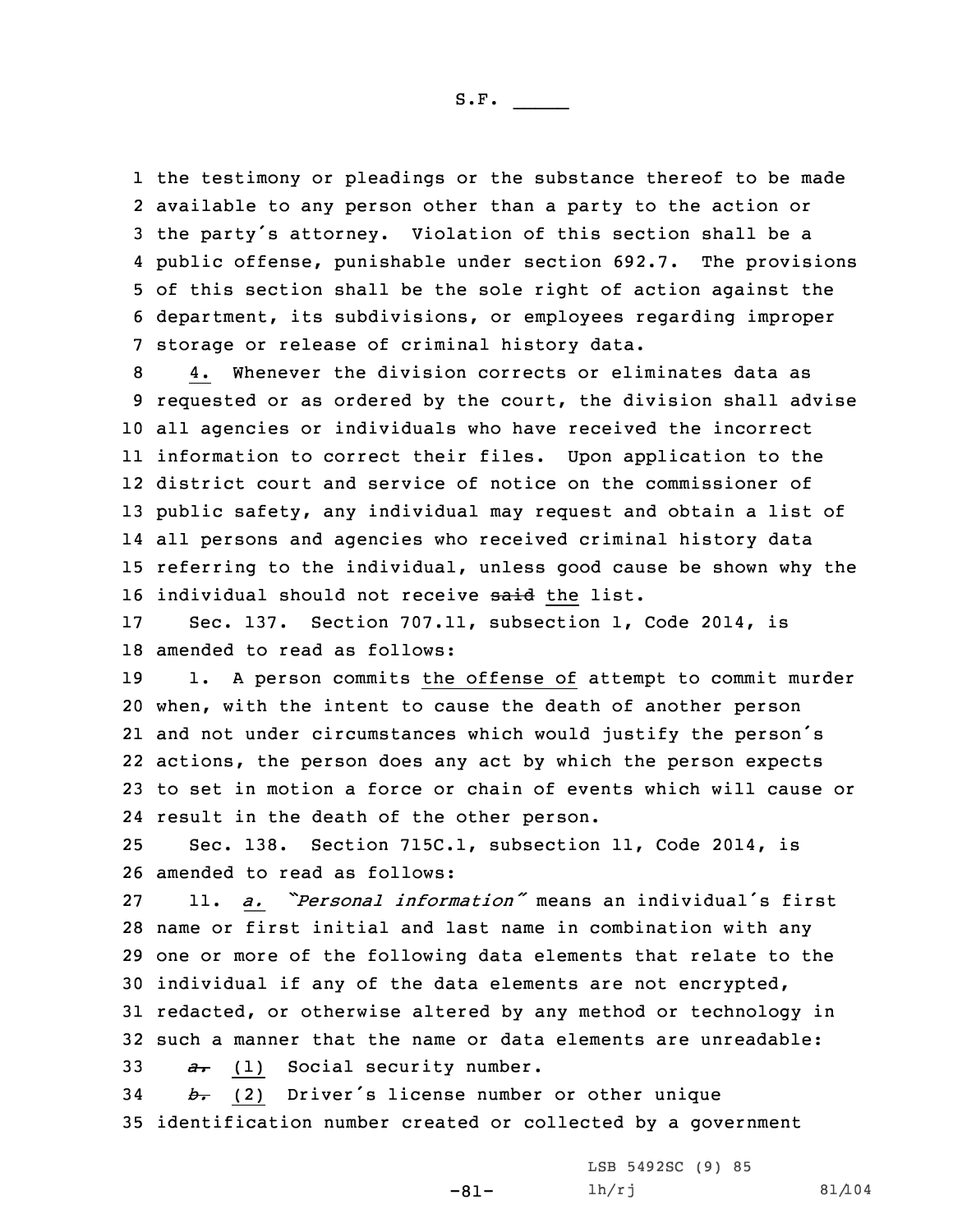1 body.

2 *c.* (3) Financial account number, credit card number, or 3 debit card number in combination with any required security 4 code, access code, or password that would permit access to an 5 individual's financial account.

 *d.* (4) Unique electronic identifier or routing code, in combination with any required security code, access code, or password that would permit access to an individual's financial 9 account.

10 *e.* (5) Unique biometric data, such as <sup>a</sup> fingerprint, retina 11 or iris image, or other unique physical representation or 12 digital representation of biometric data.

 *b. "Personal information"* does not include information that is lawfully obtained from publicly available sources, or from federal, state, or local government records lawfully made available to the general public.

17 Sec. 139. Section 719.1, subsections 1 and 2, Code 2014, are 18 amended to read as follows:

 1. *a.* <sup>A</sup> person commits interference with official acts when the person knowingly resists or obstructs anyone known by the person to be <sup>a</sup> peace officer, emergency medical care provider under chapter 147A, or fire fighter, whether paid or volunteer, in the performance of any act which is within the scope of the lawful duty or authority of that officer, emergency medical care provider under chapter 147A, or fire fighter, whether paid or volunteer, or who knowingly resists or obstructs the service or execution by any authorized person of any civil or criminal process or order of any court.

 *a. b.* Interference with official acts is <sup>a</sup> simple misdemeanor. In addition to any other penalties, the punishment imposed under this paragraph shall include assessment of <sup>a</sup> fine of not less than two hundred fifty 33 dollars.

34 *b. c.* If <sup>a</sup> person commits interference with official acts, 35 as defined in this subsection, which results in bodily injury,

-82-

LSB 5492SC (9) 85 lh/rj 82/104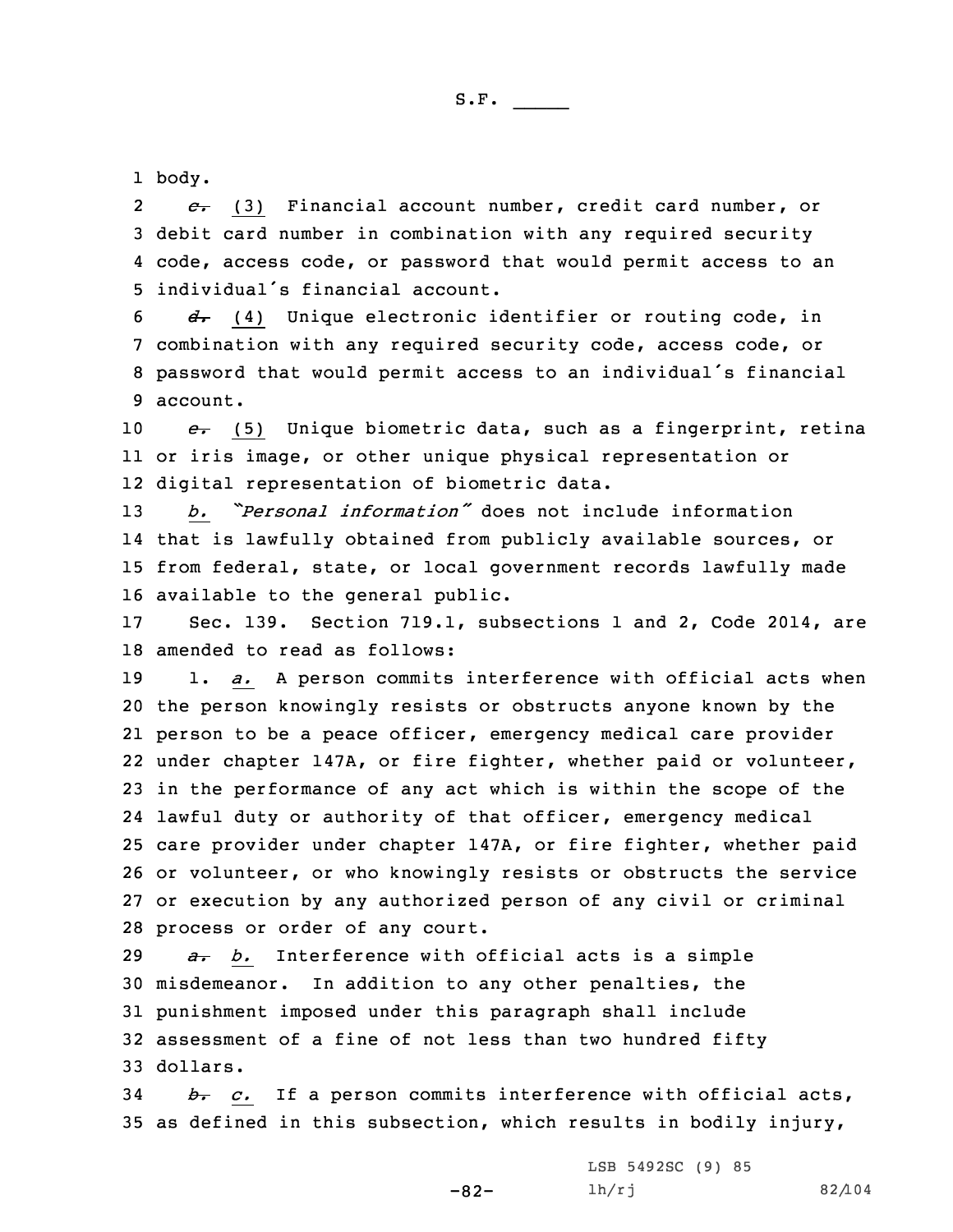1 the person commits <sup>a</sup> serious misdemeanor.

2 *c. d.* If <sup>a</sup> person commits interference with official acts, 3 as defined in this subsection, which results in serious injury, 4 the person commits an aggravated misdemeanor.

 *d. e.* If <sup>a</sup> person commits an interference with official acts, as defined in this subsection, and in so doing inflicts bodily injury other than serious injury, that person commits an aggravated misdemeanor.

 *e. f.* If <sup>a</sup> person commits an interference with official acts, as defined in this subsection, and in so doing inflicts or attempts to inflict serious injury, or displays <sup>a</sup> dangerous weapon, as defined in section 702.7, or is armed with <sup>a</sup> 13 firearm, that person commits a class "D" felony.

14 2. *a.* <sup>A</sup> person under the custody, control, or supervision of the department of corrections commits interference with official acts when the person knowingly resists, obstructs, or interferes with <sup>a</sup> correctional officer, agent, employee, or contractor, whether paid or volunteer, in the performance of the person's official duties.

20 *a. b.* Interference with official acts in violation of this 21 subsection is <sup>a</sup> serious misdemeanor.

22 *b. c.* If <sup>a</sup> person violates this subsection and in so doing 23 commits an assault, as defined in section 708.1, the person 24 commits an aggravated misdemeanor.

25 *c. d.* If <sup>a</sup> person violates this subsection and the 26 violation results in bodily injury to another, the person 27 commits an aggravated misdemeanor.

28 *d*. *e*. If a person violates this subsection and the 29 violation results in serious injury to another, the person <sup>30</sup> commits <sup>a</sup> class "D" felony.

*e. f.* If a person violates this subsection and in so doing inflicts or attempts to inflict bodily injury other than serious injury to another, displays <sup>a</sup> dangerous weapon, as defined in section 702.7, or is armed with <sup>a</sup> firearm, the person commits <sup>a</sup> class "D" felony.

-83-

LSB 5492SC (9) 85 lh/rj 83/104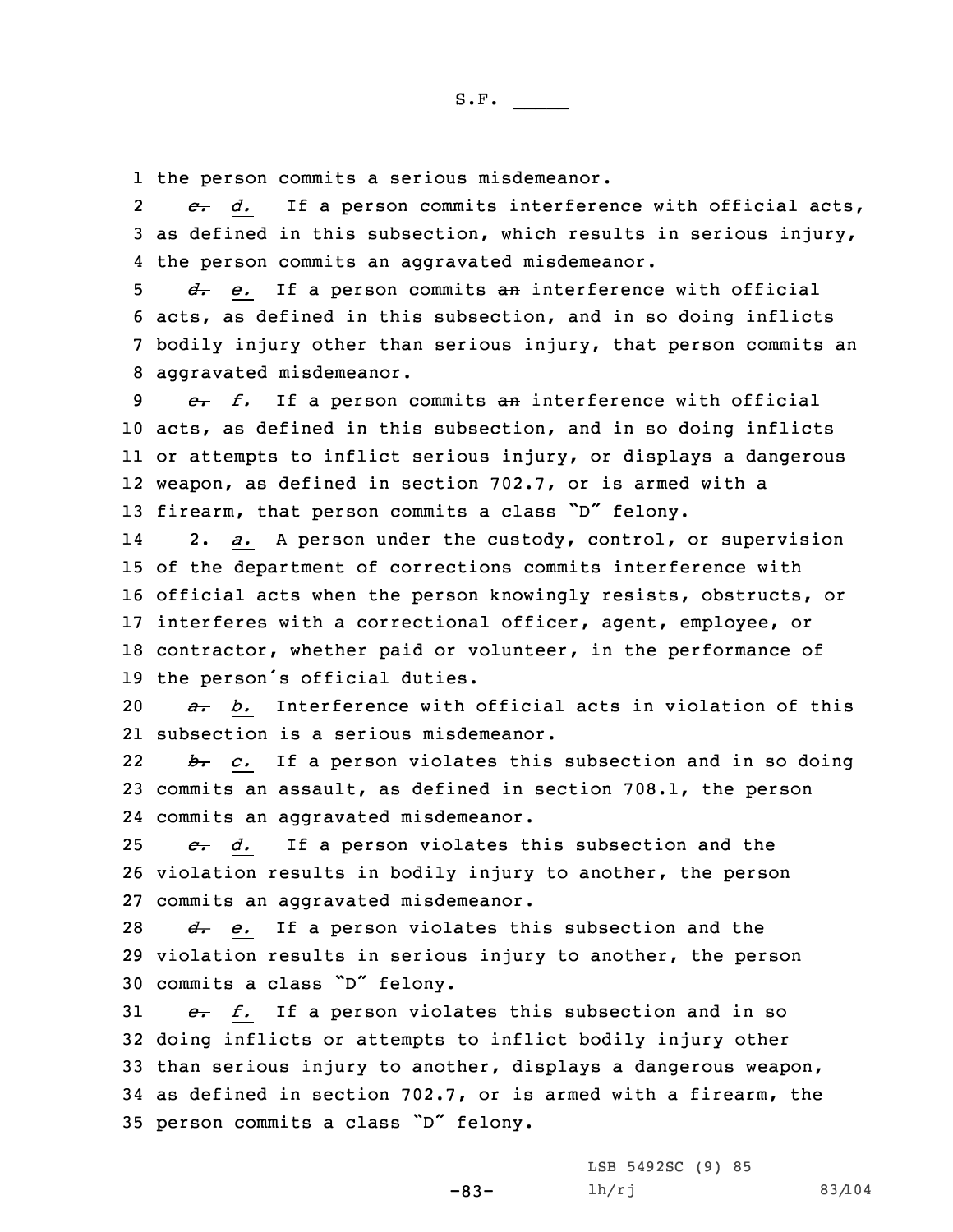1 *f. g.* If <sup>a</sup> person violates this subsection and uses or 2 attempts to use <sup>a</sup> dangerous weapon, as defined in section 3 702.7, or inflicts serious injury to another, the person 4 commits <sup>a</sup> class "C" felony.

5 Sec. 140. Section 904.602, subsection 10, Code 2014, is 6 amended to read as follows:

 10. Regulations, procedures, and policies that govern the internal administration of the department and the judicial district departments of correctional services under chapter 905, which if released may jeopardize the secure operation of <sup>a</sup> correctional institution operation or program are confidential unless otherwise ordered by <sup>a</sup> court. These records include 13 procedures on inmate movement and control, staffing patterns and regulations, emergency plans, internal investigations, equipment use and security, building plans, operation, and security, security procedures for inmate, staff, and visits, daily operation records, and contraband and medicine control. These records are exempt from the public inspection requirements in section 17A.3 and section 22.2. These records are exempt from the public inspection requirements in section 17A.3 and section 22.2. 22 DIVISION II CORRESPONDING CHANGES 24 Sec. 141. Section 99F.15, subsection 6, Code 2014, is amended to read as follows: 6. Except for wagers on gambling games or exchanges for money as provided in section 99F.9, subsection 4 3, <sup>a</sup> licensee who exchanges tokens, chips, or other forms of credit to be used on gambling games for anything of value commits <sup>a</sup> simple misdemeanor. Sec. 142. Section 99F.16, subsection 2, Code 2014, is amended to read as follows: 2. Except for coins authorized in section 99F.9, subsection 4 3, all moneys, coin, and currency found in close proximity of wagers, or of records of wagers are presumed forfeited. The

-84-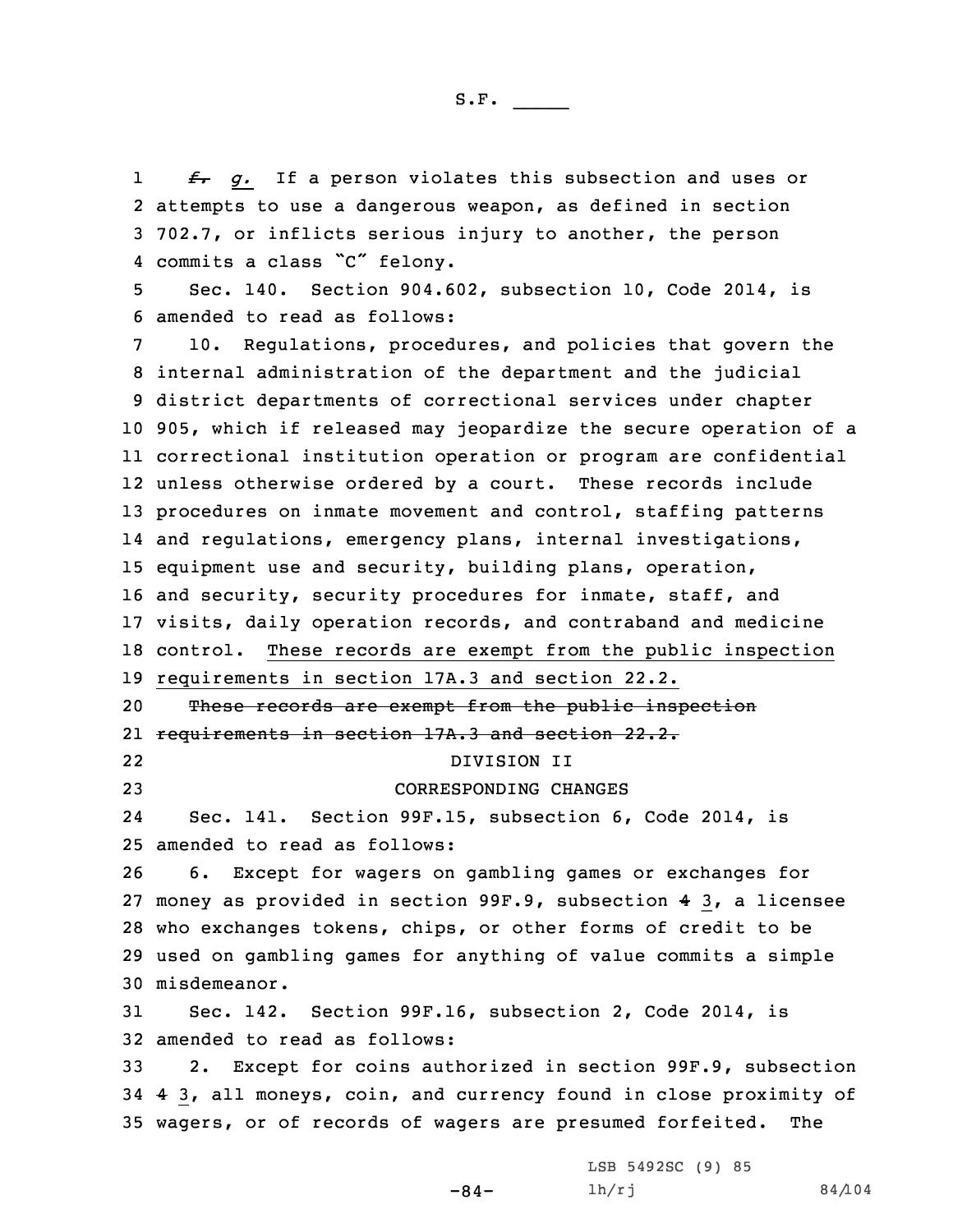1 burden of proof is upon the claimant of the property to rebut 2 this presumption.

3 Sec. 143. Section 422.34A, subsection 8, Code 2014, is 4 amended to read as follows:

 8. Utilizing <sup>a</sup> distribution facility within this state, owning or leasing property at <sup>a</sup> distribution facility within this state that is used at or distributed from the distribution facility, or selling property shipped or distributed from <sup>a</sup> distribution facility. For purposes of this subsection, *"distribution facility"* means an establishment where shipments of tangible personal property are processed for delivery to customers. *"Distribution facility"* does not include an establishment where retail sales of tangible personal property or returns of such property are undertaken with respect to retail customers on more than twelve days <sup>a</sup> year except for <sup>a</sup> distribution facility which processes customer sales orders by mail, telephone, or electronic means, if the distribution facility also processes shipments of tangible personal property to customers provided that not more than ten percent of the dollar amount of goods are delivered and shipped so as to be included in the gross sales of the corporation within this state as provided in section 422.33, subsection 2, paragraph *"b" "a"*, subparagraph (6) (2), subparagraph division (f). 24Sec. 144. Section 422.36, subsection 6, Code 2014, is

25 amended to read as follows:

 6. <sup>A</sup> foreign corporation is not required to file <sup>a</sup> return if its only activities in Iowa are the storage of goods for <sup>a</sup> period of sixty consecutive days or less in <sup>a</sup> warehouse for hire located in this state whereby the foreign corporation transports or causes <sup>a</sup> carrier to transport such goods to that warehouse and provided that none of the goods are delivered or shipped so as to be included in the gross sales of the corporation within this state as provided in section 422.33, subsection 2, paragraph *"b" "a"*, subparagraph (6) (2), subparagraph division (f).

-85-

LSB 5492SC (9) 85 lh/rj 85/104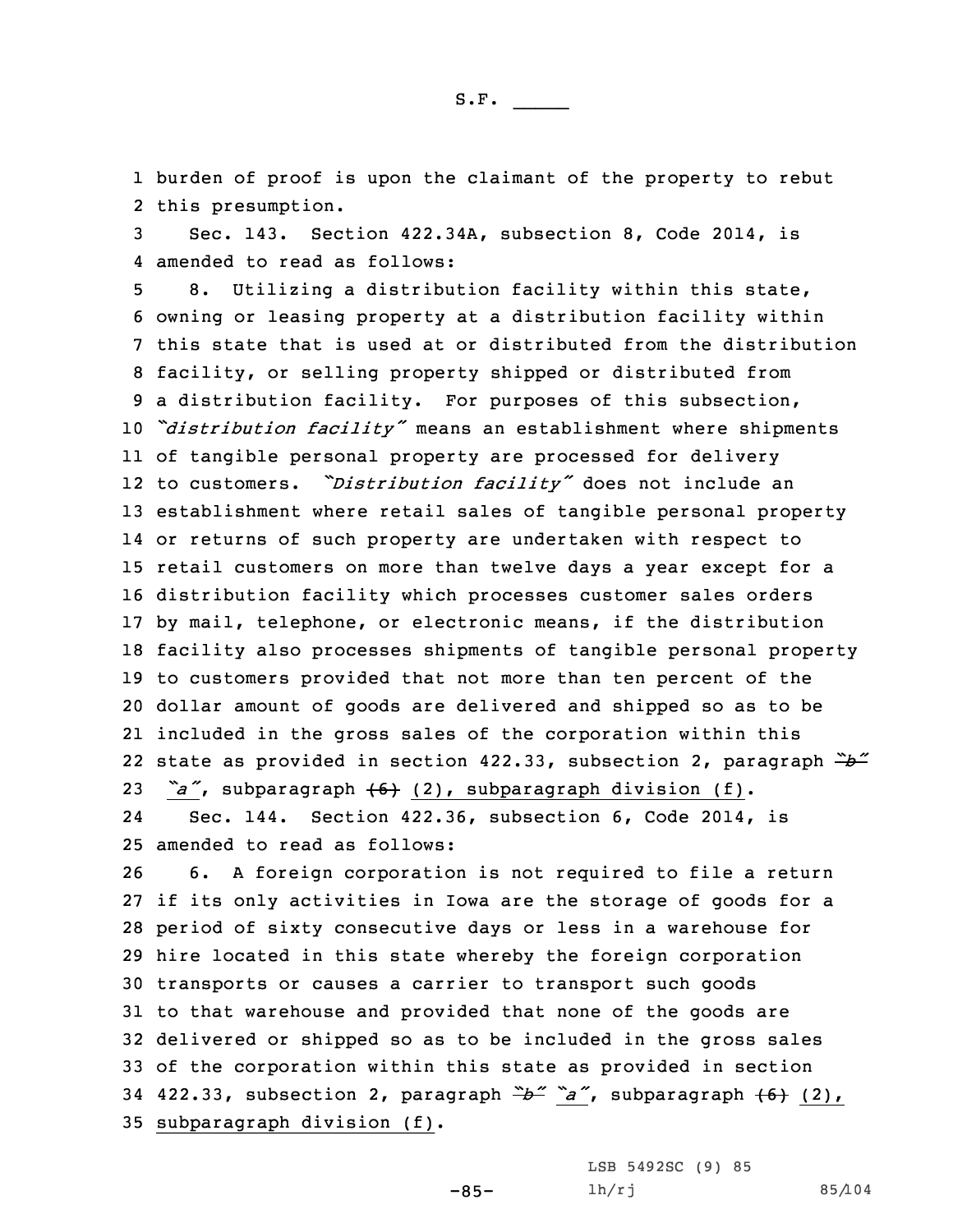1 Sec. 145. Section 805.8C, subsection 5, paragraphs <sup>a</sup> and b, 2 Code 2014, are amended to read as follows:

 *a.* For violations of legal age for gambling wagering under section 99D.11, subsection 7, section 99F.9, subsection 5 4, and section 725.19, subsection 1, the scheduled fine is five hundred dollars. Failure to pay the fine by <sup>a</sup> person under the age of eighteen shall not result in the person being detained in <sup>a</sup> secure facility.

 *b.* For legal age violations for entering or attempting to enter <sup>a</sup> facility under section 99F.9, subsection 6 5, the scheduled fine is five hundred dollars. Failure to pay the fine by <sup>a</sup> person under the age of eighteen shall not result in the person being detained in <sup>a</sup> secure facility.

14 DIVISION III 15 DIRECTIVES Sec. 146. CODE EDITOR DIRECTIVES. 1. Sections 53.38, 53.39, 53.41, 53.44, 53.48, 53.49, 53.50, 53.51, 53.52, 73.15, 73.21, 85.63, 85.67, 85.68, 234.24, 234.26, 234.27, 234.28, 260C.56, 260C.57, 260C.61, 260C.63, 260C.64, 260C.65, 260C.67, 262.53, 262.56, 262.59, 262.60, 262.62, 262.63, 262.64, 262.65, 263.13, 358.36, 358.37, 461A.75, 461A.76, 461A.78, 462A.85, 476.26, 476.82, 483A.56, and 499.71, are amended by striking the word "division" and inserting in lieu thereof the word "subchapter". 2. Sections 53.46, subsections 1, 3, 5, 6, and 7; 53.53, subsections <sup>1</sup> and 3; 73.16, subsection 2, paragraph "c"; 85.65A, subsection 3, paragraph "e"; 85.66, subsection 1; 262.55, unnumbered paragraph 1; 263.11, unnumbered paragraph 1; 462A.77, subsection 9; 462A.83, unnumbered paragraph 1; 476.23, subsections 2 and 4; 476.25, subsection 1; 476.42, unnumbered paragraph 1; 476.42, subsection 1, paragraph "b"; 476.42, subsection 4, paragraph "b"; 476.44, subsection 2, paragraph "a"; 476.72, unnumbered paragraph 1; 476.76, unnumbered paragraph 1; 483A.50, unnumbered paragraph 1; 483A.50, subsection 1; 483A.51, subsections 2, 5, and 6;

LSB 5492SC (9) 85

 $-86-$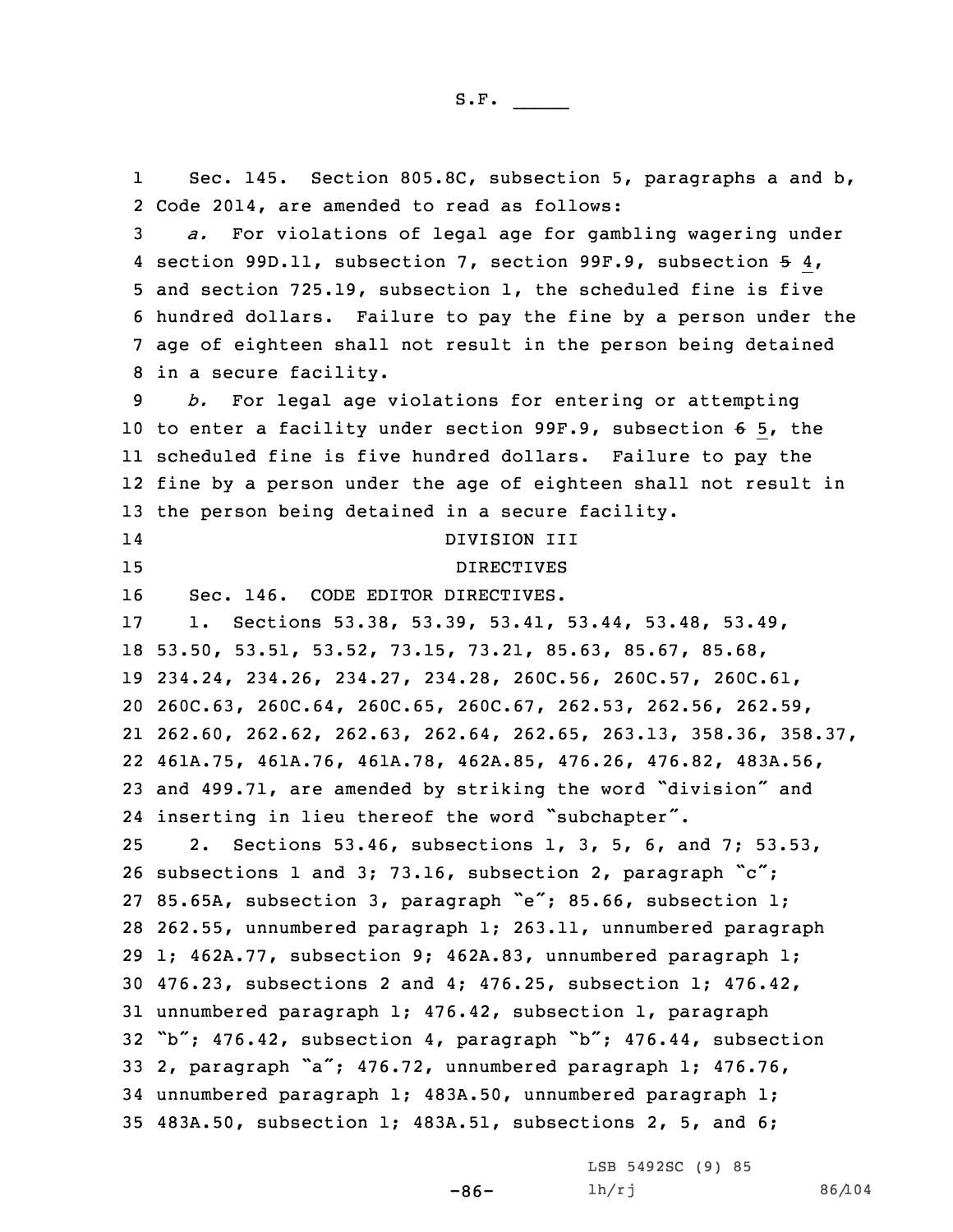499.61, unnumbered paragraph 1; 499.69, subsection 1, paragraph "a"; and 499.69, subsection 1, paragraph "b", subparagraph (3), are amended by striking the word "division" and inserting in 4 lieu thereof the word "subchapter".

 3. Sections 144A.12, 331.449, 331.470, 554.9801, 554.9802, 554.9803, 554.9805, and 554.9809 are amended by striking, within the Iowa Acts citation, the word "chapter" and inserting in lieu thereof the abbreviation "ch.".

 4. Sections 202B.202, subsections 2 and 3; 490.1703, subsection 1, unnumbered paragraph 1; 490.1703, subsection 2; 514C.27, subsection 1, unnumbered paragraph 1; 516B.2, unnumbered paragraph 1; 535.2, subsection 6, paragraph "a"; 554.9804, subsection 1; 554.9806, subsection 1, paragraph "a"; 554.9806, subsection 2, paragraph "b"; 554.9806, subsection 3, paragraph "a"; 554.9807, subsections <sup>2</sup> and 5; 602.11101, subsection 2, paragraph "b"; and 602.11101, subsection 3, are amended by striking, within the Iowa Acts citation, the word "chapter" and inserting in lieu thereof the abbreviation "ch.". 5. Section 589.22 is amended by striking, within the Iowa Acts citation, the letters "ch" and inserting in lieu thereof the abbreviation "ch.".

22 6. Sections 202B.202, subsection 1; 426C.4, subsection 1, paragraph "b", subparagraph (2); 504.1703, subsection 1, unnumbered paragraph 1; 504.1703, subsection 2; and 508.38, subsection 11, are amended by striking, within the Iowa Acts citation, the letters "ch" and inserting in lieu thereof the abbreviation "ch.".

 7. Section 155A.43 is amended by striking, within the Iowa Acts citation, the words "chapter" and "section" and inserting in lieu thereof the abbreviation "ch." and the symbol "§". 8. Sections 8.57, subsection 2; 135C.2, subsection 5; 144D.4, subsection 10; 233A.1, subsection 3; 233B.1, subsection 33 3; and 411.30, subsection 1, paragraph "c", are amended by striking, within the Iowa Acts citation, the words "chapter" and "section" and inserting in lieu thereof the abbreviation

-87-

LSB 5492SC (9) 85 lh/rj 87/104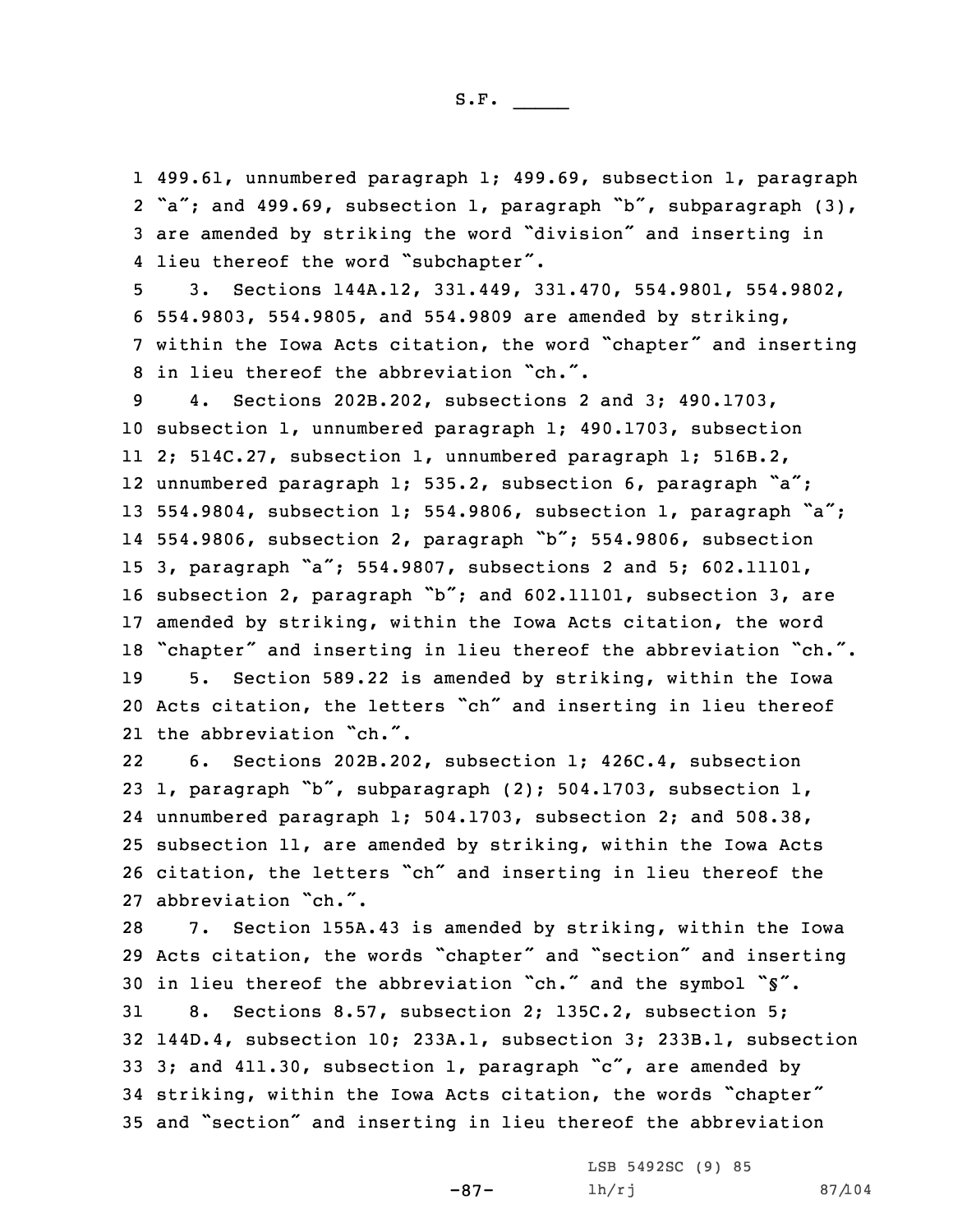1 "ch." and the symbol "§".

2 9. Section 554.11101 is amended by striking, within the Iowa Acts citation, the words "chapter" and "sections" and inserting 4 in lieu thereof the abbreviation "ch." and the symbol "\$". 10. Sections 12E.3A, subsection 1; 16.54, subsection 2; 135.153, subsection 1; 135.166, subsection 1; 249L.4, subsection 5, paragraph "a"; 312A.3, subsection 1, paragraph 8 "a"; 315.4, subsection 1, paragraph "a", subparagraph (2); 455E.11, subsection 2, paragraph "a", subparagraph (2), subparagraph division (f); and 505.32, subsection 2, paragraph "g", are amended by striking, within the Iowa Acts citation, the word "section" and inserting in lieu thereof the symbol 13 "§". 14 11. Section 446.45 is amended by striking, within the Iowa Acts citation, the word "sections" and inserting in lieu 16 thereof the symbol "\$". 12. Section 229.39, subsection 3, paragraph "a", is amended by striking, within the Iowa Acts citation, the word "sections" 19 and inserting in lieu thereof the symbol " $\zeta$ ". EXPLANATION 21 **The inclusion of this explanation does not constitute agreement with** 22 **the explanation's substance by the members of the general assembly.** This bill makes Code changes and corrections that are considered to be nonsubstantive and noncontroversial, in addition to style changes. Changes made include updating or correcting names of and references to public and private entities and funds, corrections to references to federal Acts, changes to format, correcting internal Code and Iowa Acts references and terminology, making various corrections to spelling and grammar, punctuation changes, and numbering, renumbering, and reorganizing various provisions to eliminate unnumbered paragraphs and to facilitate citation. The Code

34 nonsubstantive changes are made include the following:

33 sections in which the technical, grammatical, and other

-88-

35 DIVISION I.

LSB 5492SC (9) 85 lh/rj 88/104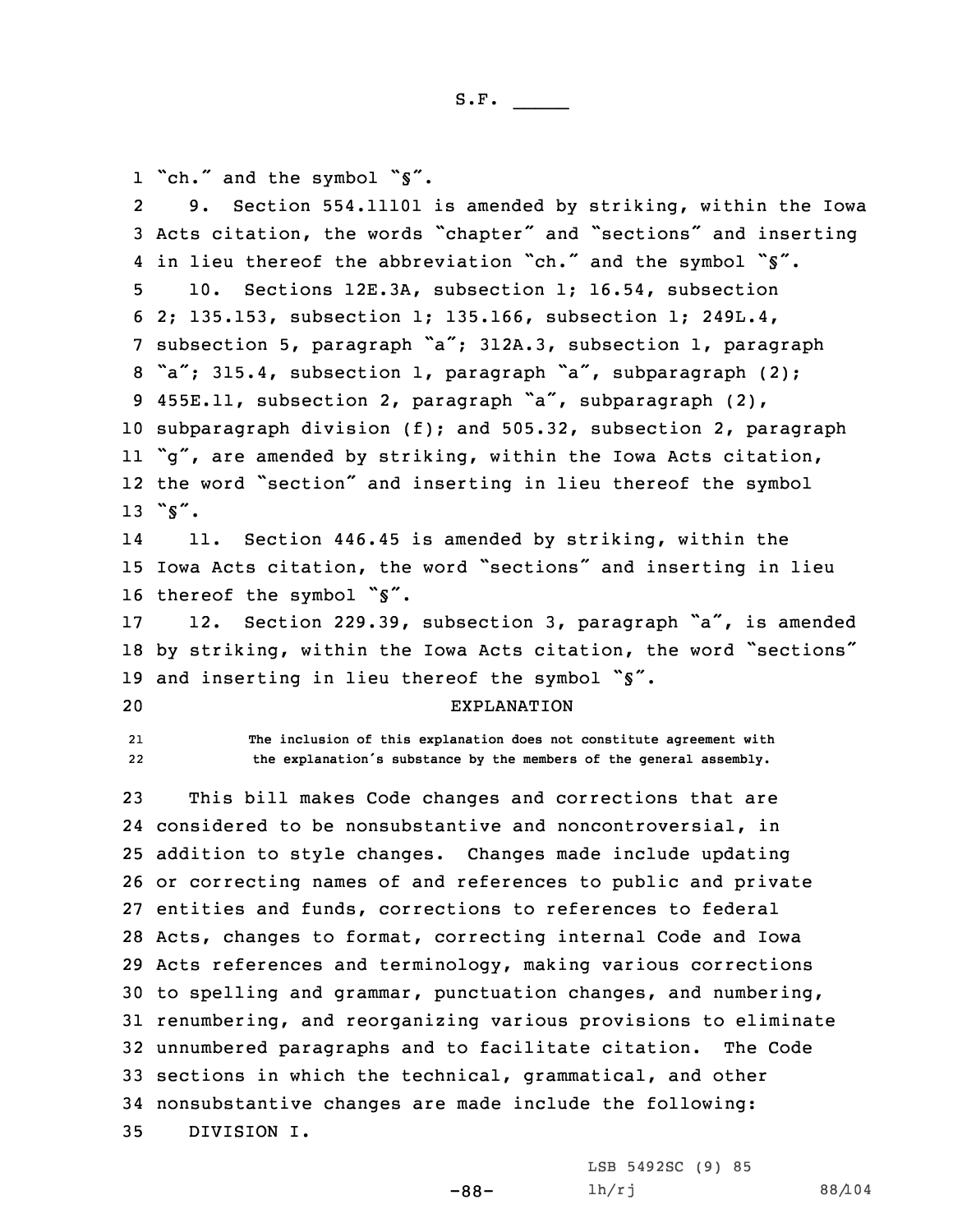1 Code section 2.10: Numbers unnumbered paragraphs to 2 eliminate the unanchored unnumbered paragraph within this 3 provision relating to payment of per diem to members of the 4 general assembly.

 Code section 2.48: Adds <sup>a</sup> subsection headnote to <sup>a</sup> provision relating to subsequent reviews of tax expenditures or incentives by the legislative oversight committee. All other subsections in the Code section have subsection headnotes.

 Code section 8.6: Combines <sup>a</sup> paragraph relating to rules pertaining to customer councils with another paragraph that also relates to those rules, and renumbers the resulting paragraph.

 Code sections 10A.104 and 10A.105: Updates punctuation by replacing parentheses with commas around citations to the federal Indian Gaming Regulatory Act, in provisions regarding agreements or compacts between the state of Iowa and Indian tribes to implement the federal Act and the confidentiality of related records and materials.

 Code section 13B.4B: Updates the style of language relating to when summary claims data, which has been submitted to the state public defender and pertains to an attorney's representation of an indigent client, may be released.

23 Code section 15J.2: Corrects the subject-verb agreement in 24 language defining what constitutes <sup>a</sup> substantial improvement 25 to property.

 Code section 16.1: Reformats and adds the words "the following" to eliminate <sup>a</sup> nonconforming Code numbering scheme in language defining the term "low or moderate income families" for purposes of provisions under the jurisdiction of the Iowa finance authority.

 Code section 16.2A: Adds the word "division" before the word "board" in two places in language relating to the board of the title guaranty division of the Iowa finance authority. The term "board" is defined in Code chapter <sup>16</sup> to mean the Iowa finance authority board of directors.

-89-

LSB 5492SC (9) 85 lh/rj 89/104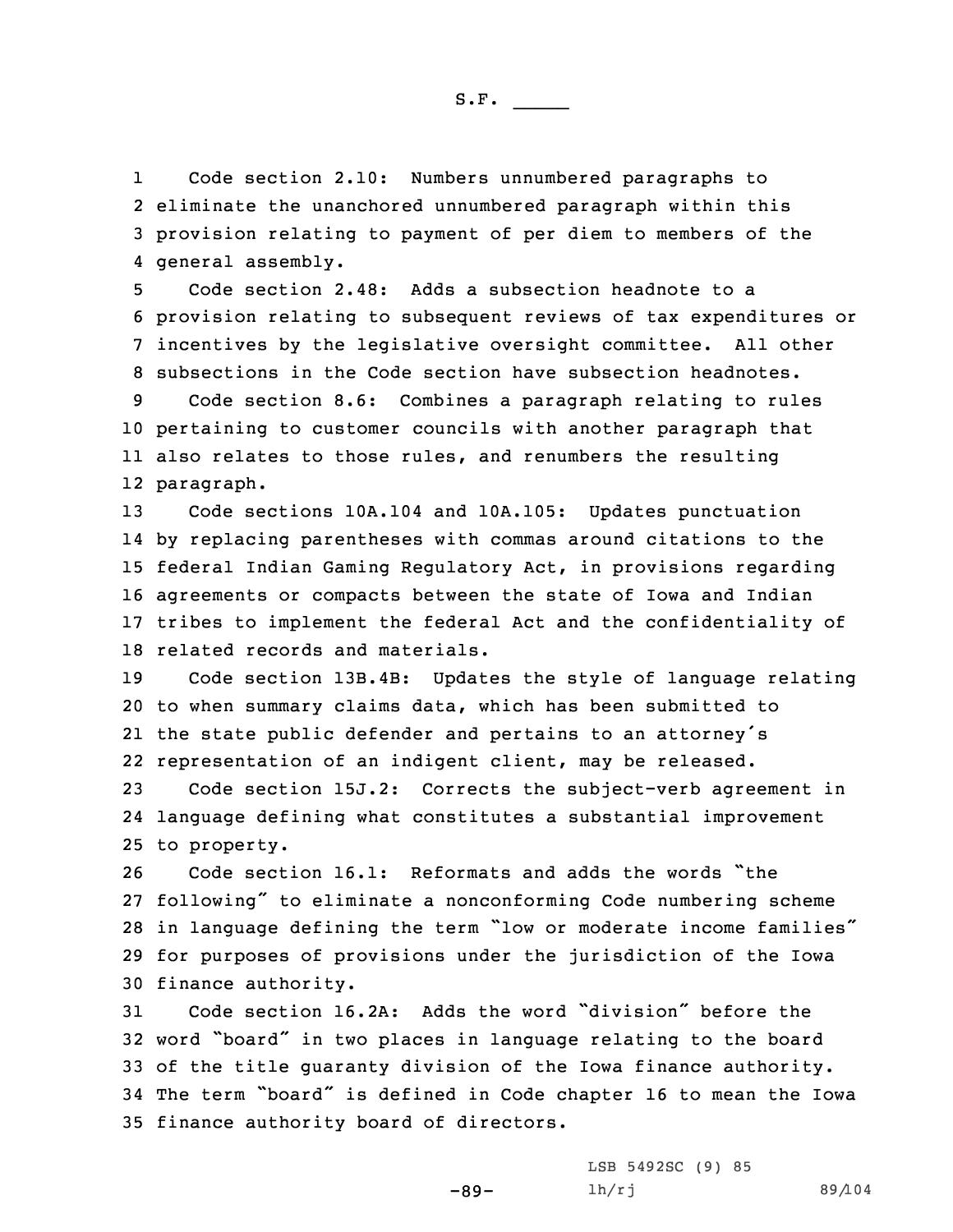1 Code section 24.9: Numbers unnumbered paragraphs to 2 facilitate citation to this provision pertaining to the process 3 for adoption and certification of municipal budget estimates. 4 Code section 28E.24: Numbers unnumbered paragraphs to 5 facilitate citation to this provision pertaining to the 6 determination of the amount and sources of revenue for <sup>a</sup> 7 unified law enforcement district created by <sup>a</sup> Code chapter 28E 8 agreement.

 Code section 49.7: Numbers unnumbered paragraphs to facilitate citation to this provision pertaining to the schedule and filing requirement for changes to election precinct boundary lines after the redistricting if congressional and legislative districts becomes law.

14 Code section 49.64: Numbers items in <sup>a</sup> series that appears 15 after <sup>a</sup> colon and which describes the number of ballots that 16 are to be delivered to an election precinct by the commissioner 17 of elections in presidential and nonpresidential elections.

 Code section 53.37: Replaces chapter subunit references to "division" with chapter subunit references to "subchapter" and corrects the name of <sup>a</sup> federal Act pertaining to absentee voting by members of the armed forces and oversees citizens, in this provision regarding absentee voting by members of the armed forces.

24 Code sections 70A.26 and 70A.39: Adds, to facilitate hypertext linkage, <sup>a</sup> numeric citation to the Code chapter which contains Iowa tort claims Act after <sup>a</sup> reference to that Act by name in provisions relating to disaster service volunteer leave by public employees and the bone marrow and organ donation incentive program.

 Code section 73A.21: Strikes an extraneous "that" in language relating to the remedies for the failure of <sup>a</sup> contractor or subcontractor of <sup>a</sup> public improvement to file records after receiving <sup>a</sup> request for records from the labor commissioner.

35 Code section 85.64: Replaces <sup>a</sup> chapter subunit reference to

-90-

LSB 5492SC (9) 85 lh/rj 90/104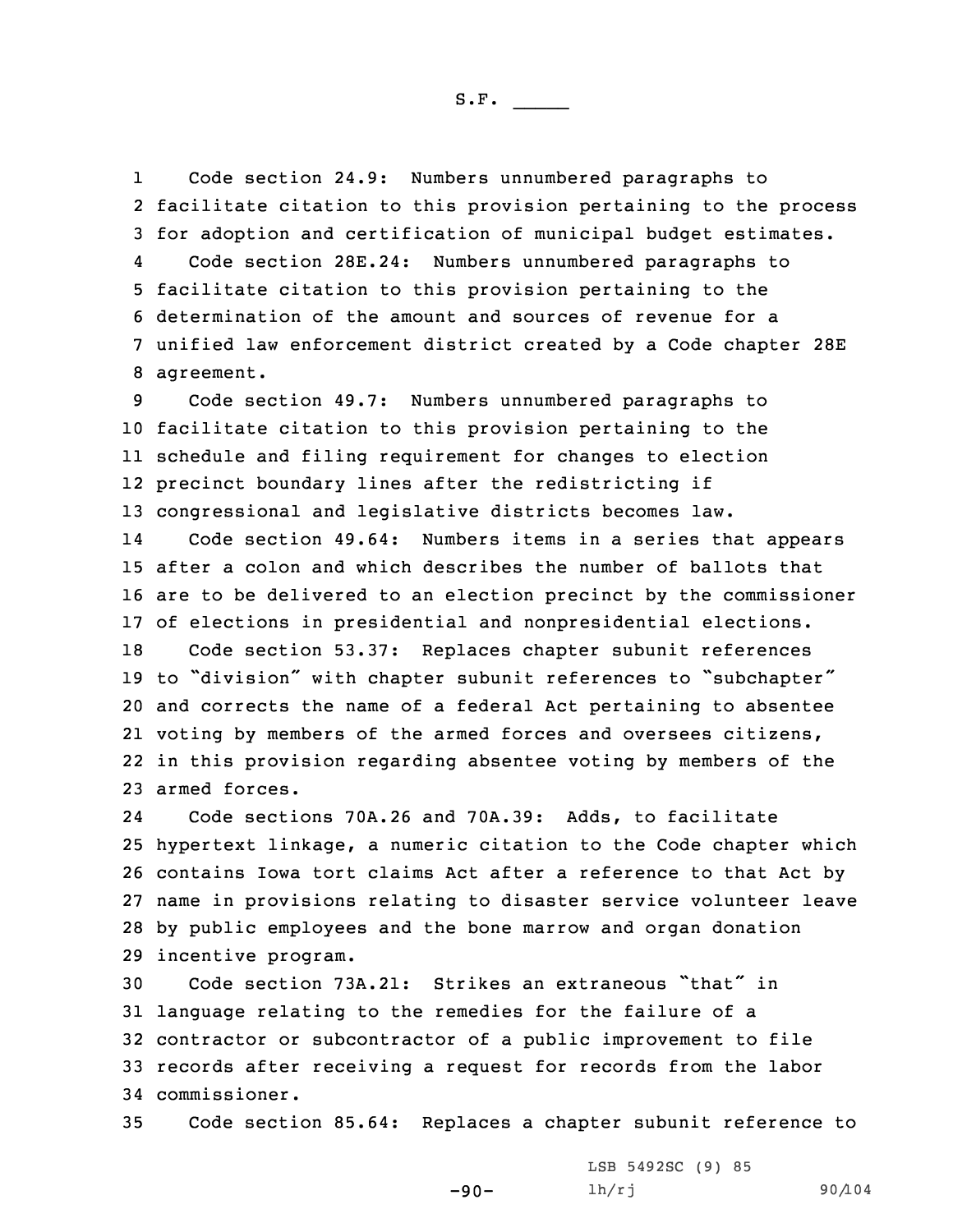"division" with <sup>a</sup> chapter subunit reference to "subchapter" and numbers unnumbered paragraphs to facilitate citation to this provision regarding limitations of benefits for an employee who becomes permanently disabled due to <sup>a</sup> compensable injury to or loss of <sup>a</sup> member or organ if the employee has previously lost or lost use of <sup>a</sup> different member or organ.

 Code section 88.5: Updates punctuation by replacing <sup>a</sup> set of parentheses with commas in language relating to the contents of an application for an order for <sup>a</sup> temporary variance from an occupational safety or health standard.

11 Code section 89.4: Changes the language of an exception from boiler regulations, for continuous coil-type boilers that are used only for steam vapor, that describes the water temperature that the water inside the boiler cannot exceed, so that the expression of temperature is in numerals, not in words.

 Code section 96.3: Moves <sup>a</sup> quotation mark to correct <sup>a</sup> reference to the term "off" indicator to conform to other instances of that same term in other provisions of Code chapter 96, which pertains to unemployment compensation. The term appears correctly in Code section 96.19, subsections 21, 29, and 30, and Code section 96.29, subsection 5.

22Code section 96.11: Changes the word "insure" to "ensure" in language relating to the taking of actions by the department to make certain that the Iowa extended unemployment insurance benefit language is interpreted and applied in <sup>a</sup> manner which meets federal requirements.

 Code section 99F.9: Renumbers to eliminate <sup>a</sup> reserved subsection within this provision regulating wagering on gambling games. Internal references to this provision are corrected in Division II of this bill.

 Code section 99F.11: Adds <sup>a</sup> numeric citation after <sup>a</sup> reference to the rebuild Iowa infrastructure fund by name to facilitate hypertext linkage to the statute in which the fund is created in language relating to distribution of tax revenues from gambling games.

-91-

LSB 5492SC (9) 85 lh/rj 91/104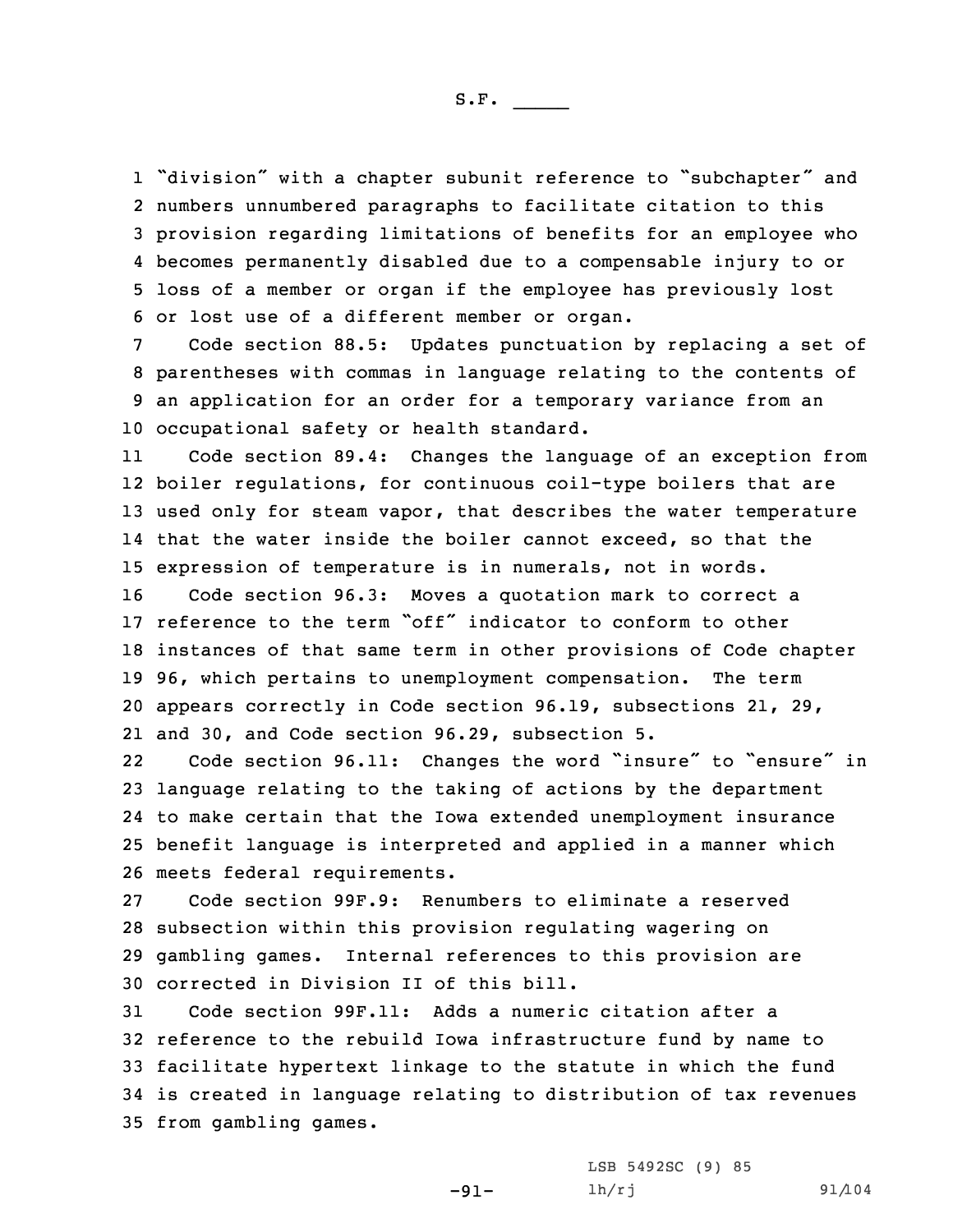1 Code section 101A.7: Numbers unnumbered paragraphs to 2 facilitate citation to this provision relating to inspection <sup>3</sup> by the state fire marshal's office of storage facilities for 4 explosives.

 Code section 123.41: Moves the words "to <sup>a</sup> manufacturer" to improve the readability of language relating to application, granting, and renewal of licenses to allow the manufacture, storage, and wholesale disposition and sale of alcoholic 9 liquors.

 Code section 123.50: Corrects the form of two citations to Code section 123.49 to facilitate hypertext linkage to that Code section in language stating that if <sup>a</sup> liquor control licensee or wine or beer permittee is convicted of certain offenses, the conviction constitutes grounds for revocation or suspension of the person's license or permit.

 Code section 124.401: Changes the capitalization of <sup>a</sup> reference to the term "federal register" in language regarding the designation of controlled substances to conform the capitalization of the term to other instances of the term elsewhere in the Code.

21 Code section 135.64: Corrects <sup>a</sup> reference to the university 22 of Iowa hospitals and clinics by name in language relating to 23 applications for certificates of need that are submitted by 24 that institution.

 Code section 135.152: Adds the word "for" to improve the readability of language relating to determinations of eligibility for assistance under the medical assistance and medically needy programs and the obstetrical and newborn indigent patient care program.

 Code section 135B.34: Adds the word "adult" to correct <sup>a</sup> reference to dependent adult abuse in language relating to employment screening for persons being considered for employment in hospitals.

34 Code section 137F.1: Changes an exception to the definition 35 of potentially hazardous food that describes the hydrogen

-92-

LSB 5492SC (9) 85 lh/rj 92/104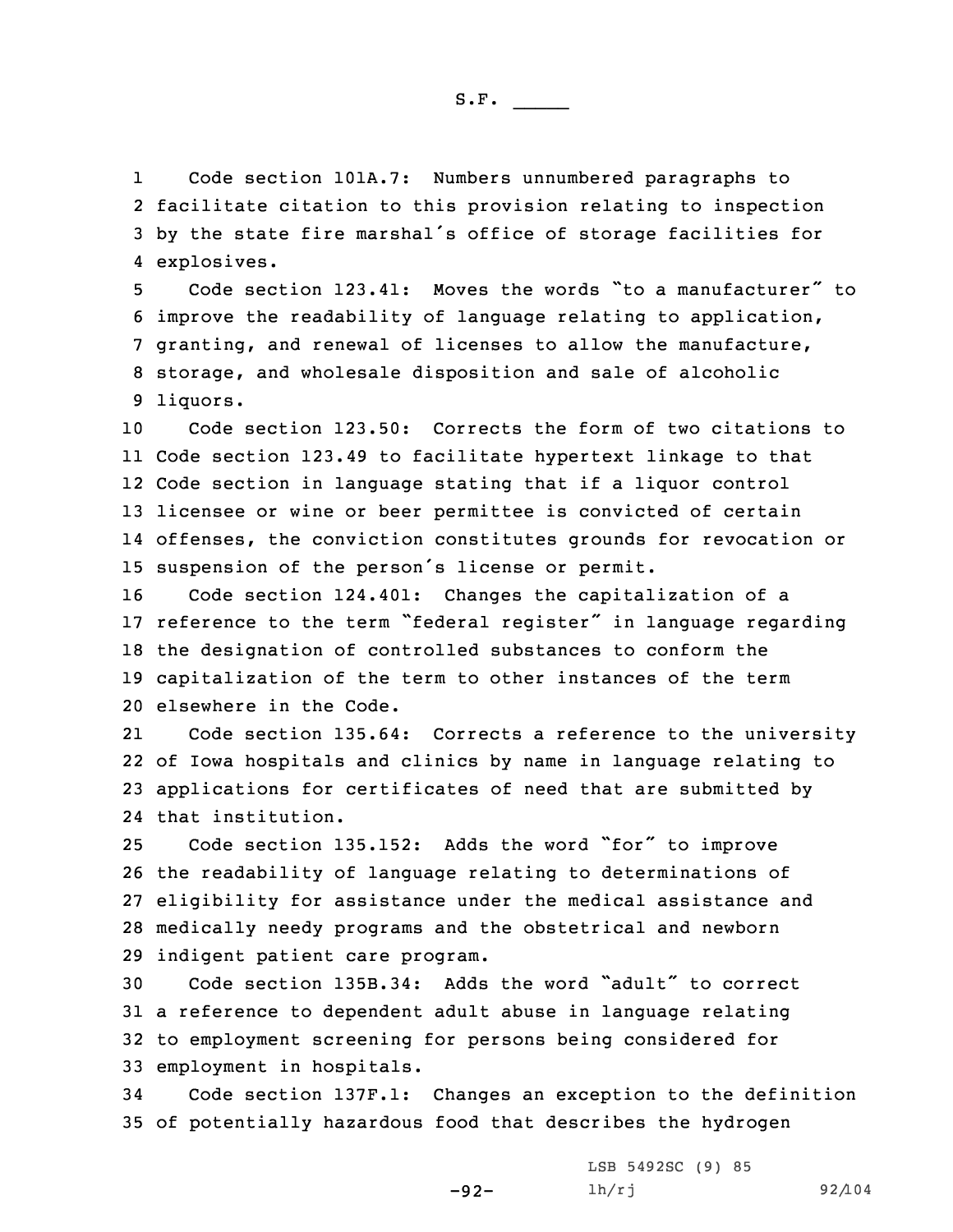1 ion concentration of certain food when measured at certain

2 temperatures by changing the description of temperature levels 3 from words to numbers.

4 Code sections 163.4 and 163.5: Strikes the extraneous <sup>5</sup> word "such" in language describing the powers of assistant 6 veterinarians.

 Code section 163.27: Changes language describing the boiling requirements for garbage that is to be fed to animals by changing the description of temperature levels from words to numbers.

11 Code section 175.5: Adds the word "and" before the last 12 item in <sup>a</sup> series to correct the grammar of language describing 13 the duties and powers of the Iowa finance authority under the 14 chapter relating to agricultural development.

 Code section 176A.10: Corrects internal references to subparagraphs to allow for hypertext linkage in this provision relating to taxation for county agricultural extension education.

 Code section 185C.6: Adds the word "an" before the words "at-large" in language describing the election of directors to the Iowa corn promotion board to conform the language to similar language elsewhere in the Code describing at-large representation by elected officials.

24 Code section 189A.2: Updates punctuation by replacing 25 parentheses with commas in citations to various federal Acts 26 within definitions referring to those Acts in the Code chapter 27 relating to meat and poultry inspection.

 Code section 196.8: Changes language describing the temperature limit for storage of eggs intended for human consumption by changing the description of temperature levels from words to numbers.

 Code section 203C.3: Adds, to facilitate hypertext linkage, <sup>a</sup> numeric reference to the Code chapter containing the administrative procedure Act, after <sup>a</sup> reference to that Act by name, in language relating to the appointment of the

-93-

LSB 5492SC (9) 85 lh/rj 93/104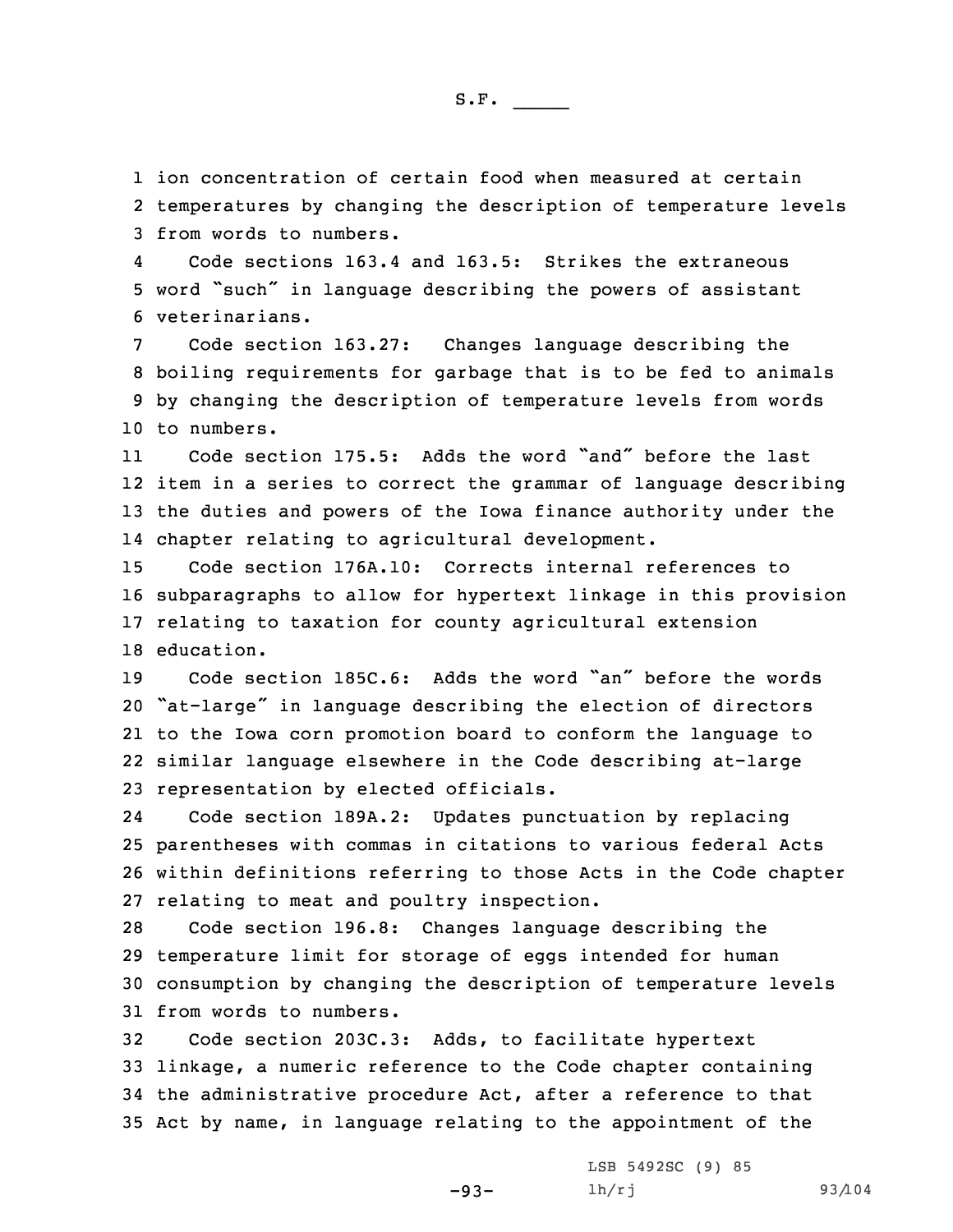1 department of agriculture and land stewardship as the receiver 2 for agricultural commodities stored in the warehouse of <sup>a</sup> 3 licensee whose license has been suspended.

4 Code section 203C.28: Numbers unnumbered paragraphs to 5 facilitate citation to <sup>a</sup> provision relating to tariff rates on 6 the receiving, storage, and load-out of grain by warehouses for 7 agricultural products.

8 Code section 207.4: Numbers and renumbers to eliminate 9 unanchored unnumbered paragraphs in language relating to coal 10 mine site permits.

11 Code section 215.20: Changes language describing the temperature at which liquefied petroleum gas shall be kept, offered, exposed for sale, or sold by the pound or metered cubic foot of vapor by changing the description of the temperature level from words to numbers.

 Code section 225C.12: Corrects the name of the mental health and disabilities fund in language relating to local deposit and use of state funds appropriated for mental health and disability services to conform to the changes made by 2012 Acts, chapter 1120, to the name of the county fund contained in Code section 331.424A.

22 Code sections 225C.32 and 227.2: Updates the name of the local board that coordinates mental health and disability services to conform the name to the changes made to the names of entities, funds, and services for persons with mental health and other disabilities by 2012 Acts, chapter 1120.

 Code section 226.9C: Corrects the name of the mental health and disabilities fund in language relating to the splitting of charges for services between the fund established in Code section 331.424A and the county's budget for substance abuse expenditures to conform to the change made to the name of that fund by 2012 Acts, chapter 1120.

33 Code section 229.21: Moves <sup>a</sup> reference to Code section 34 229.6 to place the reference both in Code order and with the 35 language relating to involuntary hospitalization that the

-94-

LSB 5492SC (9) 85 lh/rj 94/104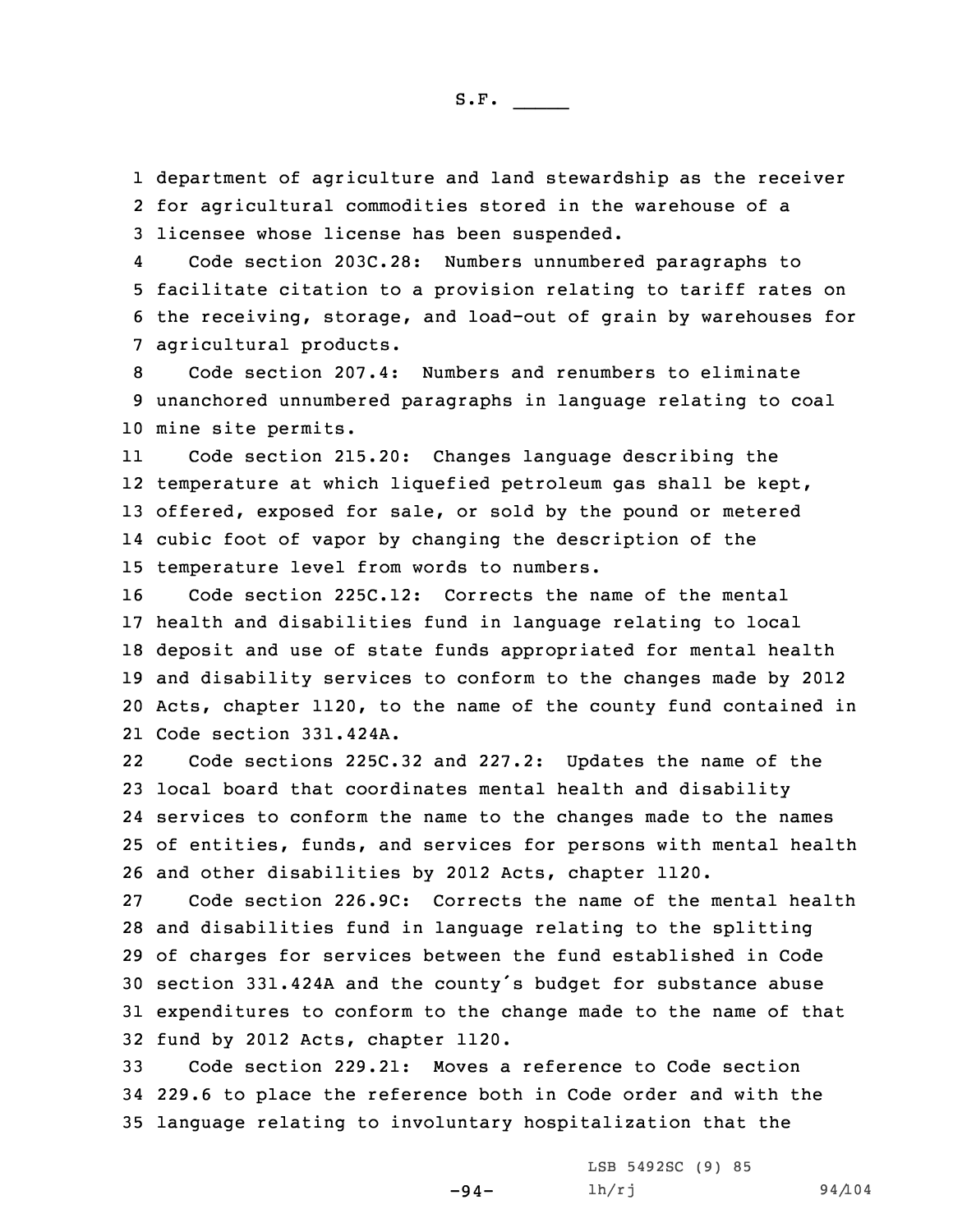1 reference modifies in this provision relating to the filing of 2 applications for involuntary hospitalization of persons with 3 mental health or substance-related disorders.

4 Code section 231.23A: Strikes the word "program" from language listing the aging and disability resource center as an entity that is administered by the department on aging to conform to changes made to the enabling statute for the center, Code section 231.64, by 2013 Acts, chapter 29, §29.

 Code section 232.7: Corrects the year of enactment in <sup>a</sup> citation to the federal Adoption and Safe Families Act in this provision relating to juvenile court proceedings involving an Indian child. Public law number 105-89 was signed on November 19, 1997, by President Bill Clinton.

14 Code sections 232.175 and 232.178: Corrects the name of the 15 federal Adoption Assistance and Child Welfare Act in language 16 relating to foster care placement of children in conformance 17 with that Act.

<sup>18</sup> Code section 235A.18: Adds the word "that" to improve the <sup>19</sup> readability of language regarding the retention of <sup>a</sup> person's 20 name on the child abuse registry.

21 Code section 249A.26: Changes language relating to case management for mental health and disabilities services to conform to the changes made by 2012 Acts, chapter 1120, to names of the entities, funds, and services that provide assistance to persons with mental health and other disabilities.

 Code section 252.13: Numbers unnumbered paragraphs and creates <sup>a</sup> lettered list in language describing the recovery of expenditures made by counties for the assistance or support of the poor from various persons and entities.

 Code sections 252B.4, 252B.13A, and 252.24: Corrects multiple federal United States Code section citations by lower-casing the lettered portion of the alphanumeric section cited in provisions governing the collection of child support. Code section 256.35: Corrects <sup>a</sup> reference in this provision

-95-

LSB 5492SC (9) 85 lh/rj 95/104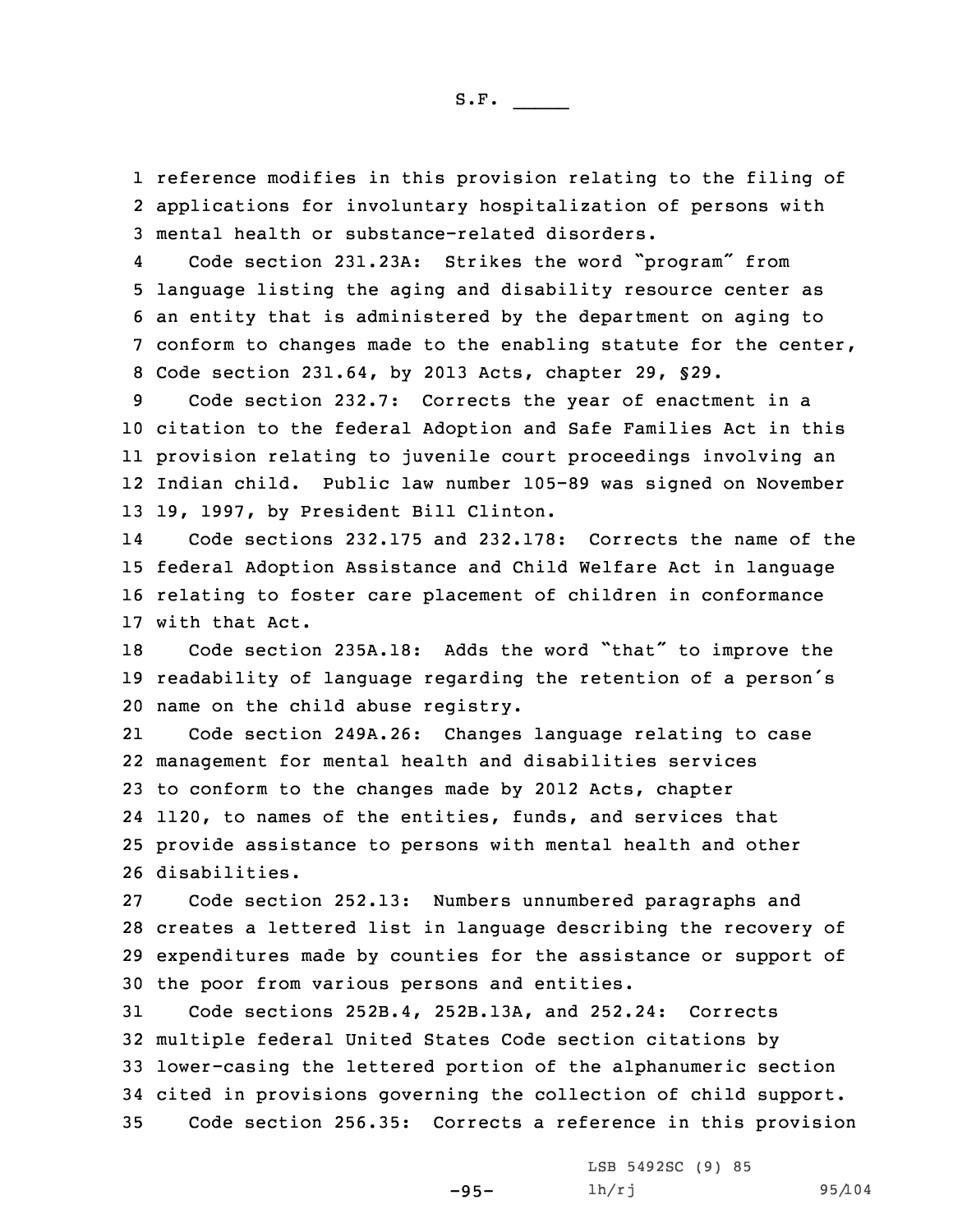establishing the regional autism assistance program to the child health specialty clinics of the university of Iowa hospitals and clinics by name to conform the reference to other references to the clinics elsewhere in the Code.

 Code section 256.39: Changes <sup>a</sup> verb to <sup>a</sup> noun to conform the usage in this paragraph describing an element that must be included in <sup>a</sup> career pathways program to the language contained in the prefatory clause and to the usage in the remaining paragraphs of the subsection.

10 Code section 256F.2: Corrects the subject-verb agreement in 11 this definition of an "innovation zone consortium".

12 Code section 257.31: Corrects the subject-verb agreement 13 and replaces generic paragraph references with specific 14 letter references in language relating to the appropriation of 15 supplemental aid to certain school districts.

16 Code section 258.16: Corrects an internal reference to 17 facilitate hypertext linkage in language relating to planning 18 for vocational education instructional programs.

 Code section 260C.18A: Strikes the words "of education" after <sup>a</sup> reference to the department of education in language relating to the development of career academies. The term "department" is defined in Code chapter 260C as meaning the department of education.

24 Code sections 260C.58 and 260C.62: Numbers unnumbered paragraphs to facilitate citation and replaces chapter subunit references to "division" with chapter subunit references to "subchapter" in two provisions relating to bonding for community college facilities.

 Code sections 260F.6, 260F.6B, and 260F.7: Strikes the words "economic development" that appear before the word "authority" in two Iowa jobs training program provisions. The term "authority" is defined in Code chapter 260F as meaning the economic development authority.

34 Code section 261.19: Corrects <sup>a</sup> reference by name to the Des 35 Moines university —— osteopathic medical center within language

-96-

LSB 5492SC (9) 85 lh/rj 96/104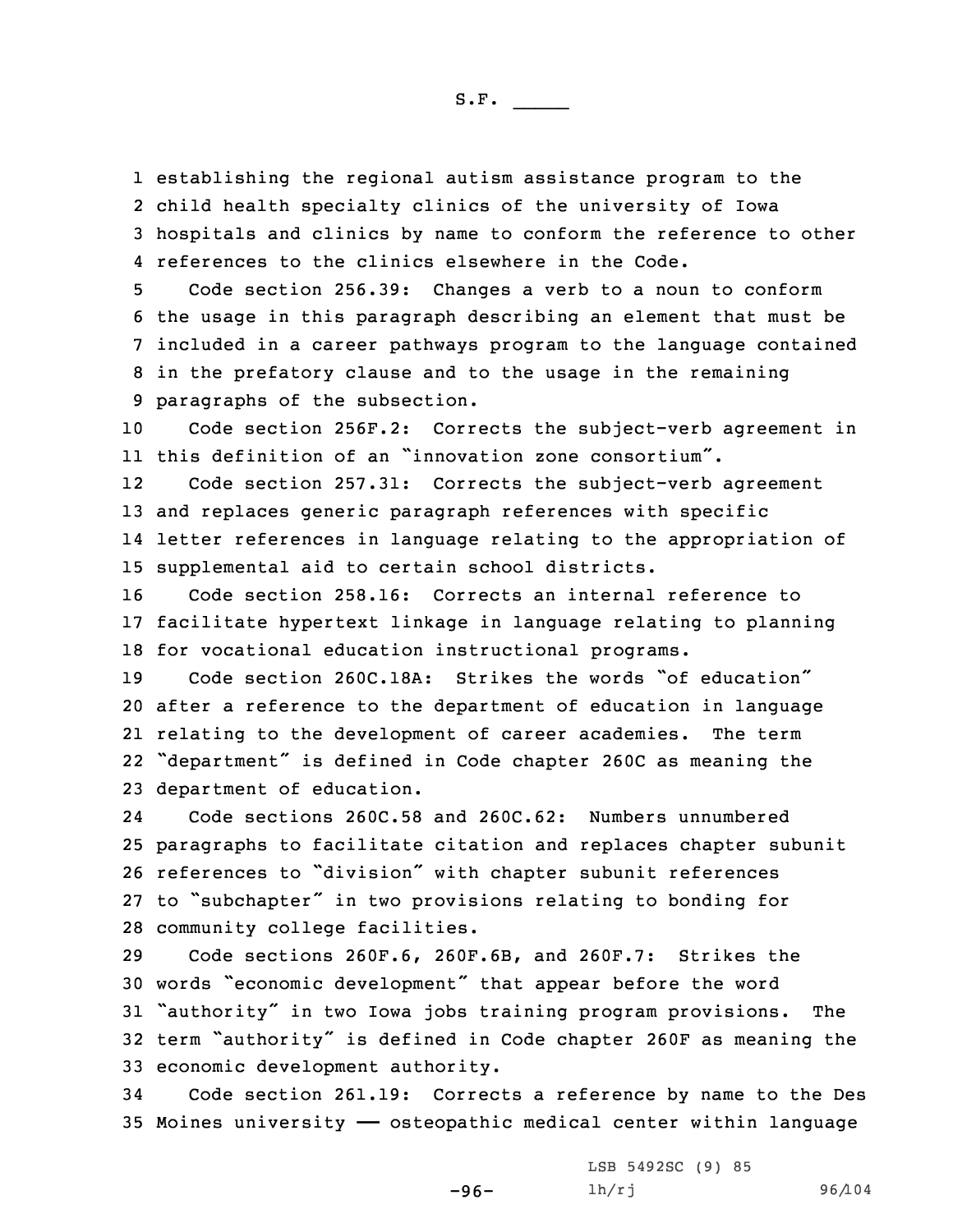1 establishing the health care professional recruitment program 2 to conform the reference to other references to that medical 3 center elsewhere in the Code.

4 Code sections 262.57 and 262.61: Numbers unnumbered paragraphs to facilitate citation and replaces chapter subunit references to "division" with chapter subunit references to "subchapter" in two provisions relating to bonding for facilities at board of regents institutions.

 Code section 275.23A: Changes the word "nor" to "and not" to correct the grammar of <sup>a</sup> sentence that established the timing for adoption of <sup>a</sup> resolution by <sup>a</sup> school board to authorize <sup>a</sup> change in the boundaries, the number of directors, or the method of election of directors of an existing school district director district.

 Code section 297.36: Numbers unnumbered paragraphs to facilitate citation to this provision regarding loan agreements that are entered into by school boards in anticipation of collection of <sup>a</sup> voter-approved tax levy to fund physical plant and equipment improvements.

20 Code section 312.2: Reformats an internal reference to 21 facilitate hypertext linkage in language relating to allotments 22 from the road use tax fund.

 Code section 321.258: Reformats an extended series into <sup>a</sup> lettered list to improve the readability of this provision regarding arrangement of lights on official traffic-control 26 signals.

 Code section 321.440: Updates the punctuation in <sup>a</sup> lettered list to conform to current Code style in <sup>a</sup> provision that enumerates the defects that will cause <sup>a</sup> pneumatic tire to be deemed unsafe.

 Code section 331.382: Strikes an extraneous "or" in <sup>a</sup> series of citations to Code chapters and portions of Code chapters, which <sup>a</sup> county board must follow when taking action regarding the special districts that are authorized under those Code chapters.

-97-

LSB 5492SC (9) 85 lh/rj 97/104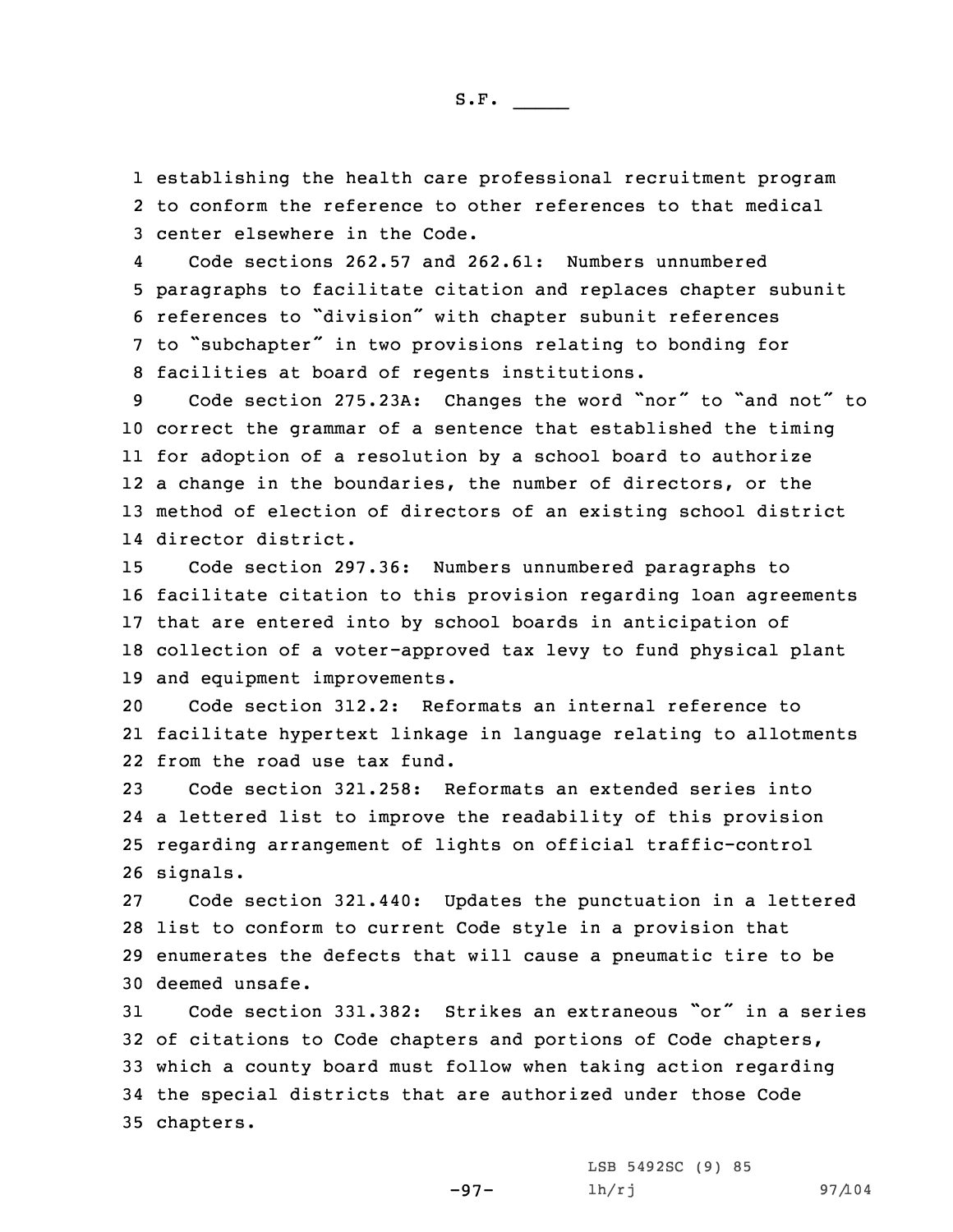1 Code section 341A.18: Numbers unnumbered paragraphs to 2 facilitate citation to this provision enumerating the civil 3 rights and responsibilities of persons who seek or obtain civil 4 service employment.

 Code section 392.5: Numbers unnumbered paragraphs and modifies the format of an existing Iowa Acts reference in this provision relating to local library boards to facilitate citation and to conform to the Iowa Acts reference to references which are modified elsewhere in this bill.

10 Code sections 403.8 and 403.9: Reformats internal 11 references to facilitate hypertext linkage in these two 12 provisions in the urban renewal chapter.

 Code section 419.4: Adds the word "the" before the word "lessee" to improve the readability of <sup>a</sup> series and conform the series to other language within the same subparagraph in this provision relating to bond revenues for municipal projects.

17 Code section 422.11S: Strikes an extraneous "and" in <sup>a</sup> 18 series that describes the years and amounts which constitute <sup>19</sup> "total approved tax credits" in the enumerated tax years.

20 Code section 422.12C: Renumbers to eliminate unanchored 21 unnumbered paragraphs within this provision governing early 22 childhood development tax credits and expenses.

 Code section 422.33: Renumbers to eliminate unanchored unnumbered paragraphs and corrects internal references within this provision relating to business tax on corporations. Internal references to this Code section are corrected in division II of this bill.

 Code section 422.70: Splits <sup>a</sup> paragraph into two and then redesignates the new and the remaining, succeeding paragraphs to perfect the listing of the powers of the director of revenue with respect to determinations of taxpayer tax liability. Code section 423.3: Renumbers to eliminate unanchored unnumbered paragraphs within this provision defining the term "prosthetic device" for purposes of <sup>a</sup> sales tax exemption for certain drugs, devices, and equipment.

> LSB 5492SC (9) 85 lh/rj 98/104

-98-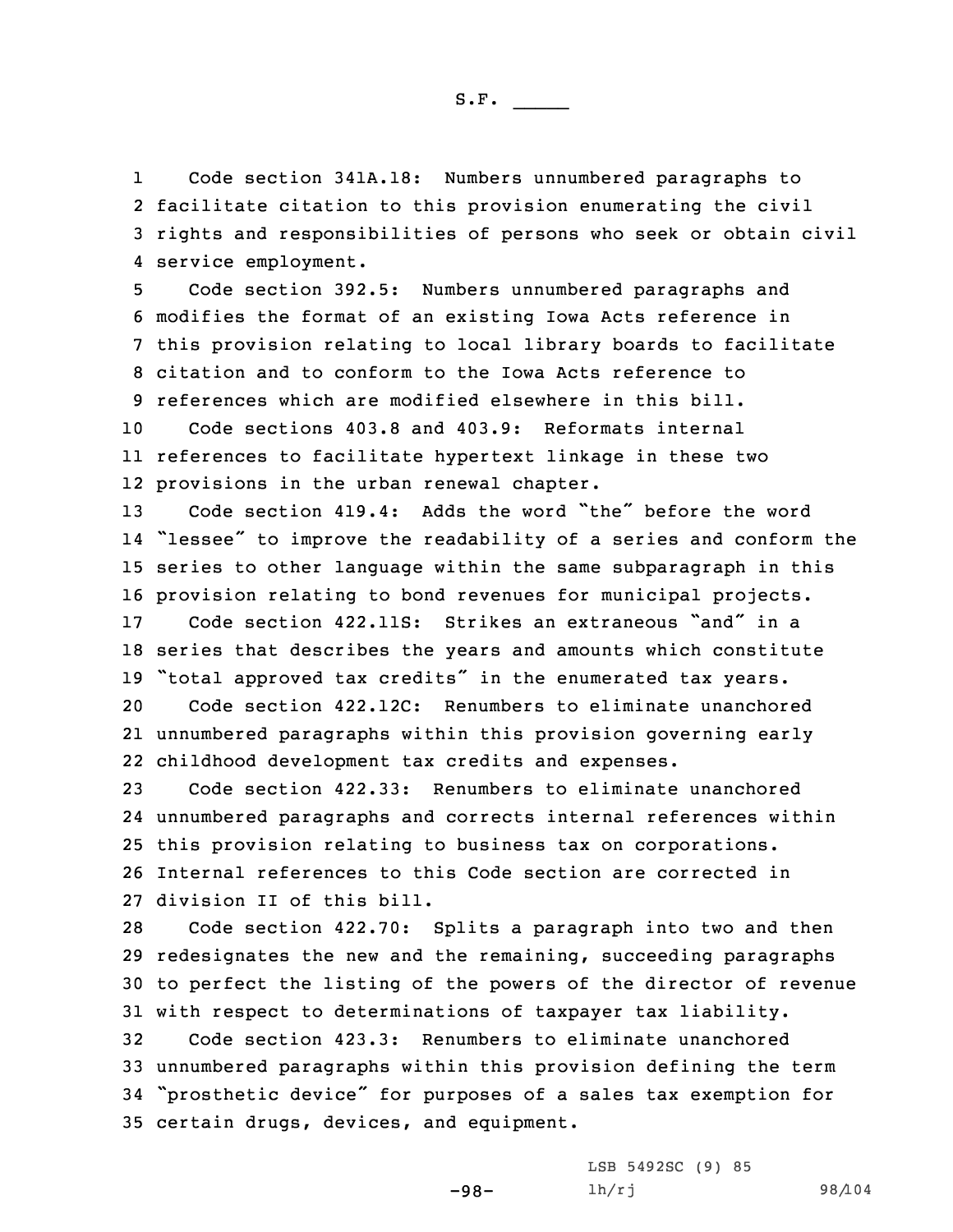1 Code section 426A.8: Numbers unnumbered paragraphs to 2 facilitate citation and corrects an internal reference in this 3 provision governing military service tax exemptions.

4 Code section 426A.11: Adds commas in two places to complete 5 the set-off of descriptive clauses in language describing the <sup>6</sup> amount of the value of <sup>a</sup> veteran's property that is allowed for 7 purposes of the military service tax exemption.

 Code section 426B.5: Corrects, in two places, references by name to the mental health and disabilities fund which is established in Code section 331.424A to conform to the changes made to the name of that fund by 2012 Acts, chapter 1120.

12 Code section 445.37: Numbers unnumbered paragraphs to 13 facilitate citation to this provision describing when taxes are 14 considered delinquent.

 Code sections 452A.2, 452A.3, and 452A.86: Changes language describing the temperature at which various motor fuels 17 are kept when offered for sale, exposed for sale, or sold, for purposes of excise taxes on that fuel, by changing the description of the temperature level from words to numbers. Code section 455B.171: Changes language in two definitions describing petroleum and other regulated substances, for purposes of federal and state environmental protection

23 regulation, by changing the description of temperature levels 24 from words to numbers.

 Code section 455E.11: Splits <sup>a</sup> subparagraph subdivision and numbers the resulting new subparagraph subdivision, to place <sup>a</sup> definition that, by its own terms, applies to the entire subparagraph division.

 Code section 455G.2: Changes language in the definition of petroleum-leaking underground petroleum storage tank chapter, by changing the description of temperature levels from words to numbers.

<sup>33</sup> Code section 455G.13: Changes "owner" to "owner's" and 34 strikes <sup>a</sup> comma to correct the grammar and punctuation in this 35 provision relating to rights and liabilities of persons for

-99-

LSB 5492SC (9) 85 lh/rj 99/104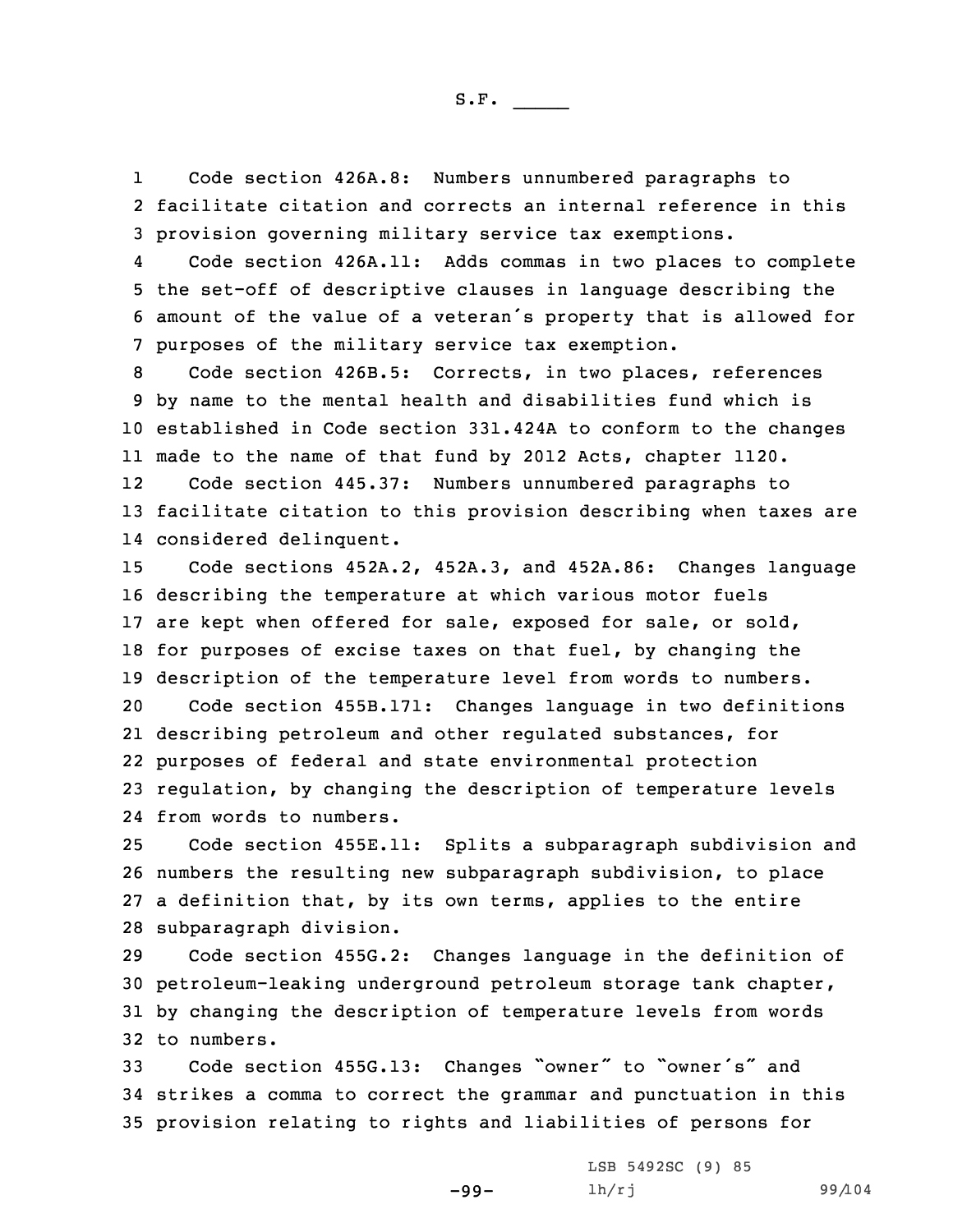1 release of petroleum from an underground storage tank.

2 Code section 456A.37: Changes <sup>a</sup> reference to wildlife 3 or plant species, within this provision relating to invasive 4 species, from plural to singular, to make references to those 5 species consistent throughout this Code section.

 Code section 462A.2: Moves <sup>a</sup> quotation mark that relates to <sup>a</sup> subdefinition within the definition of the term "proceeds" to be consistent with the quotation marks used to describe another related subdefinition within this definitions provision for the Code chapter regulating water navigation.

11 Code section 468.188: Numbers unnumbered paragraphs to 12 facilitate citation to this provision relating to public 13 improvements which divide <sup>a</sup> levee and drainage district.

14 Code section 468.500: Adds the words "subchapter II" to two internal references to facilitate hypertext linkage to those references in <sup>a</sup> provision relating to the placement of the management of <sup>a</sup> drainage or levee district under <sup>a</sup> board of trustees.

 Code section 479.5: Numbers and letters unnumbered paragraphs to facilitate citation to this provision relating to applications for permits to construct, maintain, and operate <sup>a</sup> pipeline in this state.

 Code section 481A.1: Capitalizes the scientific names used in this definition of whitetail deer to be consistent with the capitalization of the other scientific names used in this Code 26 section.

 Code section 481A.10A: Reformats this provision relating to the farmer advisory committee to create subsections and to put the elements of an extended series into <sup>a</sup> lettered list to improve the readability of the provision.

 Code section 483A.54: Numbers unnumbered paragraphs to facilitate citation and replaces chapter subunit references to "division" with chapter subunit references to "subchapter" in this provision that exempts the state and state officials from liability for the payment of bonds that are payable from the

-100-

LSB 5492SC (9) 85 lh/rj 100/104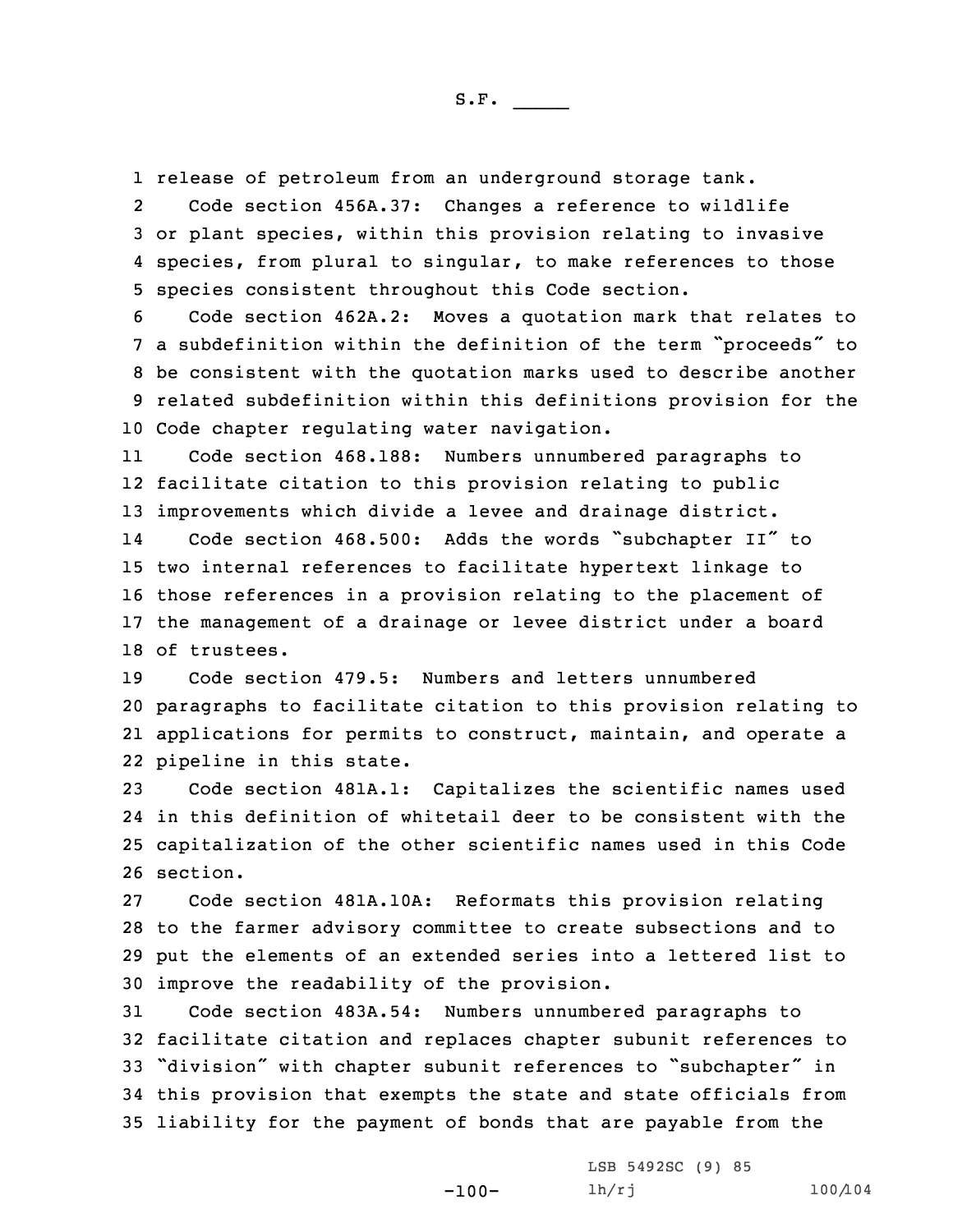1 wildlife habitat bond fund.

2 Code section 493.9: Changes the word "two-third" to <sup>3</sup> "two-thirds" to correctly describe the proportion of the 4 vote of each class of stock that is needed for <sup>a</sup> business or <sup>5</sup> professional corporation to make changes to the corporation's 6 stock.

 Code section 508.36: Redesignates this provision describing the weighting factors used in computation of the minimum standard for the valuation of life insurance policies, annuities, and pure endowment contracts to eliminate one level of numbering, and corrects related internal references, because the current scheme has <sup>a</sup> subparagraph (1), but has no subparagraph (2).

14 Code section 514.1: Alphabetizes definitions within 15 the definitions provision for the Code chapter relating to 16 nonprofit health service corporations.

 Code section 514I.10: Strikes parentheses within <sup>a</sup> United State Code reference to correct the alphanumeric section reference in language describing the federal cost sharing standards used in the hawk-i program.

21 Code section 521B.102: Replaces parentheses with commas to improve the punctuation within this provision governing when credit for reinsurance is allowed to <sup>a</sup> domestic ceding insurer. 24 Code section 554.1110: Enacts <sup>a</sup> Code section headnote for <sup>a</sup> section of the uniform commercial code, pertaining to the adoption of rules for filing and indexing. The headnote for the Code section was supplied by the Code editor at the time the section was codified, because the headnote was not present in 1967 Iowa Acts, chapter 390, §6, when the enabling legislation was enacted. Code section 3.3 provides that headnotes in Code chapter 554 are to be considered part of the law as enacted.

33 Code section 554.1201: Places quotes around defined terms 34 that are within the definition of the term "document of title" 35 in the general definitions section for the uniform commercial

> LSB 5492SC (9) 85 lh/rj 101/104

-101-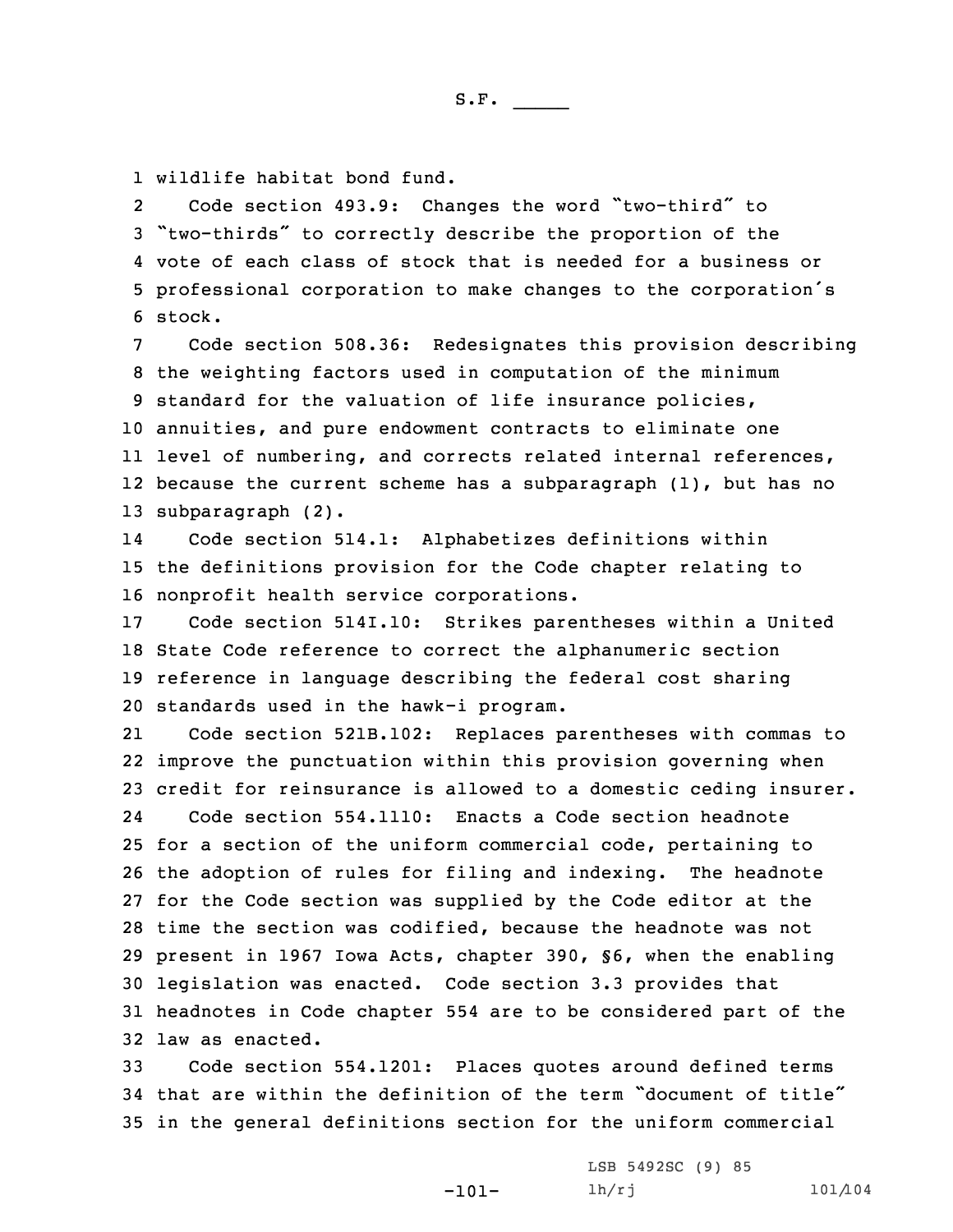1 code.

2 Code section 554.2311: Supplies two missing commas after 3 internal references that appear in this provision regarding 4 options relating to assortment of the goods under <sup>a</sup> contract 5 for sale.

 Code section 556.1: Redesignates paragraphs to eliminate unanchored unnumbered paragraphs in this definition of property that is contained within the general definitions section of the Code chapter governing disposition of unclaimed property.

 Code section 559.2: Supplies missing commas in two provisions that each contain <sup>a</sup> series describing the nature of <sup>a</sup> power to appoint that is conveyed in <sup>a</sup> written instrument and that affects real property.

14Code section 562A.2: Changes the word "insure" to "ensure" 15 in language describing the purposes of the Code chapter 16 governing the rental of property and obligations of landlords 17 and tenants.

 Code section 562A.12: Hyphenates to correct the usage of the term "bad-faith" in this provision describing when the retention of <sup>a</sup> deposit by <sup>a</sup> landlord will subject the landlord to punitive damages.

22 Code section 589.16: Standardizes the citation form of 23 two citations to the Code of 1935 to permit future hypertext 24 linkage to those prior Codes within this legalizing Act that 25 validates certain tax sales.

 Code sections 600.1 and 600A.3: Corrects the year of enactment within two citations to the federal Adoption and Safe Families Act, Pub. L. No. 105-89, in provisions relating to adoption of an Indian child and termination of the child's parents' parental rights. The public law was signed on November 19, 1997, by President Bill Clinton.

 Code section 602.11101: Updates the form of citations to 1983 Iowa Acts, chapter 186 to facilitate future hypertext linkage to that 1983 Iowa Act and to distinguish references to portions of that Act from references to portions of Code

-102-

LSB 5492SC (9) 85 lh/rj 102/104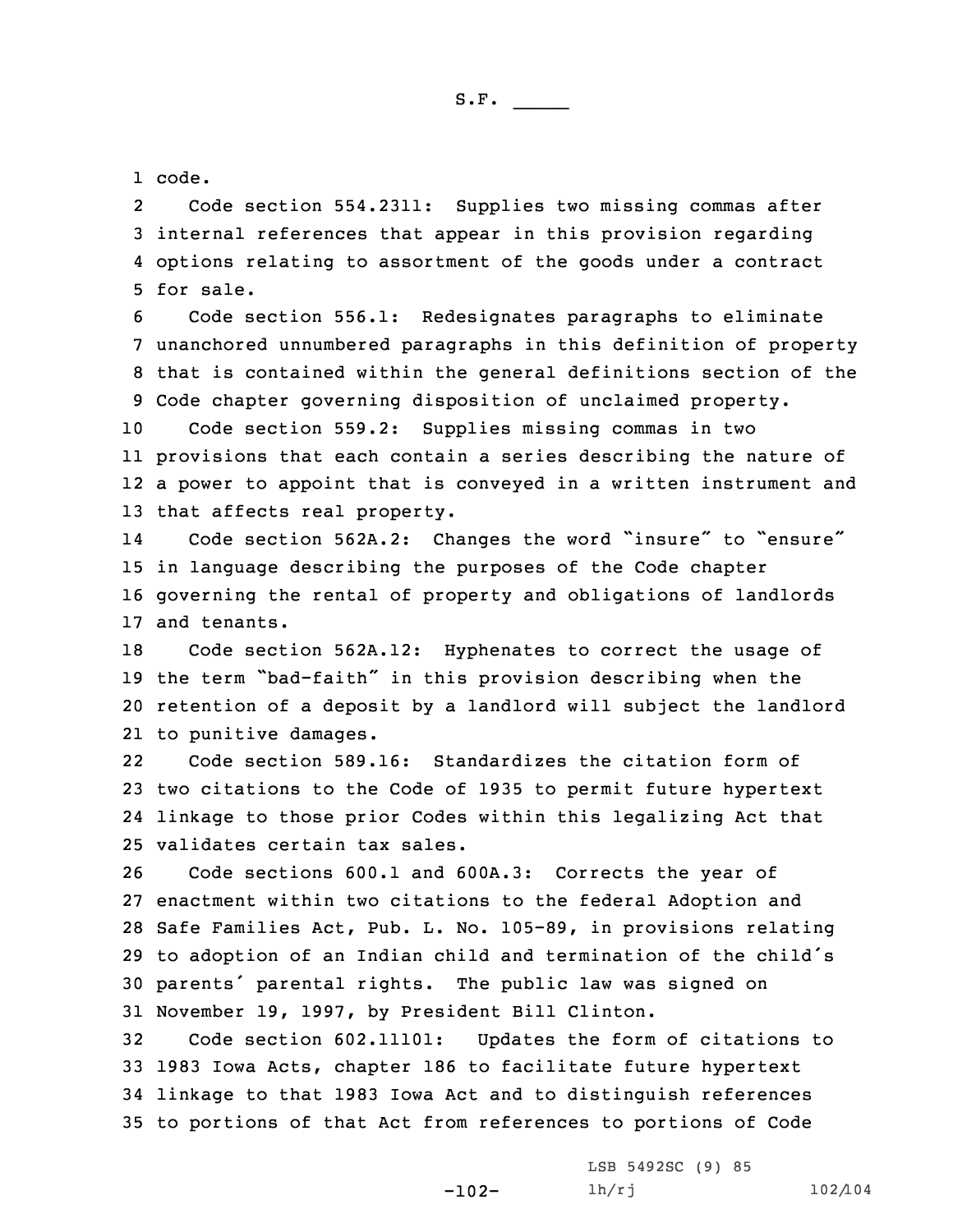1 chapter 602 in this provision describing the transitional 2 implementation of those 1983 changes to this Code chapter 3 relating to the operation of the Iowa judicial system.

4 Code section 633.356: Adds the word "the" to enhance the 5 readability of language describing the circumstances under <sup>6</sup> which <sup>a</sup> decedent's personal property may be distributed by 7 affidavit.

8 Code section 633.361: Strikes parentheses to improve the 9 readability of this provision describing the probate report and 10 inventory by the personal representative of an estate.

11 Code section 633.510: Strikes parentheses to improve the punctuation of this provision describing one of the circumstances that must be alleged in order that administration may be had upon the estate of <sup>a</sup> person who is an absentee. Code section 633.647: Updates the punctuation and deletes

<sup>16</sup> the extraneous word "or" within <sup>a</sup> list describing the way that 17 payments may be made by <sup>a</sup> conservator to <sup>a</sup> ward, to conform the 18 provision to current style.

 Code section 657.11: Redesignates, to eliminate an initial unanchored unnumbered paragraph and to conform to current Code drafting style, in this provision describing when an animal feeding operation is or is not considered to be <sup>a</sup> chronic violator for purposes of defending against <sup>a</sup> nuisance suit against the operation.

 Code section 692.5: Numbers unnumbered paragraphs to facilitate citation to this provision regarding <sup>a</sup> person's rights with respect to criminal history data that is filed with the department of public safety.

 Code section 707.11: Adds the words "the offense of" before language naming the offense and then describing the elements of the crime of attempt to commit murder to improve the readability of the language.

33 Code section 715C.1: Redesignates to eliminate unanchored <sup>34</sup> unnumbered paragraphs in the definition of "personal <sup>35</sup> information" in the general definitions provision of the

-103-

LSB 5492SC (9) 85 lh/rj 103/104